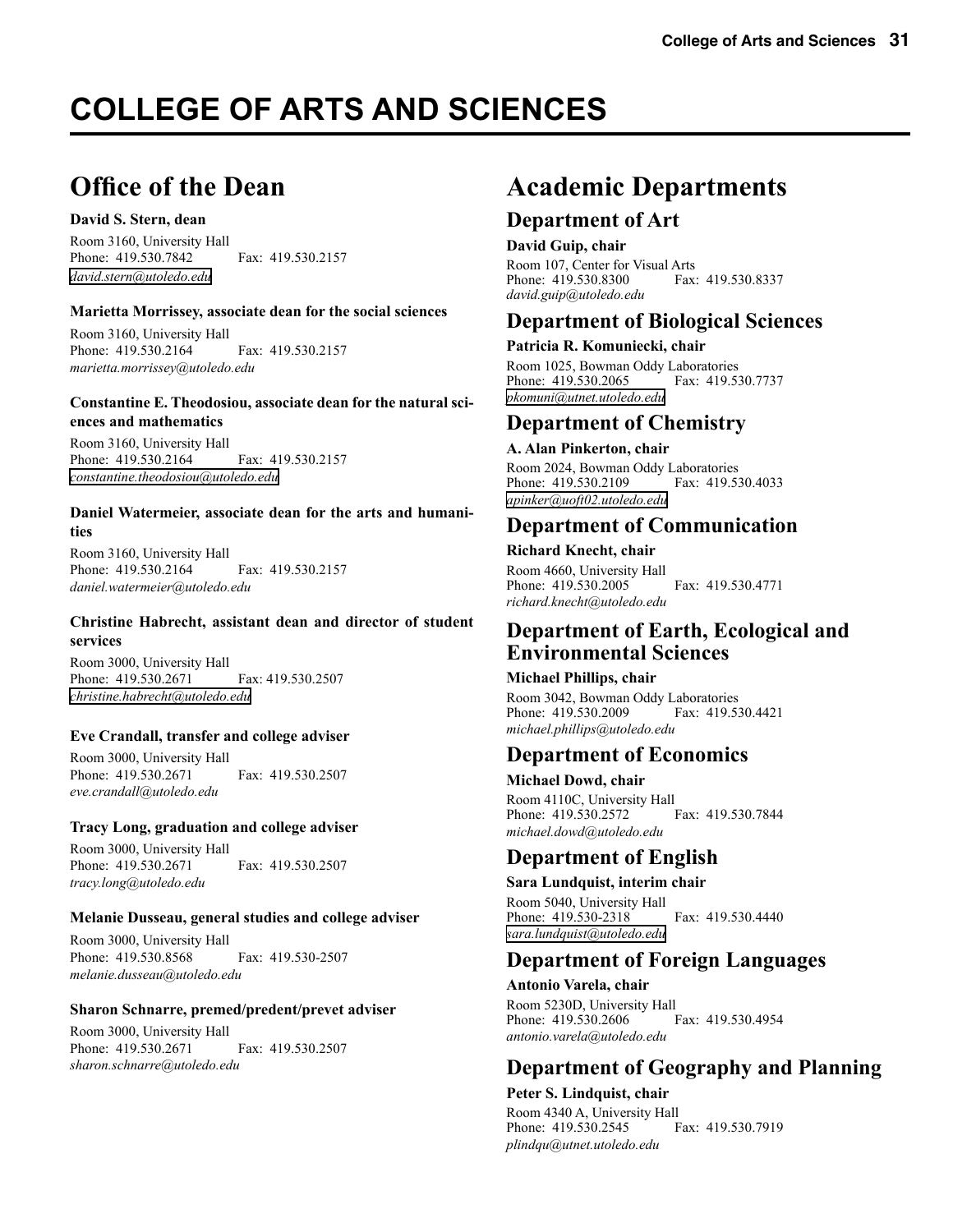# **Department of History**

#### **Timothy Messer-Kruse, chair**

Room 1142, Tucker Hall Phone: 419.530.2845 Fax: 419.530.4539 *timothy.messer-kruse@utoledo.edu*

# **Department of Mathematics**

**Geoffrey Martin, chair** Room 2040, University Hall Phone: 419.530.2568 Fax: 419.530.4720 *[gmartin@math.utoledo.edu](mailto:elin@math.utoledo.edu)*

# **Department of Music and Dance**

#### **Lee Heritage, interim chair**

Room 2007, Performing Arts Phone: 419.530.2356 Fax: 419.530.8483 *lee.heritage@utoledo.edu*

# **Department of Philosophy**

**Eric Snider, chair** Room 1011, Scott Hall Phone: 419.530.6190 Fax: 419.530.6189 *eric.snider@utoledo.edu*

# **Department of Physics and Astronomy**

**Alvin D. Compaan, chair** Room 2017, McMaster Hall Phone: 419.530-2241 Fax: 419.530.2723 *alvin.compaan@utoledo.edu*

# **Department of Political Science and Public Administration**

### **Lynn Bachelor, chair**

Room 1032, Scott Hall Phone: 419.530.4151 Fax: 419.530.4199 *lynn.bachelor@utoledo.edu*

# **Department of Psychology**

**Joseph D. Hovey, chair** Room 1600, University Hall Phone: 419.530.2717 Fax: 419.530.8479 *joseph.hovey@utoledo.edu*

# **Department of Sociology and Anthropology**

# **Barbara K. Chesney, chair**

Room 2520, University Hall Phone: 419.530.2791 Fax: 419.530.8406 *barbara.chesney@utoledo.edu*

# **Department of Theatre and Film**

**Sue Ott Rowlands, chair** Room 1034, Performing Arts Phone: 419.530.2202 Fax: 419.530.8439 *sue.ottrowlands@utoledo.edu*

# **Department of Women's and Gender Studies**

### **Nandini Bhattacharya, chair**

Room 4260A, University Hall<br>Phone: 419.530.2233 Fax: 419.530.4411 Phone: 419.530.2233 *nandini.bhattacharya@utoledo.edu*

# **Programs and Centers**

# **Africana Studies**

#### **Abdul Alkalimat, director**

Room 2370, University Hall Phone: 419.530.7252 Fax: 419.530.4739 *[aalkali@utnet.utoledo.edu](mailto:aalkali@utnet.utoledo.edu)*

# **American Studies**

#### **James Campbell, director**

Room 3015, Scott Hall Phone: 419.530.4521 Fax: 419.530.4440 *james.campbell@utoledo.edu*

### **Disability Studies**

#### **Mark Sherry, director**

Room 2100, University Hall Phone: 419.530.7245 Fax: 419.530.7238 *mark.sherry@utoledo.edu*

# **Humanities Institute**

#### **Roger D. Ray, director** Room 2002, Scott Hall

Phone: 419.530.2328 Fax: 419.530.6032 *[rray@utnet.utoledo.edu](mailto:rray@utnet.utoledo.edu)*

# **Instrumentation Center**

#### **Jeffrey Dunn, director**

Room 200, Bowman Oddy Laboratories Phone: 419.530.1510 Fax: 419.530.4033 *[jeffrey.dunn@utoledo.edu](mailto:Jeffrey.Dunn@utoledo.edu)*

# **Master of Liberal Studies Program**

#### **Neil Reid, director**

Room 4420C, University Hall Phone: 419.530.4286 Fax: 419.530.7919 *neil.reid@utoledo.edu*

# **Plant Science Research Center**

#### **Stephen Goldman, director**

Room 4223, Wolfe Hall Phone: 419.530.1541 Fax: 419.530.1529

*[stephen.goldman@utoledo.edu](mailto:Stephen.Goldman@utoledo.edu)*

# **Stranahan Arboretum**

#### **Joel Lipman, director**

Phone: 419.530.6151 Fax: 419.841.0063 *joel.lipman@utoledo.edu*

### **Writing Center**

Room 1005, Carlson Library Phone: 419.530.4939 Fax: 419.530.4752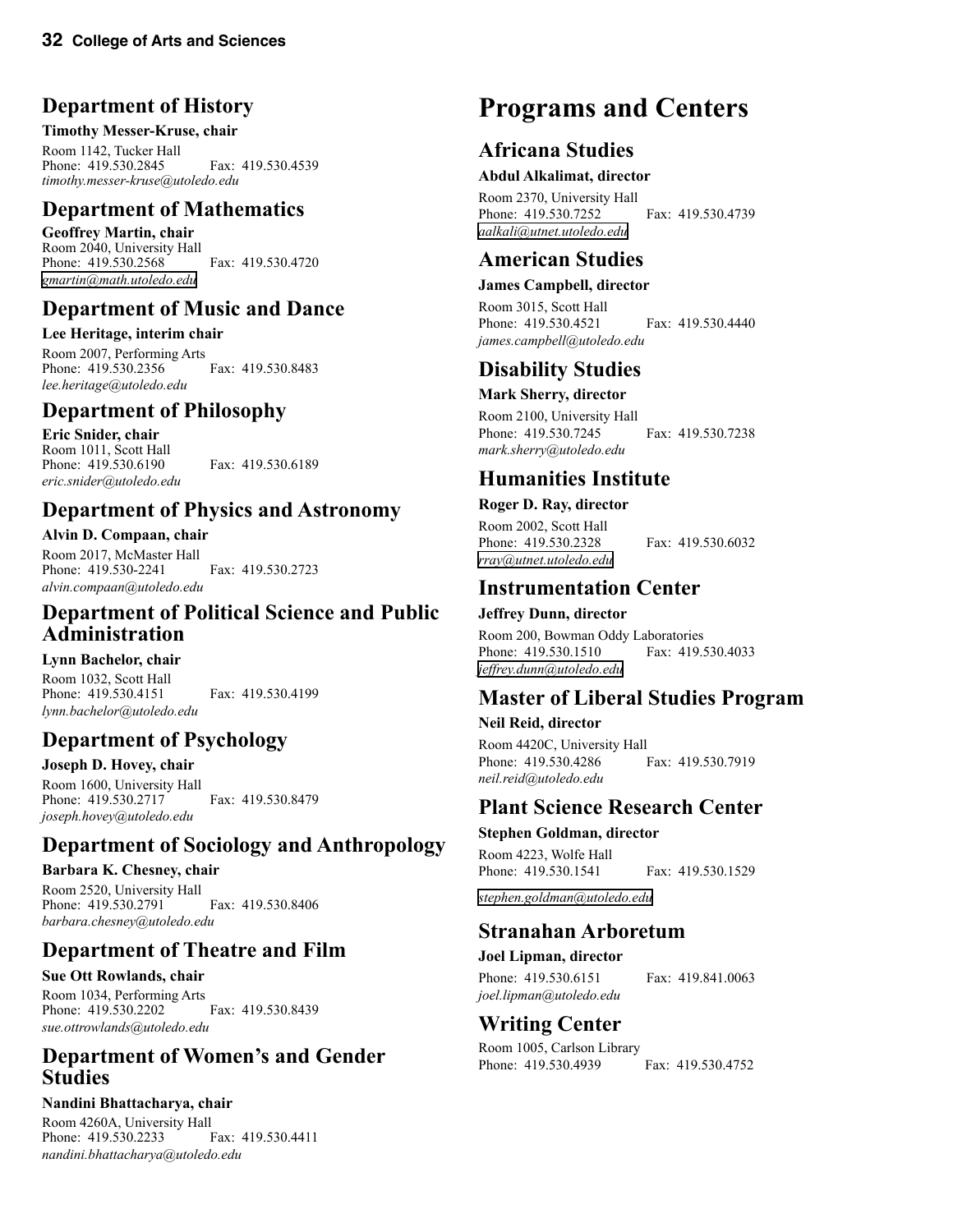# **COLLEGE OF ARTS AND SCIENCES**

# **Degrees Offered**

# **Departmental Majors**

Anthropology (B.A.) Art *(B.A., B.F.A. with concentrations in ceramics, drawing, metals, new media, painting, printmaking and sculpture)* Art History (B.A.) Astronomy (B.A.*)* Biology (B.S.) Chemistry (B.A. or B.S.) Communication (B.A.) Economics (B.A.) English *(B.A. with concentrations in general literature, American literature, writing and creative writing)* Environmental Sciences (B.S.) Environmental Studies (B.A.) Film (B.A.) French (B.A.) Geography and Planning (B.A.) Geology (B.A. or B.S.) German (B.A.) Linguistics (B.A.) History (B.A.) Mathematics *(B.A. or B.S. with concentrations in applied mathematics, mathematics with computer science, pure mathematics and statistics)* Music *(B.A. or B.M. with concentrations in voice, piano, guitar, string, wind and percussion and instrumental jazz)* Philosophy (B.A.) Physics *(B.S. with concentrations in astrophysics and applied physics available; B.A.)* Political Science *(B.A. with specializations in public administration and legal studies available)* Psychology *(B.A. with concentrations in preprofessional and liberal arts)* Religious Studies (B.A.) Sociology (B.A.) Spanish (B.A.) Theatre *(B.A. with theatre concentrations in performance, design tech and theatre studies available)* Women's and Gender Studies (B.A.)

# **Interdisciplinary Majors**

Africana Studies (B.A.) American Studies (B.A.) Asian Studies (B.A.) European Studies (B.A.) General Studies (B.A. or B.S.) Global Studies (B.A.) Humanities (B.A.) Latin American Studies (B.A.) Law and Social Thought (*B.A. with optional concentration in disability studies*) Medieval and Renaissance Studies (B.A.) Middle East Studies (B.A.)

Paralegal Studies and Pre-Law  $(2 + 2 B.A.)$ Paralegal Studies and Spanish (2 + 2 B.A.) Urban Studies (B.A.)

# **Interdepartmental Majors**

Course work is selected from three related departments. Refer to guidelines later under requirements. The degree may be B.A. or B.S. depending on the departments selected.

# **Minors**

Africana Studies Anthropology Art Art History Astrophysics Biology Business Administration\* (four minors available) Chemistry Classics Communication Computer Science and Engineering\*\* Disability Studies *(interdisciplinary)* Economics English *(literature, writing)* Film *(film/video, cinema studies)* French *(2 minors, 1 in applied)* German *(2 minors, 1 in applied)* Geography Geology Global Studies History Japanese Latin American Studies Law and Social Thought Linguistics Mathematics Music *(music theory, music history and literature, jazz, instrumental, vocal, keyboard, music technology)* Philosophy Physics Political Science Psychology Public Administration Religious Studies Social Informatics Sociology Spanish Theatre *(theatre, history and criticism of drama)* Women's and Gender Studies

\*The business minor requires course work from the College of Business Administration as well as course work in economics and mathematics from the College of Arts and Sciences. Students interested in pursuing a minor in business administration should consult with their adviser and read the business minor entry in the College of Business Administration portion of this catalog.

\*\*Students interested in pursuing a minor in computer science and engineering should consult with an adviser in the department of electrical engineering and computer science in the College of Engineering.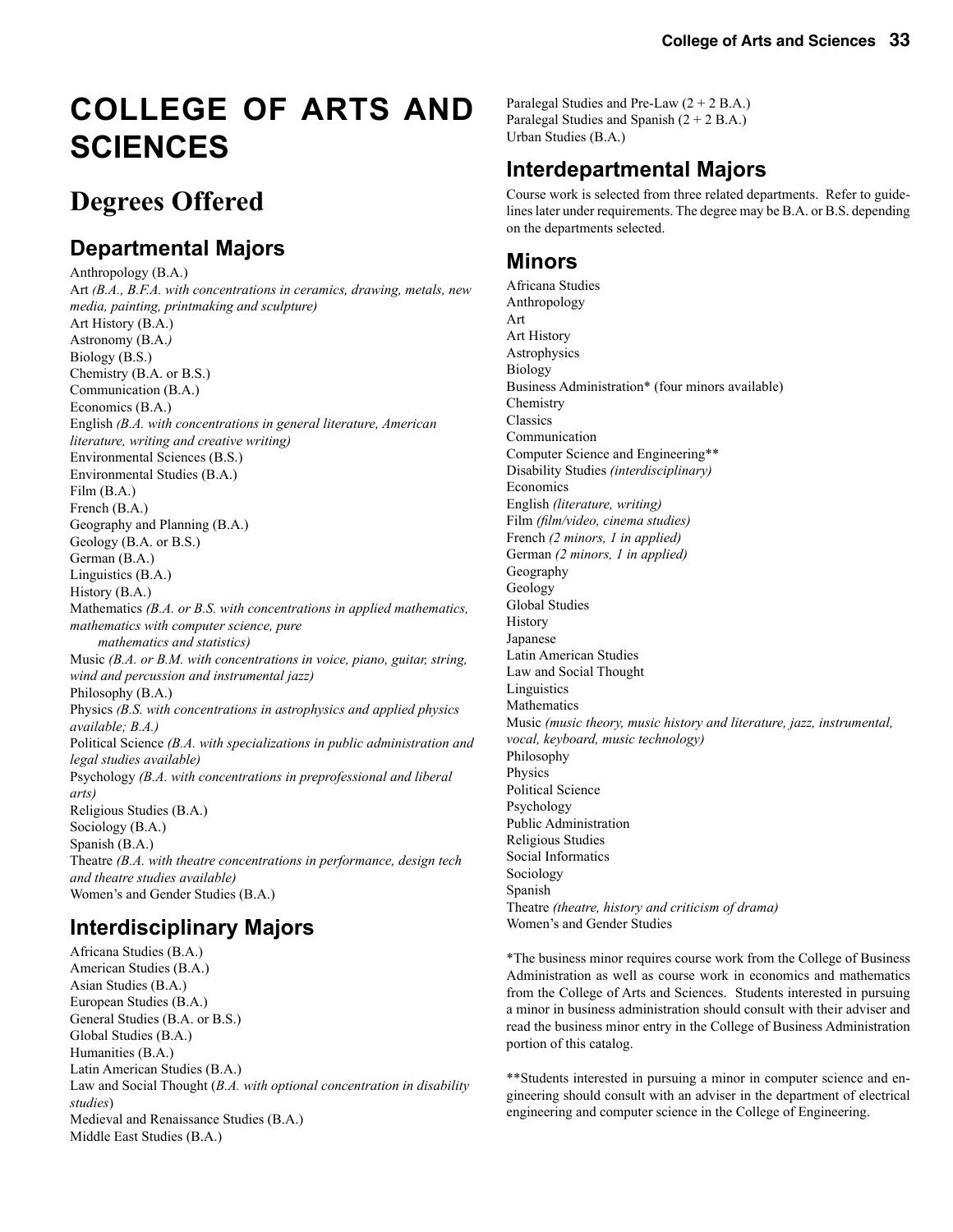# **A Second Degree at The University of Toledo**

A student earning a first degree at The University of Toledo may earn a second bachelor's degree in the College of Arts and Sciences by taking a minimum of 20 additional semester hours and satisfying all requirements for both degrees. The student must take the additional 20 hours in Arts and Sciences course work, unless the student's major department requires course work outside the college to satisfy major or related requirements.

An undergraduate with a degree from another institution is considered a transfer student. Such a student is then considered a candidate for a second degree. See requirements for admission with transfer credit from another institution.

# **Admission Policies**

*Refer to the General Section of this catalog for information on admission requirements for first-year (new) students.*

# **Change of College**

Students in good standing who wish to change from another college of The University of Toledo to the College of Arts and Sciences should make an appointment with a college adviser in the College Student Services Office to discuss their transfer and have their academic records reviewed. All college requirements, including core and distributive as well as major and related requirements, must be fulfilled as specified in the catalog for the year in which the student enters the College of Arts and Sciences.

# **Admission with Transfer Credit from Another Institution**

No more than 94 semester hours of credit earned at other institutions may apply toward a degree in the College of Arts and Sciences. Course work from other institutions is accepted at the level at which the course was taught at that institution. Students with transfer credit are generally expected to fulfill all University and college course requirements for a degree in the College of Arts and Sciences as specified in the catalog for the year in which they enter the College of Arts and Sciences. In some cases, not all the credits that transfer into The University of Toledo will apply toward a degree in the College of Arts and Sciences, e.g., developmental courses, excess credits in technical subjects. Transfers from other institutions shall take at least 30 semester hours at The University of Toledo, including 12 semester hours of work in their major field, regardless of the number of hours transferred in the major.

Transfer students should note that The University of Toledo will include all course work taken at all institutions of higher education in the calculation to determine if a student will graduate with honors. All college course work ever taken is computed in determining eligibility for graduation with honors, although no student will be awarded a level of honors above that indicated by The University of Toledo cumulative grade point average (GPA). Note: The University of Toledo requires a minimum of 30 semester hours of standard letter graded courses from UT in order to qualify for graduation with honors.

An applicant who has undertaken courses at a regionally accredited college or university and who submits through the Office of Undergraduate Admission for Adult, Transfer and International Students an official transcript listing courses and grades and giving evidence of good standing

will be admitted to the College of Arts and Sciences provided the student has maintained at least a 2.0 GPA on a 4.0 scale.

Exceptions to this minimum admission requirement are rarely made and require the applicant to demonstrate, in a written petition to the Committee on Academic Standing, that there are special circumstances that warrant waiver of the requirement. Approval of the petition is not automatic, and those students who are admitted by petition will be placed on special probationary status and must meet certain conditions to remain enrolled.

If the college from which the applicant transfers lacks proper accreditation, the student may be denied transfer credit on the basis of the transcript but may be allowed to obtain credit by passing advanced standing examinations with at least a C grade. Official transcripts of records from all schools previously attended must be on file with the Office of Undergraduate Admission for Adult, Transfer and International Students before the student will be permitted to register.

### **Requirements for Students with an Associate's Degree**

Students holding an associate of arts or associate of science degree from an accredited college are encouraged to enroll in the College of Arts and Sciences and, in many instances, may expect to earn an appropriate baccalaureate upon completion of two years of full-time study. Students with an associate's degree in a technical program will likely require more time to complete a bachelor's degree. The following regulations apply:

- Students must complete the equivalent of the specified University and college core and distributive requirements for a bachelor's degree.
- In all baccalaureate programs, a minimum of 64 hours must be taken at the 2000 - 4000 level; of these a minimum of 32 hours must be taken at the 3000 - 4000 level. Course work from other institutions is accepted at the level at which the course was taught at that institution.
- Students may enroll in any departmental, interdepartmental or interdisciplinary program for which they meet the admission criteria. All of the usual major and related area requirements must be fulfilled as specified in the catalog for the year in which the student entered the College of Arts and Sciences.
- For students with an associate's degree in a technical program, no more than six additional hours of credit outside the college may apply toward graduation.

### **Readmission of Former Arts and Sciences Students**

Students who have withdrawn from the College of Arts and Sciences and The University of Toledo and have not attended any other institution in the interim may be readmitted provided they were eligible to continue enrollment in the college at the time they discontinued attendance. Such students should readmit at the College Student Services Office. Students who have been suspended from the College of Arts and Sciences must submit a written letter of petition. Students who readmit after more than 12 consecutive months must comply with existing college requirements at the time of readmission.

# **Honors**

Honors work in the College of Arts and Sciences is available to academically talented students through the College Honors program and through individual academic departments.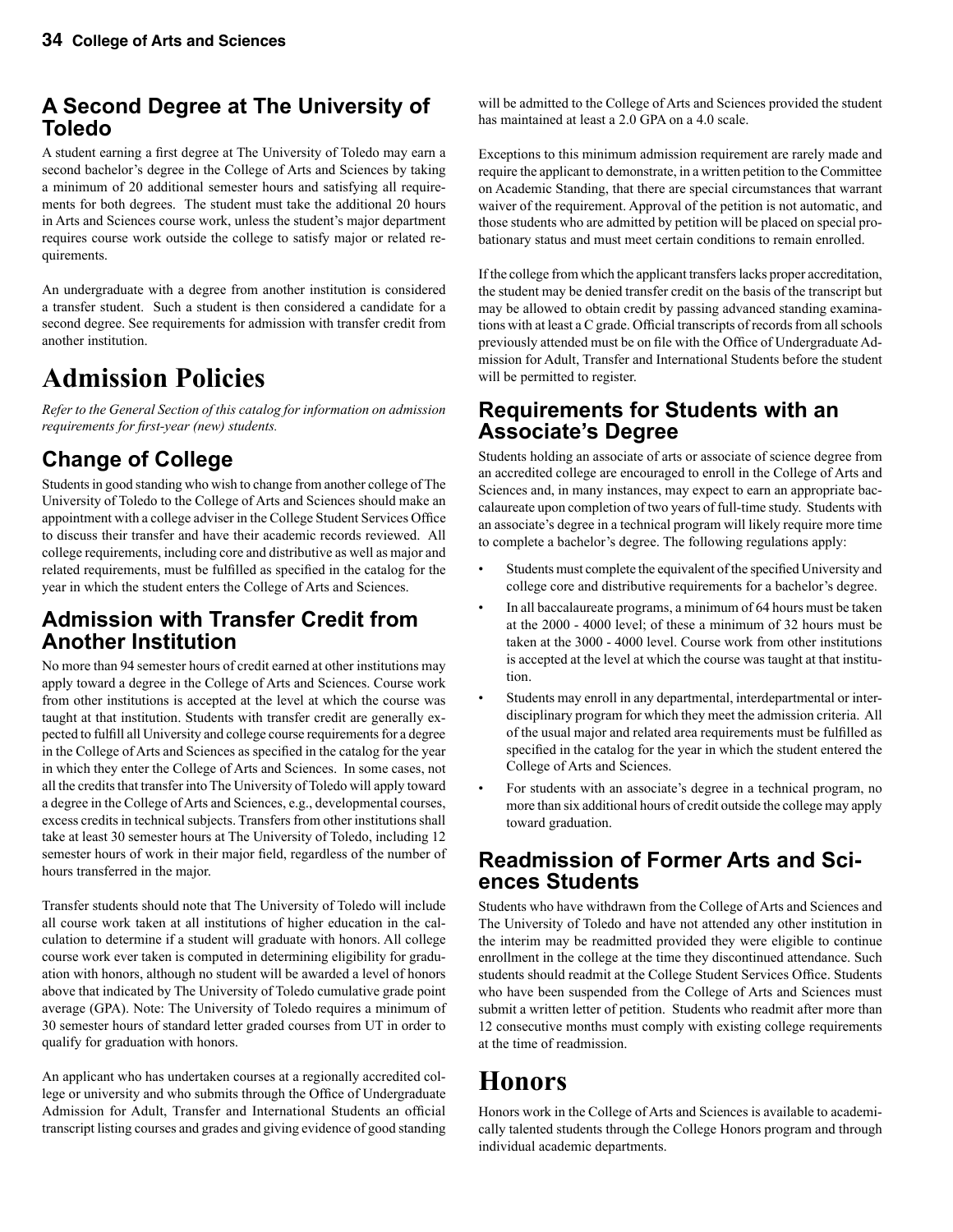# **Arts and Sciences Honors Program**

*David G. Hoch, Director*

# **Student Selection and Admission Criteria**

Admission to the Honors program of the College of Arts and Sciences is competitive and limited to academically talented students. Students entering directly from high school are admitted based on a review of application materials, which include a high school transcript, references, an essay, an extracurricular resume and ACT or SAT scores. Students with an ACT composite score of 28 or higher (SAT composite of 1240) and a high school GPA of 3.75 or higher are encouraged to apply. Highly motivated students with an ACT composite of at least 25 (SAT composite of 1140) and a high school GPA of at least 3.5 also are considered for admission to the program.

Currently enrolled University of Toledo students and transfer students may apply for admission to the College Honors program if they have (a) completed at least 15, but not more than 60, graded semester hours of college work; and (b) earned a minimum GPA of 3.3 (4.0 scale).

Students are admitted to the College Honors program on a space-available basis.

### **Program Requirements**

In order to graduate with College of Arts and Sciences Honors, a student must:

- complete all requirements for an approved degree program within the college.
- complete a minimum of 42 semester hours of honors courses, which must include:
	- a. six semester hours of Honors Readings Conference (Readings Conference I and Readings Conference II).
	- b. a minimum of three semester hours selected from either HON 2020 (Multicultural Literatures: The North American Experience) or HON 2030 (Multicultural Literatures: The Non-European World).
	- c. a minimum of six semester hours earned by successful completion of two upper-division interdisciplinary seminars offered through the Honors program (HON 4950 and 4960).
	- d. all of the requirements for Departmental Honors in the student's major. This includes the completion of an Honors thesis or project supervised by a faculty member in the major department. Note: For a student pursuing more than one major or an interdepartmental major, the Departmental Honors requirement may be fulfilled through meeting requirements for one of the student's majors or in an interdisciplinary manner through a program of selected upper-division course work.
- earn a minimum overall GPA of 3.3.

### **Retention Standards**

To remain in good standing in the College Honors program, a student must:

- earn a minimum overall GPA of 3.0 by the end of the first year (typically at least 30 semester hours); 3.1 by the end of the second year (typically at least 60 semester hours); and 3.2 by the end of the third year (typically at least 90 semester hours).
- make satisfactory progress toward fulfillment of the requirements for a degree with honors in the college.

# **Honors Courses (HON)**

Honors courses are of two kinds: those offered within the Honors program and those offered by various departments and colleges. Consult the appropriate portion of this catalog for a listing.

# **Departmental Honors**

Requirements for Departmental Honors designations are set by the various Arts and Sciences departments and are described under the departmental entries in this catalog. All departments, however, require successful completion of an Honors thesis or project supervised by a faculty member in that department.

It is possible for a student to fulfill all departmental requirements and earn the Departmental Honors citation upon graduation without participating in the College Honors program. The reverse is not possible, however, as the requirements for Departmental Honors are an integral part of the College Honors program.

# **Academic Policies**

*Refer to the General Section of this catalog for general academic policies that apply to all students.*

# **Academic Advising**

Academic advising is a process of helping students derive as many benefits as possible from their education. This occurs when advisers help students to understand themselves and to fulfill their educational, personal and career goals. While the ultimate responsibility for making personal and educational decisions rests with the student, advisers assist by helping to identify and assess alternatives and the consequences of decisions.

Departmental major advisers are faculty who provide specific information about major and minor programs, departmental course offerings, career opportunities and graduate schools and who help students select courses for major, related and other requirements for graduation.

Advising can be much more than selecting courses. The more frequently students arrange to meet with their adviser, the better their needs can be served.

# **Student Responsibilities**

Students are responsible for correctly selecting courses for their programs of study each semester and for fulfilling all degree requirements. Although advisers will assist wherever possible, the final responsibility rests with the student. Students are expected to make sure that they are fulfilling all degree requirements as published in the issue of the catalog of the College of Arts and Sciences under which they entered. Students who have been out of the College of Arts and Sciences for 12 consecutive months are responsible for the requirements in the University catalog under which they reenter.

# **Transcripts and Degree Audit Reports**

A **transcript** is a complete chronological list of a student's academic course work (including all courses attempted and grades earned). It does not show how specific courses apply or do not apply to University and college requirements as stipulated in this catalog. (For example, developmental, excess technical, non-repeatable and certain other courses are not counted toward minimum credits for degrees but appear on transcripts.)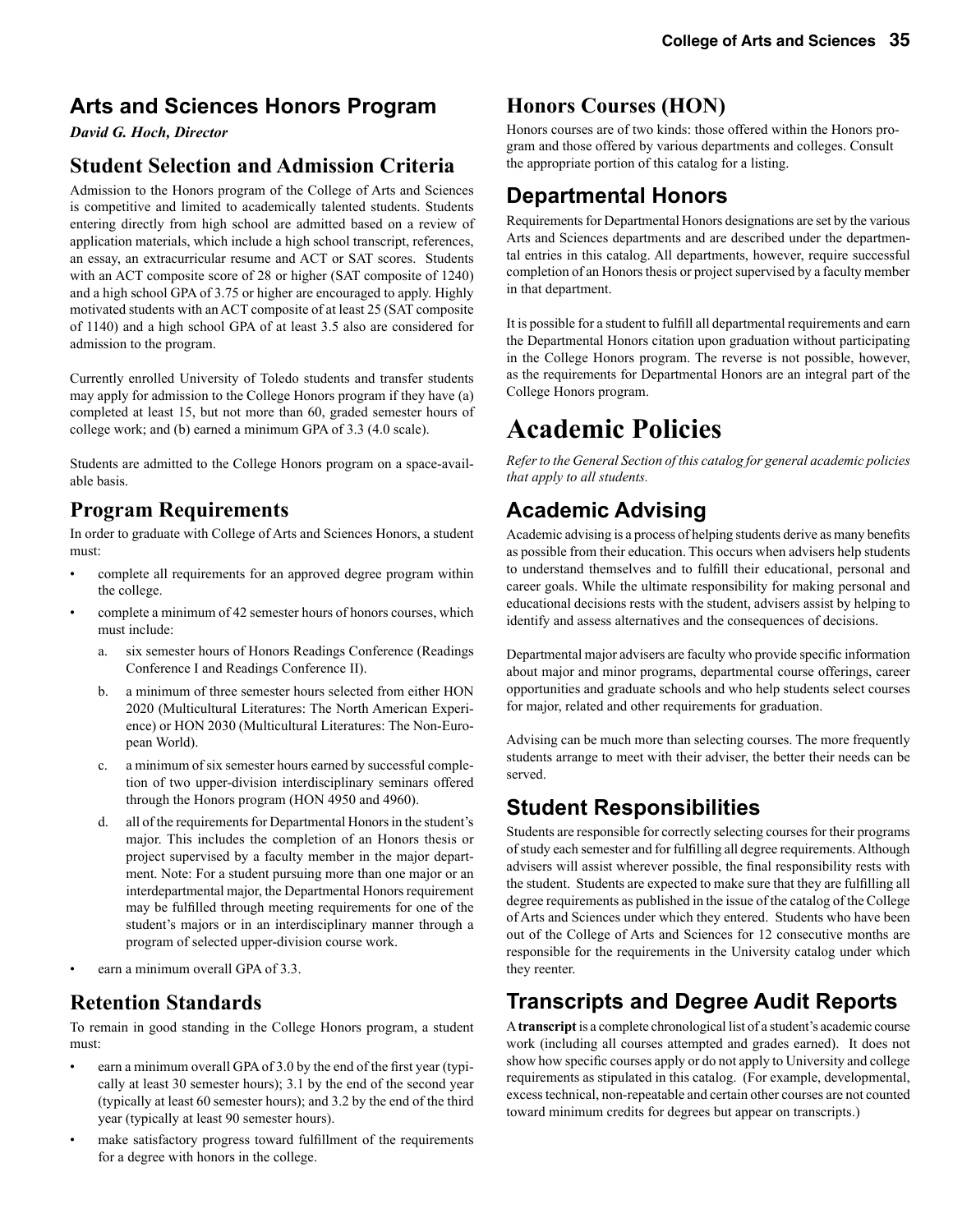The **Degree Audit Report (DAR)** details all requirements applicable to a student's academic program (degree, major, minor) and applies the student's courses on the transcript (including transfer credit) to those requirements. The **DAR** should be used to identify requirements remaining when all registered courses are completed.

The College of Arts and Sciences Student Services Office (UH 3000) will provide an unofficial transcript and **DAR** to an Arts and Sciences student presenting a picture ID. Students may also view their transcripts and **DARs** on the UT Web for Students.

# **Declaring or Changing a Major or Minor**

To declare a major or minor or change one previously declared, students must fill out a form that is available in the College Student Services Office.

# **Sequence of Courses**

There is no single prescribed sequence of courses, except that all first-year students should take College Composition I and II. Students should consult the later sections of the catalog devoted to programs of study and course offerings and should review their programs with their academic advisers to ensure that they complete courses in the proper sequences. In addition, students should use their degree audit reports to track their progress.

Students majoring in the areas of humanities and social sciences are expected to defer most of their major work until the junior and senior years except for courses prerequisite to the 3000 level and 4000 level courses in their fields. Outside the major, during the first two years they should be sure to take those courses in the general requirements that are prerequisite to courses they wish to take as juniors and seniors.

Entering students who expect to major in mathematics or in one of the areas of the natural sciences usually should begin the special courses designated as prerequisite for advanced courses in their first year. For example, calculus is a prerequisite for other mathematics courses and for later courses in physics, chemistry and geology. General Chemistry I and II, Biology Fundamentals of Life Science I and II, and physical geology are prerequisites for succeeding courses required for majors in these areas.

# **Study Abroad**

Students who plan to study abroad must be sure that their proposed course of study is properly accredited. Its academic acceptability should be verified by the college before departure. Students also should ascertain in advance from their advisers whether the course work will count toward their majors or related areas or only be regarded as elective. Credit for foreign language study is subject to the approval and recommendation of the department of foreign languages.

Current information about study abroad programs is generally available from advisers in many college programs and departments and from the Office of Study Abroad.

# **GPA Recalculation for Repeated Courses**

The College of Arts and Sciences permits a maximum of 12 semester hours or the equivalent of 18 quarter hours of course work to be deleted from the GPA calculation. Students who have had their GPAs recomputed under the Academic Forgiveness Policy are not eligible for grade deletions.

Criteria governing GPA recalculation are given in the General Section of this catalog. Students should check with the College Student Services Office for more specific information on this policy.

# **Withdrawal Policy (W, IW, DR Grades)**

The number of credit hours of W, IW and DR is limited to 22 hours for all undergraduate students in degree programs in the College of Arts and Sciences. Once a student has accumulated 22 hours of W, IW or DR, further withdrawals will be counted as F's in computation of the student's GPA for purposes of probation or suspension. In addition, students who receive financial aid risk the loss of financial aid if they accumulate excessive hours of W, IW and DR.

Students who transfer into the College of Arts and Sciences from another college at The University of Toledo will bring with them the number of W's, IW's and DR's accumulated in their previous work.

# **Academic Probation**

A student whose cumulative GPA is less than 2.0 is automatically placed on probation until a 2.0 cumulative GPA is achieved *(See Withdrawal Policy above).* It is recommended that a student on probation not enroll for more than 12 - 14 credits.

# **Academic Suspension**

Academic suspension means that a student is prohibited from registering at The University of Toledo for a period of at least one semester. Students are subject to academic suspension if their GPA falls below the minimum GPA listed below or they fail to make sufficient progress toward attainment of the degree. (*See Withdrawal Policy)* Students may remove Incompletes while under suspension.

A student is subject to academic suspension if the cumulative GPA is less than:

> 1.0 for 10 - 19 hours attempted 1.5 for 20 - 29 hours attempted 1.7 for 30 - 39 hours attempted 1.8 for 40 - 49 hours attempted 1.9 for 50 - 59 hours attempted 2.0 for 60 or more hours attempted

After accumulating 60 credit hours without suspension, a student may be suspended if the cumulative GPA falls below 2.0 for two consecutive semesters.

# **Trial Readmission Policy**

After the required suspension period, a student may petition for readmission to the College of Arts and Sciences Committee on Academic Standing. The petition must be received at least one month before the beginning of the semester in which the student wishes to readmit. If the petition is accepted, the college committee will determine the terms of the Conditional Registration Agreement under which the student will be permitted to re-enroll. Suspended students who are granted readmission must maintain the designated GPA for each semester thereafter and meet the conditions of their readmission agreement. Students failing to meet these conditions are subject to a one-year suspension.

# **Dismissal Policy**

Students who fail to meet the conditions for readmission after their second suspension are subject to dismissal and are not eligible for readmission to the College of Arts and Sciences for at least three years. *Refer to the General Section of this catalog for information on the Academic Forgiveness Policy.*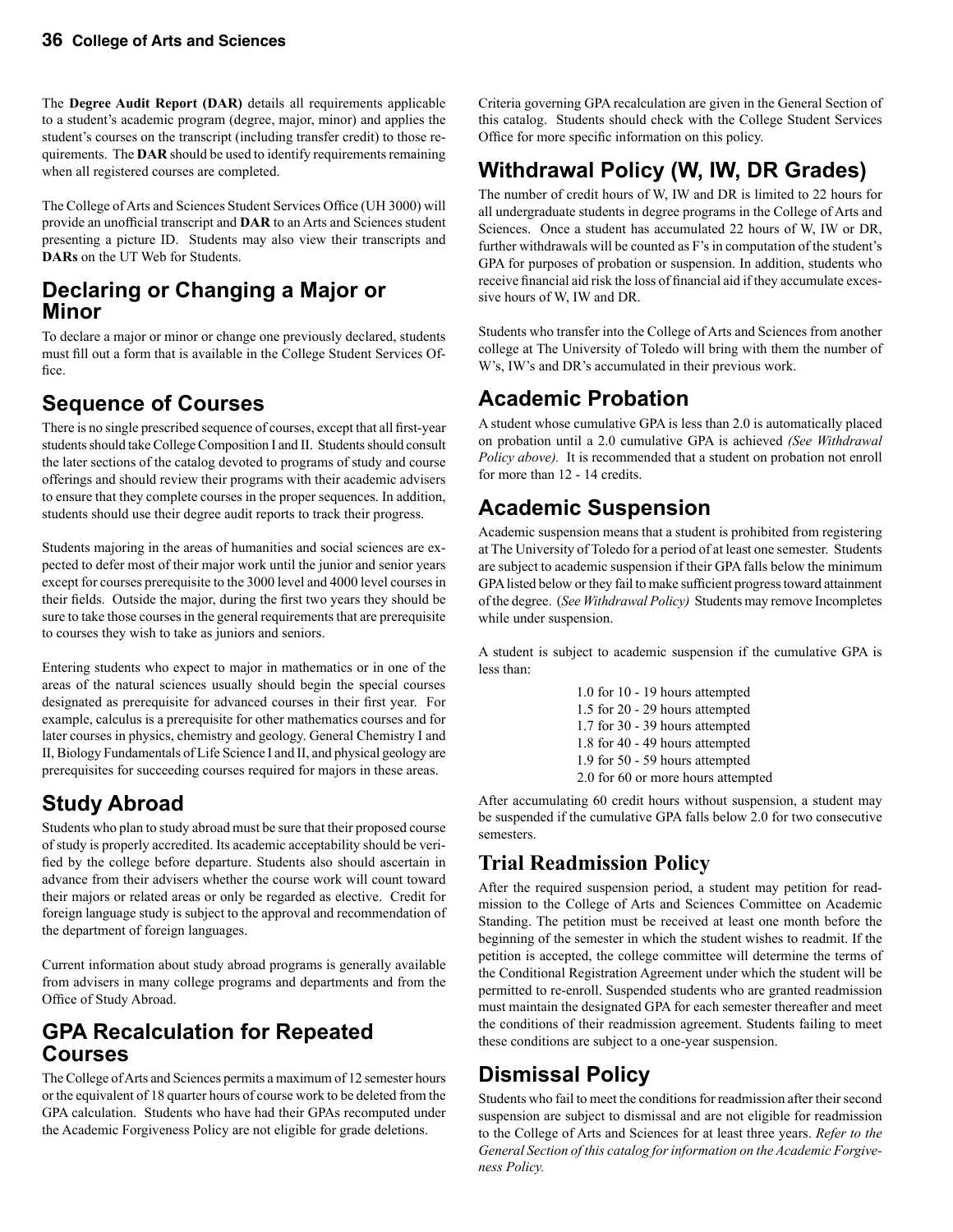# **Academic Grievance**

A student has the responsibility and right to call to the attention of an instructor any grade that the student believes to be in error or unfair. A student may appeal the decision of the instructor, in order, to the department chair, the dean, then to the College Appeals Committee if the problem is not resolved. If the problem is not resolved at the college level, the student may appeal to the Student Grievance Council *(See also The University of Toledo Student Handbook).* A student must begin the appeals process no later than the end of the semester following the one in which the grievance arose.

# **Statement on Academic Dishonesty**

A student found to be academically dishonest by a faculty member may appeal, in order, to the department chair, the dean, the College Appeals Committee and the University Student Grievance Council. The procedures for making an appeal to the Student Grievance Council may be found in *The University of Toledo Student Handbook*. *Refer to the General Section of this catalog for the policy statement on Academic Dishonesty.*

# **College Level Examination Program (CLEP)**

The College of Arts and Sciences will accept a maximum of 24 semester hours of CLEP through successful completion of the four General Examinations. Additional credit may be earned through satisfactory scores on individual subject examinations. Currently required minimum scores and credits awarded are listed here.

# **General Examinations**

**Humanities:** For a score of 50, a student will receive 6 hours credit for Arts and Sciences distributive requirements in the humanities.

**College Mathematics:** For a score of 65, a student will receive 3 hours credit for MATH 1180.

**Natural Sciences:** For a score of 50, a student will receive 6 hours credit for Arts and Sciences distributive requirements in the natural sciences.

**Social Sciences and History:** For a score of 50, a student will receive 6 hours credit for Arts and Sciences distributive requirements in the social sciences.

# **Subject Examinations**

**American Government:** For a score of 50, a student will receive 3 hours credit for PSC 1200.

**Biology:** For a score of 50, a student will receive 3 hours credit for BIOL 1120.

**Calculus:** For a score of 65, a student will receive 4 hours credit for MATH 1850.

**Chemistry:** For a score of 50, a student will receive 8 hours credit for CHEM 1230 and CHEM 1240.

**College Algebra:** For a score of 65, a student will receive 3 hours credit for MATH 1320.

**College Algebra-Trigonometry:** For a score of 65, a student will receive 4 hours credit for MATH 1340.

**French Language:** For a score of 50, a student will receive 4 hours credit for FREN 1500. For a score of 62, a student will receive 7 hours credit for FREN 1500 and FREN 2140.

**German Language:** For a score of 50, a student will receive 4 hours credit for GERM 1500. For a score of 62, a student will receive 7 hours credit for GERM 1500 and GERM 2140.

**Human Growth and Development:** For a score of 50, a student will receive 3 hours of credit for PSY 2510.

**Introductory Psychology:** For a score of 50, a student will receive 3 hours credit for PSY 1010.

**Principles of Macroeconomics:** For a score of 50, a student will receive 3 hours credit for ECON 1150.

**Principles of Microeconomics:** For a score of 50, a student will receive 3 hours credit for ECON 1200.

**Spanish Language:** For a score of 50, a student will receive 4 hours credit for SPAN 1500. For a score of 66, a student will receive 7 hours credit for SPAN 1500 and SPAN 2140.

**Trigonometry:** For a score of 65, a student will receive 3 hours credit for MATH 1330.

# **Advanced Placement Program**

Refer to the Arts and Sciences Programs of Study section for specific information on minimum scores and credits awarded for Advanced Placement examinations administered by the College Board Advanced Placement Program.

# **Pass/No Credit Option**

Refer to the General Section of this catalog for an explanation of the pass/no credit grading option. Refer to programs of study in the Arts and Sciences section of this catalog for the limitations on pass/no credit grading in effect for different majors. Undecided students, as a general rule, should not elect pass/no credit grading in major level courses.

# **Graduation Evaluation Requirement**

Two or three semesters before a student intends to graduate, the student and the student's major adviser must complete a Graduation Progress Evaluation. Students with more than one major or one or more minors must be evaluated for the completion of each major and minor. Detailed instructions on the Graduation Progress Evaluation and graduation procedures are available at the college office.

# **Field Experience/Internship**

Policies and procedures for incorporating field experiences or internships in academic programs vary from major to major. Some majors require a field experience or internship; for other majors they are optional. Students should seek information from their major departments and obtain advance approval for all field experiences or internships.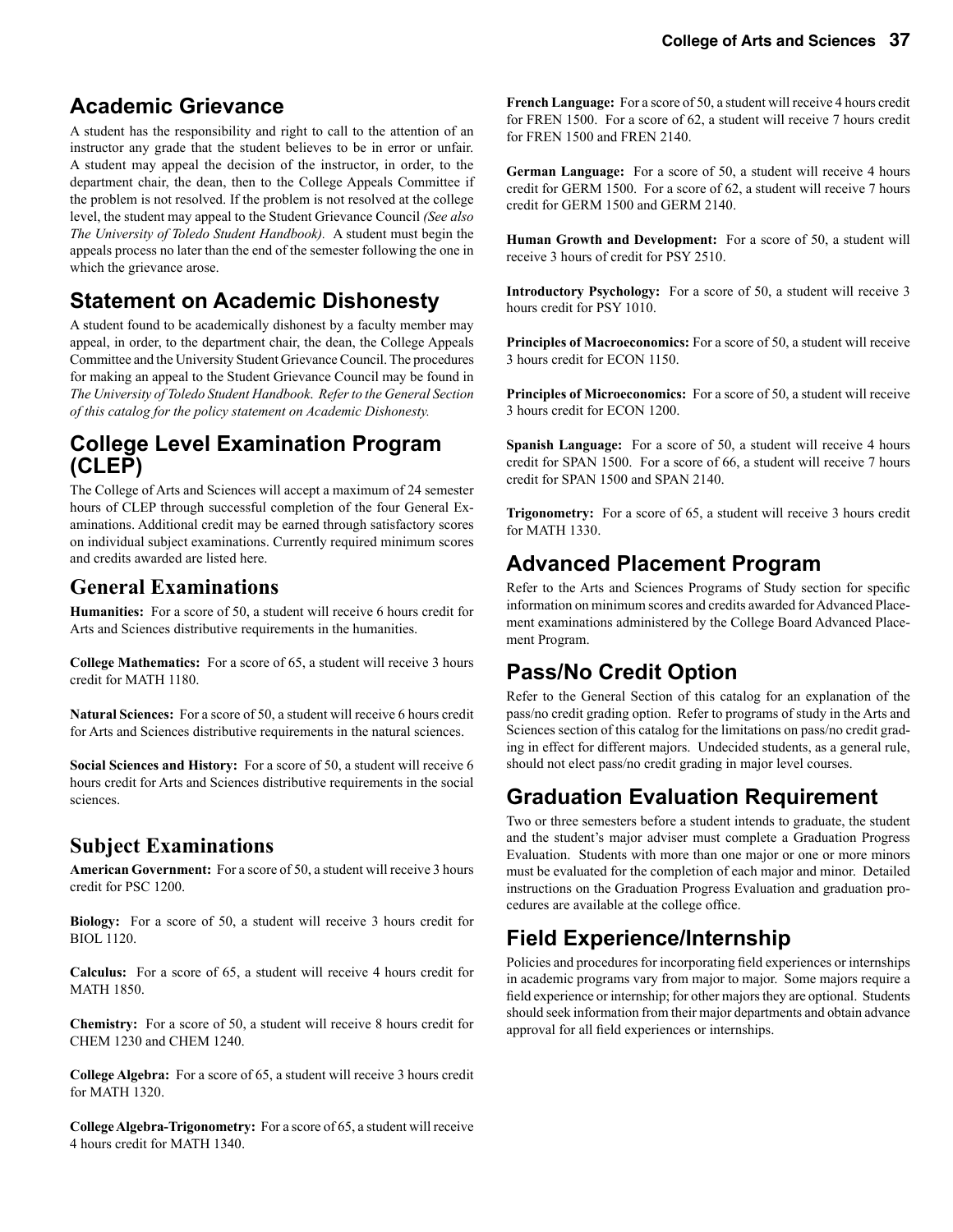# **Degree Requirements**

# **A. Grade Point Averages**

Candidates must earn a minimum overall cumulative grade point average (GPA) of C (that is, a 2.0 GPA on a 4.0 scale), as well as a cumulative GPA of C in the major at The University of Toledo. Some programs require a higher GPA in the major. The cumulative GPA reflects all grades earned, including grades of F and grades in repeated courses. *(Refer to the General Section of this catalog for information on grade deletions and academic forgiveness.)*

# **B. Residency Requirement**

Students transferring from other institutions must earn at least 30 hours of credit at The University of Toledo; at least 12 of these must be in the major area, and for students pursuing a minor, at least 9 hours must be earned at The University of Toledo. Full-time students must take their last semester, and part-time students their last 12 hours, in residence, unless alternative arrangements have been made in advance with the dean of the College of Arts and Sciences.

# **C. Credit Hours**

- 1. Students must complete a minimum of 124 hours of course work that must include both the University and college core and distributive requirements, and either an area of concentration (major) and course work related to the major, or an interdisciplinary program.
- 2. In all baccalaureate programs, a minimum of 64 hours must be taken at the 2000-4000 level; of these a minimum of 32 hours must be taken at the 3000-4000 level.
- 3. Students are cautioned to make use of their degree audit and review remaining requirements with their adviser before every registration in order to make progress toward completion of their requirements in an orderly, timely manner.
- 4. Insofar as a student can complete the basic courses and the courses required for a chosen major (as outlined in sections E - K below) in fewer than the 124 hours required for a degree, the student must choose elective courses to complete the total of 124 hours subject to the restrictions outlined below.

# **D. Credit Restrictions**

Total earned hours shown on a student's transcript may not all be applicable to the minimum 124 credits required for a degree, as follows:

- 1. Students with entrance deficiencies in mathematics and other students who are required or choose to take developmental course work will need to complete additional hours.
- 2. No more than 4 hours of credit in performing ensembles (MUS 2010/3010 - 2190/3190) will apply toward the degree.
- 3. No courses in typing, shorthand or keyboarding will apply toward the degree.
- 4. No more than 2 hours in skill courses in physical education, or recreation courses at the 1000 level will apply toward the degree.
- 5. No more than 2 hours in CMHS 3380 or CMHS 3390 (Student Leadership Development I and II) will apply toward the degree.
- 6. Restriction on technical electives: No more than 15 hours of credit earned in colleges other than the College of Arts and Sciences, either at The University of Toledo or elsewhere, will apply toward the degree.

Exceptions to this restriction may be approved by the student's department in cases where technical courses are determined by departments to satisfy related requirements. In addition, Arts and Sciences students taking a business minor will be permitted to take 21 hours of business courses. However, no additional technical electives beyond these 21 hours will apply to the degree.

- 7. Duplicate credit: Except for courses identified as repeatable courses, students will not receive credit for repeated courses (taking the same course twice), whether taken at The University of Toledo or elsewhere.
- 8. The college reserves the right to deny credit for other specific courses (including most SKLS courses) and for blanket technical credit not applicable to a student's specific program.

### **E. University Core Curriculum Requirements**

Students earning baccalaureates in all colleges and programs are required to complete between 27 and 30 credit hours of courses that comprise the University Core Curriculum. Those courses are distributed in the areas of English composition, humanities/fine arts, social sciences, natural sciences and mathematics, and multicultural studies (see the *General Section* of this catalog for details). Some colleges and programs require courses in these areas over and above those required to fulfill University Core requirements. Students should contact their academic department or college office for specific details.

# **F. Orientation (ARS 1000) - 1 hour**

All new first-year students are required to take orientation. The course is optional for transfer students.

### **G. Arts and Sciences Skill Areas Requirements**

Students are placed into English composition and mathematics courses by ACT scores or placement tests in those subjects. Students are placed into foreign language courses through placement testing.

**1. English Composition** (University of Toledo core and Arts and Sciences requirement) — 6 hours. Students must pass both Composition I (or Composition I with Workshop , see below) and II with a grade of C or better.

a. Native speakers track (for students for whom English is a first language).

**ENGL 1100** – 5 hours

 *Composition I with Workshop (Developmental course; 3 hours will count toward degree if student earns a grade of C or higher; any student who earns a grade of C or higher will go directly to Composition II; any student who does not pass will go to Composition I.)*

#### **ENGL 1110 -- 3 hours**

*College Composition I*

#### **ENGL 1130 (or 1140 or 1150) -- 3 hours**

*College Composition II*

b. Nonnative speakers track (for students for whom English is a second language) Students will take an English placement test to determine appropriate level.

#### **ENGL 1020 -- 3 hours**

*Writing and Grammar for English as a Second Language*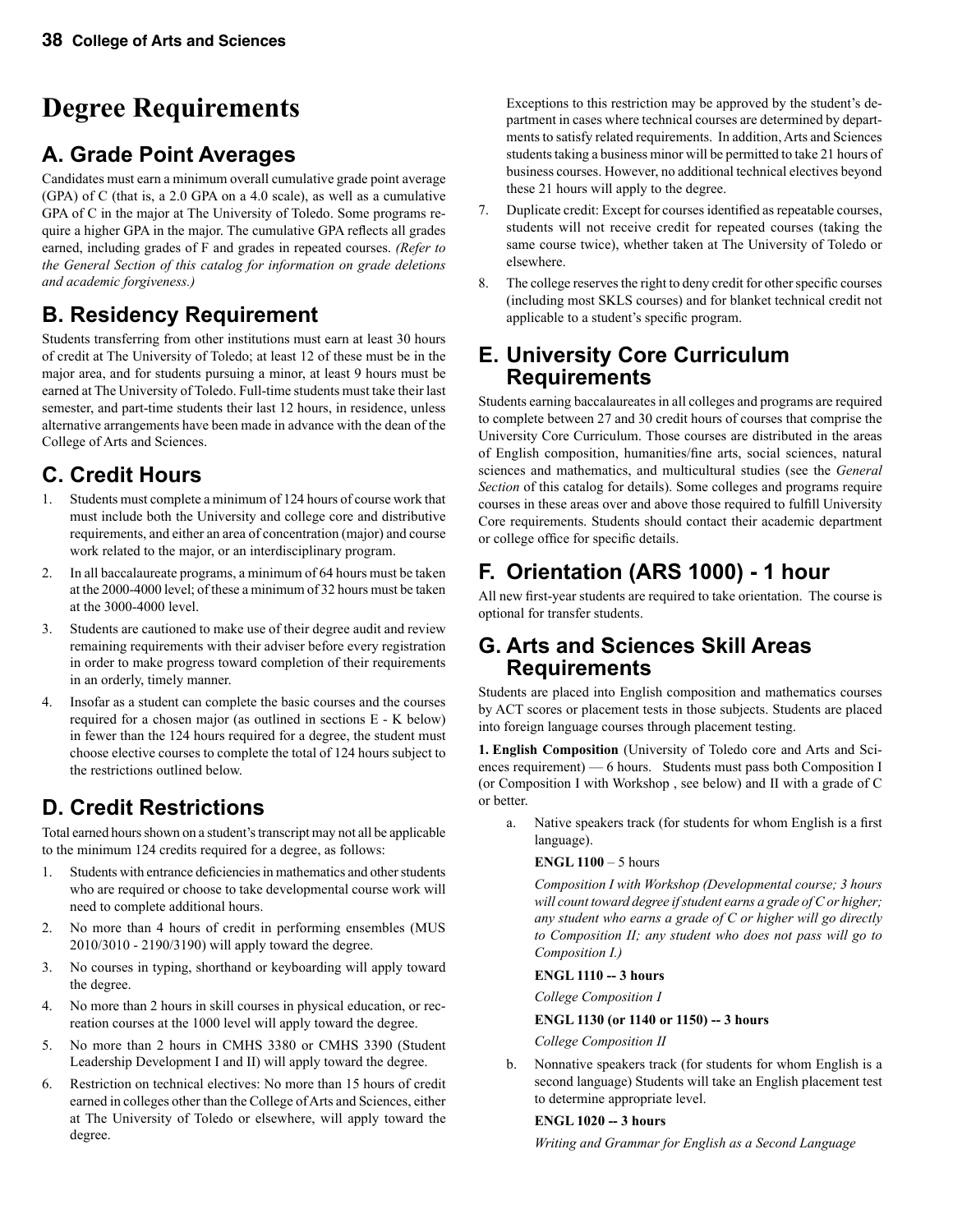#### **ENGL 1110 -- 3 hours**

*Composition I* 

#### **ENGL 1120 -- 2 hours**

*Composition I Lab for ESL* (corequisite to ENGL 1110)

#### **ENGL 1130 (or 1140 or 1150) -- 3 hours**

*Composition II* (A maximum of 3 hours of ENGL 1020 and ENGL 1120 will count toward the degree.)

- **2. Mathematics 1180** (UT core and Arts and Sciences requirement) 3 hours (may replace with any mathematics course greater than MATH 1180 except MATH 2280).
- **3. Foreign Languages** (Arts and Sciences requirement) 0 to 14 hours (foreign languages 1110, 1120, 1500, 2140, 2150). Every student is required to demonstrate proficiency in a single foreign language (Arabic, Chinese, French, German, Japanese, Latin or Spanish) through the intermediate (foreign languages 2150) level either by successfully completing a foreign language course at this level or by achieving an appropriate score on a proficiency/placement test administered by the department of foreign languages that reflects the equivalent.

 Students beginning a foreign language should enroll in their chosen language at the elementary 1110 level and will take four semesters of foreign language. Those continuing a foreign language or attempting to demonstrate competency by examination should take a proficiency/ placement test. Students with two or more years of French, German or Spanish in high school who place below an intermediate course may enroll in an intensive review course (foreign languages 1500) that covers the material in the first two semesters (foreign languages 1110 and 1120), and then complete the second-year courses (foreign languages 2140 and 2150).

### **H. Arts and Sciences Distributive Requirements**

Students should consult with their advisers in selecting courses that will meet distributive requirements. With their adviser's approval, students may select higher level courses for which they have the prerequisites. With careful planning, students will be able to satisfy both UT Core Curriculum and Arts and Sciences requirements by taking the minimum required hours. A student may take no more than 2 courses (or 2 courses and 1 lab for natural sciences) under each departmental code in satisfying the general education distributive requirements.

**1. Humanities and Fine Arts** (UT core requirement is two courses for 6 hours; Arts and Sciences requires 9-15 hours, depending on student's major).

 Students not majoring in the humanities or fine arts will take five courses (15 hours) in the humanities in addition to those taken to meet the English composition and foreign language requirements. Students majoring in the humanities or fine arts will be required to complete one history course, one literature course and one fine arts course. Students may select humanities courses that also will satisfy a UT core humanities or multicultural requirement.

 **Required Courses (**for all majors**) –** 9 hours (see suggested courses listed below):

 **English Literature** – 3 hours

 **History** – 3 hours

 **Fine Arts** – 3 hours (course must be an appreciation or theory course, not a studio or skills course)

 **Electives** (for students not majoring in humanities or fine arts) – two courses for 6 hours

 Students may select courses from art, art history, classics, communication, dance, English, film, foreign languages (courses higher than 2150 or culture courses 1080 and 1090, or a second foreign language), history, humanities, music, philosophy and theatre.

 Among the courses with minimal or no prerequisites are these: ARTH 1500; CLC 1010; COMM 1010, 2000; ENGL 2710, 2720, 2730, 2740, 2760; FILM 1310; FREN 1080, 1090; GERM 1080, 1090; HIST 1000 through 1200; HUM 1010, 1200, 2220, 2010, 2020; JAPN 1080, 1090; MUS 2200, 2210, 2220, 2240, 2250, 2420; PHIL 1010, 1020, 2200, 2400; REL 1220, 2000; SPAN 1080, 1090, 1100; THR 1010, 1100. However, higher-level humanities courses will satisfy these requirements and may be taken if student has met the prerequisites.

**2. Natural Sciences** (UT core requirement is two courses for 6 hours; Arts and Sciences requirement is three courses for 9 hours).

Students not majoring in a natural science will take 9 hours of courses in natural sciences and mathematics in addition to the course taken to meet the mathematics requirement. (Because of The University of Toledo core curriculum requirements, students must take two courses from two different departments other than mathematics.) Students majoring in a natural science discipline other than mathematics will meet The University of Toledo core requirements with courses required for their program; students majoring in mathematics must take 6 hours in two natural sciences departments other than mathematics.

Students may select courses from astronomy, biology, chemistry, geology, mathematics and physics. Among the courses with minimal or no prerequisites are: ASTR 1010, 2010, 2020, 2050; BIOL 1120, 1140, 1150, 2010, 2020; CHEM 1100, 1150; EEES 1010, 1020, 1030, 1040, 1050, 1130, 1140, 1160, BUAD 1020; PHYS 1050, 1300, 1310, 1320, 1330, 1750. However, higher-level natural sciences courses will satisfy this requirement and may be taken if the student has met the prerequisites.

**3. Social Sciences** (UT core requirement is two courses for 6 hours; Arts and Sciences requirement is three courses for 9 hours).

Students majoring in a social science will need to take 6 hours from The University of Toledo core curriculum social sciences requirements. Students not majoring in a social science will take 9 hours of courses in social sciences. Students may select social science courses that will also meet a UT core social science requirement and one multicultural requirement.

Students may select courses from anthropology, economics, geography, political science, psychology, and sociology. Among the courses with minimal or no prerequisites are these: ANTH 1020, 2020; ECON 1010, 1150, 1200; GEPL 1010, 1100; PSC 1200, 1400, 1710; PSY 1010; SOC 1010, 1750. However, higher-level courses will satisfy the social sciences requirement and may be taken if the student has met the prerequisites.

### **I. Writing Across the Curriculum (WAC) Requirement**

Students must pass both Composition I and II with a C or better. The College of Arts and Sciences recommends that these requirements be met before completing 45 hours of course work. Students in the Honors Program will complete HON 1010 and 1020 to meet the Composition I and II requirement.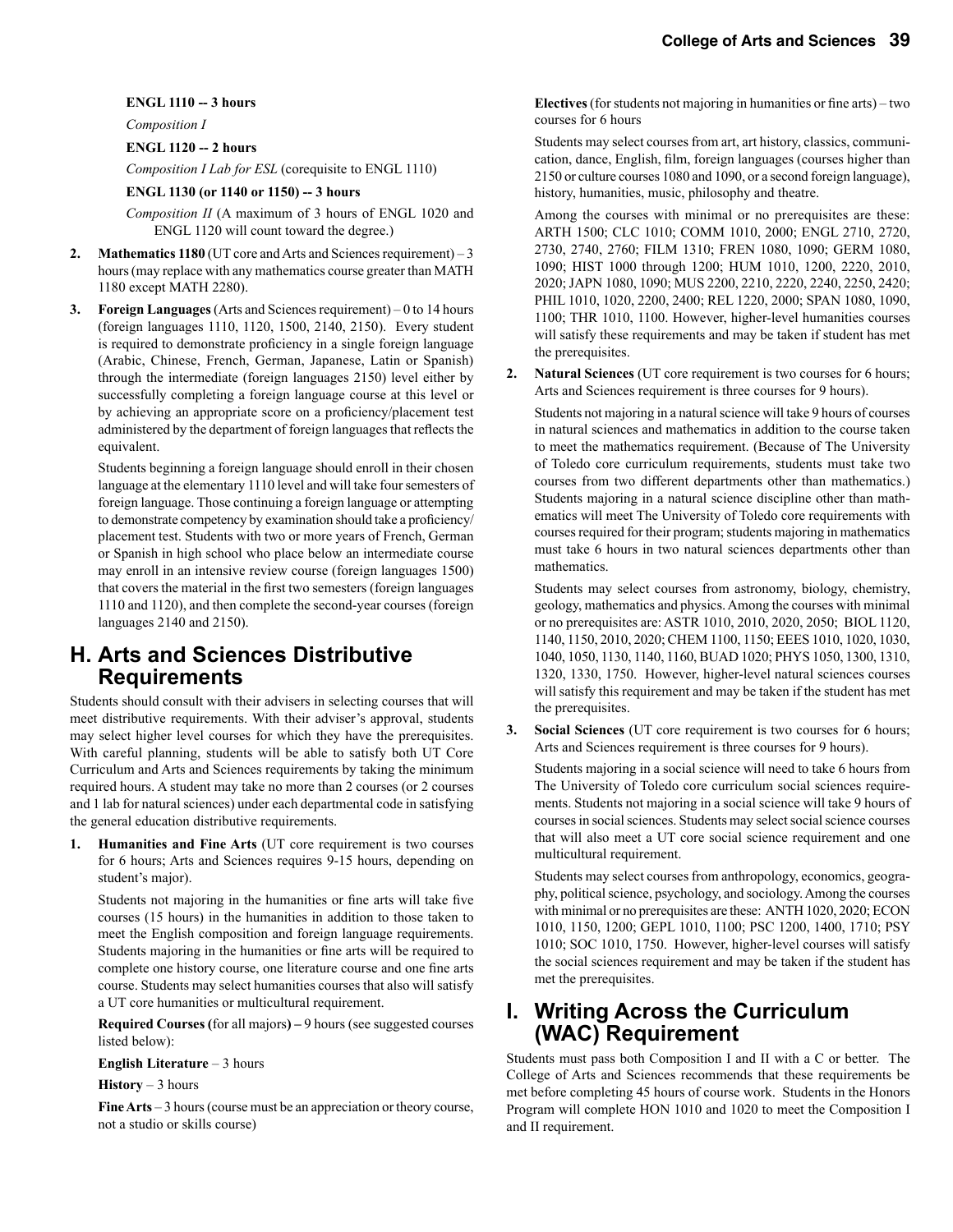After completing Composition I and II (or HON 1010 and HON 1020 for Honors Program students) with a C or better, students must pass two writing intensive courses approved by their adviser. The College of Arts and Sciences recommends that the first of these writing courses be completed within the first 65 hours of course work, and the second within the first 90 hours. One of these courses must be taken within the student's major. Students with dual majors must take a writing intensive course in each major. Students with interdisciplinary majors will meet this requirement by selecting courses in consultation with their advisers, who will monitor students' progress to help them complete these requirements in a timely fashion.

Transfer students from institutions that have required writing intensive courses should have their former institution certify that they have completed writing intensive courses comparable to those required in the College of Arts and Sciences. Transfer students who have not taken writing intensive courses must meet the College of Arts and Sciences Writing Across the Curriculum requirements.

# **J. Major Area**

Every student must complete either a departmental major or an interdepartmental or interdisciplinary major. Courses given in other colleges of the University may be credited to the major only with the approval of the dean of the College of Arts and Sciences upon recommendation of the department chair. Waiver of a required course or the substitution of a course from another department does not necessarily reduce the minimum credits required in the major.

# **1. Departmental Major**

 **See the complete list of departmental majors under "Degrees Offered" earlier in the Arts and Sciences section of this catalog.**

The minimum number of semester hours a student must complete for a departmental major is prescribed by the department, but rarely exceeds 34 hours. The maximum number of hours a student may elect for the major within the total 124 hours for a bachelor of arts degree is 40 hours, except in art, music and theatre, where the maximum is 50 hours. For the bachelor of science degree, the maximum is 50 hours. For a bachelor of music degree, see the listing under the department of music and dance. For the bachelor of fine arts degree, see the department of art or department of theatre and film.

 A student may have two majors from two different departments provided the requirements of both programs are satisfied. Work in the second major may be accepted as fulfilling the related course requirement upon the approval of the advisers in both departments. A student cannot use courses from the first major to satisfy the second and vice-versa.

# **2. Interdisciplinary Majors**

A student may complete one of the interdisciplinary majors if accepted into that particular program. A student completing a departmental major and a second major in an interdisciplinary or interdepartmental major cannot use courses from the first major to satisfy the second or vice-versa. See the complete list of interdisciplinary majors under "Degrees Offered" earlier in the Arts and Sciences section of this catalog.

# **3. Interdepartmental Major**

A student who chooses an interdepartmental major must complete at least 60 hours divided approximately equally among three related departments. These 60 hours are in lieu of the prescribed hours in a departmental major and the 18 hours in related courses (see K below).

The student must have at least a C average in all courses attempted in each of the three departments of the interdepartmental major. In planning a program, the student must consult with the interdepartmental adviser of the college to select courses in each area that have the approval of the appropriate department chair.

The three departments selected from the list of departmental majors (found under "Degrees Offered" in the Arts and Sciences section of this catalog) are subject to the approval of the dean and the department chairs concerned. A student completing a departmental major and second major in an interdisciplinary or interdepartmental major cannot use courses from the first major to satisfy the second or vice-versa.

# **K. Related Courses**

Every student who chooses a departmental major and students in some interdisciplinary majors also must complete a minimum of 18 hours in courses related to the major. These 18 hours must be in addition to courses taken to fulfill the basic requirements listed above. Each department defines the areas from which courses may be chosen by its majors, and these listings are given in the later sections of this catalog under Programs of Study*.* Related courses must be chosen from courses acceptable for credit in an Arts and Sciences major. Generally, these are upper level courses.

Courses given in other colleges of the University may be credited to the major or to related courses only with the approval of the dean of the College of Arts and Sciences upon recommendation of the department chair.

# **L. Minors**

Many Arts and Sciences departments offer minors. Departmental requirements for particular minors are given in later sections of the catalog under Programs of Study*.* Students wishing to pursue a minor should consult with an adviser in that department. Courses selected for the minor must be chosen from courses acceptable for credit toward a major in that department. In meeting requirements for some majors, work in the minor may be accepted as fulfilling the 18 hours of related courses, but only with the approval of the student's major adviser. Students completing a minor cannot use courses from their minor to satisfy requirements in the major. No more than six hours of courses taken for minor credit may be applied to the total Arts and Sciences distributive requirements. A minimum GPA of 2.0 is required in the minor. Students must complete a minimum of 21 hours for a minor; at least 9 of those hours must be completed at The University of Toledo.

# **Premedical, Predental and Preveterinary Program**

*Sharon L. Schnarre, adviser*

Students interested in professional medical, dental or veterinary careers may choose to apply for the premedical, predental and preveterinary programs. **Students choosing this option must also complete the requirements for a major in a specific discipline or in an interdisciplinary baccalaureate program.**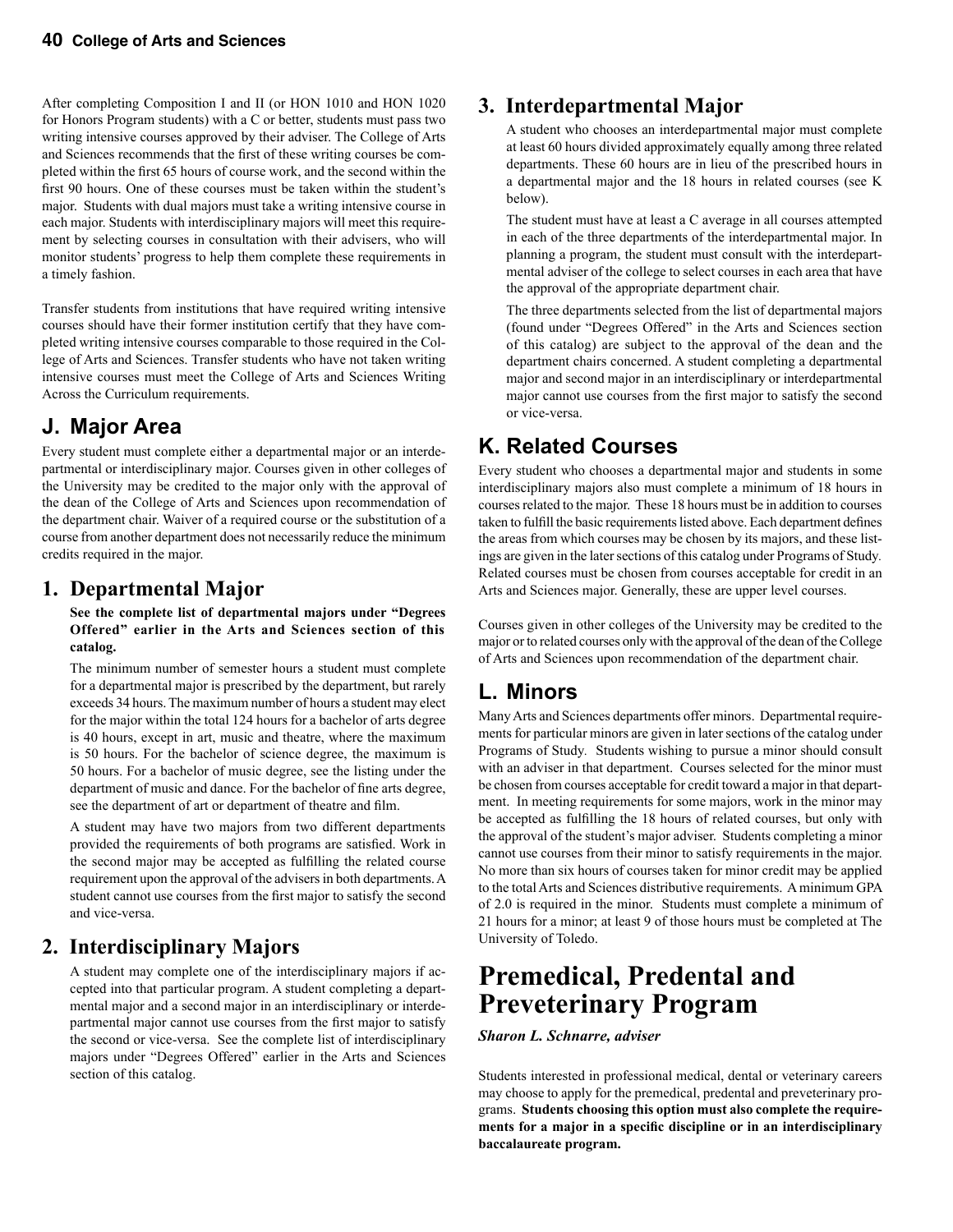To be considered for admission to the premedical, predental and preveterinary programs, students need at least a 3.0 cumulative high school GPA or a minimum ACT composite score of 25 (or SAT combined score of 1140). Students also should have successfully completed a minimum of three years of high school mathematics (Algebra I, Algebra II, and Geometry) and high school chemistry. Students not meeting the minimum requirements will be admitted to an Arts and Sciences departmental or interdisciplinary major of their choice or into the bachelor of science general studies major. After achieving a 3.0 cumulative GPA at UT, these students may apply to the premed/predent adviser for admission to the program after the first year of study.

Because admission to a professional school is very competitive, students need to maintain high GPAs, both cumulative and in the sciences. The premed/predent adviser will continually monitor a student's academic performance and make recommendations as to whether this program should be continued. If at any time a student's GPA drops below a 3.0, the student will be dropped from the program unless extenuating circumstances exist, in which case the student will be placed on a probationary status until the grades improve.

The premed/predent adviser will assist the student in determining the entrance requirements of the professional school being considered, since these requirements vary among schools. In general, these professional schools specify for entrance a core set of science courses that include one year (two semesters) each of biology, general chemistry, organic chemistry, physics and mathematics. Most schools recommend that candidates plan a broad course of study leading to either a B.A. or a B.S. degree in any discipline.

# **Programs of Study**

# **Africana Studies**

*Abdul Alkalimat, director and adviser*

# **Degrees Offered**

Africana Studies offers a program for a bachelor of arts.

Africana Studies is an academic field of study that utilizes the tools of both quantitative and qualitative analyses to focus on the experiences of black people in the African diaspora. The Africana diaspora covers the continent of Africa and the regions of the world where African peoples have lived, especially the Caribbean and the Americas (South, Central and North).

### **Requirements for the Undergraduate Major**

Students must complete a total of 33 hours in Africana Studies and 18 hours of course work in related disciplines. The required courses are as follows:

#### **Africana Studies Core Courses: 21 hours**

| <b>AFST 1100</b> | Introduction to Africana Studies              |
|------------------|-----------------------------------------------|
| <b>AFST 1200</b> | Introduction to the African Experience        |
| <b>AFST 2100</b> | Foundations of Black Intellectual History     |
| <b>AFST 2200</b> | Foundation of Culture in the African Diaspora |
| <b>AFST 2300</b> | <b>Black Community Research Methods</b>       |
| <b>AFST 2400</b> | Social Policy and the Black Community         |
| <b>AFST 4900</b> | Senior Seminar                                |

**Electives: 12 hours**

Africana Studies courses at the 3000 level or above

**Course work in related disciplines: 18 hours**

### **Requirements for the Minor**

Students must complete a total of 21 hours of course work in Africana Studies as follows:

#### **Africana Studies Core Courses (15 hours):**

| <b>AFST 1100</b>      | Introduction to Africana Studies              |  |
|-----------------------|-----------------------------------------------|--|
| <b>AFST 1200</b>      | Introduction to the African Experience        |  |
| <b>AFST 4900</b>      | Senior Seminar                                |  |
| <b>Select one set</b> |                                               |  |
| <b>AFST 2100</b>      | Foundations of Black Intellectual History     |  |
| <b>AFST 2200</b>      | Foundation of Culture in the African Diaspora |  |
| 0r                    |                                               |  |
| <b>AFST 2300</b>      | <b>Black Community Research Methods</b>       |  |
| <b>AFST 2400</b>      | Social Policy and the Black Community         |  |
|                       |                                               |  |

#### **Electives: 6 hours**

Africana Studies courses at the 3000 level or above

# **American Studies**

(THIS PROGRAM IS AN INTERDISCIPLINARY MAJOR.)

*James Campbell, director and adviser*

# **Degrees Offered**

The American Studies program offers a bachelor of arts degree.

# **Degree Requirements**

Totaling 40 semester hours, the major consists of 30 semester hours in courses selected from two or three Arts and Sciences departments in consultation with the American Studies faculty committee and 10 hours for designing and writing an extended research paper on a topic on some aspect of American culture. Eighteen hours of related courses round out the major and often leave room for a second major within a four-year course of study.

The American Studies program provides students with a broad understanding and appreciation of American life and culture(s). It is an interdisciplinary major in which work is done independently with a faculty committee and adviser shaping a curriculum to suit a student's individual interests and goals. Majors are exposed to various methodologies — they learn how historians, artists, geographers, philosophers, literary critics, writers, filmmakers, social scientists and artists practice their disciplines. They also have the opportunity to work closely with a small faculty committee in researching and writing a senior thesis. The major is for students who want a multifaceted college experience rather than the traditional single focus of one academic department. Some typical areas of emphasis for American Studies are:

**Culture and Community** – This emphasis is for students whose interests lie in the study of subcultures within American society. Options include occupational, regional, religious, gender or age groups; the disciplinary orientations might include geography, folklore, women's and gender studies and/or cultural anthropology.

**Society and Social Institutions** – Students choosing this emphasis draw their methodology and content from sociology, political science, history and philosophy, and look at the larger social and political forces at work at the macro level of American society.

**Artists' Expressive Culture** – This emphasis focuses on American art,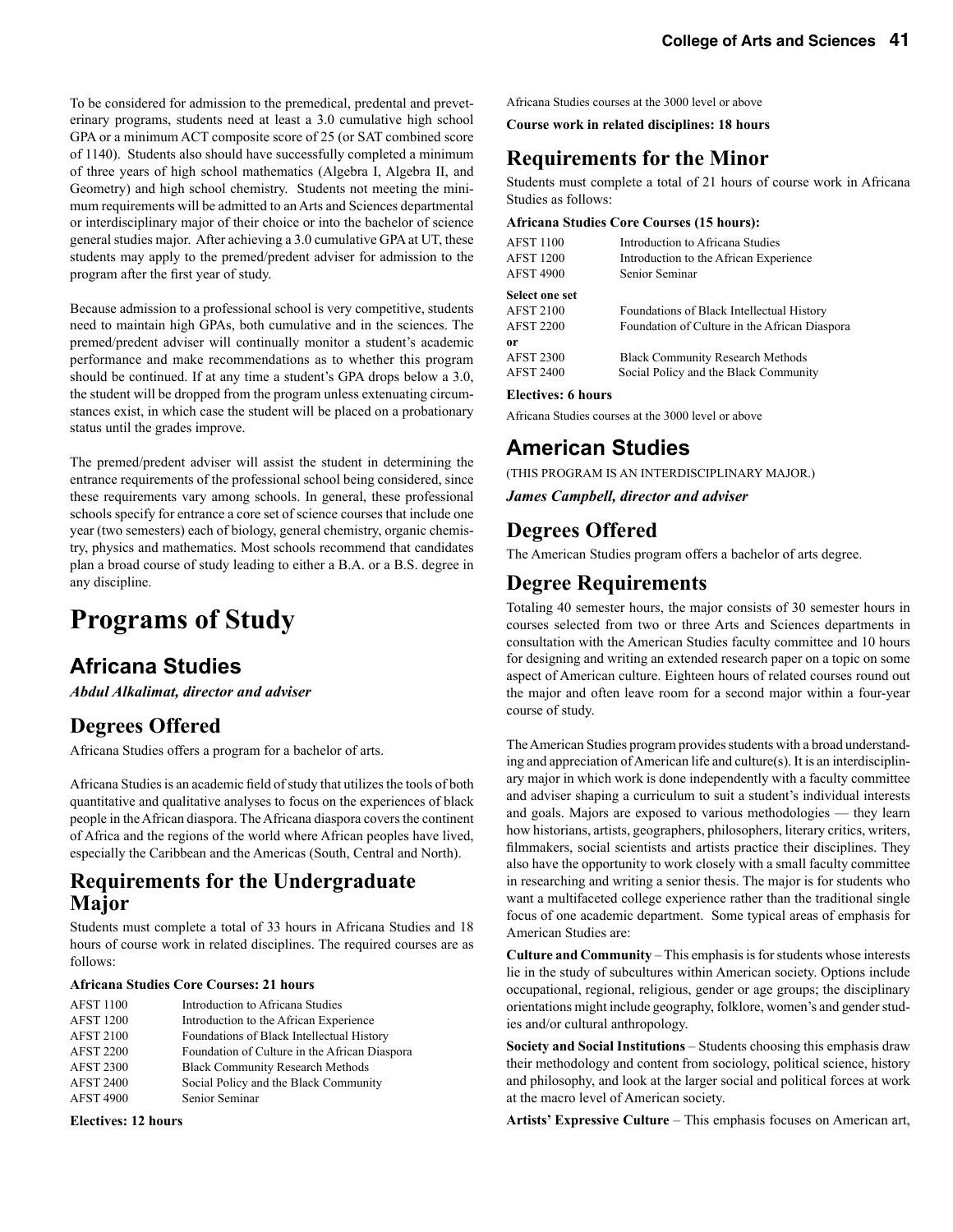music, dance, literature and film as revelatory of national and regional culture and/or subcultures.

# **Anthropology**

(ADMINISTERED BY THE DEPARTMENT OF SOCIOLOGY AND ANTHRO-POLOGY)

*Seamus P. Metress, director of anthropology, undergraduate adviser, honors adviser*

# **Degrees Offered**

The student will receive a bachelor of arts degree upon completion of the program.

### **Requirements for the Undergraduate Major**

The major of 33 hours in anthropology must include the following:

- a. ANTH 2700, 2750, 2800, 3850, 4760;
- b. 18 hours of electives in anthropology. Courses in the subfields of anthropology not listed in the catalog can sometimes be arranged through independent study (ANTH 4910, 4920 or 4990) with departmental faculty.

The requirement of 18 related hours is to be met with SOC 3290 Social Statistics, ARTH 2200 Ethnographic Art or ARTH 3270 Topics in Ethnographic Art, ENGL 3730 Introduction to Folklore, LING 3150 Linguistic Principles, plus 6 hours of electives. In special circumstances, the undergraduate adviser may approve alternatives to those courses listed above. Students cannot take P/NC in major or related courses.

# **Undergraduate Minor in Anthropology**

To complete a minor in anthropology students must complete a minimum of 21 hours of course work: 15 hours of core courses in anthropology and an additional 6 hours of advanced course work at the 3000/4000 level in anthropology.

**Core courses** – The following 12 hours comprise the core courses for the minor.

| <b>ANTH 2700</b> | Human Evolution          |
|------------------|--------------------------|
| <b>ANTH 2800</b> | Cultural Anthropology    |
| <b>ANTH 4760</b> | Medical Anthropology     |
| <b>ANTH 3850</b> | Peoples of the World     |
| or               |                          |
| <b>ANTH 3920</b> | Indians of North America |

**Advanced courses** – With the approval of the departmental adviser, select 9 hours of course work at the 3000/4000 level in anthropology.

# **Honors in Anthropology**

Qualified juniors and seniors may apply to work for Honors in anthropology. The following are requirements for entrance into the Honors program in anthropology.

#### **A. Admission:**

- 1. 3.3 minimum GPA in anthropology courses
- 2. 3.0 minimum cumulative GPA
- 3. 12 hours completed work in anthropology
- 4. Qualification as an anthropology major
- **B. Requirements**: A student must complete 9 hours of independent work in anthropology. During the final semester before graduation, the student must pass a comprehensive examination or submit a completed honors thesis. Students should discuss their special interests with

faculty members or with the honors adviser, who will help identify an appropriate faculty member to guide the honors work.

# **Department of Art**

*David Guip, chair*

# **Degrees Offered**

The department of art, located on the Toledo Museum of Art Campus, offers courses of study leading to four undergraduate degrees and one graduate degree: the B.F.A. and B.A. in studio fine arts, the B.A. in art history, the B.Ed. in art education and the M.Ed. in art education.

The department of art, housed in the Center for the Visual Arts, the Center for Sculptural Studies and the Glass Crafts Building on the Museum campus, features new instructional facilities with state-of-the-art studios and classrooms. With the exception of some introductory courses in art and art history, all instruction takes place at the Museum campus, where both day and evening courses are regularly scheduled. The Museum campus is connected with the Bancroft campus by regularly scheduled student shuttle buses. Parking at the Museum campus is available to students who have a valid UT student parking permit.

### **Advanced Placement**

#### **A. Art History**

For entering students who have taken the Advanced Placement (AP) test in art history, the art history program of the department of art will award credit as follows:

| Score | Course(s) Credit         |   |
|-------|--------------------------|---|
| 3     | <b>ARTH 1500</b>         | 3 |
| 4     | <b>ARTH 1500</b>         | 3 |
|       | and                      |   |
|       | <b>ARTH 2980</b>         | 3 |
|       | <b>Total</b>             | 6 |
| 5     | <b>ARTH 1500</b>         | 3 |
|       | and                      |   |
|       | <b>ARTH 2980</b>         | 6 |
|       | Total                    | 9 |
|       | and a waiver for the red |   |

*and a waiver for the requirement of ARTH 2000, 2020, 2040 and 2080 for art history majors.*

#### **B. Studio Art**

For entering students who have taken the Advanced Placement portfolio exams in studio art, the studio art program of the department of art will award credit as follows:

| Studio Art – Drawing |                           |        |
|----------------------|---------------------------|--------|
| <b>Score</b>         | Course(s)                 | Credit |
| 4 or 5               | <b>ART 1080</b>           | 3      |
|                      | Studio $Art - 2-D$ Design |        |
| 4 or 5               | <b>ART 2050</b>           | 3      |
|                      | Studio $Art - 3-D$ Design |        |
| 4 or 5               | <b>ART 2060</b>           | 3      |
|                      |                           |        |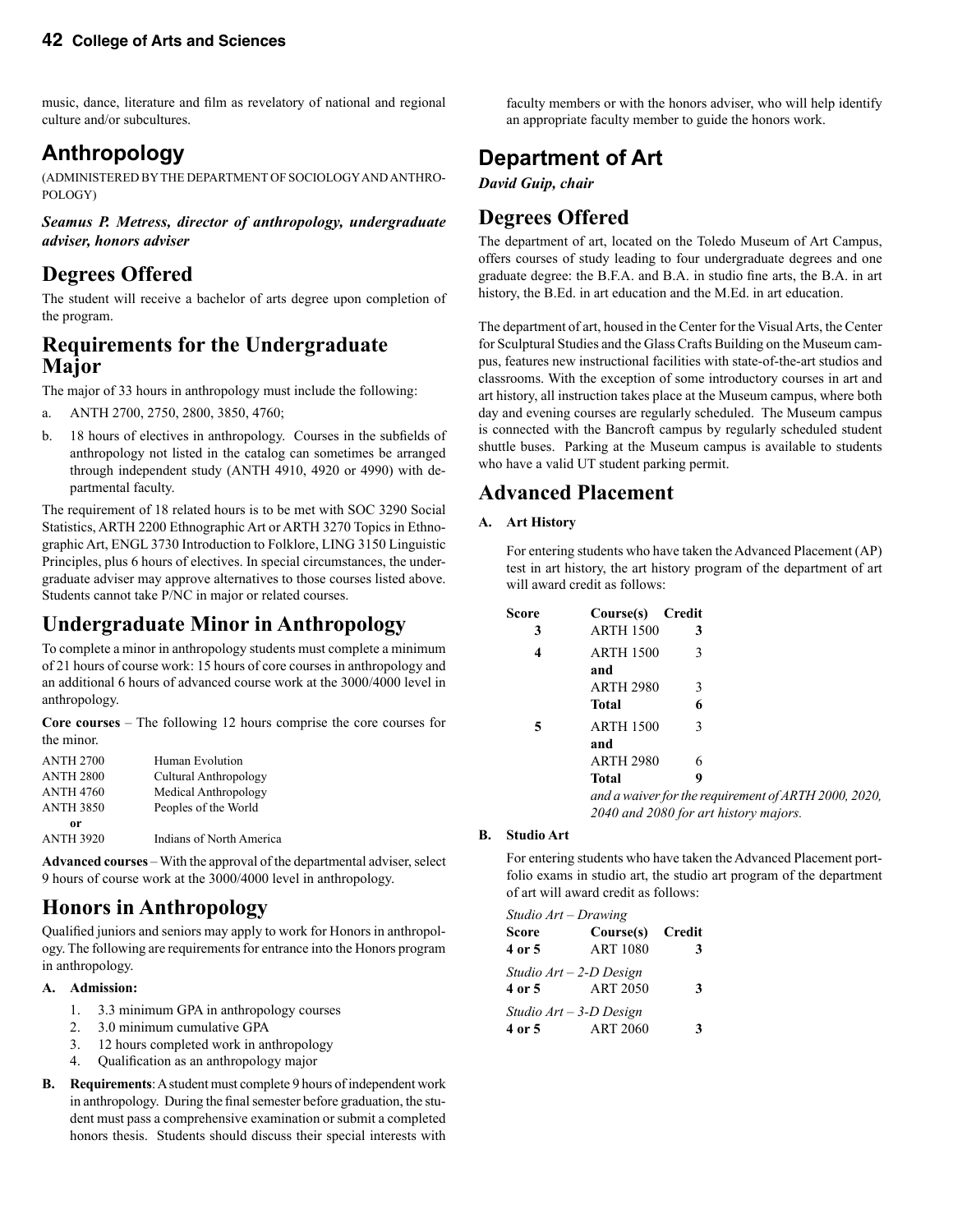# **Art Education**

*David Guip, director of the art education program and director of graduate studies in art education* 

*David Guip and Katherina Danko-McGhee, undergraduate advisers*

For details on the baccalaureate program in art education, see the College of Education section of this catalog.

# **Art History**

*Marc Gerstein, director of the art history program* 

*Marc Gerstein, Richard Putney and Mysoon Rizk, undergraduate advisers*

# **Bachelor of Arts in Art History**

The bachelor of arts program provides a foundation in the history of art and architecture through introductory course work in the styles, subjects and social history of Western and non-Western art and architecture, and through advanced course work and optional directed study in art, architecture, theory and criticism. The program makes extensive use of the collections and research facilities of the Toledo Museum of Art. Internships for credit may be arranged with the Toledo Museum of Art and with other local arts organizations.

# **Curriculum in Art History**

The curriculum leading to the B.A. in art history requires a minimum of 33 hours of art history courses and a maximum of 45 hours, which must include the following:

- a. At least one course in non-Western art (such as ARTH 2100 Introduction to Asian Art, ARTH 2200 Ethnographic Art or any special course devoted to non-Western art); and
- b. A survey history of Western art composed of a sequence of four threecredit hour courses: ARTH 2000 Aspects of Ancient Art, ARTH 2020 Aspects of Medieval Art, ARTH 2040 History of Renaissance and Baroque Art and ARTH 2080 History of Modern Art. The courses may be taken in any order.

The remaining hours for the major may be selected from any courses offered by the art history program, but must include at least one writing intensive (WAC) course. Majors may elect to pursue up to six hours in Independent Study (ARTH 4990). Independent Study requires the permission of an art history faculty member who will direct the Independent Study project.

The art history major also must take 18 hours of related courses, which must be chosen from courses acceptable for major credit in studio art, anthropology, classical civilization, literature courses in English or in a foreign or classical language (in addition to the college language requirement), basic courses in a second foreign language, history, music history or literature, philosophy or religion, theater or film history, or in other areas approved by the adviser.

# **Honors in Art History**

To earn the B.A. degree with Honors in art history, the major must fulfill all requirements listed above; in addition, the student must maintain an overall GPA of 3.0, and of 3.5 in the major. In addition to the major requirement for 33 hours in art history courses, the honors major must complete two 2-credit courses, Senior Thesis I and II (ARTH 4910 and ARTH 4920). The thesis must be sponsored and supervised by a member of the art history faculty and shall be approved in final form by that faculty member.

# **Minor in Art History**

Students may minor in art history through the declaration of the minor with the College of Arts and Sciences and the completion of a minimum of 21 hours of art history courses, which must include the following:

- a. At least one course in non-Western art (such as ARTH 2100 Introduction to Asian Art, ARTH 2200 Ethnographic Art or any special course devoted to non-Western art); and
- b. A survey history of Western art composed of four three-credit courses: ARTH 2000 Aspects of Ancient Art, ARTH 2020 Aspects of Medieval Art, ARTH 2040 History of Renaissance and Baroque Art and ARTH 2080 History of Modern Art. The courses may be taken in any order.

The remaining hours for the minor may be selected from any courses offered by the Art History program. Minors may elect to pursue up to three hours in Independent Study (ARTH 4990). Independent Study requires the permission of an art history faculty member who will direct the Independent Study project.

# **Studio Fine Art**

*Rex Fogt, director of the studio fine art program*

*Linda Ames-Bell, Diana Attie, Debra Davis, Rex Fogt, Thomas Lingeman, Joel Lipman, Barbara Miner, Deborah Orloff, Peter Patchen and Arturo Rodriguez, undergraduate advisers*

# **Bachelor of Arts Degree in Studio Fine Art**

The bachelor of arts program in studio fine art provides the major with a solid foundation in art through introductory courses in drawing, design and the history of art, and also offers concentrated study of at least one specialized area of studio fine art as well as advanced work in art history. Students may choose from the following studio concentrations: drawing, metals, painting, printmaking, sculpture, ceramics, and new media. (Note: New media requirements differ from those of other concentrations. See new media concentration requirements.) The curriculum leading to the B.A. in studio fine art requires a minimum of 33 hours of courses in the major, which must include the following:

a. Basic Skills Area/Foundations:

| ART | 1080 |  |
|-----|------|--|
| ART | 2080 |  |
| ART | 2050 |  |
| ART | 2060 |  |

- b. All students are required to take Foundations 2-D Design and Foundations 3-D Design before they enter a major studio area. All students must take Foundations Drawing I before they enter a 3000-level studio course.
- c. 12 hours of work in studio fine art chosen from one of the following concentrations: ceramics, drawing, metals, painting, photography, printmaking or sculpture.
- d. Nine hours of course work in studio electives, to be selected in consultation with the adviser; 6 of the 9 hours must be in areas outside of the area of concentration.

Students pursuing the B.A. degree may elect (beyond the minimum of 33 hours in the major) additional courses in studio fine art, provided that the total for the major **does not exceed** 50 hours.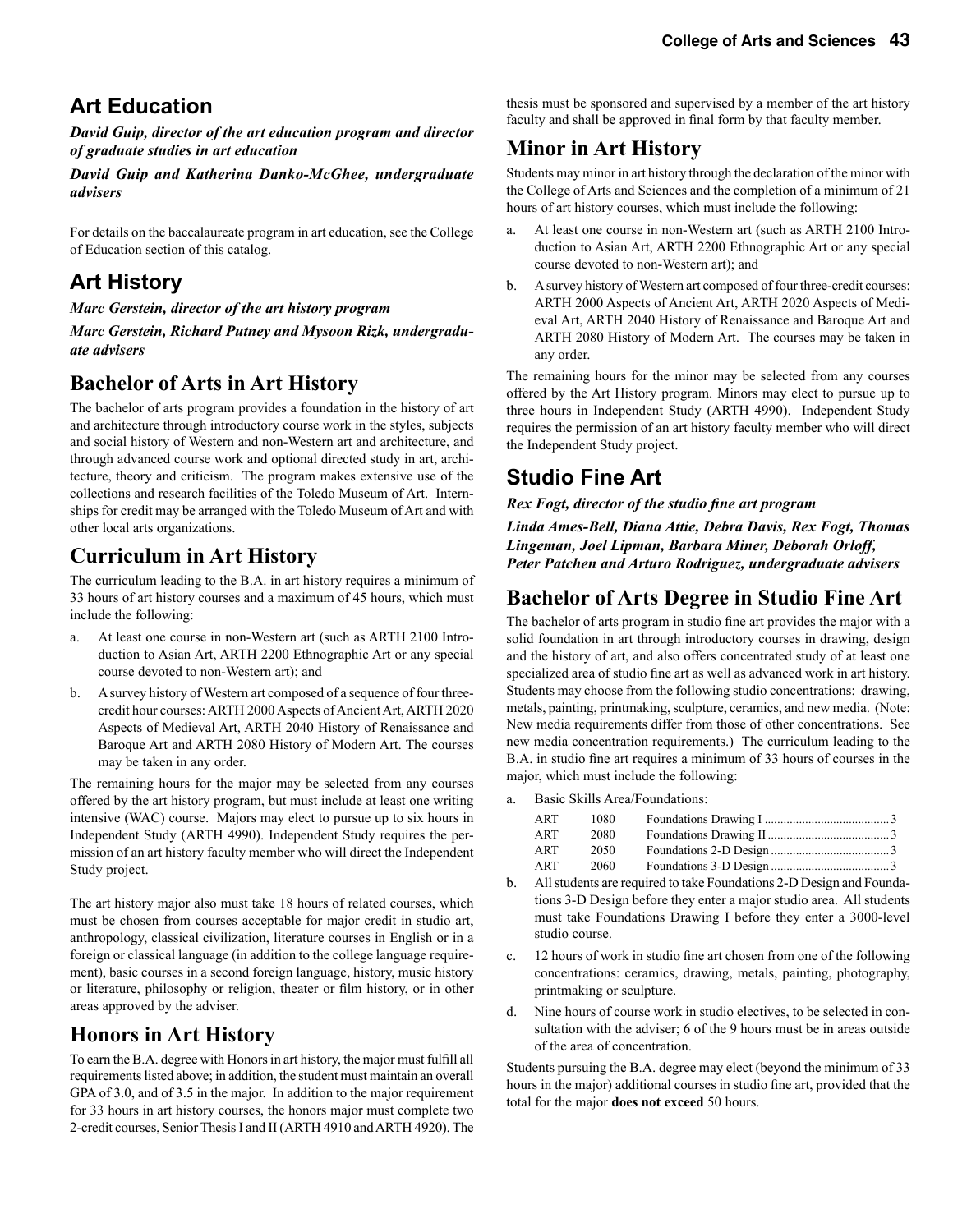In addition to the 33 hours of course work in art, the studio major pursuing the B.A. degree must take 18 hours of **related** course work, which must be chosen from courses acceptable for major credit, and which must include at least 15 hours in art history. Art history courses must include ARTH 1500 Art in History, at least one course in the history of non-Western art, at least one in Western art, and at least one at the 3000 or 4000 level; it is highly recommended that one of the art history courses be a WAC offering. The remaining hours of related work are to be selected from courses offered in classical civilization, literature courses in English or in a foreign or classical language, history, music theory, music history, theater and theater history, dance, philosophy or religion or in other areas approved by the adviser.

For the entering freshman majoring in studio fine art, ART 1080, ART 2050, ART 2060 and ARTH 1500 should be completed by the end of the sophomore year. Students pursuing the B.A. degree may not elect the PS/ NC option in studio fine art or art history courses or in related courses.

Art majors should meet every semester with their adviser, who is assigned through the departmental office.

### **Bachelor of Arts Degree New Media Concentration Requirements**

The curriculum leading to the B.A. in studio fine art with the new media concentration requires a minimum of 45 hours of courses in the major, which must include the following:

#### a. Basic Skills Area:

Foundations will consist of the following core courses (12 hours):

| ART | 1080 |  |
|-----|------|--|
| ART | 2080 |  |
| ART | 2050 |  |
| ART | 2060 |  |

All students are required to take Foundations 2-D and Foundations 3-D before they enter a major studio area. All students must take Foundations Drawing I before they enter a 3000-level studio art course.

New Media Core (12 hours):

| ART | 2150 |  |
|-----|------|--|
| ART | 2810 |  |
| ART | 3150 |  |
| ART | 4850 |  |

b. 12 hours of course work in new media chosen from the following courses:

 ART 2160, ART 2810, ART 3160, ART 3170, ART 3860, ART 3870ART 4310, ART 4320, ART 4340, ART 4410, ART 4810, ART 4910 to ART 4990 (new media sections)

c. Nine hours of course work in studio electives to be selected in consultation with the adviser. Six of the 9 hours must be in areas outside of new media.

Students pursuing the B.A. degree with a concentration in new media may elect additional courses in studio fine art (beyond the minimum of 45 hours in the major), provided that the total for the major **does not exceed** 50 hours.

In addition to the 45 hours of course work in new media, 18 hours of **related** course work are also required, which must be chosen from courses acceptable for major credit, and which must include at least 15 hours in art history, including a non-Western course. Art history courses must include:

| 1500 | Art in History         |
|------|------------------------|
| 2080 | Modern Art             |
| 3500 | History of Photography |
| 3600 | History of New Media   |
|      |                        |

It is highly recommended that one of the art history courses be a WAC offering. The remaining hours may be selected from any courses offered in art history.

### **Bachelor of Fine Arts Degree in Studio Fine Art**

The bachelor of fine arts program, which may be entered through successful application to the studio fine art faculty, provides the major who is preparing for professional commitment to the field of studio fine art with a more intense educational experience. Expanding upon the B.A. program, the B.F.A. curriculum provides the student with a more in-depth experience in the major area of studio concentration, a second minor area of studio concentration, studio electives and advanced study of the history of art.

Students entering the B.F.A. program must choose a studio concentration from the following areas: drawing, ceramics, metalsmithing, painting, printmaking, sculpture, and mixed media. (Note: New media B.F.A. degree requirements are different from those of other concentrations. See new media B.F.A. requirements.)

Students who are interested in admission to the B.F.A. program (and who have fulfilled the requirements listed below) must apply to the chair of the B.F.A. committee and to the faculty member responsible for the student's major studio area. The student should obtain the appropriate application materials from the chair of the B.F.A. committee or from the departmental office. Note: Students must complete a minimum of two semesters of work (6 credit hours) in their major area after acceptance into the program. Students must also present finished work and work in progress to the B.F.A. committee, and have a final B.F.A. exhibition in the senior year. The department of art reserves the right to review a portfolio of student work to determine whether a major is to be retained in the B.F.A. program.

Before being admitted to the B.F.A. program, a student must have completed or be in the process of completing 60 semester hours of undergraduate study, which must include 6 hours of drawing (ART 1080, 2080); 6 hours of design (ART 2050, ART 2060) and at least 9 to 12 hours in their area of concentration, plus six hours of art history. At the time of application, the student must have maintained at least a 3.0 GPA in all courses in studio fine art and art history.

The curriculum leading to the B.F.A. degree requires 66 hours of courses in the major, which must include the following:

- a) Basic Area: 19 hours composed of 10 hours of drawing (ART 1080, 2080, 3080), and 9 hours of design (ART 2050, ART 2060, plus one course selected from ART 3060 or ART 3070).
- b) Major: 21-24 hours chosen from one of the following studio concentrations: ceramics, drawing, metalsmithing, painting, printmaking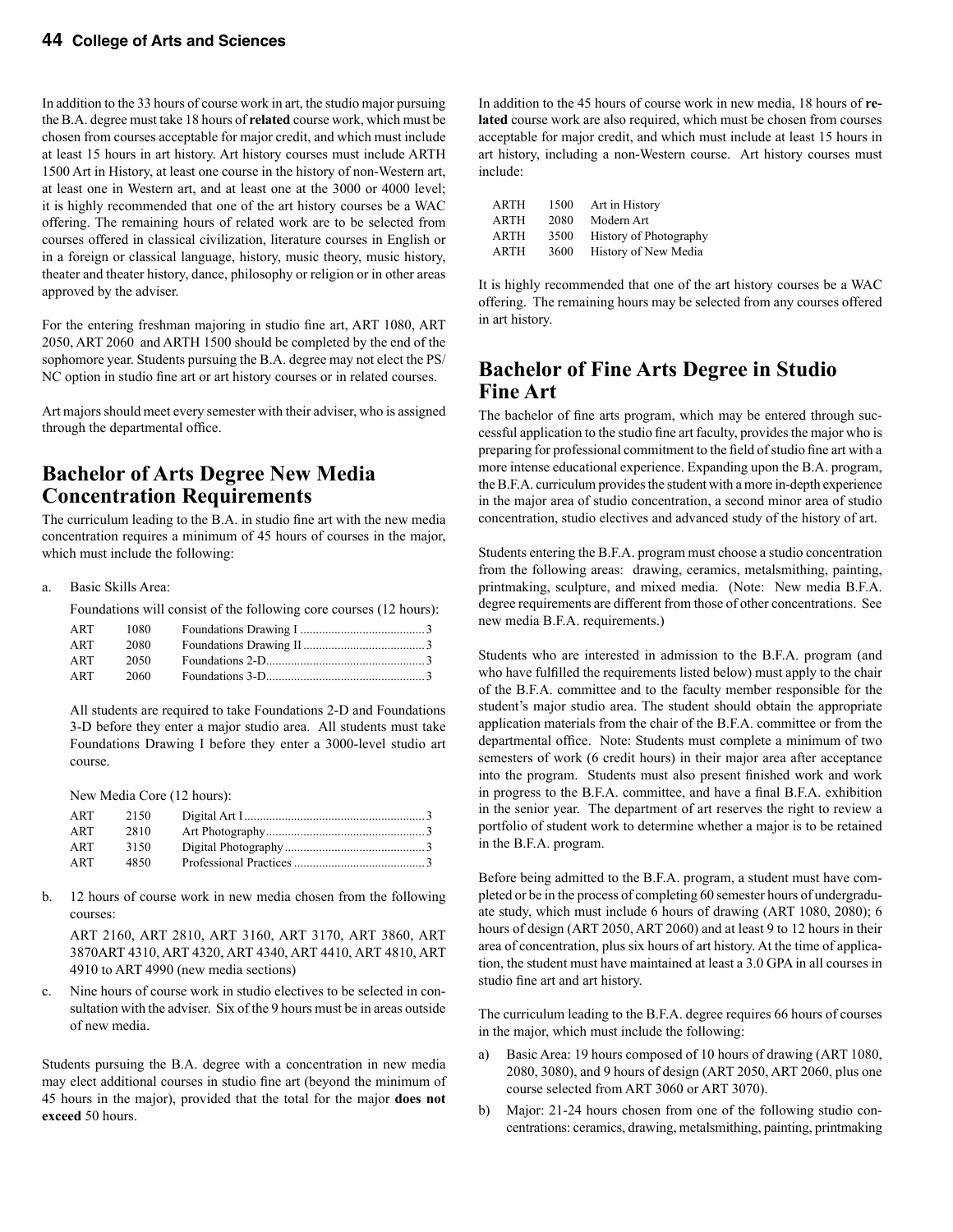and sculpture. (As a major, drawing requires 21-24 hours in addition to the basic requirements of 10 hours listed above.)

- c) Minor: 12 hours chosen from one of the following studio concentrations: ceramics, drawing, metalsmithing, painting, printmaking, and sculpture. (As a minor, drawing or design requires 12 hours in addition to the basic requirements of 10 hours in drawing.)
- d) Studio Fine Art Electives: 9-12 hours chosen from three studio areas that differ from those pursued in the basic, major or minor areas.

In addition to the 66 hours of course work in art, the studio major pursuing the B.F.A. degree must take 18 hours of **related** course work, which must be chosen from courses acceptable for major credit, and which must include at least 15 hours in art history. Art history courses must include ARTH 1500 Art in History, at least one course in the history of non-Western art, at least one in Western art and at least one at the 3000 or 4000 level; it is highly recommended that one of the art history courses be a WAC offering. The remaining hours of related work are to be selected from courses offered in classical civilization, literature courses in English or in a foreign or classical language, history, music theory, music history, theater and theater history, dance, philosophy or religion or in other areas approved by the adviser.

Students pursuing the B.F.A. degree may not elect the PS/NC option in studio fine art or art history courses or in related courses.

Art majors pursuing the B.F.A. degree must meet every semester with their advisers, who are assigned by the B.F.A. committee.

### **B.F.A. Degree New Media Concentration Requirements**

The curriculum leading to the B.F.A. in studio fine art with the new media concentration requires a minimum of 66 hours of courses in the major, which must include the following:

#### a. Basic Skills Area:

Foundations will consist of the following core courses (15 hours):

| ART | 1080 |  |
|-----|------|--|
| ART | 2080 |  |
| ART | 2050 |  |
| ART | 2060 |  |
| ART | 3060 |  |
|     | or   |  |
| ART | 3070 |  |

All students are required to take Foundations 2-D and Foundations 3-D before they enter a major studio area. All students must take Foundations Drawing I before they enter a 3000 level studio art course.

New Media Core (15 hours):

| ART | 1150 |  |
|-----|------|--|
| ART | 2810 |  |
| ART | 3150 |  |
| ART | 3860 |  |
| ART | 4850 |  |

b. 21 hours of work in new media chosen from the following courses: ART 2160, ART 3160, ART 3170, ART 3870, ART 4310, ART 4320, ART 4340, ART 4410, ART 4810, ART 4910 to ART 4990 (new media sections)

c. 15 hours of course work in studio electives, to be selected in consultation with the adviser. Nine of the 15 hours must be in areas outside of new media.

As a condition of graduation with a B.F.A. degree in new media, candidates must:

- Complete a *minimum* of two semesters of study in new media *after* the semester in which the candidate was accepted into the B.F.A. program;
- Present work in progress each semester for department B.F.A. review. Candidates whose work is found to be unsatisfactory will not be retained in the B.F.A. program;
- Exhibit, under the supervision of a new media adviser and/or the B.F.A. committee, a body of works executed in new media; and
- Submit 20 slides of exhibited new media work to the department of art.

In addition to the 66 hours of course work in new media, 18 hours of related course work are also required, which must be chosen from courses acceptable for major credit, and which must include at least 15 hours in art history including a non-Western course. Art history courses must include:

| <b>ARTH</b> | 1500 | Art History                   |
|-------------|------|-------------------------------|
| <b>ARTH</b> | 2080 | Modern Art                    |
| <b>ARTH</b> | 3500 | <b>History of Photography</b> |
| <b>ARTH</b> | 3600 | History of New Media          |

It is highly recommended that one of the art history courses be a WAC offering. The remaining hours may be selected from any courses offered in art history.

Students pursuing the B.F.A. degree may not elect PS/NC option in studio fine art, art history or related courses. Art majors pursuing the B.F.A. degree must meet every semester with their new media advisers.

### **Honors in Studio Fine Art B.F.A. Degree**

Admission to the B.F.A. program qualifies the student for Departmental Honors in studio fine art. Honors students must maintain an overall GPA of 3.0 and are subject to annual review by an appropriate committee designated by the studio fine art faculty.

### **Honors in Studio Fine Art B.A. Degree**

Qualified juniors and seniors may apply to the Honors program in studio fine art. The following are requirements for entrance into the Honors program in studio fine art:

#### **A. Admission**

- 1. 3.5 minimum GPA in studio fine art
- 2. 3.3 minimum cumulative GPA
- 3. 6 hours must be completed in the area of concentration, plus 9 hours of foundations
- 4. Instructors' permission (areas of concentration: ceramics, painting, drawing, printmaking, sculpture, new media and metals)

#### **B. Requirements**

A student must have completed a minimum of 6 hours of Honors course work in the area of concentration before beginning the thesis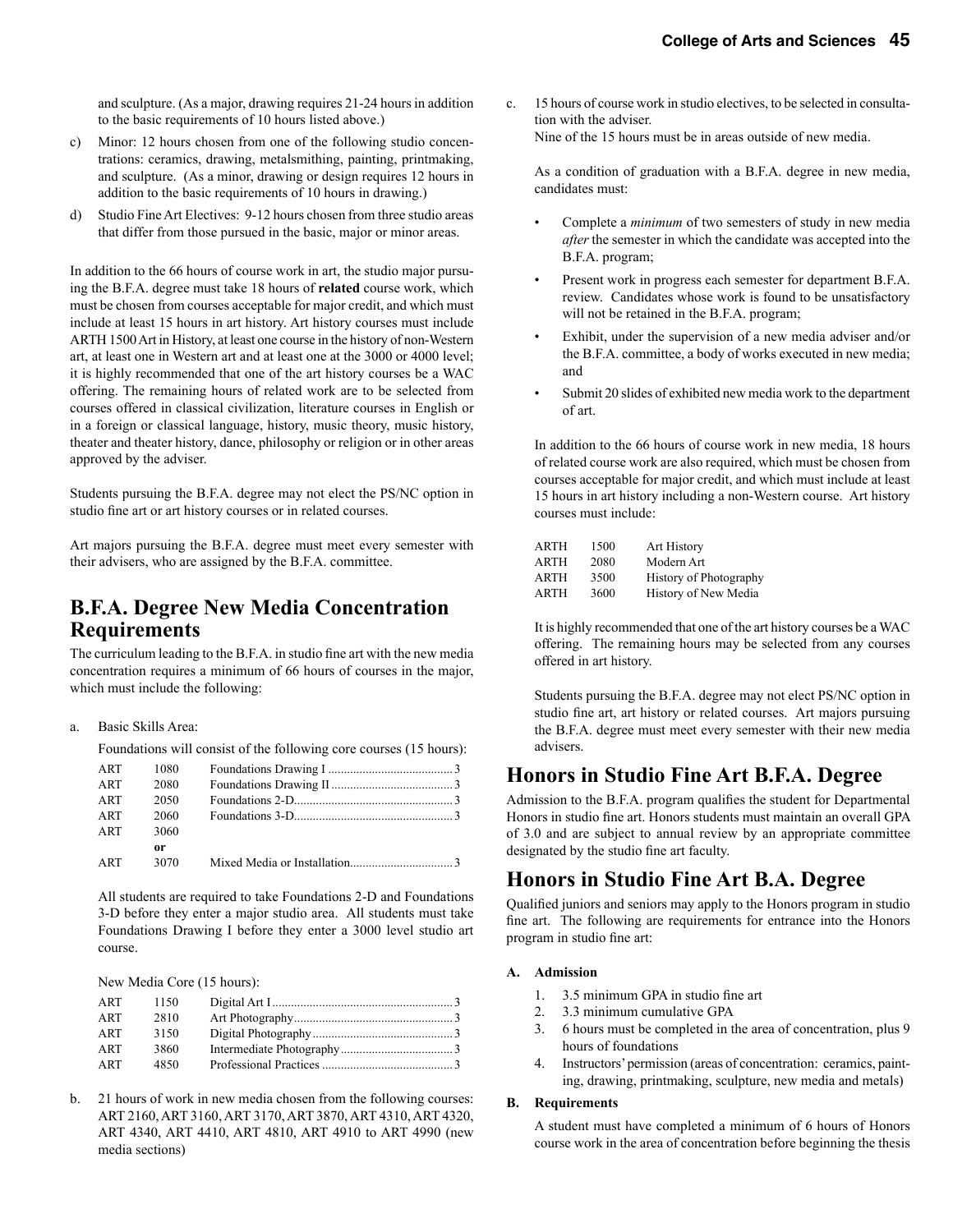project. (Note: This does not include six hours of concentration needed for admission into the Honors program. Honors course work and thesis topic must be taken over a two semester period of time.) The Honors topic (paper and/or project) is to be developed in close conjunction with an Honors faculty adviser. A student may enroll for the thesis topic in ART 4990-091 Special Studies: Honors Thesis for a maximum of 4 credit hours. The designation "Honors" on the diploma will be given to students who receive a grade of A on the Honors thesis and maintain a 3.5 GPA in studio fine art.

### **Requirements for a Minor in Studio Fine Art**

The minor in studio fine art provides a general introduction to the use of tools and materials and an understanding of traditional and experimental media for the production of fine art. The minor in studio fine art is further designed to enrich the student's life by increasing her/his awareness of the world by developing skills of visual perception and communication. Students electing to minor in studio fine art must complete 21 hours of course work, including 9 hours of Foundations (see below), which provide the basic technical and theoretical skills essential for a fundamental understanding of the discipline as well as a rigorous preparation for the advanced/upper division courses.

#### **Required Foundations courses:** 9 hours

| ART | 1080 |  |
|-----|------|--|
| ART | 2050 |  |
| ART | 2060 |  |

**Elective courses:** Upon completion of the required foundations courses, students must take 12 hours distributed in any of the following subject areas: drawing, printmaking, metals, ceramics, sculpture, painting, photography, cyber art or design, with no more than 9 hours in one studio area. A minimum of 6 hours must be in courses at the 3000 level and above.

**Recommended courses**: It is strongly recommended that the following art history survey courses be taken:

Students must maintain a minimum GPA of 2.0 for all course work in the minor. Candidates for the minor in studio fine art must have their course work verified and approved by an adviser in studio fine art or the chair of the department prior to making formal application for graduation.

# **Asian Studies**

(THIS PROGRAM IS AN INTERDISCIPLINARY MAJOR.)

*Gene Chang, director* 

# **Degrees Offered**

The Asian Studies program offers a bachelor of arts degree.

# **Degree Requirements**

This program is designed to provide the student with a comprehensive and systematic training in Asian affairs for a liberal education and career preparation. Emphasis is placed on political science, economics, history, geography, etc. In addition to academic courses, activities in the Institute for Asian Studies conducted through the Center for International Studies and Programs include lectures, seminars, and study abroad programs in Asia as well as selected exchanges in the region.

In addition to the general education requirements of the University of Toledo and the College of Arts and Sciences, students will take 30 hours in Asian Studies selected from the following major courses:

**Major Courses:** ARTH 2100, 3250; ECON 3500; GEPL 3120; HIST 2700, 2710, 2720, 2730, 4720, 4740, 4750; PHIL 3500, 4500; PSC 2680, 4690, 4780, 4900; REL 3510; JAPN 3000/4000 level.

Students must select courses from a minimum of three different departments; no more than 15 hours of course work from one department will count toward the Asian Studies major. With the approval of the adviser, a maximum of six elective hours may be chosen from independent study courses offered by various departments. This general distributive pattern is designed to encourage the student to examine the various aspects of Asian Studies. Asian Studies majors are encouraged to take Japanese (or Chinese or other Asian languages, if offered) for their foreign language requirement.

In addition to the 30 hours in the major, students are required to take 18 hours in related courses in humanities, social sciences, natural sciences, and business chosen in consultation with the adviser. Under special circumstances, certain courses in other colleges may be used to satisfy the related requirement.

### **Astronomy**

(ADMINISTERED BY THE DEPARTMENT OF PHYSICS AND ASTRONO-MY)

*Karen Bjorkman, undergraduate adviser*

# **Degrees Offered**

The department of physics and astronomy offers a program of study leading to the bachelor of arts in astronomy.

### **Requirements for the Bachelor of Arts in Astronomy**

The B.A. in astronomy program consists of 34 hours of required astronomy and physics courses in the department of physics and astronomy, 8 hours of calculus, and at least 10 additional hours in the natural sciences and mathematics, chosen with the adviser's approval. This program is intended to provide the combination of fundamental physics, together with both general and advanced astronomy, required for a career in astronomy or a related area. It also has the flexibility required by students who wish to pursue interdisciplinary studies or prepare for careers in teaching or other professions requiring a fundamental understanding of the physical sciences.

**Basic astronomy sequence:**The sequence ASTR 2010-2020 (6 hours) is required.

**Advanced astronomy courses:**The advanced courses ASTR 4810, 4820, 4880 (9 hours) are all required.

**Physics courses:**Either the sequence PHYS 2130-2140 (10 hours) or the sequence PHYS 2070-2080-2100 (12 hours) is required. In addition, PHYS 3180, 3310, and 3610 (9 hours) are required.

**Required mathematics courses:**MATH 1850, 1860 (8 hours) are required.

**Other courses in related areas:**At least 10 additional hours in natural sciences and mathematics, chosen with adviser's approval. Possibilities include BIOL 2150, 2160, 2170, 2180; CHEM 1230, 1240, 1280, 1290; GEOL 1010, 2210, 2220; MATH 1890, 2850, 3860.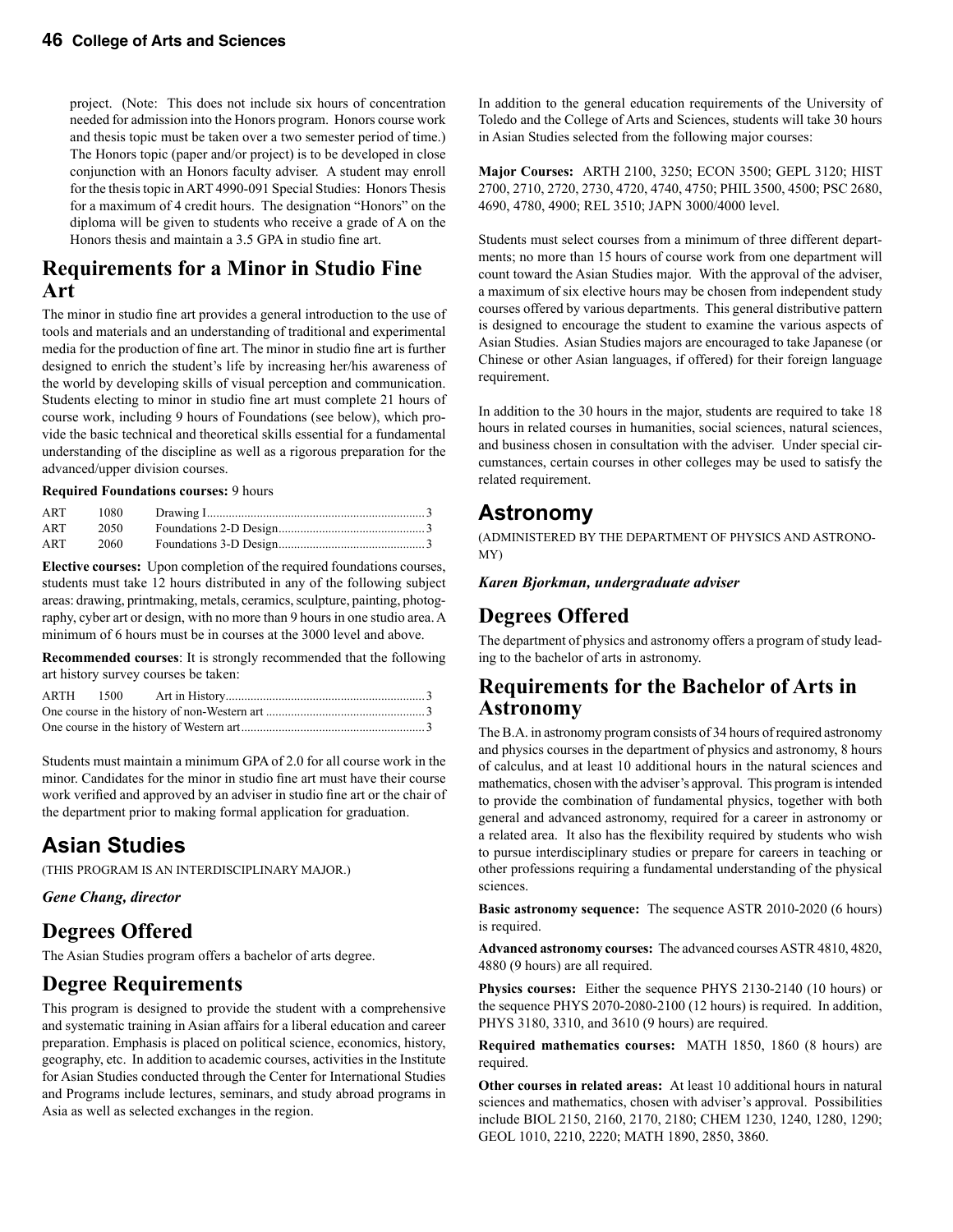**Free electives:** Elective hours total 29-43 and may include, for example, ASTR 4800, and ASTR 2310, 2320, 2330, 2340.

# **Department of Biological Sciences**

*Patricia R. Komuniecki, chair and adviser for Salford University Exchange program* 

*Lirim Shemshedini, graduate adviser*

*Charles Creutz, undergraduate adviser (medical technology)*

*Ernest F. DuBrul, Departmental Honors adviser*

*Scott Leisner, undergraduate adviser* 

# **Degrees Offered**

The department of biological sciences offers a degree program for a bachelor of science.

### **Advanced Placement**

Students with a score of 3 will receive credit for BIOL 1120; students with a score of 4 will receive credit for BIOL 2150; students with a score of 5 will receive credit for BIOL 2150 and 2170.

Students earning Advanced Placement (AP) scores of 4 or 5 may receive credit for BIOL 2160 and/or BIOL 2180 upon evaluation of their AP laboratory materials by the department of biological sciences.

### **Requirements for the Bachelor of Science in Biology**

The B.S. program requires at least 34 hours of biology and includes a core of BIOL 2150, 2160, 2170, 2180, 3010, 3030, 3070 (or 3410) and 3090. In addition, students must complete at least 9 hours of biology elective courses numbered above BIOL 3000, which must include at least two courses with laboratory or field experiences. Undergraduate research satisfies the laboratory requirement. Finally, students must complete BIOL 4700 in their final year.

Cognate course work in mathematics, physics and chemistry also is required as follows: MATH 1750 and 1760 or MATH 1850 and 1860; PHYS 2070 and 2080 or PHYS 2130 and 2140; CHEM 1230, 1240, 1280, 1290, 2410, 2420, 2460.

All courses for major or related area credit toward the above degree program will be available as either a graded or a P/NC course.

### **Requirements for the Minor in Biology**

The minor in biology requires 22 credits and the following courses: BIOL 2150, 2160, 2170, 2180, 3010, 3090, and 3070 or 3410.

# **Honors in Biology**

The department of biological sciences Honors program is available for qualified majors. Admission is by invitation and is based on performance in required biology courses completed during the freshman and sophomore years. Potential students should indicate their interest in this program to the departmental Honors adviser before the beginning of the sophomore year.

To receive an undergraduate degree with Honors in biology, all requirements for the B.S. degree must be completed. In addition, the program of study must include Honors sections of at least two biology courses. Honors students must select a faculty research director, complete six

credits of Undergraduate Research/Honors Thesis (BIOL 4910, which cannot be counted as required electives), prepare a senior thesis for submission to the department before completion of the senior year, present the research to the department, and maintain a GPA of 3.2 overall and in biology courses.

The senior thesis may be fulfilled in one of three ways:

- 1. Laboratory research in a faculty member's laboratory;
- 2. Laboratory research in a summer or academic year program in which the student carries out full-time independent research for at least 10 weeks under the direction of a senior scientist on a topic approved by the departmental Honors adviser;
- 3. Laboratory research in the laboratory of a senior scientist who is not a member of the department of biological sciences.

Options 2 and 3 must be approved in advance by the departmental Honors adviser, who will monitor progress and direct the 4910 courses.

### **Junior Year Studies in England for Biology Majors**

The College of Arts and Sciences participates in a well-established exchange program with the University of Salford, England. Selected Toledo students have the opportunity to spend their junior year at Salford. Participants in the program will pay their instructional and general fees to The University of Toledo. Eligibility to participate in the program is based on criteria established by the department of biological sciences.

Information on the program may be obtained from the departmental exchange program adviser, Dr. Patricia R. Komuniecki. Details are available on academic issues, living accommodations, recreational opportunities and life in England on the departmental Web site: *www.biosciences. utoledo.edu*.

### **Medical Technology Program/Clinical Laboratory Sciences**

This program prepares students for certification as medical technologists. Students are expected to complete three or four years of baccalaureate college work, and then 12 months of training in a hospital school of medical technology. A certification examination is taken at the successful completion of a hospital training program. The requirements for certification are established by the Board of Registry of the American Society of Clinical Pathologists and the American Society of Medical Technologists.

Courses required for admission to accredited hospital schools of medical technology include:

BIOL 2150, 2160, 2170, 2180, 3010, 3030, 3070, 3510, 4030, 4040, 4050 CHEM 1230, 1240, 1280, 1290, 2410, 2420, 2460 MATH 1750, 1760 PHYS 2070, 2080

The medical technology adviser will assist students in planning the sequence in which these courses are taken during the student's three or four years at the university. A 3.0 cumulative GPA or better is necessary for serious consideration for acceptance by the hospital schools of medical technology. Furthermore, the number of available internships is extremely limited. Therefore, interested applicants should consult with the medical technology adviser, Dr. Charles Creutz, before selecting this professional career option.

Information concerning terms of instruction, admission dates, stipends, tuition, housing arrangements, uniforms, and contractual obligations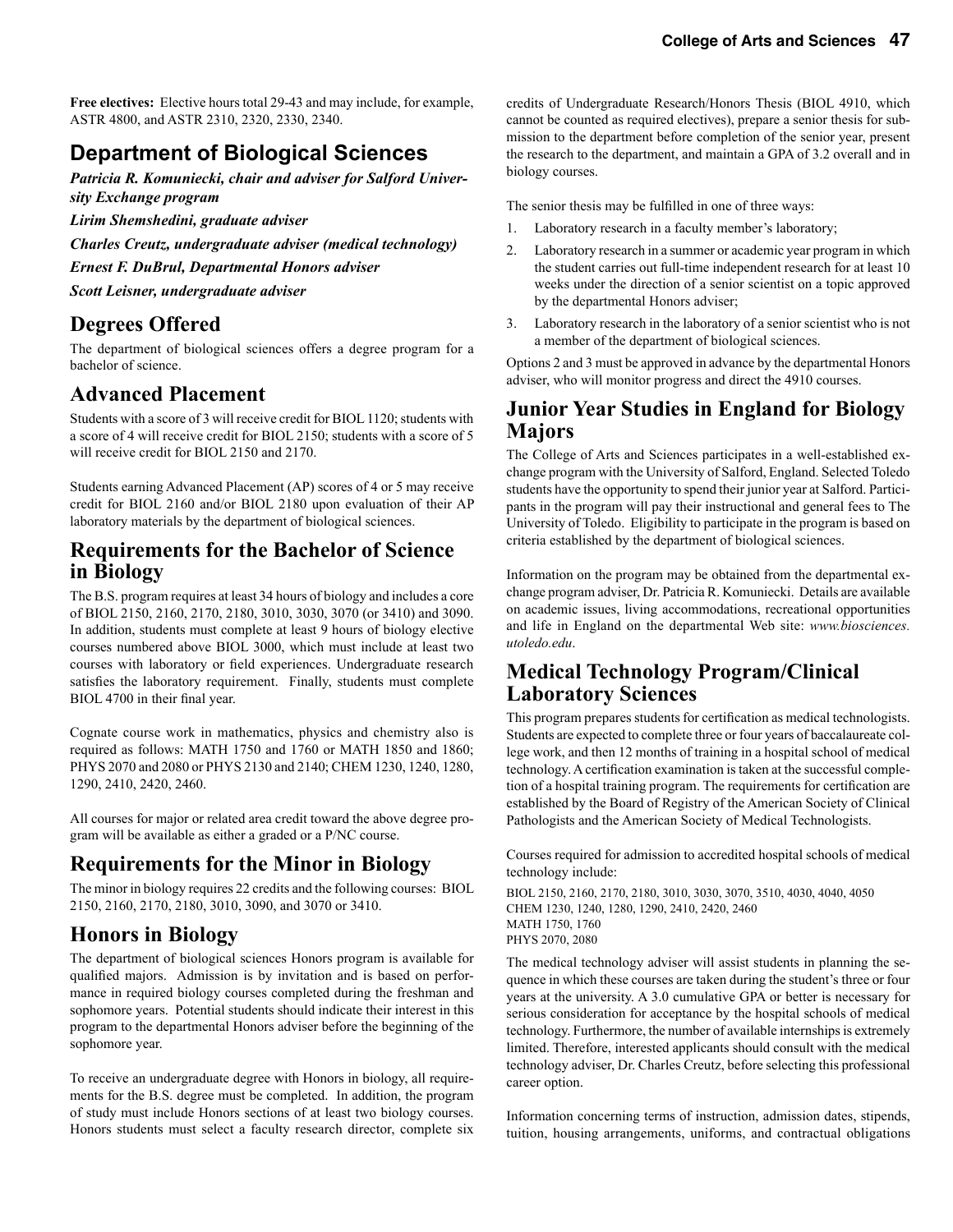for the affiliate hospital may be obtained by contacting the educational coordinator, Karlyn Lange, M.T. (ASCP), educational coordinator, St. Vincent's Hospital.

# **Department of Chemistry**

*A. Alan Pinkerton, chair*

*Jon R. Kirchhoff, associate chair Mark R. Mason, director of graduate studies Ronald E. Viola, undergraduate advising coordinator Eric W. Findsen, undergraduate adviser Dean M. Giolando, undergraduate adviser*

*Max O. Funk, international exchange adviser*

*Timothy C. Mueser, undergraduate adviser*

# **Degrees Offered**

The department of chemistry offers a degree program for a bachelor of arts or a bachelor of science.

### **Advanced Placement**

Students with a score of 3 on the Advanced Placement Exam will receive credit for CHEM 1090; students with a score of 4 will receive credit for CHEM 1230 and 1280; students with a score of 5 will receive credit for 1230, 1280, 1240 and 1290.

### **Requirements for the Undergraduate Major**

For the bachelor of arts degree in chemistry, the following courses must be included: CHEM 1230, 1240, 1280, 1290, 2410, 2420, 2460, 2470, 3310, 3360, 3710, 3720, 3510 or 3610, 3860. The following related courses are required: MATH 1850, 1860 and PHYS 2070, 2080.

For the bachelor of science degree in chemistry, the following courses must be included: CHEM 1230, 1240, 1280, 1290, 2410, 2420, 2480, 2490, 3310, 3360, 3510, 3610, 3730, 3740, 3860, 3870, 4300, 4880. Optional advanced chemistry courses include CHEM 3520, 4620 and 4980; CHEM 4910 also can be taken as an advanced chemistry course with a minimum of 3 credit hours. The following related courses are required: MATH 1850, 1860 and 2850, and PHYS 2130 and 2140. A cumulative GPA of 2.5 in chemistry is required for graduation with this degree.

The bachelor of science degree program meets the minimum standard of the American Chemical Society as specified by its Committee on Professional Training, so that the degree recipients are certified by the American Chemical Society and are eligible for full membership in the society.

The department of chemistry strongly advises students who wish to enroll in 3000 or 4000 level courses to earn minimum grades of C in prerequisite courses. Students pursuing a chemistry major may not elect the P/NC option in major or related courses, or prerequisites for these courses, except as noted in specific course descriptions.

# **Experience in Research**

The department offers experience in research under faculty guidance at all levels, in CHEM 2910, 3910 and 4910. Students are encouraged to talk with faculty members about research participation and to consult with more than one faculty member about appropriate projects. A student who wishes to participate in research should obtain the consent of a faculty

member who agrees to guide this work and the approval of a departmental undergraduate adviser before the first day of the first semester that he/she enrolls for CHEM 2910, 3910 or 4910. Students may enroll in the different courses, CHEM 2910, 3910 and 4910, with different faculty members.

# **Minor in Chemistry**

The minor in chemistry is designed to complement the objectives of students in a variety of majors. A minimum of 22 hours of chemistry courses and a GPA of 2.0 or higher in those courses are required for the minor in chemistry, which may be taken with emphasis in certain subdisciplines. No courses in the minor may be taken P/NC except CHEM 4920. The following courses must be included: CHEM 1230, 1240, 1280, 1290, 2410, 2420, 2460 and 2470 (or 2480 and 2490). For the minor in chemistry without subdiscipline, additional courses must be selected from: CHEM 3310, 3360, 3510, 3520, 3610, 3710, 3720, 3730, 3740, 3860, 3870, 4300, 4620, 4880 and 4920. For the minor in chemistry with emphasis on biological chemistry, additional courses must be selected from: CHEM 3310, 3510, 3520, 3710, 3720 and 4880. For the minor in chemistry with emphasis in physical chemistry, additional courses must be selected from: CHEM 3730, 3740, 3860, 3870, 4880 and 4920. MBC 3550 and 3560 may be substituted for CHEM 3510 and 3520.

### **Honors in Chemistry**

Qualified students may be invited to work for the citation "Honors in Chemistry."

- **A. Admission:** The Honors program is open to all chemistry majors studying toward the B.S. degree and to other students with the consent of the Departmental Honors adviser and the chair of the department. The program may be undertaken concurrently with University Honors. Admission to the Departmental Honors program is based on academic standing, recommendations by instructors and an interview with the Departmental Honors adviser. A minimum overall GPA of 3.3 and a GPA of 3.5 in chemistry course work are typically required for admission and for retention in the program. Any student may petition the Departmental Honors adviser for admission to the program. A student should normally begin the program no later than the end of the sophomore year.
- **B. Requirements:** Each Honors student must satisfactorily complete CHEM 4910, independent research, with a written thesis and an oral research report upon completion of the research project. A minimum of 6 hours of chemistry courses at the 3000 and 4000 level in addition to CHEM 4910 must be taken for Honors. These courses must be in at least two different areas of chemistry, to be selected from among analytical chemistry, biochemistry, inorganic chemistry, organic chemistry and physical chemistry. The instructor in each of these courses will plan activities above the normal requirements of the course for the Honors student, in line with the aims of the Honors program, to encourage independent scholarship. Outside reading and writing may be important components of each Honors course assignment. Students enrolled in the departmental Honors program also are encouraged to participate in the department's colloquium program. For good standing, a minimum overall GPA of 3.3 and a GPA of 3.5 in chemistry course work must be maintained throughout the program.

### **Junior Year Studies in England for Chemistry Majors**

The University of Toledo has an exchange program agreement with the University of Salford, England. Selected Toledo students spend their junior years at Salford, and students in the Salford three-year Chemistry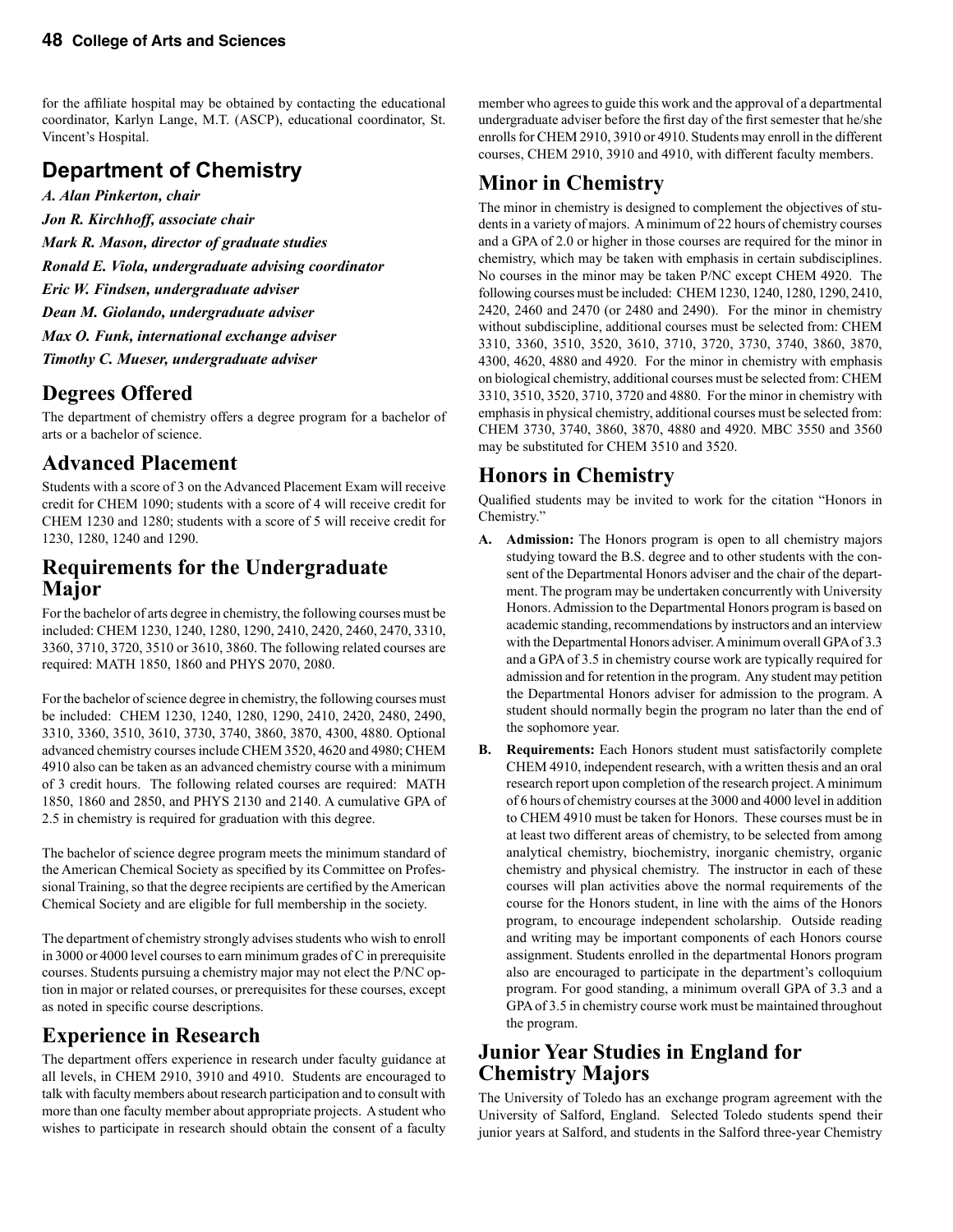Honors program spend their second year at Toledo. Eligibility is based on scholastic standing. Participants in the program pay their instructional and general fees to their home institutions. Information on the program may be obtained from the departmental international exchange adviser.

# **Department of Communication**

*Richard J. Knecht, chair*

*James Benjamin, general communication adviser*

*Amy Capwell-Burns, general communication adviser*

*Joseph Clark, public relations adviser*

*Paul Fritz, general communication adviser*

*Paulette Kilmer, journalism adviser*

*Jacqueline Layng, broadcasting adviser*

*Paul A. Many, journalism adviser*

*Norbert H. Mills, associate chair and adviser for communication minor*

*Brian Patrick, general communication adviser*

*Donald Reiber, broadcasting adviser*

*David E. Tucker, broadcasting adviser*

*Raymond Jackson, adviser*

# **Degrees Offered**

The department of communication offers a degree program for a bachelor of arts in communication. Students may select classes from areas that include, but are not limited to, human communication, journalism, broadcasting and public relations.

# **Requirements for the General Communi- cation Major**

- 1. All general communication majors complete the following communication classes: COMM 2000, 2400, 2600, 3870, 4910.
- 2. All general communication majors must take a minimum of 8 hours and a maximum of 16 hours from the following Applied Communication classes: COMM 2100, 2120, 2150, 2210, 2220, 2630, 2810, 2990, 3150, 3270, 3280, 3610, 3720, 3810, 3830, 3880 and 4630. Independent Study hours (COMM 2990) may not count toward the minimum requirement of 8 hours.
- 3. All general communication majors must take a minimum of 8 hours and a maximum of 12 hours from the following Conceptual Communication classes: COMM 3180, 3820, 3840, 3850, 3890, 4090, 4220, 4250, 4330, 4640, 4810, 4830, 4900 and 4990. Independent Study hours (COMM 4990) may not count toward the minimum requirement of 8 hours.
- 4. A minimum of 35 semester hours is required in the major. A maximum of 43 semester hours is permitted by the college.
- 5. All general communication majors must take a minimum of 18 semester hours in related areas. These classes are to be chosen in consultation with a departmental adviser.
- 6. Students majoring in communication may not elect PS/NC grading in major courses.

### **Requirements for the General Communication Minor**

- All communication minors are required to take COMM 2000 Mass Communication and Society and COMM 2400 Information Analysis and Synthesis.
- 2. In addition, students are required to take a total of 15 hours, 6 to 9 semester hours from both the applied and conceptual categories. Applied communication includes: COMM 2100, 2120, 2150, 2210, 2220, 2600, 2630, 2810, 2990, 3150, 3270, 3280, 3610, 3810, 3830, 3880 and 4630. Independent Study hours (COMM 2990) may not count toward the minimum requirement of 6 hours. Conceptual communication includes: COMM 3180, 3290, 3720, 3820, 3840, 3850, 3890, 4090, 4210, 4220, 4250, 4330, 4640, 4810, 4830, 4900 and 4990. Independent Study hours (COMM 4990) may not count toward the minimum requirement of 6 hours.

# **Honors in Communication**

Qualified students may be invited to work for the citation "Honors in Communication."

- **A. Admission:** Communication majors who are enrolled in University Honors may enroll for department of communication Honors.
- **B. Requirements:** In addition to meeting the requirements for the undergraduate major, at least 11 of those hours must be designated Communication Honors. Five hours of Honors Thesis credit will satisfy the research requirement. Minimum GPA requirements are the same as those for College Honors.

# **Minor in Disability Studies**

(THIS PROGRAM IS INTERDISCIPLINARY. SEE THE LAW AND SOCIAL THOUGHT PROGRAM FOR THE CONCENTRATION IN DISABILITY STUDIES.)

The minor will consist of a minimum of 21 hours of course work. No more than 6 hours of courses taken for minor credit may be applied to the total Arts and Sciences Distributive Requirements. A student must maintain a minimum GPA of 2.0 in the minor course work. DST 2020 Disability Studies in the United States is recommended, but does not apply to the minor.

#### **Required Disability Studies Courses**

| DST | 3020 | Definitions of Disability                     |
|-----|------|-----------------------------------------------|
| DST | 3030 | Issues in Disability Studies                  |
| DST | 4890 | Disability Studies Research and Methodologies |
| DST | 4940 | Internship                                    |

#### **Recommended Electives**

Select a minimum of 9 hours with the adviser's advance approval.

#### *Humanities*

| ENGL 3050 |                 | Persuasive Writing                                       |
|-----------|-----------------|----------------------------------------------------------|
| HIST      | 4490            | Witchcraft and Magic in Medieval and Early Modern Europe |
| HIST      | 4830            | Theory of Public History                                 |
| HIST      | 4980            | The Holocaust                                            |
| PHIL      | 3310            | Science and Society                                      |
| PHIL      | 3370            | <b>Medical Ethics</b>                                    |
| WGST 4170 |                 | Mental Health and Gender                                 |
| WGST 4980 |                 | Special Topics: Feminism and Disability                  |
|           | Social Sciences |                                                          |

| <b>ANTH 4760</b> | Medical Anthropology |  |
|------------------|----------------------|--|
| <b>ECON 4750</b> | Medical Economics    |  |
|                  |                      |  |

GEPL 3750 Transportation Geography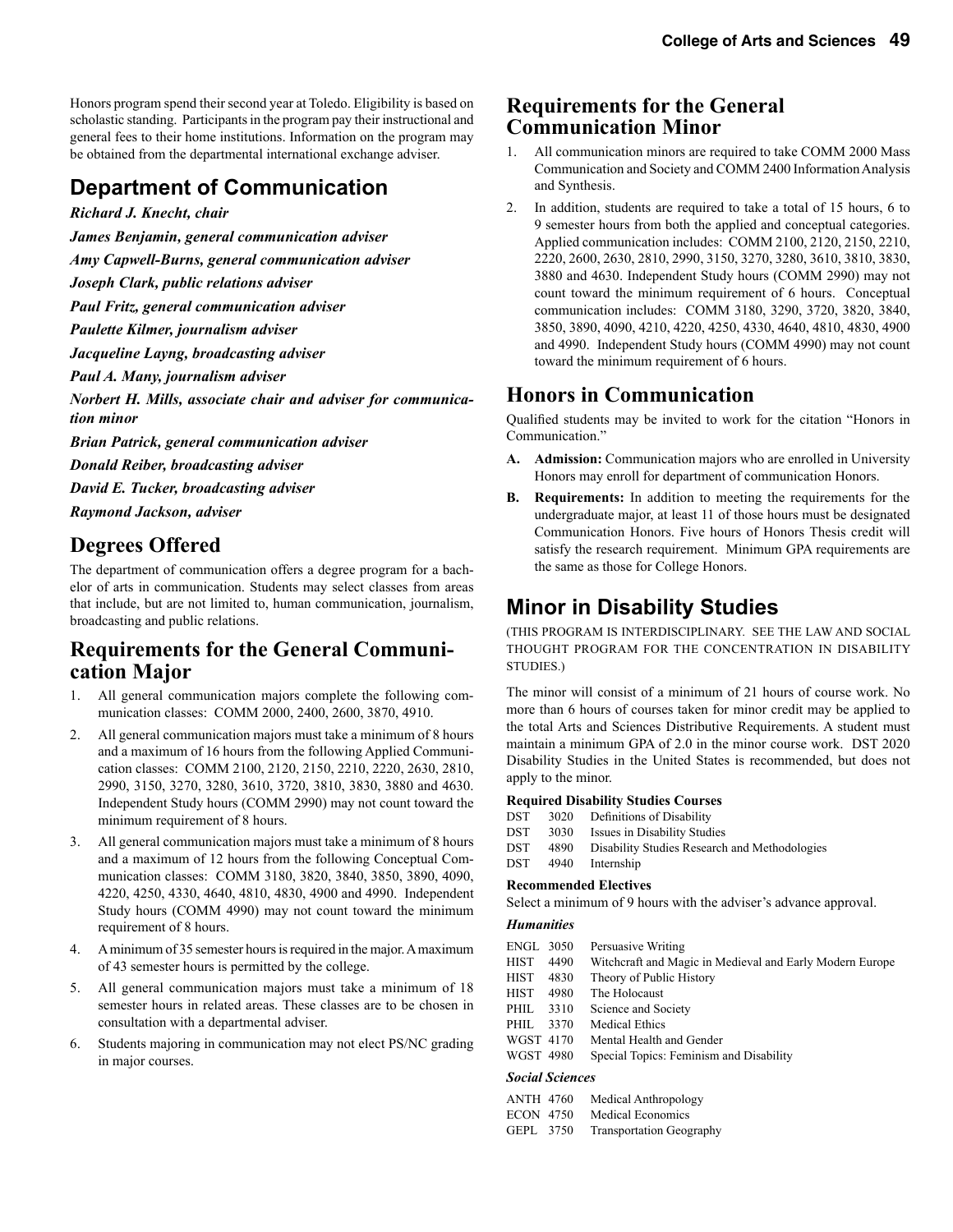| <b>GEPL</b> | 3810 | Political Geography                    |
|-------------|------|----------------------------------------|
| <b>GEPL</b> | 4530 | Principles of Urban Planning           |
| <b>GEPL</b> | 4550 | <b>Community Economic Planning</b>     |
| <b>GEPL</b> | 4600 | Urban Design                           |
| <b>PSC</b>  | 3800 | <b>Sexual Politics</b>                 |
| <b>PSC</b>  | 4330 | <b>Health Care Policy</b>              |
| <b>PSC</b>  | 4350 | Health Care Delivery Systems           |
| <b>PSC</b>  | 4410 | Management of Nonprofit Organizations  |
| <b>PSC</b>  | 4530 | Civil Rights                           |
| <b>PSY</b>  | 3200 | Personality and Individual Differences |
| <b>PSY</b>  | 3210 | Clinical Psychology                    |
| <b>PSY</b>  | 3220 | Psychopathology of Childhood           |
| SOC         | 4180 | Medical Sociology                      |
|             |      |                                        |

# **Department of Earth, Ecological and Environmental Sciences**

*Michael W. Phillips, chair and undergraduate adviser, geology*

*Elliot J. Tramer, associate chair and director, environmental studies; undergraduate adviser, environmental sciences*

*V. Max Brown, undergraduate adviser, environmental sciences*

*Alison Spongberg, undergraduate adviser, environmental studies*

# **Degrees Offered**

The department of earth, ecological and environmental sciences offers degree programs for a bachelor of arts in environmental studies, a bachelor of science in environmental science and either a bachelor of arts or a bachelor of science in geology.

### **Advanced Placement**

For a score of 3, 4 or 5 on the Environmental Science Advanced Placement exam, the department will award credit for EEES 2010 (3 credits).

# **Requirements for the Bachelor of Arts Degree in Environmental Studies and the Bachelor of Science Degree in Environmen- tal Sciences**

All students in both the B.A. and B.S. programs must complete the following courses: EEES 1020, 2010, 2100, 2150, 2160, 2400, 2500, 3050 and 3900 as well as MATH 2600, PSC 4340, ECON 4240, GEPL 3900 and PHIL 3180. Prerequisites will be waived for environmental studies (ENST) and environmental sciences (ENSC) majors enrolling in the above courses.

All ENST and ENSC students also will select an area of concentration in an academic department within the College of Arts and Sciences. Students must complete at least 21-22 hours of course work in their area of concentration, depending upon the department chosen. Some departments may provide a list of courses appropriate for ENSC and ENST majors. Students also are required to complete an environment-related internship in an agency, corporation, university laboratory or other approved location. With the exception of EEES 4940, students may not take any courses required in the major as P/NC.

In addition to the above requirements, students in the B.S. program must also complete: EEES 3060; CHEM 1230, 1240, 1280 and1290; MATH 1750 and 1760 or 1850 and 1860. Students in the B.A. program must also take CHEM 1090, 1100 or 1230; and MATH 1180. Students choosing a concentration in economics must complete either MATH 1320 and 1330, or MATH 1340, or MATH 1750 and 1760 instead of taking MATH 1180.

# **Minor in Environmental Sciences**

Students electing to minor in environmental sciences must complete at least 22 hours of course work consisting of EEES 2010, EEES 2100, EEES 2150, EEES 2400, and at least eight additional hours of EEES course work listed at 3000 or 4000 level. At least one (1) one-hour EEES laboratory course must be included. A GPA of at least 2.0 in the EEES course work is required, and the program must be approved in advance by a departmental adviser.

# **Junior Year Studies in England for Envi- ronmental Studies/Sciences Majors**

The College of Arts and Sciences of The University of Toledo participates in an exchange program with the University of Hertfordshire, England. Selected Toledo students have the opportunity to spend their junior year at Hertfordshire. Participants in the program will pay their instructional and general fees to The University of Toledo. Eligibility to participate in the program is based on scholastic criteria. Information on the program may be obtained from the departmental exchange program adviser. Details are available on academic issues, living accommodations, recreational opportunities and life in England.

# **Requirements for the Bachelor of Science Degree in Geology**

The bachelor of science degree in geology requires a minimum of 35 hours in the major, including: EEES 2100, 2210, 2220, 2500, 3200, 3320, 4000, 4010, 4610, 4650 and 4920. In addition, the following related courses are required: MATH 1850 and 1860 or MATH 1750 and 1760; CHEM 1230, 1240 and 1280 and PHYS 2070 and 2080 or PHYS 2130 and 2140. Students must achieve at least a GPA of 2.5 in the major to graduate. Additional geology courses may be taken, but only a maximum of 50 hours may be applied toward the degree requirement. Students may **not** take any required course in the major or related areas as P/NC.

### **Requirements for the Bachelor of Arts Degree in Geology**

The bachelor of arts degree in geology requires a minimum of 34 hours in the major. All students must complete: EEES 1010 or 2100, and 2500, 2210, 2220, 3320, 4650 and either 3200 or 4610 as well as an additional four geology electives at the 3000 or 4000 level. In addition, students must complete MATH 1340 or MATH 1320 and 1330 or an approved higher level math course, CHEM 1230, 1280, and 7-9 hours of approved electives in astronomy, biology (including EEES ecology courses), chemistry, engineering, geography and planning and/or physics. This degree is designed to give students greater flexibility in designing a program of study tailored to their specialized interests in geology and the related sciences. Students must achieve a GPA of at least 2.0 in the major to graduate. Additional geology courses may be taken, but only a maximum of 40 hours may be applied toward the degree requirements. Students may **not** take any required course in the major or related areas as P/NC.

# **Minor in Geology**

Students electing to minor in geology must complete a minimum of 22 hours of course work: 14 hours of basic required courses (EEES 2210, 2220, 2500, 3200 and 3320), and 8 additional hours chosen from any other formal 3000 or 4000 level geology courses. A program of study must be approved in advance by the departmental undergraduate adviser, and a minimum GPA of 2.0 must be achieved for the course work completed in the minor.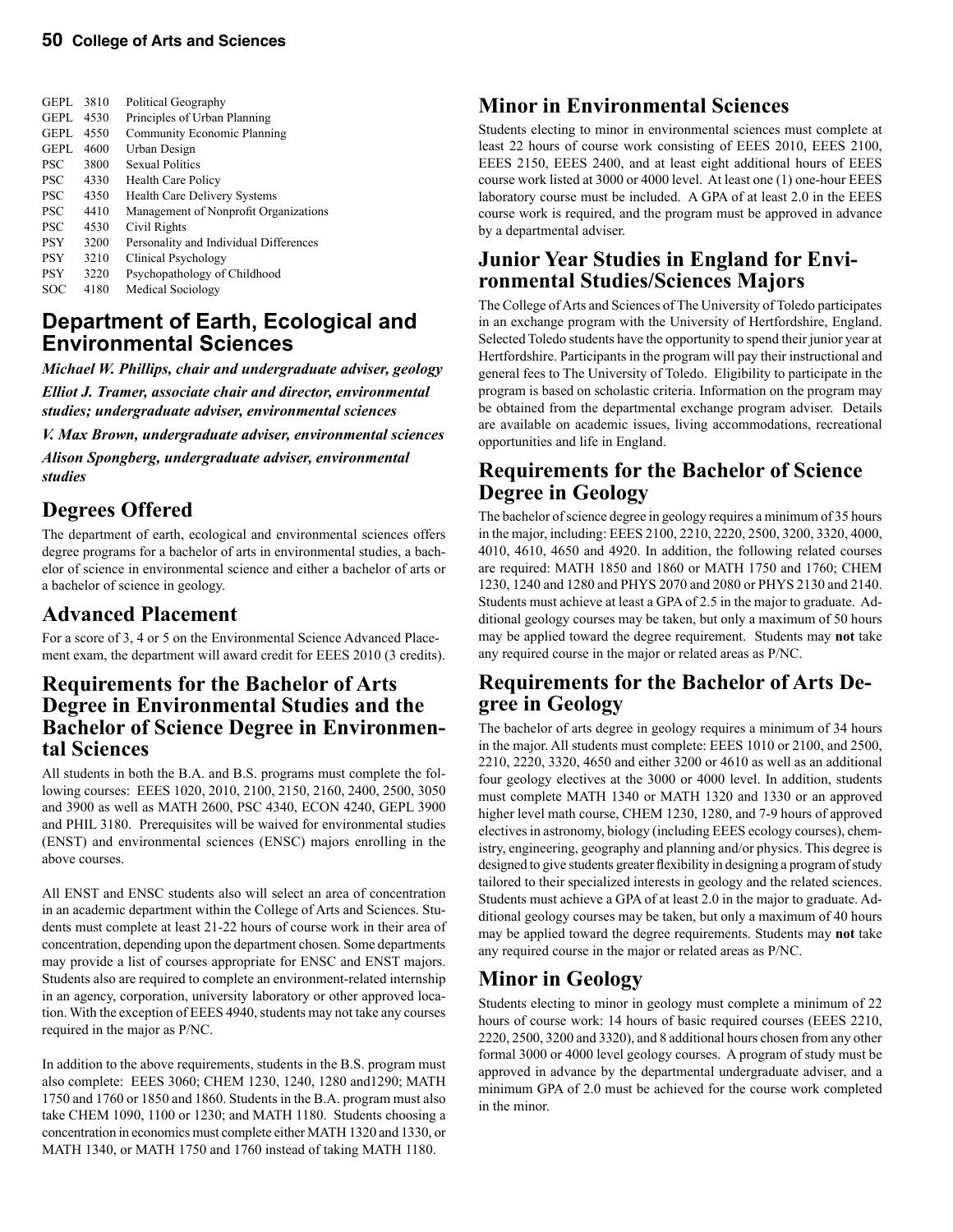# **Requirements for the Interdepartmental Bachelor of Science Degree in Geophysics**

The requirements for this degree, as approved by the three participating departments, are: MATH 1850, 1860, 2850, 3860, 1890 (18 credits); PHYS 2130, 2140, 3180, 4210, 4230 (18 credits); EEES 2100, 1020, 2500, 2210, 2220, 3320, 4610 and 4620 (22 credits). Students must also take an additional 3-4 hours of adviser-approved electives at the 3000 or 4000 level from the mathematics, physics and astronomy, or earth, ecological and environmental sciences departments. In addition, students also must complete CHEM 1230 and 1280.

### **Departmental Honors**

Qualified juniors and seniors working on degree programs within the department of earth, ecological and environmental sciences (EEES) may be invited to work for one of the following citations, consistent with their degree program: "Honors in Environmental Sciences," "Honors in Environmental Studies" or "Honors in Geology."

- **A. Admission:** The Departmental Honors program is open to EEES majors and may be taken concurrently with College Honors. Admission to the Departmental Honors program is based on academic achievement. Normally, students invited to participate will have achieved a 3.3 or better overall GPA by the end of the sophomore year.
- **B. Requirements:** A student must satisfactorily complete from 3 to 6 credits of EEES 4910 Directed Research and graduate with a 3.3 overall GPA in order to receive the Honors citation. Candidates must prepare a written thesis based on their research and present an oral report at an open forum. Candidates also will provide bound copies of the approved thesis to the research adviser and the department. This program provides an opportunity for the exceptional student to work closely with a faculty adviser on an independent research topic. This research experience often leads to publication and is an excellent preparation for graduate studies.

# **Department of Economics**

#### *Michael Dowd, chair*

*John Murray, undergraduate adviser and Honors adviser*

### **Degrees Offered**

The department of economics offers a degree program for a bachelor of arts.

# **Advanced Placement**

The department will award credit after reviewing the advanced placement tests. Students with a score of 3, 4 or 5 will receive credit for ECON 1150 if the macroeconomics test was taken and ECON 1200 if the microeconomics test was taken.

### **Requirements for the Undergraduate Major**

The economics major consists of a balanced set of core courses in economic theory and statistics, plus electives of the student's choice. Both macroeconomics (the study of a national economy) and microeconomics (the study of individual markets) comprise a body of consistent theory. The specific contents of the macroeconomic and microeconomic courses are prescribed by professional standards and are consistent with such courses offered at other colleges and universities across this country. Field courses, such as labor or monetary economics, illustrate applications of

theories taught in the macroeconomic and microeconomic courses. The student then learns statistical techniques to test these applications. The ability to analyze economic data in consistent, precise and understandable terms gives the student an ideal background for many kinds of business, government, legal and academic careers.

Beyond the required courses, the choice of courses is intentionally wide and numerous programs are possible. Each program is tailored to individual student needs and career objectives.

The requirement of 30 hours in economics must include, from among the following, 15 hours of core courses and 15 hours of electives:

**1. Economics Core courses required for an economics major:**

| <b>ECON</b> | 1150 | Principles of Macroeconomics                     |
|-------------|------|--------------------------------------------------|
| <b>ECON</b> | 1200 | Principles of Microeconomics                     |
| <b>ECON</b> | 2640 | Business and Economic Statistics (or equivalent) |
| <b>ECON</b> | 3150 | Intermediate Macroeconomic Theory                |
| <b>ECON</b> | 3200 | Intermediate Microeconomic Theory                |
|             |      |                                                  |

- **2. Economics electives:** 15 hours, chosen in consultation with the economics adviser.
- **3. Related courses required for an economics major:**

The college requirement of 18 hours in related courses should be met with courses chosen in consultation with the department's undergraduate adviser. The following courses are required:

| 1850. | Calculus I                          |  |
|-------|-------------------------------------|--|
|       | or                                  |  |
| 1260  | Modern Business Math I and          |  |
| 12.70 | Modern Business Math II             |  |
| 2630  | Introduction to Business Statistics |  |
|       |                                     |  |

Students are encouraged to meet the mathematics and statistics requirements at an early stage of their course work.

In the major area, 21 hours are to be taken under the regular grading system; the P/NC option is available for the remaining 9 hours and for all related courses.

# **Undergraduate Research**

The department of economics offers individual students the opportunity to gain research experience under faculty guidance. Research topics can be theoretical analysis, empirical analysis or both. Further options regarding the level of research are available as the department offers both junior and senior level courses: ECON 3900, 3910, 4910 and 4920. A student interested in conducting research needs to register for one of those four courses with the consent of a faculty member who agrees to direct the student's research. Students may enroll in these courses more than once. If they do, however, they are encouraged to work with different faculty members to obtain more diverse research experiences.

# **Requirements for a Minor in Economics**

Students electing to minor in economics must complete a minimum of 21 hours of course work. The 12 hours of required course work listed below for a minor in economics provide the theoretical and quantitative skills essential for a fundamental understanding of the discipline of economics and a rigorous background for an in-depth appreciation of upper division courses. Each program of study for a minor must receive the prior approval of the departmental adviser. A minimum GPA of 2.0 must be achieved in courses within the minor.

**Courses required for a minor in economics:**

ECON 1150 Principles of Macroeconomics ECON 1200 Principles of Microeconomics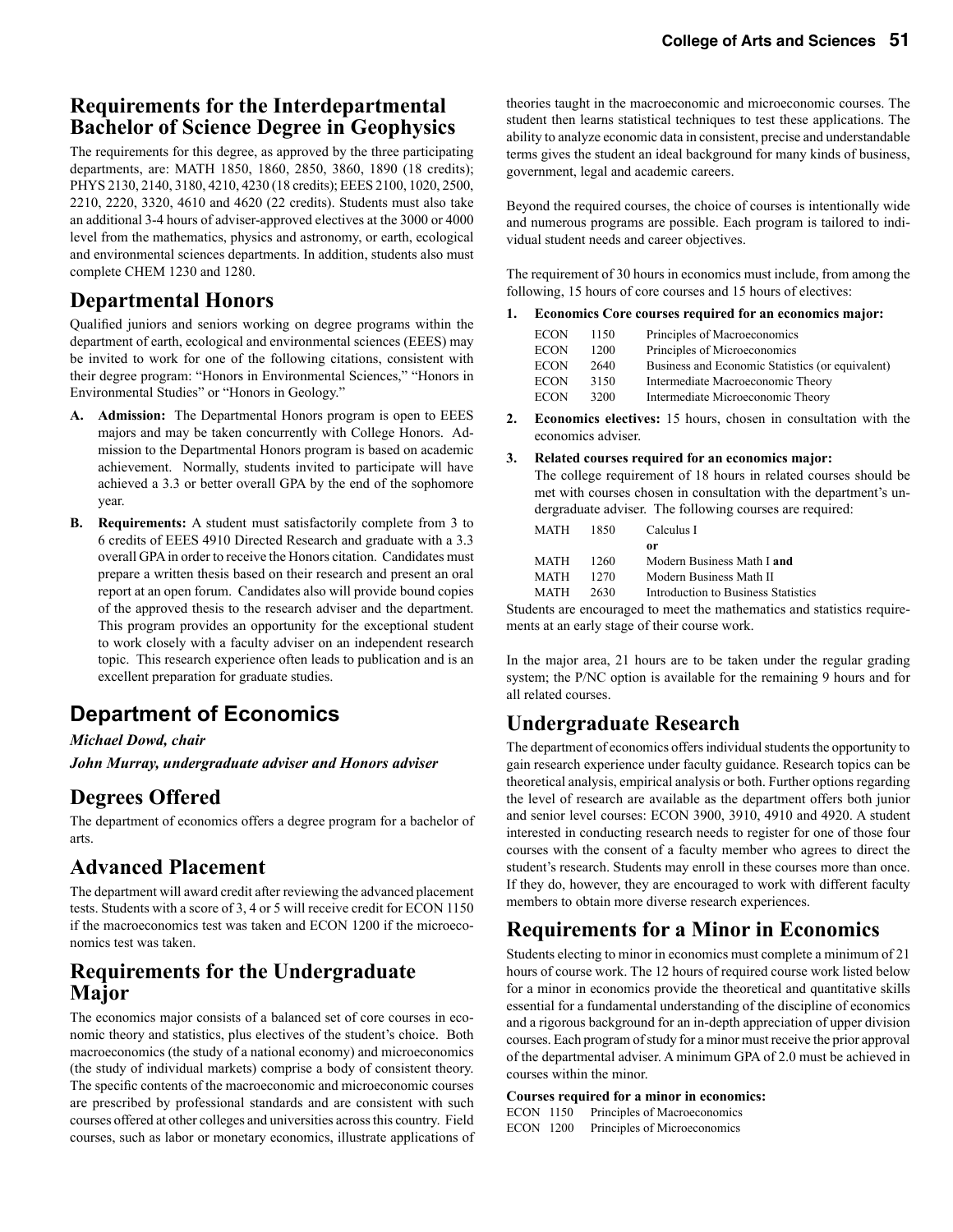ECON 3150 Intermediate Macroeconomic Theory  **or**

 another macro course chosen with the consent of the undergraduate adviser ECON 3200 Intermediate Microeconomic Theory

 **or**

another micro course chosen with the consent of the undergraduate adviser

#### **Upper division economics courses:**

In consultation with the departmental adviser, the student must select the additional nine hours from course work in economics at the 3000/4000 level. No more than three hours of ECON 4910 or 4920 may be included in the nine hours of additional course work.

# **Honors in Economics**

Qualified juniors and seniors are invited to work for the citation "Honors in Economics."

- **A. Admission:** The Honors program is open to all undergraduate economics majors whether or not they are enrolled in College Honors. Students who have shown superior ability in their freshman and sophomore years and who show promise of continuing good performance in the major should apply to the department for enrollment in the Departmental Honors program. Ordinarily, the student must have a cumulative GPA of 3.0 or better.
- **B. Requirements:** To be awarded Departmental Honors in economics, the student must complete a senior thesis and must take 9 of the 30 hour major requirements in the Honors and Honors Recognition courses currently offered by the department. Every regularly scheduled 4000 level course can be given Honors Recognition by assigning readings and research in addition to the normal requirements of the course. To remain in the program, the student ordinarily must maintain a 3.3 GPA in the major.

# **Department of English Language and Literature**

#### *Sara Lundquist, interim chair*

*John Boening, associate chair and director of academic programs*

*Catherine H. Chengges, administrative coordinator*

*C. Jane Bradley, director of undergraduate studies*

*Rane Arroyo, director of creative writing*

*Barbara Schneider, director of composition*

*Matthew Wikander, director of graduate studies* 

# **Degrees Offered**

The department of English language and literature offers a degree program for a bachelor of arts.

# **Advanced Placement**

Students with a score of 3 will receive credit for Composition I; those with a score of 4 will receive credit for Composition I and one course in the ENGL 2700 series; those with a score of 5 will receive credit for Composition I and II and ENGL 2700 level.

### **Requirements for the Undergraduate Major**

The English major offers four concentrations. Students must select one of the concentrations detailed below. All concentrations require a minimum of 34 credit hours.

- **1. The General Literature Concentration** must include the following: ENGL 3150; ENGL 3790; ENGL 3810; one course chosen from ENGL 4800-4860 (single author); three period courses: one chosen from ENGL 4400-4460 (British Literature before 1800), one chosen from ENGL 4500-4540 (British Literature after 1800), and one chosen from ENGL 4600-4680 (American Literature); and 12 elective hours in English. The student's program should include at least one course in drama or the novel. The department further recommends that during the sophomore and junior years the student take courses from the following: ENGL 3710, 3720, 3760, 3780.
- **2. The American Literature Concentration** must include the following: ENGL 3150; ENGL 3790; one course in British literature before 1800; one course in British literature after 1800; a minimum of 18 elective hours in 4000 level American literature courses, one of which must be an American "single-author" course (ENGL 4860); and three elective hours in English.
- **3. The Writing Concentration** must include the following: ENGL 3150; ENGL 3790; ENGL 3810; one course chosen from ENGL 4800-4860 (single author); three 4000 level literature courses: one in British literature before 1800, one in British literature after 1800, and one in American literature; and 12 hours in departmental writing courses, at least half of which must be at the 3000 or 4000 level (e.g., 2010, 2950, 2960, 3010, 3050, 3800, 4030, 4070, 4080, 4090, 4890, 4950).
- **4. The Creative Writing Concentration** must include: ENGL 3010; three writing workshops (4030, 4070 or 4080); 12 credit hours of literature or linguistic courses of which 6 credit hours must be at the 4000 level. Final requirements include the Capstone course (4890).

**Related area courses for the above concentrations:** The 18 hours in related fields — at least half of which must be at the 3000 and 4000 levels — are often chosen from the other humanities, the social sciences and interdisciplinary programs. The related area requirement may be satisfied by taking a minor. Students should — in consultation with their adviser — work out a pattern of related-area courses relevant to their career and intellectual interests.

**Independent Study:** Before the end of open registration, English majors wishing to enroll for credit in an independent study course must present to the supervising instructor a detailed written proposal, which will include the number of credit hours for the course, the number of credit hours of independent study already taken in the major during the student's college career and the name of the student's major. This proposal must be approved in writing by both the instructor and the appropriate undergraduate English adviser.

**Limitations:** No more than five courses in the major and related fields may be P/NC. No more than 6 hours in the major may be in independent study courses.

# **Honors in English**

Qualified juniors and seniors may work for the designation "Honors in English."

- **A. Admission:** After completing at least 15 hours of 3000-4000 level English courses, a student whose GPA in those courses is 3.6 or higher may submit a proposal for an Honors Thesis to the Honors Committee. Upon acceptance, the student will proceed to fulfill the honors requirements.
- **B. Requirements:** In addition to the hours required in the regular major, Departmental Honors will include:
	- 1. Honors Thesis. This will require four hours of honors thesis (ENGL 4960).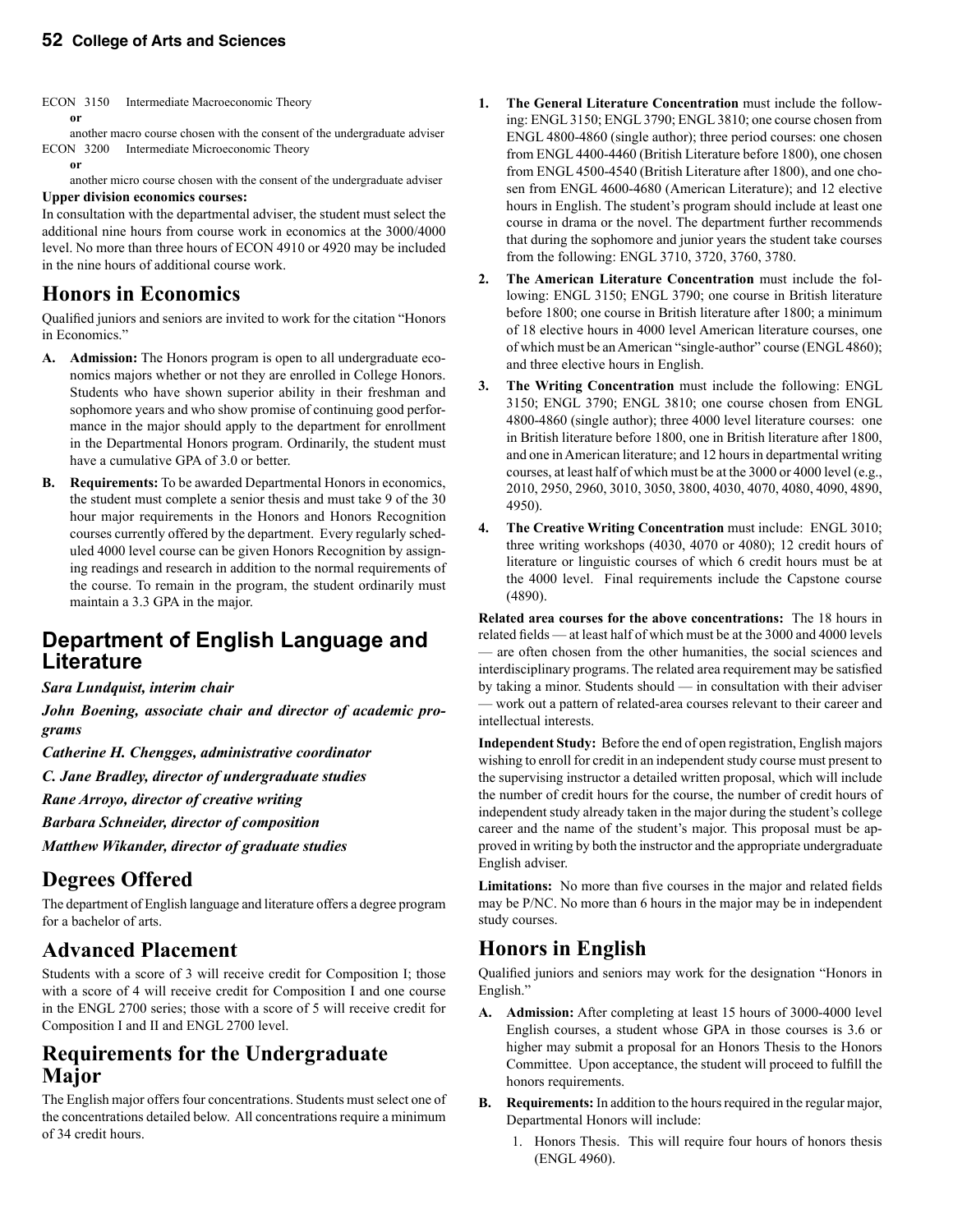- 2. Honors Seminar (ENGL 4900) is taken concurrently with Honors Thesis (ENGL 4960).
- 3. Credit hours for the Honors Thesis (ENGL 4960) or Honors Seminar (ENGL 4900) do not apply to the English major or to the related hours of the major.

The designation "Honors" on the diploma will be given to students who receive a grade of A on the Honors Thesis, maintain a 3.6 GPA in English and attend the Honors Seminar.

### **Minor in English**

Two concentrations are possible: literature and writing. A minimum of 22 hours is required for the minor in English with a concentration in literature or writing.

**Requirements for the minor in English (literature concentration):** ENGL 3790 (Critical Approaches to Literature); ENGL 3810 (Shakespeare I); one course chosen from ENGL 4400-4540 (British Period courses); and one course chosen from ENGL 4600-4680 (American Period courses). The remaining 9 hours will be selected from departmental offerings at the 3000 and 4000 level in consultation with the department of English adviser.

**Requirements for the minor in English (writing concentration):** ENGL 3790 (Critical Approaches to Literature); two courses in literature, at least one at the 4000 level (6 hours). Three courses in writing (one of which must be at the 3000-4000 level) selected from: ENGL 2010, 2950, 2960, 3010, 3050, 3800, 4030, 4070, 4080, 4090, 4950 (9 hours). The remaining 3 hours will be selected from departmental offerings in literature or writing in consultation with the adviser.

**Requirements for the minor in history and criticism of drama:** This is an interdisciplinary minor that is offered for students interested in both drama and English. See the department of theatre and film for more information.

**Certificate in the Teaching of Writing:** Some students design their course of study to earn this postbaccalaureate certificate simultaneously with their master of arts in English. See the course of study outlines in the graduate programs in English language and literature in the Graduate School section of this catalog.

# **European Studies**

(THIS PROGRAM IS AN INTERDISCIPLINARY MAJOR.)

*Mark Denham, adviser*

# **Degrees Offered**

The European Studies program offers a bachelor of arts degree.

# **Degree Requirements**

European Studies was developed to offer students a comprehensive approach to Western, Central and Eastern European affairs for a liberal education background and career preparation. A multidisciplinary perspective is offered, with most studies focused on political science, history, sociology and business. Although the study of some countries or areas may necessitate a working knowledge of one or more foreign languages, all programs are tailored to the individual student's interests and needs.

The following outline constitutes a guideline for the student who, in consultation with the adviser for European Studies, works out a specific program of 45 required hours.

Approximately 21 hours from the social sciences, as approved by the adviser. Examples of courses a student might take include:

GEPL 3030 ECON 3410, 3500 PSC 2620, 4610, 4620

Approximately 24 hours from the humanities, as approved by the adviser. Examples of courses a student might take include:

HIST 2180, 2650, 3510, 4100, CLC 2050, 2060 PHIL 3250, 4240, 4260 European language courses (Students also must satisfy the College of Arts and Sciences foreign language requirement.)

# **Department of Foreign Languages**

*Antonio Varela, chair Ruth A. Hottell, undergraduate adviser, French Debra L. Stoudt, undergraduate adviser, German Kathleen Thompson-Casado, undergraduate adviser, Spanish Juan Martin, undergraduate adviser, Spanish Oscar Lepeley, undergraduate adviser, Spanish minor*

# **Degrees Offered**

The department of foreign languages offers a bachelor of arts degree.

In addition to courses in classical civilization taught in English, the department of foreign languages offers instruction in the following foreign languages: Arabic, Chinese, French, German, Japanese, Latin and Spanish. A major can be earned in the areas of French, German and Spanish; Departmental Honors can be pursued in these same areas. A minor can be earned in any of the major fields as well as in Classics and Japanese. The requirements for these programs are set forth below.

### **Advanced Placement**

Students in French and German with a score of 3 on the language test will receive credit for 3010; those with a score of 4 will receive credit for 3010 and 3020; those with a score of 5 will receive credit for 3010, 3020 and an elective at the 3000/4000 level.

Students in Spanish with a score of 3 on the language test will receive credit for 3010; those with a score of 4 will receive credit for 3000 and 3010; those with a score of 5 will receive credit for 3000, 3010 and 3020.

Students in Latin with a score of 3 on the language test will receive credit for 2140; those with a score of 4 will receive credit for 2140 and 2150; those with a score of 5 will receive credit for 2140, 2150 and 3050 (or equivalent).

Students in French and Spanish with a score of 3 on the literature test will receive credit for 3010; those with a score of 4 will receive credit for 3010 and 3020; those with a score of 5 will receive credit for 3010, 3020, and 4980.

# **Majors in Foreign Languages**

French, German, and Spanish offer two tracks for majors, the general and the applied language or business track; requirements for the applied language or business track are described as part of the B.A./M.B.A. program.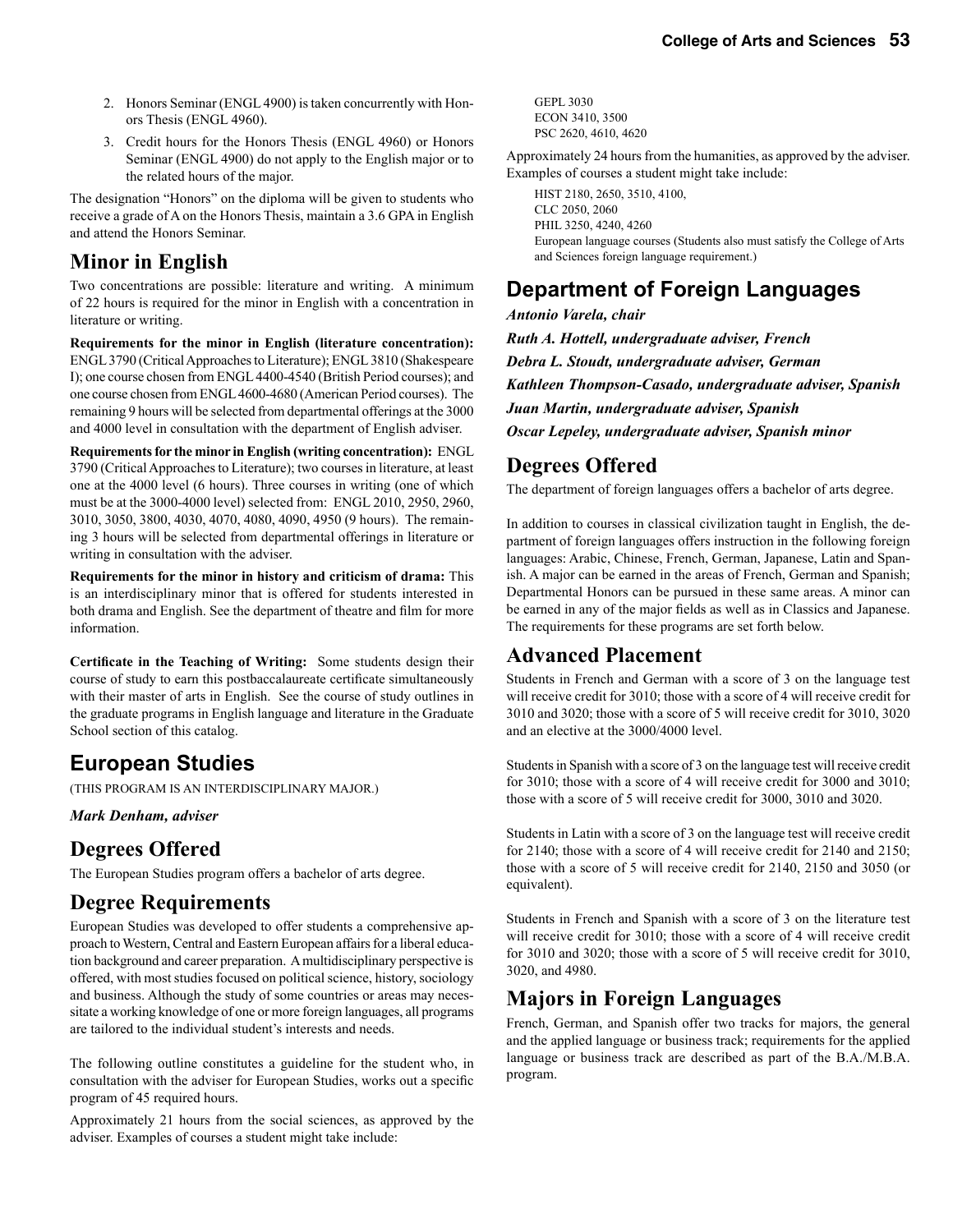### **Requirements for the General Major in French, German and Spanish**

A minimum of 34 hours is required for the undergraduate major in any of these languages beginning in all cases at the 3000 language level. Required courses for the general French major are: FREN 3010, 3020\*, 3210, 3220, 3410, 3420, 4010, 4020\*, and additional 3000/4000 level courses with adviser's approval. Required courses for German are: GERM 3010, 3020\*, 3200, 3410 or 3420, 4010, 4020\*, and additional 3000/4000 level courses with adviser's approval. Required courses for Spanish are: SPAN 3000, 3010, 3020\*, 3210, 3220 (or 3270, 3280), 3410 (or 3420), 4010 (or 4110) and additional 3000/4000 level courses with adviser's approval.

Students interested in becoming legal assistants may take a combined program in Spanish and paralegal studies (the latter offered in the College of Health and Human Services.) The Spanish portion of this program consists of the following courses: SPAN 3000, 3010, 3020\*, 3170, 3420, 4010, 4060, and additional 3000/4000 level courses with adviser's approval. The degree requirements for the Paralegal Studies and Spanish program are found later in the Arts and Sciences section of this catalog. \*Writing intensive courses in French, German and Spanish.

**Related area courses for the above concentrations:** The 18 hours in related fields often are chosen from other humanities, including a second foreign language, from the social sciences and from interdisciplinary programs. The related area requirement also may be satisfied by completing a minor or major in another discipline. Students should, in consultation with their adviser, develop a pattern of related area courses relevant to their career and intellectual interests.

### **Joint B.A. in Foreign Languages/M.B.A. in International Business Program**

The department of foreign languages and the department of marketing offer a program for undergraduates majoring in a foreign language who wish to pursue graduate work in business and prepare for a long-term career in international business. The program requires a minimum of five years of study.

Students completing this program earn a B.A. in a foreign language and complete a minor in business; the program of study culminates in an M.B.A. with a concentration in international business.

Students should have a strong high school background in mathematics and the foreign language in which they wish to major. It is expected that students will study abroad at least once during the program. Careful long-range planning in consultation with advisers from both colleges will contribute to timely completion of degree requirements.

The program involves completion of a special track in French, German or Spanish for students interested in business. The track differs from the traditional B.A. in that: a) it requires fewer literature courses; b) it requires more culture courses; and c) it includes a required applied course work (professional preparation) component.

Students in the B.A./M.B.A. program complete the approved minor in business (maximum of 36 hours). All 18 hours listed as prerequisites for the business minor apply toward the 124 credit hours for the B.A. degree. The required foundation course and the additional requirements for the minor in business (18 hours) are recognized in lieu of related courses for the B.A. Students pursuing the M.B.A. portion will need to take one additional business course as identified in this plan, either as an undergraduate or as a graduate student, to satisfy M.B.A. prerequisites.

### **B.A. in a Foreign Language**

Students fulfill all requirements for the B.A. in the College of Arts and Sciences, earning a minimum of 124 credit hours. Students complete the Applied French, Applied German or Business Spanish major, which consists of 33-34 hours of course work in the language; these hours include business courses in the language as well as composition, conversation, literature and culture course requirements.

#### **Program in French: Applied French Major**

| Language courses                        |                                                                                                            | 13 hours       |
|-----------------------------------------|------------------------------------------------------------------------------------------------------------|----------------|
| <b>FREN 3010</b>                        |                                                                                                            |                |
| <b>FREN 3020</b>                        | Conversation and Composition II (WAC)3                                                                     |                |
| <b>FREN 4010</b>                        |                                                                                                            |                |
| <b>FREN 4020</b>                        |                                                                                                            |                |
| Literature course                       |                                                                                                            | 3 hours        |
| <b>FREN 3220</b>                        | or any other 3000/4000 level literature course                                                             |                |
| <b>Culture and civilization courses</b> |                                                                                                            | <b>6</b> hours |
| Choose two of the following:            |                                                                                                            |                |
| <b>FREN 3410</b>                        |                                                                                                            |                |
| <b>FREN 3420</b>                        | Survey of French and Francophone Civilization II 3                                                         |                |
| <b>FREN 4200</b>                        | Contemporary French and Francophone Civilization 3                                                         |                |
| <b>FREN 4980</b>                        |                                                                                                            |                |
|                                         | Applied course work (professional preparation)                                                             | 6 hours        |
| <b>FREN 3170</b>                        |                                                                                                            |                |
|                                         | In addition, students choose one of the following courses:                                                 |                |
| <b>FREN 4070</b>                        |                                                                                                            |                |
| <b>FREN 4190</b>                        |                                                                                                            |                |
|                                         | Students are encouraged to complete professional<br>preparation courses as part of a study abroad program. |                |
| <b>FREN 4980</b>                        |                                                                                                            |                |
| <b>Electives</b>                        |                                                                                                            | <b>6</b> hours |
|                                         | Students choose from French courses numbered 3000 or higher.                                               |                |
| Total                                   |                                                                                                            | 34 hours       |

#### **Program in German: Applied German Major**

| Language courses                        |                                                            | 13 hours |
|-----------------------------------------|------------------------------------------------------------|----------|
| <b>GERM 3010</b>                        |                                                            |          |
| <b>GERM 3020</b>                        | Conversation and Composition II (WAC)3                     |          |
| <b>GERM 4010</b>                        |                                                            |          |
| <b>GERM 4020</b>                        | Advanced Conversation and Composition II (WAC)4            |          |
| Literature course                       |                                                            | 3 hours  |
| <b>GERM 3200</b>                        |                                                            |          |
|                                         | or any other 3000/4000 level literature course             |          |
| <b>Culture and civilization courses</b> |                                                            | 6 hours  |
| Choose two of the following:            |                                                            |          |
| <b>GERM 3410</b>                        |                                                            |          |
| <b>GERM 3420</b>                        |                                                            |          |
| <b>GERM 4200</b>                        |                                                            |          |
| <b>GERM 4980</b>                        |                                                            |          |
|                                         | Applied course work (professional preparation)             | 6 hours  |
| <b>GERM 3170</b>                        |                                                            |          |
| <b>GERM 3180</b>                        |                                                            |          |
|                                         | In addition, students choose one of the following courses: |          |
| <b>GERM 4940</b>                        |                                                            |          |
|                                         | Students are encouraged to complete professional           |          |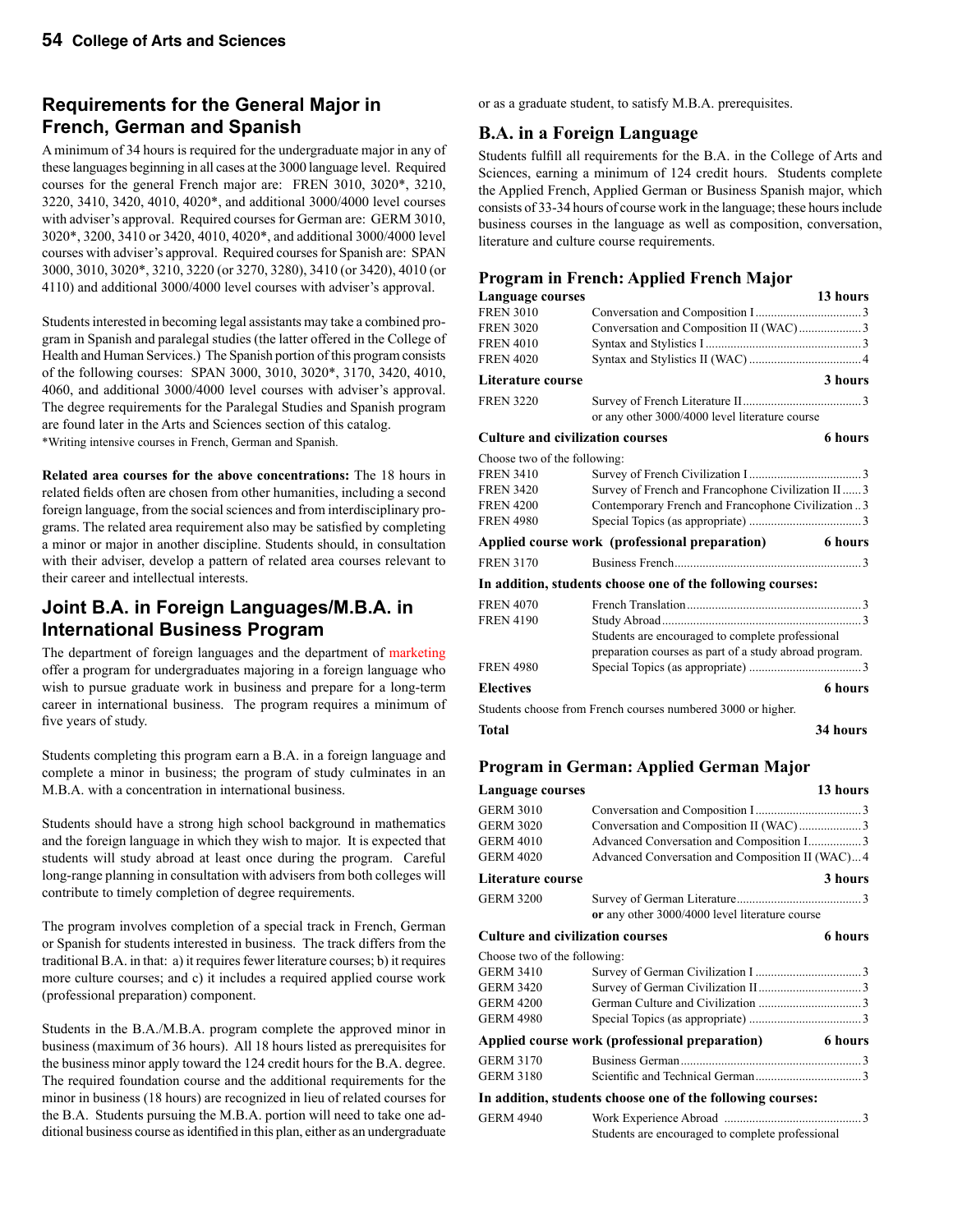| <b>GERM 4980</b> | preparation courses as part of a study abroad program.       |          |
|------------------|--------------------------------------------------------------|----------|
| <b>Electives</b> |                                                              | 6 hours  |
|                  | Students choose from German courses numbered 3000 or higher. |          |
| <b>Total</b>     |                                                              | 34 hours |

#### **Program in Spanish: Business Spanish Major**

| Language courses                        |                                                               | $12-13$ hours |
|-----------------------------------------|---------------------------------------------------------------|---------------|
| <b>SPAN 3000</b>                        |                                                               |               |
| <b>SPAN 3010</b>                        |                                                               |               |
| <b>SPAN 3020</b>                        |                                                               |               |
| <b>SPAN 4000</b>                        |                                                               |               |
|                                         | 0r                                                            |               |
| <b>SPAN 4010</b>                        |                                                               |               |
| Literature course                       |                                                               | 3 hours       |
| Choose one:                             |                                                               |               |
| <b>SPAN 3220</b>                        |                                                               |               |
| <b>SPAN 3280</b>                        |                                                               |               |
| <b>Culture and civilization courses</b> |                                                               | 6 hours       |
| <b>SPAN 3410</b>                        |                                                               |               |
| <b>SPAN 3420</b>                        |                                                               |               |
|                                         | Applied course work (professional preparation)                | 6 hours       |
| <b>SPAN 3170</b>                        |                                                               |               |
| <b>SPAN 4370</b>                        |                                                               |               |
| <b>Electives</b>                        |                                                               | 6 hours       |
|                                         | Students choose from Spanish courses numbered 3000 or higher. |               |
| <b>Total</b>                            |                                                               | 33-34 hours   |

# **Honors in Foreign Languages**

Qualified students are invited to pursue Honors in a French, German or Spanish major and thereby earn the degree designation of "Departmental Honors" in their specific field upon graduation. Formal application for Departmental Honors should be made near the end of the sophomore year. Acceptance is based on the following: 1) junior or senior standing; 2) a GPA of 3.3 overall and in the major; and 3) approval by the language Honors adviser and the chair of the department of foreign languages.

To graduate with the degree designation of "Departmental Honors," the student must: 1) satisfy the standard requirements listed above for the major; 2) maintain a GPA of 3.3 overall and in the major; 3) satisfactorily complete a minimum of 12 hours of departmental honors course work at the 3000 or 4000 level; and 4) include among the 12 hours the Honors Research course (FREN, GERM or SPAN 4910) that normally leads to the completion of an Honors thesis.

# **Minor in Foreign Languages**

### **Classics**

In Classics, a minimum of 21-22 hours is required for the minor. At least 9 hours must be in Latin above the intermediate level. The remaining hours must include classical civilization courses (excluding CLC 1010 Classical Humanities) or additional course work in Latin.

### **French, German, Japanese or Spanish**

A minimum of 21-22 hours is required for the minor in French, German, Japanese or Spanish. In the modern languages, all course work must be in the same language and at the 3000 level or higher. Required courses include the following:

### Applied French Minor **Hours**

| Electives chosen from the following: Business French, French Phonetics, |  |
|-------------------------------------------------------------------------|--|
| French Linguistics, Advanced Conversation or French Translation         |  |

#### **General French Minor**

#### **Applied German Minor**

#### **General German Minor**

#### **Japanese Minor**

#### **Spanish Minor**

#### Total required for each 21 or 22

Students wishing to receive a minor in foreign languages have the responsibility, in consultation with the adviser in their major, to see that the necessary course work is included in the total number of undergraduate courses taken. Students outside the College of Arts and Sciences should make sure that the minor in foreign languages is an approved program within their college.

Candidates for the minor in foreign languages must have their course work verified and approved by a department of foreign languages adviser or that department's chair at the time they make formal application for graduation. A form for this verification can be obtained in the college or department office.

Courses required for either the major or minor may not be taken P/NC; however, up to 12 hours of P/NC course work may be included in the related area.

### **Minor in Business**

For the requirements for the general minor for nonbusiness students, see the College of Business Administration section of this catalog.

### **Study Abroad**

Credit for foreign language study abroad will be given only for those accredited courses or programs approved in advance. Students should apply to the department of foreign languages for approval at least one month prior to the anticipated date of departure. Credit will be granted only upon presentation of a formal certificate indicating the hours completed and examinations passed.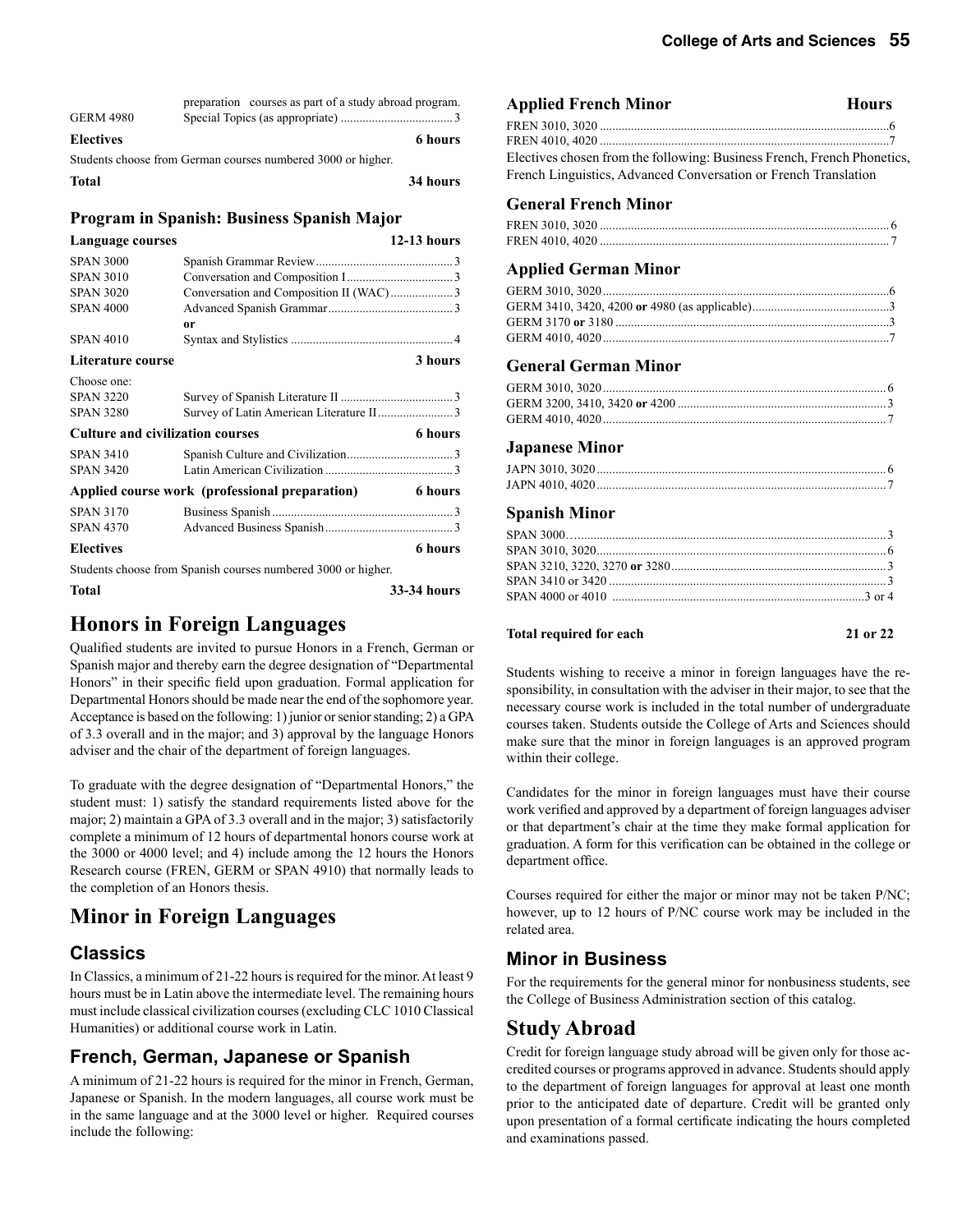# **Language Laboratory**

For the benefit of foreign language students, the department of foreign languages maintains a laboratory. Students in elementary and intermediate language courses are required to make use of multimedia materials regularly to develop and improve listening and speaking skills. In many instances, video and computer materials are available to enhance the learning of vocabulary, grammar and syntax.

# **General Studies**

(THIS PROGRAM IS AN INTERDISCIPLINARY MAJOR.)

*Melanie Dusseau, academic adviser*

# **Degrees Offered**

The General Studies program offers a program for a bachelor of arts or a bachelor of science degree.

# **Degree Requirements**

The General Studies program has been established in recognition of the fact that existing majors may not satisfy the needs of all students desiring a liberal education. General Studies is an interdisciplinary program that allows students to select an area of concentration and related course work not offered in traditional majors. Students who plan to pursue graduate or professional degree programs or enter certain employment areas that require established curricular backgrounds may find it to their advantage to consider existing majors offered within the college rather than the General Studies option. The standard majors have wider acceptance and more readily identify the nature and quality of an individual's academic background. Students should declare this major before they have completed 90 hours. Students seeking admission to this program will be interviewed by an adviser in the College Student Services Office and must have sound reasons for their choice. Once accepted into the program, students must have their programs approved by the General Studies adviser.

Under this program, the University and college general education requirements specified in the Degree Requirements section of this catalog must be fulfilled, and an area of concentration in the natural sciences, social sciences or humanities must be identified for the purpose of determining education requirements. Students must take at least 64 hours of courses at the 2000 level or higher and at least 32 hours of courses at the 3000/4000 level and have earned a minimum of 124 hours to be eligible for graduation. In lieu of a major, students must take at least 16 but not more than 24 hours of course work in a single department and 26-34 hours of cognate or related course work for a total of 50 hours. Courses used for the concentration and related areas must be courses that would count in the major in those departments. (Students who are seeking a General Studies major in the dual degree program for middle childhood licensure within the College of Education may satisfy the General Studies requirements with fewer than 16 hours in one department. The required minimum of 49 hours of courses must be in at least two areas of concentration to meet Ohio licensure standards and must come only from approved lists of Arts and Sciences courses available from college advisers). Upon satisfactory completion of all requirements, either the B.A. or the B.S. degree will be awarded, depending on the concentration of courses. The transcript will identify the major as General Studies.

### **Department of Geography and Planning**

*Peter S. Lindquist, chair*

*Patrick L. Lawrence, undergraduate adviser and Honors adviser*

# **Degrees Offered**

The department of geography and planning (GEPL) offers courses of study leading to the bachelor of arts in geography. Honors in geography also is offered.

# **Degree Requirements**

The undergraduate major of 31 hours in geography and planning consists of the following:

- A. The student must choose one course each in the areas of (1) environmental geography and planning (GEPL 3540, 3550, 3610), (2) human-economic geography (GEPL 2030-4990 **except** 3420, 3540, 3550, 4490, 4500, 4510) (including regional courses), (3) Quantitative Methods and Mapping (GEPL 3420) and (4) Fundamentals of Geography (GEPL 2010).
- B. The remainder of the hours are to be chosen from GEPL 2030-4990 in consultation with the undergraduate adviser so that these courses, along with appropriate related courses, will constitute a coherent concentration such as the following:
	- 1. Economic geography
	- 2. Environmental geography and planning
	- 3. Community and urban planning
	- 4. Geographic information sciences (GIS and remote sensing)
	- 5. Cultural and behavioral geography
	- 6. Geographic education.

**Related area courses for the undergraduate major:** The 18 hours in related fields most often are chosen from the other social sciences, natural sciences, humanities, interdisciplinary programs and sometimes from professional programs. The related area course requirement also may be satisfied by taking a minor. The appropriateness of related courses to student interest areas and career objectiveness must be identified for approval in consultation with the geography and planning undergraduate adviser.

# **Minor in Geography and Planning**

The minor of 22 hours in geography and planning consists of the following: (a) the student must complete a core curriculum consisting of the following courses: GEPL 2010, 2030, 3160, 3550, 3710 (approved substitutions are possible); (b) one regional course selected from the following: GEPL 3050, 3120, 3220, 3300; and (c) one planning course from the following: GEPL 4530, 4550, 4570, 4600.

Students may not take P/NC in either the major and its related courses or for courses in the minor.

# **Honors in Geography and Planning**

The Honors program in geography and planning is open to all qualified undergraduate majors whether or not they are enrolled in College Honors. The following are requirements for entrance into the Honors program in geography and planning:

- **A. Admission:** A student must:
	- 1. maintain a 3.5 minimum GPA in geography and planning courses;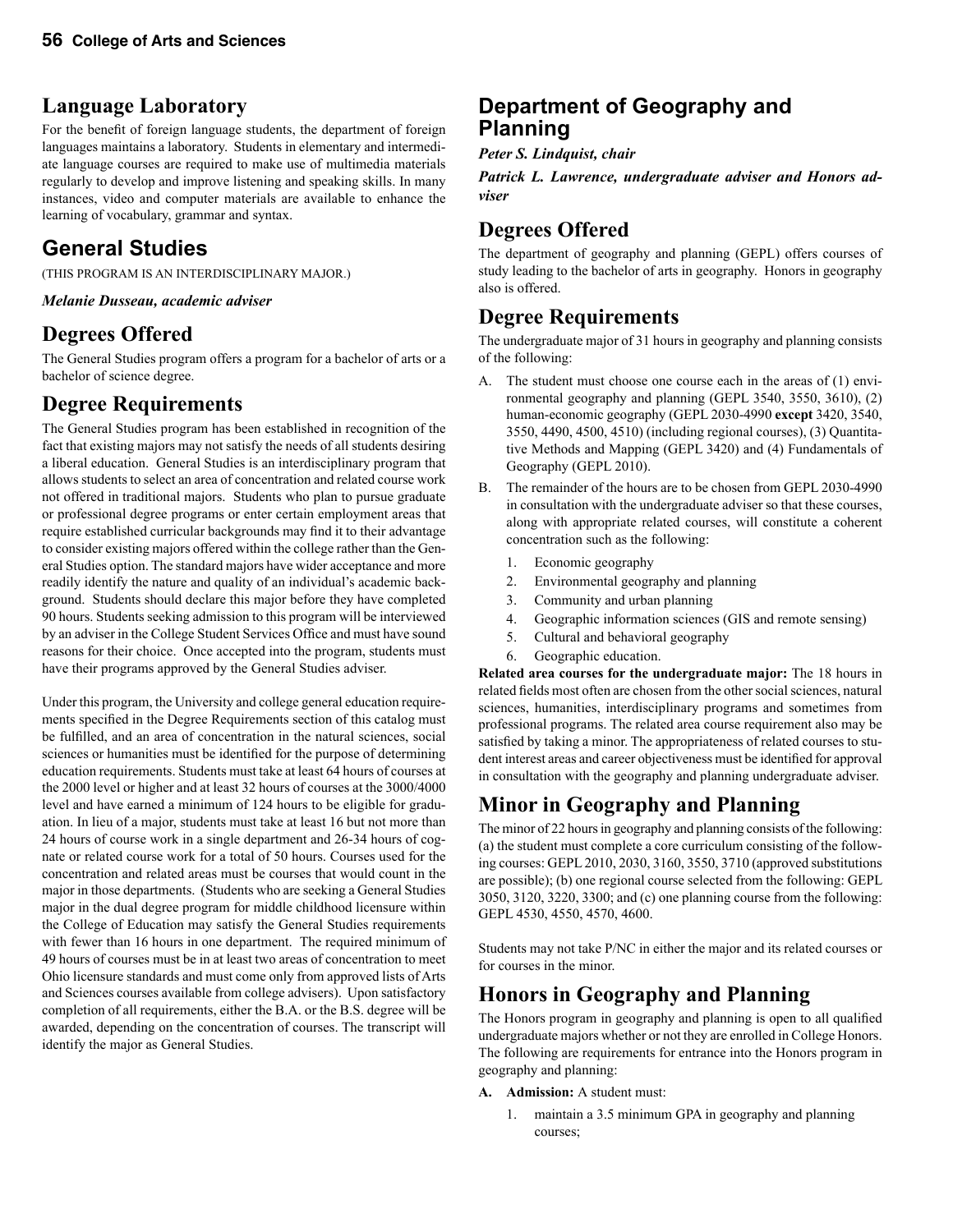- 2. maintain a 3.3 minimum cumulative GPA;
- 3. complete 12 hours in geography and planning; and
- 4. qualify as a geography and planning major whether or not they are enrolled in College Honors.
- **B. Requirements:** A student must complete 9 hours in designated Honors courses in geography and planning and a 4-hour senior honors project. During the final year before graduation, the student will meet with the department's undergraduate adviser to select a faculty research adviser, complete and submit to the department's faculty for approval a senior honors project (GEPL 4960).

# **Global Studies**

(THIS PROGRAM IS AN INTERDISCIPLINARY MAJOR.)

*Mark Denham, adviser*

### **Degrees Offered**

The Global Studies program offers a bachelor of arts degree.

# **Degree Requirements**

Global Studies is a major that allows students to study a variety of international processes in a comprehensive and multidisciplinary program of study. It is appropriate for students contemplating careers with institutions, businesses and governments concerned with world affairs, area studies and subjects such as development, public policy or North-South relations. The curriculum is planned so that it offers students a background in global affairs in the broadest sense as well as having a concentration in study of one geographic area of the world and one international interest area. Within the general framework of the major, students' programs will be designed in consultation with the adviser to meet their specific needs.

For purposes of the Arts and Sciences Core, this major is designated as a social science.

The major requires the completion of 48 hours, including:

- A. GLST 2000 Principles of Global Studies (3 hours) GLST 4900 Senior Seminar in Global Studies (3 hours)
- B. Completion of two modules of 15 hours each. One module must be focused on one area of the world, and one must consider a substantive, global topic. A complete list of modules is available from the adviser. With the approval of the adviser, students can also design modules on other subjects. A sample of modules is listed below.

| <b>AREA STUDIES</b> | <b>GLOBAL STUDIES</b>          |
|---------------------|--------------------------------|
| Africa              | Development                    |
| Asia                | World health issues            |
| Europe              | Global esthetics               |
| Latin America       | North-South relations          |
| Middle East         | Ancient global relations       |
| North America       | International multiculturalism |
|                     | International cultural studies |

C. Within these requirements, students must take at least three of the following courses, at least one in geography. These courses may be used for credit toward any module, elective hours, additional hours or core requirements for which they apply. When necessary, this list may be modified by the adviser to include courses that are regularly offered.

| GEPL | 2040 | World Regional Geography |
|------|------|--------------------------|
|------|------|--------------------------|

- GEPL 3160 Patterns of World Development
- PSC 1710 Current International Problems
- PSC 2700 Principles of International Relations
- SOC 4800 Development in Third World Nations
- D. One 3000 level course in a foreign language. (In certain cases, with the approval of the adviser, another course may be substituted for this requirement.)
- E. Major-level electives to complete the 48 hours required.

# **Minor in Global Studies**

The minor in Global Studies is designed as an adjunct course of study for any major in the University. It is especially appropriate for students who wish to develop through their course work a broader understanding of global process and conditions. It will help all students to be ready for contributing to a interdependent world.

### **Minor Requirements**

The minor in Global Studies requires completion of 21 semester hours of approved courses, including:

# **Honors in Global Studies**

To earn the B.A. degree with Honors in Global Studies, the student must complete all requirements for the major and do the following:

- 1. Complete an advanced seminar, ideally GLST 4900, for Honors credit.
- 2. Complete an approved Honors thesis, GLST 4960; a maximum of 6 hours of GLST 4960 may apply to student's major and degree hours.
- 3. Earn a 3.3 GPA in major courses.

# **Department of History**

*Timothy Messer-Kruse, chair*

*Michael Jakobson, graduate adviser*

*Diane Britton, undergraduate adviser*

### **Degrees Offered**

The department of history offers a program for a bachelor of arts degree.

### **Advanced Placement**

Students with a score of 4 or 5 on the European History test will receive credit for HIST 1010 and 1020 (6 hours). Students with a score of 4 or 5 on the U.S. History test will receive credit for HIST 2010 and 2020 (6 hours). Students with a score of 4 or 5 on the World History test will receive credit for HIST 1060 (3 hours).

### **Requirements for the Undergraduate Major**

The major of 33 hours in history must be distributed as follows:

- A. HIST 2000 (4 hours)
- B. Of the remaining 29 hours, 12-16 hours (4 courses) must be at the 4000 level. At least 9-12 of these 29 hours (3 courses) shall be in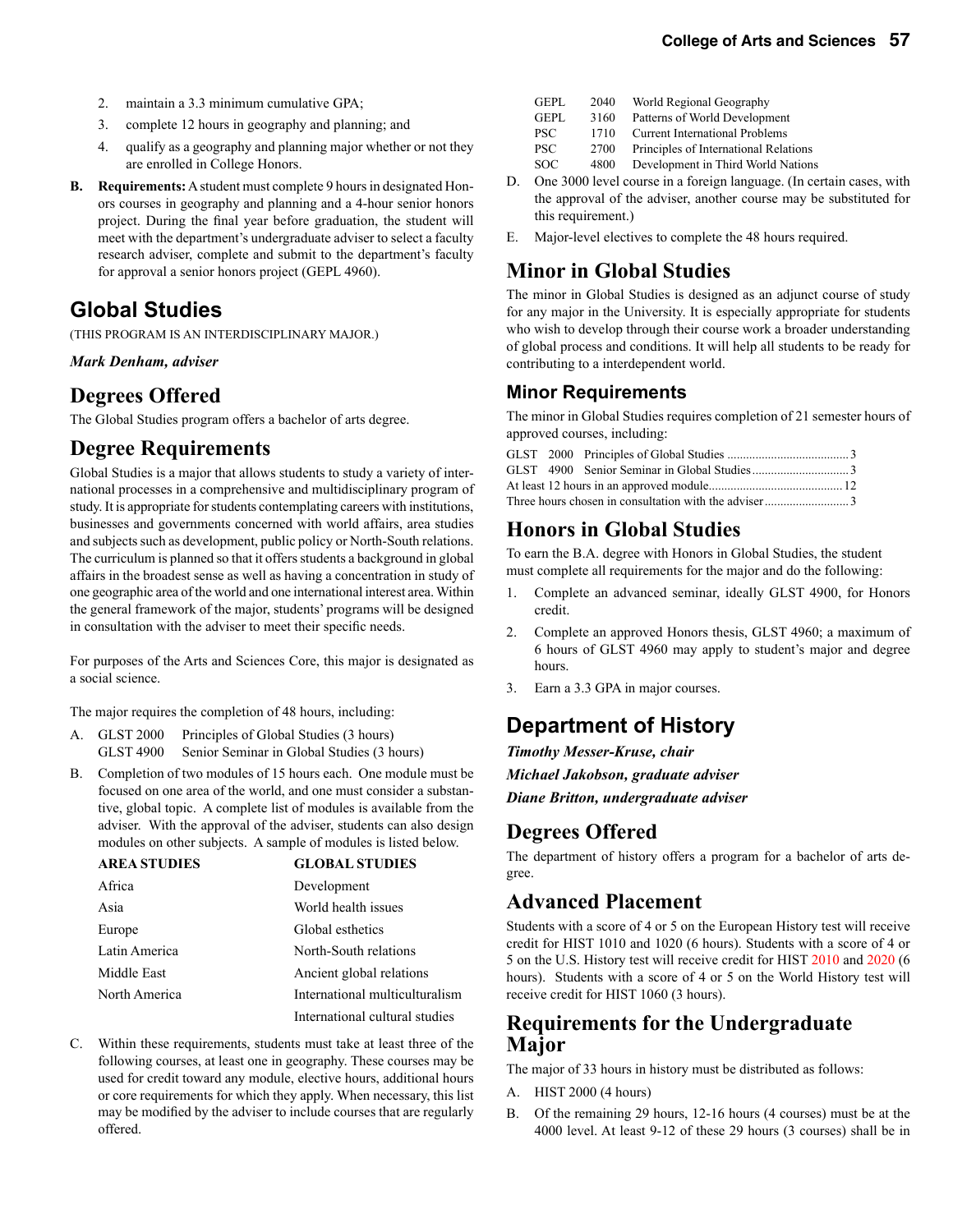fields of United States history, and at least 9-12 hours (3 courses) shall be in fields of non-United States history.

The requirement of 18 hours in related courses is to be met with courses chosen from at least three of the following areas: economics, political science, English and American literature, foreign language, geography, philosophy, sociology, psychology, art history, music history or theatre history. At least 12 of the hours in related courses must be in courses at the 3000 and 4000 levels.

Students may not take P/NC for the minimum requirements for the major but may opt for P/NC in all related courses.

### **Requirements for the Undergraduate Minor**

The minor of 21 hours in history must be distributed as follows:

- A. HIST 2000 (4 hours)
- B. Of the remaining 17 hours, 9 hours must be at the 4000 level.

### **Honors in History**

Qualified students are invited to work for the degree citation "Honors in History."

- **A. Admission:** History majors who demonstrate unusual promise in the study of history are invited by the department to enroll in the Honors program. Departmental Honors may be taken concurrently with College Honors. Admission to Departmental Honors is based on the following:
	- 1. Sophomore standing
	- 2. Overall GPA of 3.0
	- 3. A 3.3 GPA in all history courses (minimum of 10 hours)
	- 4. Recommendations from two professors
	- 5. An interview with the adviser
- **B. Requirements:** To gain Departmental Honors in history, each student will satisfactorily complete the following:
	- 1. Honors Recognition in two history courses. (Honors Recognition courses are regularly scheduled 3000-4000 level courses in which special recognition is achieved by reading and research in addition to the normal requirements of the course.)
	- 2. Three hours of independent research under Junior Honors Research (HIST 3870).
	- 3. Six hours of thesis under Senior Honors Research (HIST 4870, 4880) leading to the completion of a senior thesis.
	- 4. Oral examination covering the area of the senior thesis.

# **Humanities**

(THIS PROGRAM IS AN INTERDISCIPLINARY MAJOR.)

#### *Roger D. Ray, adviser and director of the Humanities Institute*

# **Degrees Offered**

The humanities program offers a bachelor of arts degree.

# **Degree Requirements**

This program is a major that totals 60 hours.It is designed for the student who wishes to gain a broad knowledge of the humanities. The student elects, with faculty advice, a variety of courses from such disciplines as literature, history, philosophy, art, music and theater. A representative distribution from among these disciplines must be achieved. The courses chosen must be culturally enriching and broad in scope.

The core of the humanities major will total 30 hours. In addition to the core, the student chooses either to concentrate in an interrelated area (such as medieval studies, Renaissance studies, contemporary humanistic studies, or comparative ancient and modern studies) or to continue an elective spread of courses among the humanities disciplines. Either track consists of 22 additional upper-division hours. The humanities program culminates in a senior seminar, HUM 4950 and 4960, in which the student will develop a creative/research project.

# **Latin American Studies**

(THIS PROGRAM IS AN INTERDISCIPLINARY MAJOR.)

*Donald Stierman, adviser*

# **Degrees Offered**

The Latin American Studies program offers a bachelor of arts degree.

### **Degree Requirements**

The purpose of the Latin American Studies major is to provide the student with in-depth knowledge of the region through the multidisciplinary studies approach. This program examines the development of regional and cultural diversity in Latin America and strives to better understand the position of Latin America relative to the world community. The program examines the place of Latin American-related populations in the United States.

Students must complete the following requirements.

#### **Required courses:**

- Nine hours of Spanish conversation and composition (SPAN 3000, 3010 and 3020) to be completed by all students in the program.
- 21 hours chosen from a list of courses for the major, allotted from at least five departments, as approved by the adviser.

#### **Related courses:**

18 hours chosen from a list of related courses, as approved by the adviser.

# **Minor in Latin American Studies**

Students electing to pursue a minor in Latin American Studies must complete:

- Spanish: SPAN 2150, plus
- 21 hours chosen, and approved by the adviser, from the list of courses for the minor, distributed among at least five departments.

Lists of courses for the major, related to the major, and for the minor, can be accessed from the following Web site: *http://www.lasi.utoledo. edu/index.html*

There are many activities conducted by the Center for International Studies and Programs and the Institute for Latin American Studies to enhance awareness of Hispanic culture and customs, including seminars, workshops and cultural events. Study abroad programs and exchanges exist with several countries of the region, and opportunities for related activities are many.

# **Law and Social Thought (LST)**

(THIS PROGRAM IS AN INTERDISCIPLINARY MAJOR.)

*Benjamin S. Pryor, co-director and adviser Jerry VanHoy, co-director and adviser*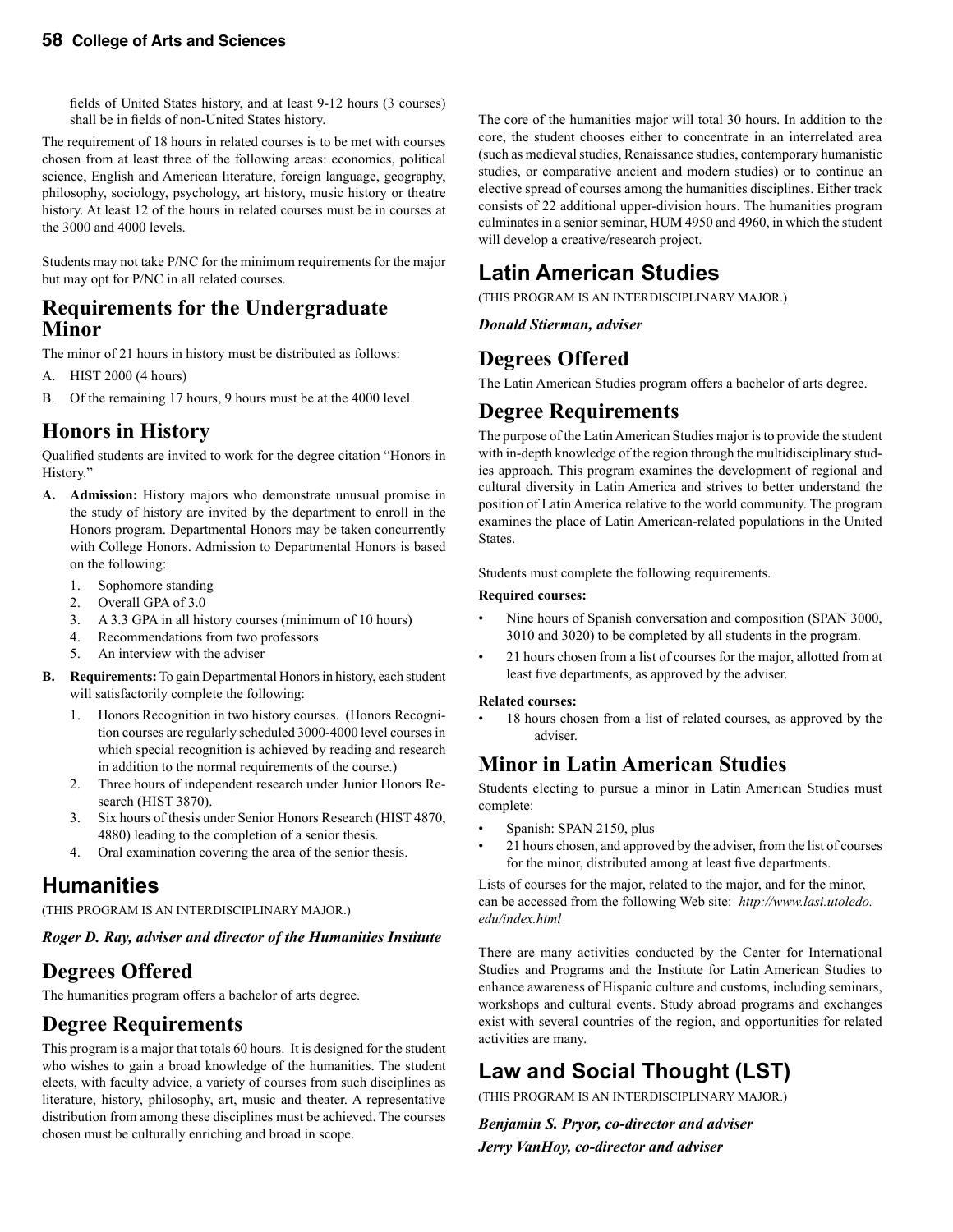# **Degrees Offered**

The Law and Social Thought (LST) program offers a bachelor of arts degree in the interdisciplinary study of law in society.

LST provides students with tools for the appraisal of U.S. and other legal systems and the policies, practices and philosophies that underlie them. LST encourages reflection on the values that shape citizenship in contemporary democracy. It also focuses on issues of law in relation to morality, politics, language and the arts of critical and creative thinking.

### **Degree Requirements**

- **Gateway course LST 2010 (3 hours):** Introduction to issues and questions concerning the formation, interpretation, transgression and enforcement of the law.
- **Pro-seminar LST 2500 (3 hours):** A 1-hour seminar taken for three, and no more than four, semesters. The pro-seminar discusses the interdisciplinary aspect of the study of law and engages current issues that touch on law in society. It is also an opportunity for students and faculty to discuss and assess the program itself.
- **• LST elective courses/cross-listed courses (18 hours):** These courses are arranged into paths that help students design a curriculum and explore related ideas across disciplinary boundaries. The paths are not exclusive (cross-listed courses show up on more than one path) and need not be exhaustive. Students tailor their programs in consultation with a program adviser. Students are required to take no more than two courses in a given path in the same department. The paths are:
	- Path 1: Law, History and Theory the historical development of the law and the theoretical and philosophical struggles surrounding its formation, transmission, transgression and enforcement.
	- **Path 2:** Law, Difference and Social Practices the effect on law of racial, ethnic, national, gender, cultural physical and/or cognitive differences and the institutions that think about and manage them, and the role these differences play in the formation, interpretation and enforcement of law.
	- Path 3: Law, Institutions and Public Policy the political, economic and scientific struggles and decisions that produce law and its relations to the populations governed by it.
	- Path 4: Comparative Law questions of international law, of cross-cultural understandings that form and transcend law, of legal systems and the rule of law as it is understood in non-Western and emerging countries.
- **Upper division seminars (9 hours)**: Students in the major must enroll in at least three seminars designated as LST upper division seminar (at the 4000 level) in their junior and senior years. Crosslisted seminars taught at the 4000 level that are not designated as LST upper division seminars will not count toward this requirement, though they will count toward requirements for the major.
- **• Field experience (3 hours, by arrangement):** Majors in LST are required to engage in field experience as a part of their program. The field experience consists of community activism and outreach, cross-cultural dialogue, travel and internship. Students are encouraged to think of the field experience as an opportunity to study and advance their area of specialization. Examples of field experience opportunities include:
	- 1. Participation in community based social services or outreach programs.
- 2. Creation of programs designed to complement or supplement legal and social institutions.
- 3. Study of an aspect of the relation between legal, cultural and institutional formations.
- 4. Comparative study of legal and social formations involving international travel and cooperation.
- 5. Employment in and study of a legal profession under the guidance of a practitioner.

#### **Related area courses for the Law and Social Thought major:**

The 18 hours in related fields should be selected from major level courses in the social sciences, foreign languages, classics, philosophy, history and other departments with approval of the adviser. Students are encouraged to satisfy the related requirement by completing a minor.

### **Concentration in Disability Studies**

Students with an interest in the study of the social, legal and political issues surrounding disabilities may concentrate in Disability Studies. Students concentrating in Disability Studies must take DST 3020 Definitions of Disability and DST 3030 Issues in Disability Studies as part of the LST elective requirement, and must take DST 4890 Disability Studies Research and Methodologies as one of the three LST upper division seminars. DST 4940 Internship will satisfy LST's field experience requirement. It is strongly recommended that DST students take DST 2020 Disability Studies in the U.S. DST students will follow the Law, Difference, and Social Practices path within LST. DST electives may be selected from the LST cross-listed electives and from the DST program's list of recommended electives.

# **Honors in LST**

Majors in Law and Social Thought are strongly encouraged to pursue Program Honors in LST. Students with a minimum GPA of 3.4 in LST and 3.3 overall are eligible for this distinction. In order to earn Program Honors in LST, the student must:

- 1. take two advanced LST courses for honors credit (by arrangement with the Honors Program). These courses will also satisfy the LST elective or upper division seminar requirements;
- 2. submit one paper from either of the two advanced LST courses to the LST program's Honors Committee; and
- 3. write a thesis under the direction of an LST-affiliated faculty member. Students must enroll in Honors Thesis in LST. Participation in the College Honors Program is not required for those seeking Program Honors.

# **Minor in Law and Social Thought**

The minor achieves LST's goals in a way compatible with a more traditional major in an established discipline and with less intensive commitment to the program's more advanced requirements.

Courses taken in the minor, including courses taken in fulfillment of the critical reasoning requirement, must come from a discipline other than the student's major discipline. This policy ensures that the minor will provide intellectual breadth complementary to a specialized curriculum in a traditional discipline*.*

The LST minor consists of core requirements (6 hours: the gateway course and the course in critical reasoning) and five electives (at least one at the 4000 level) from at least three different departments chosen from within a path for a total of 21 hours.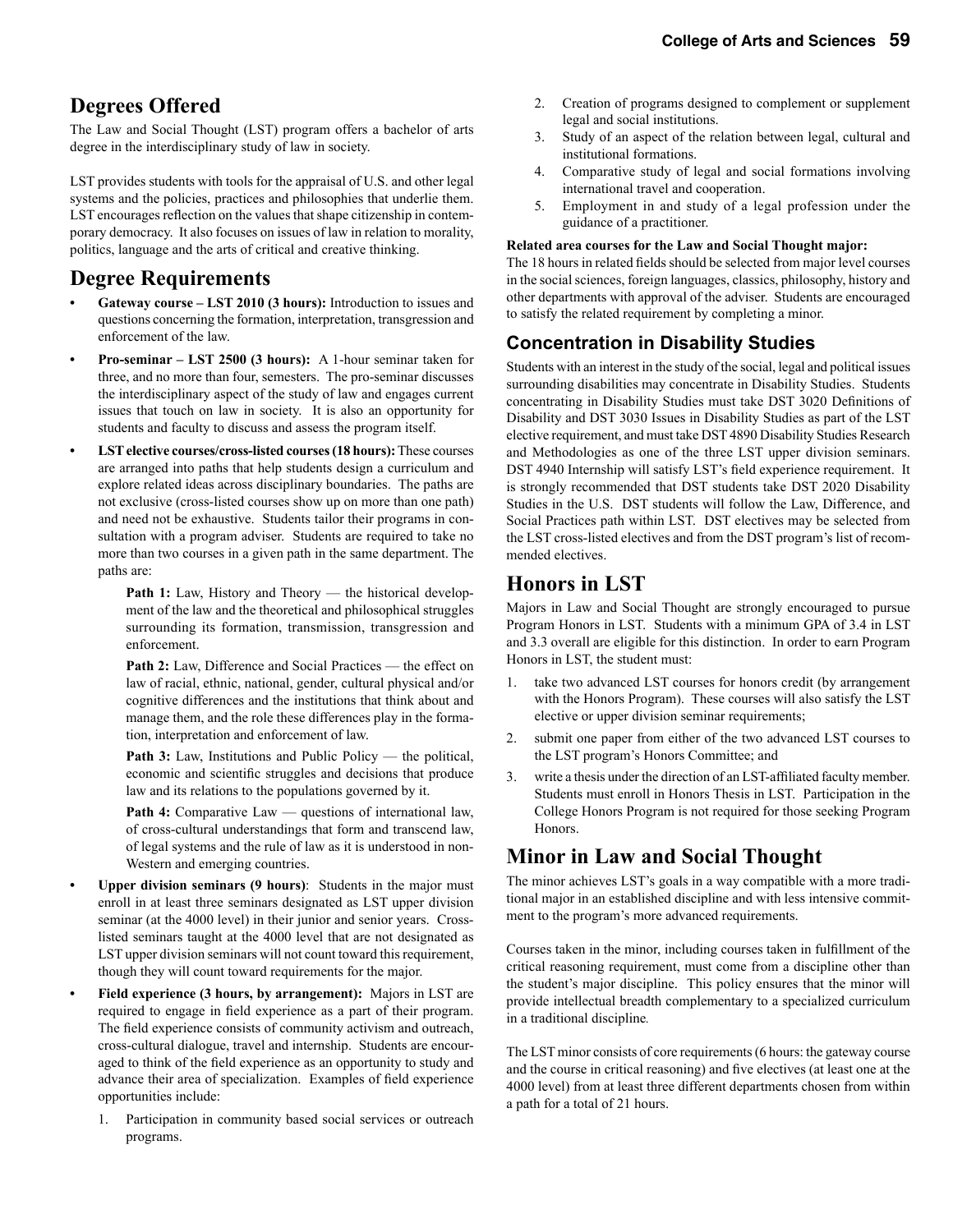Following are the requirements for the LST minor:

**1. Total hours:** 21 hours of LST courses with a 2.0 minimum GPA.

#### **2. Core requirements:**

Gateway course: LST 2010 (3 hours)

 Critical reasoning (3 hours): Recognizing the importance of critical reasoning skills to any student interested in pursuing the study of law, minors in LST will be required to take one course to satisfy a critical reasoning requirement. Many departments offer courses that teach rules and techniques of argumentation or that focus on critical reasoning skills, and these courses will satisfy the critical reasoning requirement per approval of the director of LST. Approved courses might include methods courses in the social sciences and humanities (HIST 2000, PSC 3110, PSY 3120, SOC 3290), or courses that emphasize the theory and practice of criticism or critical thought (ENGL 4780, PHIL 2200 and above, PSC 2800 or COMM 3820). Departmental prerequisites will be respected in every case.

#### **3. Electives (15 hours):**

 Five electives cross-listed or taught for the LST program. Electives should be chosen from one of the four paths listed above in the degree requirements for LST majors.

 At least one elective must be an LST upper division seminar (LST 4900) compatible with the chosen path.

- **4. Independent study:** No more than one independent study will count toward completion of the minor.
- **5. Program of study:** The student's program of study must be approved by a program adviser and verified before graduation.

#### **Field Experience:**

Strictly speaking, field experience is not a requirement for students pursuing a minor in law and social thought. Field experience – consisting of community activism or outreach, cross-cultural dialogue, travel or internship – is regarded by the law and social thought faculty as fundamental to a university education. Students working toward a minor in LST will be invited to participate in field experience, and elective credit will be offered depending on the student's level of involvement.

# **Linguistics**

(ADMINISTERED BY THE DEPARTMENT OF ENGLISH LANGUAGE AND LITERATURE)

### *Dorothy Siegel, adviser*

# **Degrees Offered**

Linguistics offers a bachelor of arts degree.

### **Degree Requirements**

A major of 30 hours in linguistics must include the following:

- **1. Core Courses**: LING/ENGL 3150 Linguistic Principles, LING 3160 Phonology, 3170 Syntax, 3180 Morphology, 3190 Sociolingustics;
- **2. One course in historical linguistics must be chosen from** ENGL/ LING 4100 History of English, GERM 4500 History of the German Language, SPAN 4070 History of the Spanish Language;
- **3. One course in the structure of a language chosen from** ENGL/ LING 4110 Old English, 4120 Middle English, LING 4980 (with adviser's approval); FREN 4010 French Syntax and Stylistics I, FREN 4040 French Linguistics, FREN 4310 Medieval France: Language and Literature; SPAN 4110 Introduction to Spanish Linguistics;

**4. Three courses chosen from the following (or other appropriate courses with adviser's approval)**: ANTH 2800 Cultural Anthropology; LING 4130 American Dialects, LING 4150 Applied Linguistics I, LING 4170 Applied Linguistics II, LING 4180 Representation of Language in the Brain, LING 4980 (with adviser's approval), LING 4990 (with adviser's approval); PHIL 3060 Philosophy of Language, PHIL 3600 Theory of Knowledge, PHIL 3630 Philosophy of Psychology, 4060 Topics in the Philosophy of Language, PHIL 4300 Philosophy of Natural Science, PHIL 4600 Epistemology, PHIL 4650 Philosophy of Mind; PSY 2400 Cognitive Psychology, PSY 3400 Cognitive Neuropsychology, PSY 3410 Psychology of Language.

 **Related Requirements:** Linguistics majors should select one of the minors offered by departments and programs within the College of Arts and Sciences. Those offered by anthropology, English, foreign languages, psychology and philosophy are recommended. Alternatively, a student may select courses from a variety of departments and programs with the approval of the linguistics adviser.

# **Minor in Linguistics**

A minimum of 21 hours is required for the minor in linguistics. Students must take ENGL/LING 3150 and at least one of the courses that are required of students majoring in linguistics:

- LING 3160 Phonology
- LING 3170 Syntax
- LING 3180 Morphology
- LING 3190 Sociolinguistics

To satisfy the remaining 15 required hours, students may take any of the courses that can satisfy the linguistics major.

# **Honors in Linguistics**

Students whose GPA after completing at least 15 of the 30 hours required within the linguistics major is 3.6 or higher in those courses are eligible to participate in Honors in linguistics. In addition to satisfactorily completing an honors thesis, the student may, under appropriate circumstances, participate in another department's senior honors seminar. The designation "Honors" on the diploma will be given to students who receive a grade of A on the honors thesis and maintain a 3.6 GPA in linguistics. Complete details about Honors in linguistics are available from the linguistics adviser.

# **Department of Mathematics**

*Geoffrey Martin, chair Donald B. White, associate chair Robert Ochs, Honors adviser*

# **Degrees Offered**

The department of mathematics offers a program for either a bachelor of arts or a bachelor of science degree.

# **Advanced Placement**

Students with a score of 3 or better on either AB or BC calculus will receive credit for MATH 1850. Students with a score of 4 or 5 on the BC calculus test will receive credit for both MATH 1850 and 1860. Students with a score below 3 may be able to obtain credit by taking a departmental test. Students with a score of 3 or better on the Statistics Test will receive credit for MATH 2630.

# **Degree Requirements**

To obtain a bachelor's degree in mathematics, students must complete MATH 1860 (or 1840 or 1930), 1890, 2850 (or 2950) and 3190 and follow one of the following concentrations for a total of at least 35 hours.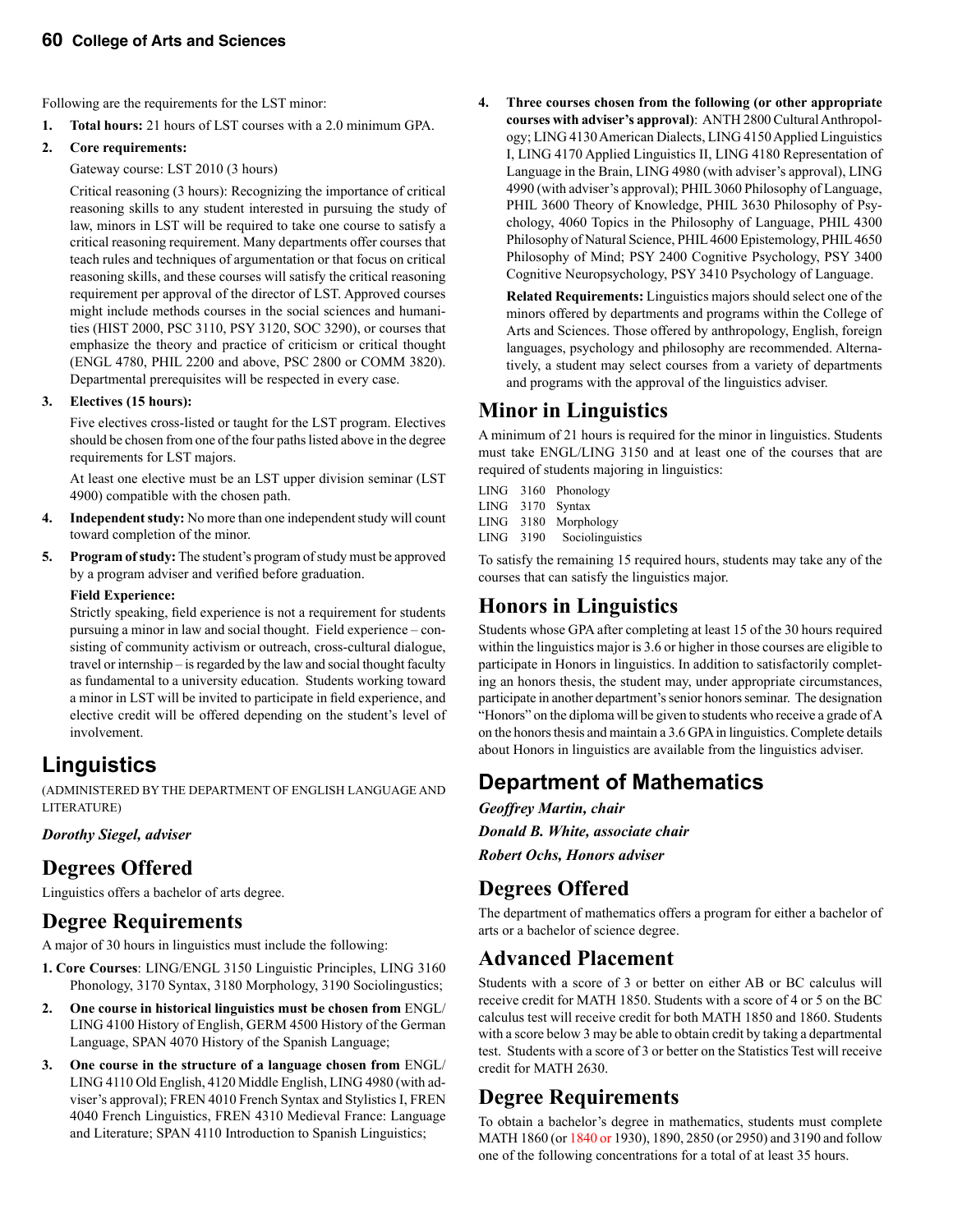#### **1. Pure mathematics**

- a. The following are required: MATH 3860, 4330, 4820 and 4880.
- b. Two courses must be completed from MATH 4300, 4450, 4540 or 4830.
- c. The remaining course work may be chosen from courses at the 3000 or 4000 level approved by the adviser.

#### **2. Applied mathematics**

- a. The following are required: MATH 3320 or 4330, 3860, 4300 or 4350, 4820 or 4880.
- b. One of the following two-semester sequences must be completed: MATH 4710 and 4720 or 4740 and 4750.
- c. The remaining course work may be chosen from courses at the 3000 or 4000 level approved by the adviser.

#### **3. Statistics**

 a. The following courses are required: MATH 3610, 3620, 4350, 4600, 4610, 4680 and 4690.

#### **4. Mathematics with computer science**

- a. The following are required: MATH 3860, 4380, 4710, 3320 or 4330, 4820 or 4880, 4350 or 4390 or 4720.
- b. The remaining course work may be chosen from courses at the 3000 or 4000 level approved by the adviser.
- c. The following are required related area courses: EECS 1530, EECS 1540, EECS 2100, EECS 2550, plus one additional course in EECS chosen in consultation with the adviser for a minimum total of 18 hours.

# **Related Courses**

The 18 semester hours of related area course work (at 2000-4000 level) should be chosen according to the interests of the student in view of his or her anticipated career in mathematics. These courses could be in accounting, biology, economics, education, engineering, finance, operations analysis, philosophy, physics, psychology, etc. The B.A. degree is awarded to those students who choose a related area in the humanities or social sciences, such as economics, philosophy and psychology. The B.S. degree is awarded to those who choose related areas in science (such as biology or physics), engineering, business administration or computer science.

# **Minor in Mathematics**

To obtain a minor in mathematics, a minimum of 22 hours in mathematics must be completed. The 22 hours must include MATH 1860 (or 1930), 1890, 2850 (or 2950), and one of 3610, 3860 or 4680. The remaining hours must be courses that are acceptable toward a major in mathematics and must be approved by an adviser in the department of mathematics.

# **Honors in Mathematics**

- **A. Admission:** The normal route for entrance into the Departmental Honors in mathematics is through the Honors calculus sequence: MATH 1920, 1930, 2950 and 3820. Other students should consult with the Departmental Honors adviser.
- **B. Requirements:** Graduation with Honors in mathematics depends on doing a substantial amount of work in mathematics beyond the requirements for a bachelor's degree. Independent reading and an expository paper on a topic not usually covered in a course are required. Departmental Honors ordinarily will not be granted without a GPA in mathematics exceeding 3.5 and usually indicates that in the opinion of the Mathematics Majors Committee the student has shown

substantial promise for a future career in mathematics. The student who wishes to do independent reading should consult with either the Honors adviser or an instructor of his or her choice. Credit for independent reading is obtained by registering for MATH 3920.

 Students who are interested in writing an expository paper on some topic of their own choice should consult with an instructor who has an interest in the subject and register for MATH 4920. The actual program of the student is determined in consultation with the Honors adviser.

# **Medieval and Renaissance Studies**

(THIS PROGRAM IS AN INTERDISCIPLINARY MAJOR.)

*Roger D. Ray, adviser*

# **Degrees Offered**

Medieval and Renaissance Studies offers a bachelor of arts degree.

### **Degree Requirements**

This humanities major provides interdisciplinary study of the medieval and Renaissance civilizations, including the Western world, the Byzantine and Islamic worlds, and late Greco-Roman and Christian antiquity. It offers formal courses and many possibilities for independent study in art history, English, foreign languages and literature, history, music, philosophy, religion and theatre. The chair of the committee on medieval and Renaissance studies serves as the academic adviser.

The program requires 60 hours of study, distributed as follows:

- 1. HIST 3100, 3110, 4030, 4040 (12 hours)
- 2. Electives (39 hours). With the assistance of the adviser, the student must elect a truly interdisciplinary array of courses. If the student cannot satisfactorily read one of the learned or vernacular languages (other than modern English) of the Middle Ages and the Renaissance, some elective hours must be used to achieve this skill.
- 3. Final Project (9 hours). This is a research or creative activity leading to a formal paper or an artistic expression. As a rule, it requires the reading of primary sources in the original language. The hours may be spread over a full academic year, distributed between two semesters or earned entirely in one. The committee on medieval and Renaissance studies approves the written proposal and appoints a faculty supervisor. The project may be concentrated in one field, such as philosophy; but an interdisciplinary committee of three faculty members, including the project supervisor, grades it.

# **Middle East Studies**

(THIS PROGRAM IS AN INTERDISCIPLINARY MAJOR.)

*Elias T. Nigem, adviser*

### **Degrees Offered**

Middle East Studies offers a bachelor of arts degree.

# **Degree Requirements**

Middle East Studies is a specialization within the Global Studies major described previously. Its offerings are designed to provide students an appropriate exposure to the history, religions, cultures and socioeconomic systems of the Middle East and, in turn, that region's relations with the rest of the world, as well as to create balanced perceptions of the various factors and phenomena in the Middle East in historical and contemporary contexts.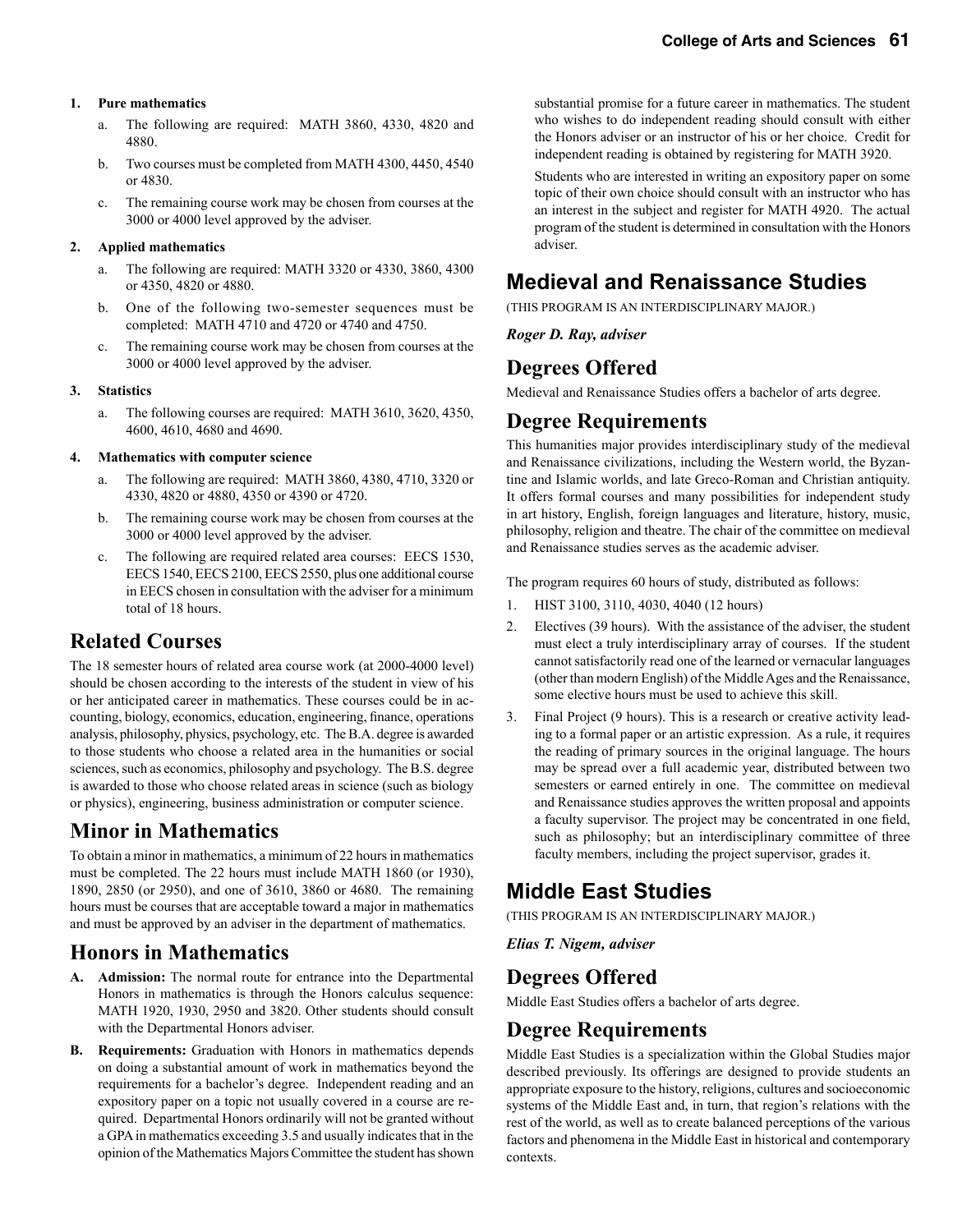This program provides background information and formal training for those planning to engage in international activities, such as business, banking, communication, journalism and engineering sciences, involving the Middle East. The program is designed for both domestic and international students.

In addition to the college general education requirements, the Middle East Studies program requires a total of 48 semester hours that must be chosen in consultation with the adviser. Eighteen hours of courses are required, while considerable latitude is available in choosing courses to meet the remaining 30 hours. The following provides a guideline for students interested in Middle East Studies:

**A. Social science courses** – approximately 21 hours from the following:

 **Required:** PSC 4670 and PSC 4740 (3 hours each)

- **Electives:** ANTH 2750, ANTH 2800, ECON 4510, ECON 4520, GEPL 3810, PSC 2700, PSC 4730, SOC 4340, SOC 4800, SOC 4980
- **B. History/humanities courses** approximately 21 hours from the following:

 **Required:** HIST 1120, 2040, 3540 and 3550 (3 hours each)

- **Electives:** HIST 2070, HIST 2090, HIST 4390, HIST 4400, PHIL 3500, PHIL 3570, REL 2310, REL 2330, ARBC 1110, ARBC 1120, ARBC 2140, ARBC 2150
- **C. Related courses:** Approximately 6 hours of related courses are chosen in consultation with the adviser. Students are encouraged to take courses in foreign languages of the Middle East.

# **Department of Music and Dance**

*Lee Heritage, interim chair*

*Erik Johanson, undergraduate adviser, B.A., B.M.*

*Timothy D. Brakel, Suzanne Burton, undergraduate advisers, music education*

*David Jex, graduate adviser, M.M. in Performance, M.M.E.*

# **Degrees Offered**

The department of music and dance offers the bachelor of arts, bachelor of music and bachelor of music education degrees.

### **Advanced Placement**

Because students come to the department of music and dance with such varied backgrounds, advanced placement is not uncommon, particularly in applied music. For further information, contact the department of music and dance.

### **Requirements for the Bachelor of Arts Degree**

The major of 34 hours in music must be distributed as follows:

- a. Music theory: MUS 1610, 1620, 2610 12 hours
- b. Music history and literature: MUS 2410, 3410, 3420 9 hours
- c. Applied vocal or instrumental instruction: appropriate courses (determined by proficiency levels) from MUS 2800 or 4800 (at least 4 hours must be in the same instrument or voice) — 6 hours
- d. Each music major must enroll in one of the following ensembles on the major instrument each semester of enrollment for 8 hours or more until graduation: MUS 2010, 2040, 2050:036, 2050:044 (if qualified), 2090, 2130, 2140, 2160, 2180. The minimum requirement is an accumulation of 8 hours of ensemble credits, but only 4 hours may count toward the 124 hours required for the degree.
- e. Each music major must accumulate 8 semesters of satisfactory attendance in MUS 1000:001, the weekly recital period. Requirements pertaining to this course are listed in *The Music Student's Handbook*.
- f. Electives 3 hours

All music majors must register for MUS 1000:003 for 8 semesters or until the requirement is completed. The requirement is to attend at least 80 (a minimum of 10 each semester when a full-time student) concerts sponsored by the department and 16 nondepartmental concerts before graduation. Transfer students will be required to attend a total number of concerts proportionate to credits transferred.

Students may elect an additional 16 hours of music courses beyond the required 34 hours of basic courses for a maximum of 50 hours of music within the 124 hours for the bachelor of arts degree. It is recommended that these additional courses include MUS 2620, additional music history and literature courses and at least three additional semesters of applied music in the student's major performing area.

The requirement of 18 hours in related courses must be chosen from major level courses in the other humanities. Students may elect to present a full or half recital in their senior year.

### **Requirements for the Bachelor of Music Degree**

The bachelor of music degree is designed to prepare the student for a professional career in performance. The student may major in voice, piano, organ, a stringed instrument, guitar, wind instrument, percussion or instrumental jazz. Each student must present a formal recital in the junior and senior year as a departmental requirement without academic credit. A student may be admitted to this program only with the approval of the music faculty, usually determined by a special audition. Before graduation, each student must be able to demonstrate satisfactorily the ability to perform music on the eighth level of proficiency for the particular instrument or voice. The proficiency levels are described in a special circular available in the department office.

All music majors must register for MUS 1000:003 and attend at least 80 concerts (minimum of 10 each semester when a full-time student) sponsored by the department and 16 nondepartmental concerts before graduation. Transfer students will be required to attend a total proportionate to credits transferred.

The nonmusic courses for the bachelor of music degree total 43 hours and are distributed as follows:

- a. ENGL 1110 English Composition I and one from ENGL 1130, 1140 or 1150 English Composition II — total of 6 hours
- b. PSY 1010 3 hours, and one other non-PSY social science—total of 6 hours
- c. MATH 1180 and two natural science courses from different disciplines—total of 9 hours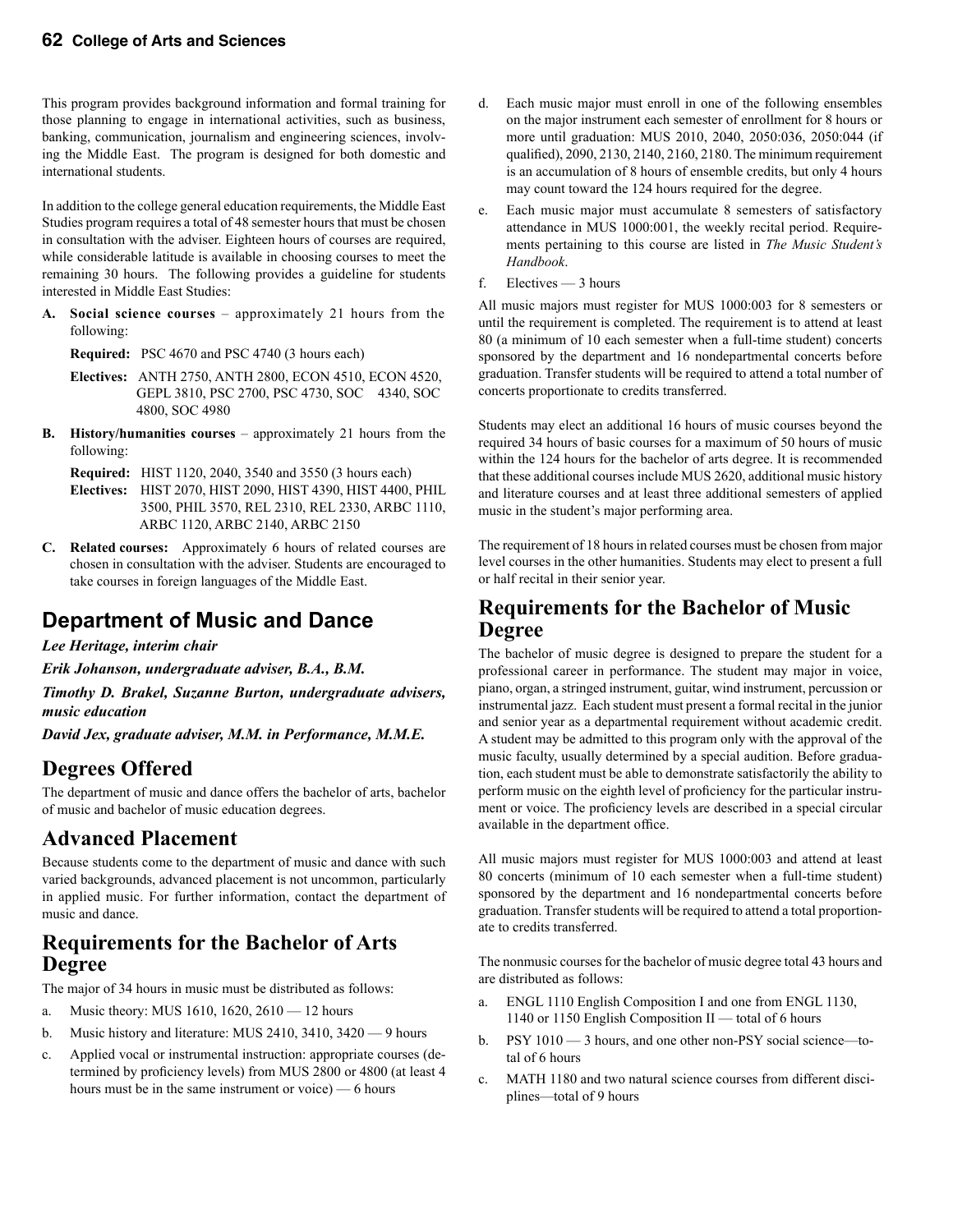- d. Courses chosen from the humanities, other than music 14 hours Voice majors must take at least one semester each of French and German as part of their humanities requirement.
- e. Nonmusic electives 8 hours
- f Students must satisfy the multicultural core requirements (6 hours) as part of a., b., d. and e. above.

### **Core Courses**

Music courses required of all students in the bachelor of music program, referred to as core courses, total 65 hours as follows:

- a. Music Theory: MUS 1610, 1620, 2610, 2620, 3610, 4620 22 hours
- b. Music History and Literature: MUS 2410, 3410, 3420 9 hours
- c. Applied Music in major area: appropriate courses (determined by proficiency levels) from MUS 2800 or 4800 — 32 hours
- d. Conducting: MUS 3500 2 hours
- e. MUS 1000:003: All music majors must attend at least 80 (minimum of 10 each semester when a full-time student) concerts sponsored by the department and 16 nondepartmental concerts before graduation. All music majors must register for MUS 1000:003 for 8 semesters or until the requirement is completed. Transfer students will be required to attend a total number of concerts proportionate to credits transferred.

In addition, students in the various performance areas will take courses in piano, ensembles and music electives, as indicated below.

**Voice Majors** take 17 hours, distributed as follows:

- a. Piano: appropriate courses (determined by placement test)  $-4$ hours
- b. Performing groups: 4 semesters of MUS 2130 or 3130 (Students must enroll in one of these courses each semester they are taking 12 hours or more). Special vocal ensembles may substitute for either with departmental permission. The minimum requirement is an accumulation of 8 hours of ensemble credits, but only 4 hours may count toward the 124 hours required for the degree — 4 hours
- c. Vocal Music Literature: MUS 4420 3 hours
- d. Diction: MUS 2530, 2540 2 hours
- e. Teaching of singing: MUS 3550 2 hours
- f. Music electives chosen from upper division academic music courses  $-2$  hours

**Piano and Organ Majors** take 17 hours, distributed as follows:

- a. Performing groups: 4 semesters of MUS 2130 or 3130; 2 semesters of MUS 2050/3050:041 or 2050/3050:043; and 8 semesters of MUS 2050/3050:044. The distribution of MUS 2050/3050 ensembles indicated here is flexible and may be adjusted to individual needs with the approval of the applied music teacher. The minimum requirement is an accumulation of 8 hours of ensemble credits, but only 4 hours may count toward the 124 hours required for the degree — 4 hours
- b. Functional Piano Techniques, Piano Pedagogy and Keyboard Literature, MUS 3580, 3590, 4450 — 7 hours
- c. Music electives chosen from upper division academic music courses — 6 hours

**String Majors** take 17 hours, distributed as follows:

- a. Piano: appropriate courses (determined by placement test) 3 hours
- b. Performing groups: 4 semesters of MUS 2090 or 3090 (students must enroll in MUS 2090/3090 each semester they are taking 12 hours or more), 2 semesters of MUS 2130/3130 and 4 semesters of any choice of small ensembles that include the student's major instrument. The minimum requirement is an accumulation of 14 hours of ensemble credits, but only 4 hours may count toward the 124 hours required for the degree — 4 hours
- c. Instrumental Music Literature: MUS 4410 3 hours
- d. String Class: MUS 1500 2 hours
- e. Music electives, chosen from upper division academic music courses — 5 hours

**Guitar Majors** take 17 hours, distributed as follows:

- Piano: appropriate courses (determined by placement test)  $-3$ hours
- b. Performing groups: 4 semesters of MUS 2050/3050:036 (guitar ensemble), 2 semesters of MUS 2050/3050:044 (accompanying on guitar) or 2050/3050:071 (mixed ensemble) and 2 semesters of MUS 2130/3130, 2140/3140, 2160/3160 or 2180/3180. Students must enroll in MUS 2050/3050:036 or any large ensemble (MUS 2010/3010, 2040/3040, 2090/3090 or 2130/3130) each semester they are taking 12 hours or more. The minimum requirement is an accumulation of 12 hours of ensemble credits, but only 4 hours may count toward the 124 hours required for the degree — 4 hours
- c. MUS 3570 Guitar Pedagogy and MUS 4460 Guitar History and Literature — 5 hours
- d. Music electives, chosen from upper division academic music courses — 5 hours

**Wind and Percussion Majors** take 17 hours, distributed as follows:

- a. Piano: appropriate courses (determined by placement test)  $-3$ hours
- b. Performing groups: at least 4 semesters chosen from MUS 2010/3010, 2040/3040 and 2090/3090 (students must enroll in one of these courses each semester they are taking 8 hours or more) with a minimum of 2 semesters of MUS 2010/3010 and/or MUS 2040/3040, and a minimum of 2 semesters of MUS 2090/3090. In addition, 2 semesters of MUS 2130/3130 and 4 semesters of any choice of small ensembles that includes the student's major instrument. The minimum requirement is an accumulation of 14 hours of ensemble credits, but only 4 hours may count toward the 124 hours required for the degree — 4 hours
- c. Instrumental Music Literature: MUS 4410 3 hours
- d. Pedagogy on major instrument: MUS 1500, 1530, 1550 or  $2500 2$ hours
- e. Music electives, chosen from upper division academic music courses — 5 hours

**Instrumental Jazz Majors** take 17 hours, distributed as follows:

Performing groups: 4 semesters of MUS 2020/3020, 2 semesters of MUS 2130/3130 and 2 semesters of other large ensemble on the major instrument (students must enroll in one of these courses each semester they are taking 8 hours or more). The minimum requirement is an accumulation of 12 hours of ensemble credits, but only 4 hours may count toward the 124 hours required for the degree — 4 hours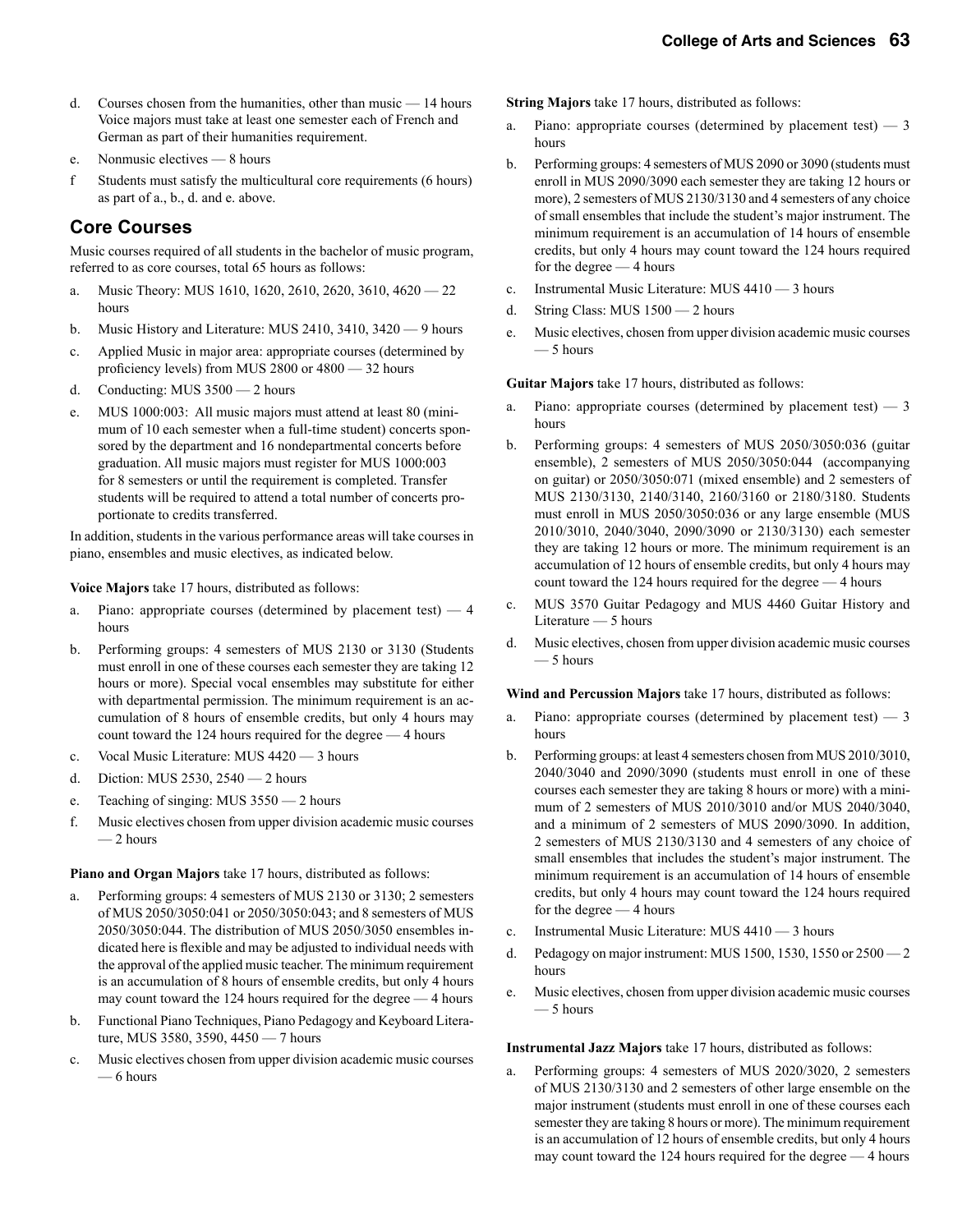- b. Jazz Improvisation: MUS 3540, 4 semesters. Satisfactory proficiency levels, determined at the final exam, must be reached; proficiency level information will be given in class — 4 hours
- c. Jazz Arranging: MUS 3650 3 hours
- d. Jazz History and Literature: MUS 3450 3 hours
- e. Pedagogy on major instrument: MUS 1500, 1530, 1550 or 2500 2 hours
- f. Music electives, chosen from upper division academic music courses — 1 hour

The instrumental jazz major takes the music core courses as stated, with the following exceptions:

- a. The 32 hours of applied music will include 28 hours of one major instrument (or combination of instruments with the consent of the adviser) reaching at least a level 6 in traditional classical music literature. The other 4 hours will include 2 semesters of class piano and two hours credit of applied piano lessons.
- b. The jazz proficiency requirement will be satisfied after completion of two events: achievement of the highest level in jazz improvisation class and passing the senior recital jury. The senior recital must contain both a substantial amount of jazz (in various styles) as well as level 6 solo material from the applied lessons.

### **Requirements for the Bachelor of Music Education Degree**

For details on the baccalaureate program in music education, see the College of Education portion of this catalog.

### **Minor in Music**

Students electing to pursue a minor in music choose one of the six areas of concentration outlined below. It is the student's responsibility, in consultation with the student's major adviser and the music adviser, to see that the necessary course work is included in the total number of undergraduate courses taken. Students outside the College of Arts and Sciences should ensure that the minor in music is an approved program within their college. Candidates for the minor in music must have their course work verified and approved by the adviser for the department of music and dance prior to making formal application for graduation. This can be done by presenting a transcript to the music adviser and completing the verification form for the minor in music.

Students must maintain a minimum GPA of 2.0 for all course work completed in the minor. In addition to the courses specified below, the student must attend at least 30 concerts sponsored by the department of music and dance and six non-departmental concerts before graduation. Transfer students will be required to attend a total number of concerts proportionate to credits transferred.

|              | <b>Jazz Concentration</b>         |                                                  | <b>Hours</b> |
|--------------|-----------------------------------|--------------------------------------------------|--------------|
| <b>Total</b> |                                   |                                                  | 22           |
|              | <b>Instrumental Concentration</b> |                                                  |              |
| <b>MUS</b>   |                                   |                                                  |              |
| <b>MUS</b>   |                                   |                                                  |              |
| <b>MUS</b>   |                                   |                                                  |              |
| <b>MUS</b>   |                                   |                                                  |              |
| <b>MUS</b>   |                                   | 2010/3010, 2040/3040, 2050/3050:36 (guitarists), |              |
|              |                                   |                                                  |              |
| <b>MUS</b>   | 2410                              |                                                  |              |

| <b>Total</b> | 22. |
|--------------|-----|

#### **Vocal Concentration**

| Total      |                                                     | 22 |
|------------|-----------------------------------------------------|----|
|            |                                                     |    |
| MUS        |                                                     |    |
|            |                                                     |    |
| <b>MUS</b> | 2130/3130, 2140/3140, 2160/3160, 2180/3180, Chorus, |    |
| <b>MUS</b> |                                                     |    |
| MUS        |                                                     |    |
| <b>MUS</b> |                                                     |    |
| <b>MUS</b> |                                                     |    |
|            |                                                     |    |

#### **Keyboard Concentration**

| <b>MUS</b> |      |                                                           |    |
|------------|------|-----------------------------------------------------------|----|
| <b>MUS</b> |      |                                                           |    |
| MUS        |      |                                                           |    |
| <b>MUS</b> |      | 2010/3010, 2040/3040, 2050/3050:44, 2090/3090, 2130/3130, |    |
|            |      |                                                           |    |
| <b>MUS</b> | 2410 |                                                           |    |
| <b>MUS</b> | 3580 |                                                           |    |
|            |      |                                                           |    |
| Total      |      |                                                           | 22 |

#### **Music Theory Concentration**

| Total |  | 22 |
|-------|--|----|
| MUS   |  |    |
| MUS   |  |    |
| MUS   |  |    |
| MUS   |  |    |
|       |  |    |

#### **Music History and Literature Concentration**

| <b>MUS</b> |  |  |
|------------|--|--|
|            |  |  |
| <b>MUS</b> |  |  |
|            |  |  |
|            |  |  |
|            |  |  |
|            |  |  |

#### **Total 22**

#### **Music Technology Concentration**

| MUS         | 1000 |                                          |    |
|-------------|------|------------------------------------------|----|
|             |      | (to be taken concurrently with MUS 3270) |    |
| MUS         |      |                                          |    |
| MUS         | 1610 |                                          |    |
| MUS         | 2260 |                                          |    |
| MUS         | 3260 |                                          |    |
| MUS         | 2270 |                                          |    |
| MUS         | 3270 |                                          |    |
| MUS         | 3470 |                                          |    |
| MUS         | 4990 |                                          |    |
| <b>PHYS</b> | 1310 | Physics of Music and Sound               |    |
|             |      |                                          |    |
| Total       |      |                                          | 22 |

*\* At least 6 hours must be in the same instrument or voice.*

### **Honors in Music**

All music majors have an opportunity to qualify for a Departmental Honors citation in music if they maintain a minimum 3.0 cumulative GPA through the junior year and at least a 3.5 average in 12 hours of work chosen from the following courses: MUS 3450, 3460, 3470, 3480, 3490, 3610, 3620, 4410, 4420, 4430, 4440, 4450, 4620, 4630, 4640, 4690 (this course may be taken only once toward Honors program credit) and 4980 (this may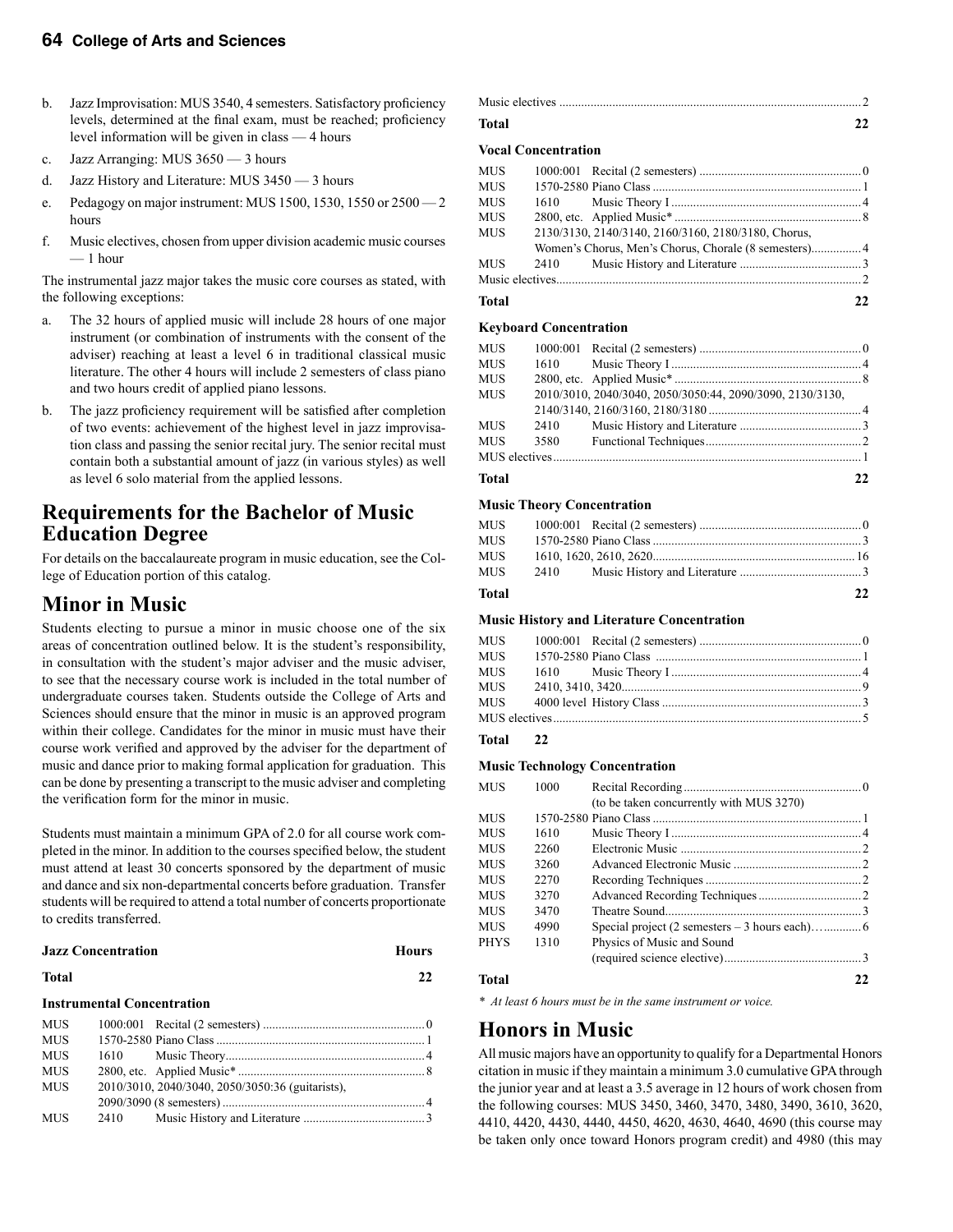be an "honors only" section). Students interested in honors recognition should complete an intent (to qualify) form available in the music office at the beginning of their sophomore year. In the senior year, the faculty honors committee will invite qualified students to undertake a special three-hour project (MUS 4990) on a topic approved by the Honors in music faculty. Each student will work with an assigned adviser and present an oral defense of the completed project. Satisfactory work will be rewarded by an honors citation recorded in the student's permanent file and in the proper graduation bulletin.

### **Paralegal Studies and Political Science**

(THIS PROGRAM IS AN INTERDISCIPLINARY MAJOR.)

#### *David Wilson, adviser*

### **Degrees Offered**

The paralegal studies and political science program offers a bachelor of arts degree in political science.

### **Degree Requirements**

This  $2 + 2$  program allows the student to complete an associate's degree in paralegal studies from the College of Health and Human Services and a bachelor's degree in political science. Students selecting this program should work closely with their academic advisers in both parts of the program and with the paralegal studies program coordinator. After completing the associate's degree requirements, a student must complete at least 64 hours of additional course work in the College of Arts and Sciences. This course work must include the following:

- 1. 0-14 hours in a foreign language, depending on demonstrated proficiency. Students entering the College of Health and Human Services in the  $2 + 2$  program should take a foreign language competency exam immediately and concurrently take language courses with the paralegal curriculum.
- 2. Three courses (minimum of 9 hours) in the humanities (history, English literature, fine arts, philosophy or communication).
- 3. Two courses (minimum of 6 hours) in natural sciences (astronomy, biology, chemistry, geology or physics).
- 4. Completion of the major in political science as follows:
	- a. Either PSC 1200 American National Government (3 hours) or PSC 1400 Current Issues in US Public Policy (3 hours) plus a minimum of 30 additional hours in political science chosen in consultation with a departmental adviser.
	- b. One course from 3 of the following 4 fields:

| <b>Public Administration</b>   |                                                        |
|--------------------------------|--------------------------------------------------------|
|                                |                                                        |
| <b>International Relations</b> |                                                        |
|                                |                                                        |
|                                | <b>Comparative Government</b>                          |
|                                | PSC 2610 Government of Great Britain or                |
|                                | PSC 2620 Comparative Politics of Continental Europe or |
|                                |                                                        |
| <b>Political Theory</b>        |                                                        |
|                                |                                                        |

- c. Completion of additional courses in the department to satisfy the 30-hour requirement.
- d. Minimum of 18 hours (6 courses) in fields related to political science. (These could include courses in such areas as law and

 society, legal history, criminology, philosophy of law, business and labor law.)

 e. Electives to bring the total to a minimum of 64 hours. Students must also satisfy The University of Toledo Core Curriculum requirements.

# **Paralegal Studies and Spanish**

(THIS PROGRAM IS AN INTERDISCIPLINARY MAJOR)

#### *Juan Martin, adviser*

*Antonio Varela, adviser*

### **Degrees Offered**

The paralegal studies and Spanish program offers a bachelor of arts degree in Spanish.

### **Degree Requirements**

This  $2 + 2$  program allows the student to complete an associate's degree in paralegal studies from the College of Health and Human Services and a bachelor's degree in Spanish. Students selecting this program should plan to work closely with their academic advisers in both parts of the program and with the paralegal studies coordinator. After completing the associate's degree requirements, a student must complete at least 64 hours of additional course work in the College of Arts and Sciences. This course work must include the following:

- 1. One course in history (3 hours).
- 2. Three courses (minimum 9 hours) in natural sciences.
- 3. One course (3 hours) in social sciences.
- 4. The following courses in Spanish (for a total of 34 hours):

| <b>SPAN</b>                              | 3000 |                                            |  |
|------------------------------------------|------|--------------------------------------------|--|
| <b>SPAN</b>                              | 3010 |                                            |  |
| <b>SPAN</b>                              | 3020 |                                            |  |
| <b>SPAN</b>                              | 3170 |                                            |  |
| <b>SPAN</b>                              | 3420 |                                            |  |
| <b>SPAN</b>                              | 4010 |                                            |  |
| <b>SPAN</b>                              | 4060 | Translation and Interpretation in Spanish3 |  |
|                                          |      |                                            |  |
| *chosen in consultation with the adviser |      |                                            |  |

5. Electives to bring the total to a minimum of 64 hours. Students also must satisfy The University of Toledo Core Curriculum requirements.

# **Department of Philosophy**

#### *Eric W. Snider, chair*

*John Sarnecki, undergraduate adviser*

#### **Degrees Offered**

The department of philosophy offers a bachelor of arts degree.

### **Requirements for the Undergraduate Major**

The major of 30 hours in philosophy must include the following:

- 1. PHIL 3210 and PHIL 3230
- 2. Either PHIL 3000 or PHIL 3060
- 3. Either PHIL 3400 or PHIL 3750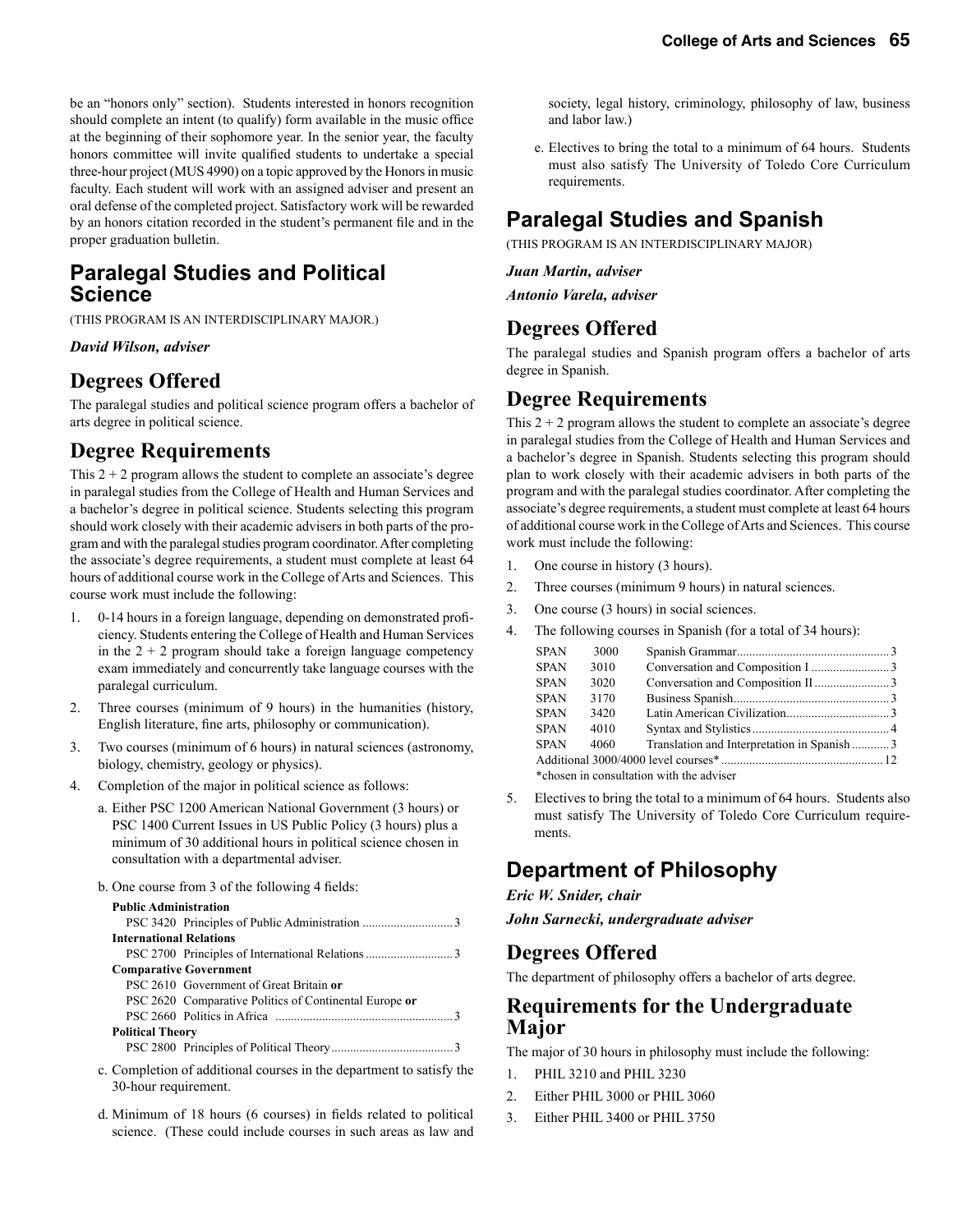- 4. One of the following philosophy courses: 3240, 3250, 3500, 3540, 4240, 4250, 4260, 4270 or 4500
- 5. At least two 4000-level philosophy courses
- 6. The student also should take 18 hours of related courses. These courses should be selected in consultation with the adviser.

Students may take a maximum of two courses with P/NC in the major and may opt for P/NC in all related courses.

Majors planning to pursue graduate study in philosophy are encouraged to take PHIL 3000, 3060, 3400, 3750, as well as PHIL 3600 or 4000 level courses in these core areas of philosophy.

Specialized programs of study can be designed for majors preparing for professional careers in law, medicine or business. See the undergraduate adviser for details.

### **Honors in Philosophy**

- **A. Admission:** Junior and senior majors with an overall minimum GPA of 3.3 may work for the citation "Honors in Philosophy."
- **B. Requirements:** Upon graduation, the student shall have a 3.6 GPA in philosophy courses. The student shall complete a substantial term paper in each of two courses with two different philosophy faculty members:
	- 1. One paper shall be work completed for a regular 4000 level seminar.
	- 2. One paper shall be an Honors Thesis completed while registered or PHIL 4990 under the direction of a second faculty member.

Upon the recommendation of the two respective instructors and with the approval of a majority of the philosophy faculty, the student shall be awarded the citation "Honors in Philosophy."

# **Minors in Philosophy**

A minor in philosophy complements a variety of University major programs in the humanities, the social and natural sciences, education and business. All minors in philosophy must meet the following requirements:

- 1. 21 hours in philosophy with a 2.0 GPA;
- 2. PHIL 3210 or 3230;
- 3. At least one course numbered 4000 or above;
- 4. No more than one independent study, PHIL 4920, will count toward the completion of the minor; and
- 5. The program of study must be approved by the department undergraduate adviser and verified before graduation.

Specific predesigned programs of study are available in the following areas:

 Prelaw Philosophy and medicine Philosophy and education Philosophy of natural science Philosophy of social science

Also available is a philosophy minor with Honors. Specific requirements are:

- 1. Requirements 1. 5. above;
- 2. At least two courses at the 4000 level;
- 3. Either an honors section of a 3000-level course or a 3000-level course taken under an Honors contract; and
- 4. A GPA of 3.3 in philosophy.

# **Department of Physics and Astronomy**

*Alvin D. Compaan, chair*

*Karen S. Bjorkman, undergraduate adviser, astronomy Scott A. Lee, undergraduate adviser, physics*

### **Degrees Offered**

The department of physics and astronomy offers courses of study leading to the bachelor of science degree in physics, the bachelor of arts in physics and the bachelor of arts in astronomy.

### **Advanced Placement**

Students with a score of 3 on the Physics B test will receive credit for PHYS 2070; students with a score of 4 or 5 on the B test will receive credit for PHYS 2070 and 2080. Students with a score of 4 or 5 on the Physics C Mechanics test will receive credit for PHYS 2130; students with a score of 4 or 5 on the Physics C Electricity and Magnetism test will receive credit for PHYS 2140.

### **Requirements for the Bachelor of Science in Physics**

The B.S. in physics consists of a core program that all students must complete and a choice of one concentration with additional requirements as listed below. The core program contains 19 hours of physics courses and 32 hours of related-area courses; the concentration must contain an additional 24 hours of physics and related courses.

**Core physics courses:** PHYS 2130, 2140, 3310, 3320 and 3410 are required. With department approval, a student may substitute PHYS 2070, 2080 and 2100 for PHYS 2130 and 2140. The introductory course PHYS 1910 is also strongly recommended for all physics majors.

**Related courses:** CHEM 1230, 1280, and MATH 1850, 1860, 1890, 2850, 3860 are required. Also required are 9 additional hours of courses from natural sciences, mathematics or engineering, chosen with the adviser's approval.

### **Concentrations**

The student must choose one of the following concentrations:

**Physics:** PHYS 3180, 3610, 4210, 4230, 4310, and either 4580 or 4780, plus 6 hours chosen from PHYS courses numbered above 4000, and ASTR 4810, 4820, 4880.

**Astrophysics:** PHYS 3610, 4210, 4230, and ASTR 4810, 4820, 4880, plus 6 hours chosen from PHYS courses numbered above 3100.

**Applied Physics:** PHYS 3610, 4210, 4230, 4510, and either 4580 or 4780, plus 9 hours of appropriate courses from physics or engineering, chosen with the adviser's approval.

Other concentrations may be designed on consultation with a departmental adviser and must be approved by the department chair. Such options might include but are not limited to: biophysics, computational physics, geophysics, physics and philosophy, and teaching physics.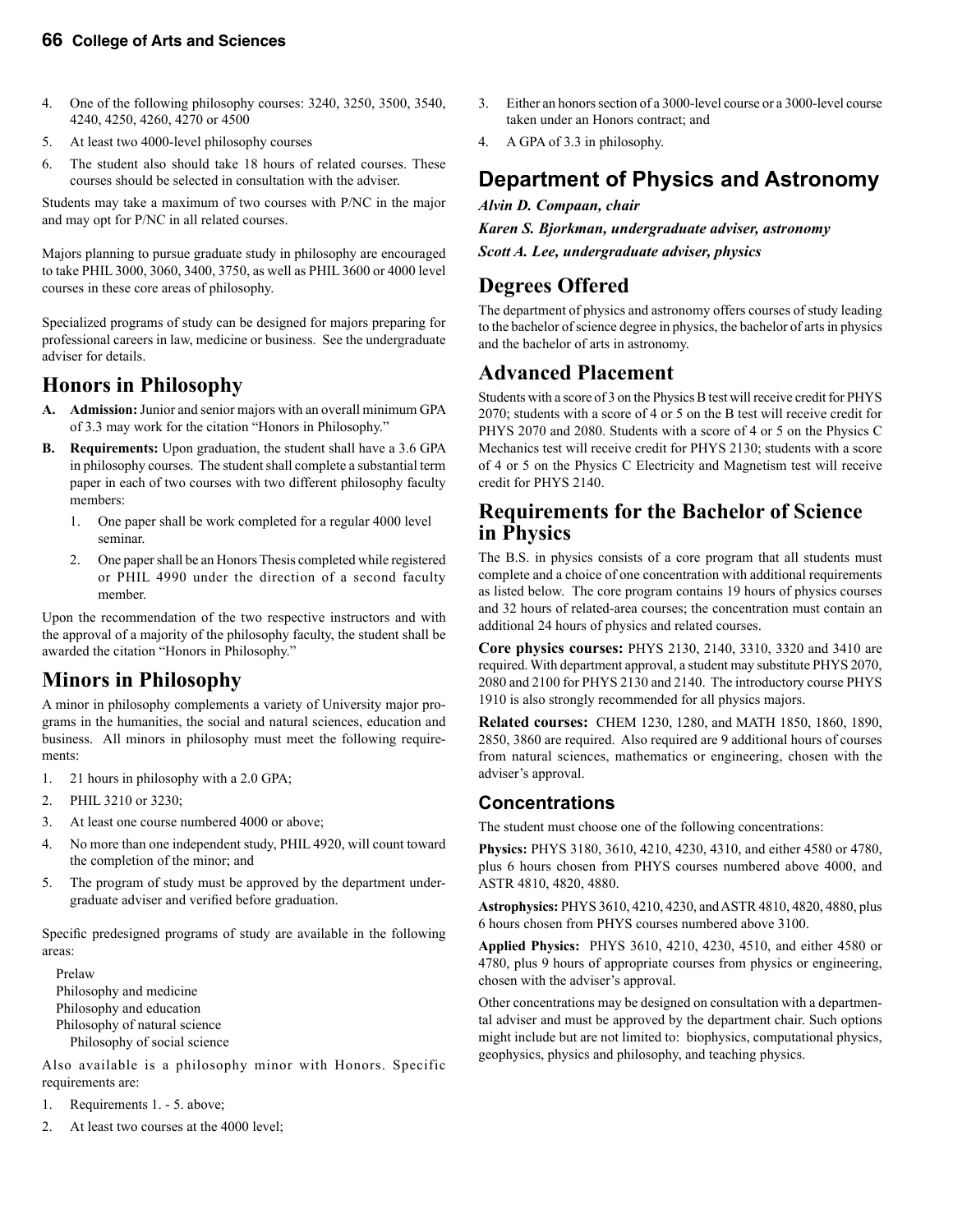# **Requirements for the Bachelor of Arts in Physics**

The B.A. in physics consists of 31-36 hours in the department of physics and astronomy, 8 hours of calculus, and at least 10 additional hours in the natural sciences and mathematics, chosen with the adviser's approval. This program is intended to provide the flexibility required by students who wish to pursue interdisciplinary studies, or prepare for careers in teaching or other professions requiring a fundamental understanding of the physical sciences.

**Recommended introductory course:** PHYS 1910 is strongly recommended.

**Fundamental physics sequence:** Either the sequence PHYS 2130- 2140 (10 hours) or the sequence PHYS 2070-2080-2100 (12 hours) is required.

**Other required physics courses:** The intermediate level courses PHYS 3180, 3310, 3320, 3410 and either 3610 or 4620 are all required.

**Elective courses in the major:** At least 6 hours of additional physics or astronomy courses numbered above 4000 are also required.

**Required mathematics courses:** MATH 1850 and 1860 are required.

**Other courses in related areas:** At least 10 hours of other courses must be taken in natural sciences and mathematics, with the selection approved by the student's adviser. Examples of appropriate choices include the sequences BIOL 2150, 2160, 2170, 2180; CHEM 1230, 1240, 1280, 1290; EEES 1010, 2210, 2220; MATH 1890, 2850, 3860.

### **Requirements for the Bachelor of Arts in Astronomy**

Please refer to the astronomy section earlier in this catalog.

# **Interdepartmental Major**

While any course that fulfills the requirements of a physics concentration may be used in fulfilling the requirements for the interdepartmental major, the department recommends that interested students choose the 19 hours in the physics core. Interested students should meet with a departmental adviser to discuss which courses would be most appropriate.

# **Minor in Physics or Astrophysics**

Students seeking a minor in physics or astrophysics must complete at least 22 hours of course work in physics as follows:

#### **Required for both minors:**

PHYS 2130 and 2140 **or** 2070, 2080 and 2100; 3180 and 3310.

#### **Required for the physics minor:**

PHYS 3320 and one physics course numbered above 3400.

#### **Required for the astrophysics minor:**

ASTR 4810 and 4820.

Students must maintain a minimum GPA of 2.0 for all course work in the minor. Candidates for the minor must have their course work verified and approved by a departmental adviser or chair prior to making formal application for graduation.

# **Honors in Physics and Astronomy**

Qualified juniors and seniors may be invited to work for the citation "Honors in Physics and Astronomy."

**A. Admission:** The Honors program in the department of physics and astronomy is open to physics majors and may be taken concurrently with College Honors. Admission to the program is based upon the student's academic achievement (at least a 3.0 GPA overall; 3.3 GPA in the major), recommendations of previous instructors and an interview with the departmental Honors officer. A petition for entrance into the program normally should be made before the end of the sophomore year.

**B. Requirements:** In order to remain in the program and graduate with departmental Honors, the students must maintain at least a 3.0 cumulative GPA and a 3.3 GPA in the major. In addition to the normal requirements for a physics undergraduate major, the student must successfully complete 6 hours of physics with Honors in courses numbered above 3320\*, 6 hours of math at or above the 3000 level and 3 hours of PHYS 4910. PHYS 4910 is independent research and requires a written thesis and presentation of an oral report upon completion of work. The oral report and written thesis will strongly influence the granting of the Honors citation.

 *\*ASTR 4810, 4820 may count toward this requirement.*

# **Department of Political Science and Public Administration**

*Lynn W. Bachelor, chair*

*Carter A. Wilson, undergraduate public administration adviser* 

*David S. Wilson, undergraduate adviser*

*James W. Lindeen, undergraduate adviser*

# **Degrees Offered**

The department of political science and public administration offers a bachelor of arts degree with optional specializations in legal studies and public administration.

# **Advanced Placement**

Students with a score of 3, 4 or 5 on the American Government and Politics examination will receive credit for PSC 1200.

### **Requirements for the Undergraduate Major**

The bachelor of arts degree in political science requires:

- 1. Either PSC 1200 American National Government (3 hours) or PSC 1400 Current Issues in U.S. Public Policy (3 hours).
- 2. Completion of 30 additional hours in political science chosen in consultation with a departmental adviser.

|  | a. |                               |                                | One course from three of the following four "gateway" fields: |  |
|--|----|-------------------------------|--------------------------------|---------------------------------------------------------------|--|
|  |    | <b>Public Administration</b>  |                                |                                                               |  |
|  |    | <b>PSC</b>                    |                                |                                                               |  |
|  |    |                               | <b>International Relations</b> |                                                               |  |
|  |    | <b>PSC</b>                    |                                |                                                               |  |
|  |    | <b>Comparative Government</b> |                                |                                                               |  |
|  |    | PSC.                          |                                | 2610 Government of Great Britain or                           |  |
|  |    | PSC -                         |                                | 2620 Comparative Politics of Continental Europe or            |  |
|  |    | PSC.                          |                                |                                                               |  |
|  |    |                               | <b>Political Theory</b>        |                                                               |  |
|  |    | PSC-                          |                                |                                                               |  |
|  | b. |                               |                                | Additional courses to meet the 30-hour requirement.           |  |

**Related course work requirements**: The required 18 hours of related course work should be chosen according to the student's interests and objectives. Selections should be made from 2000 level and higher courses in any other social science (anthropology, economics, geography, psychology and sociology), or in history or philosophy. Selected courses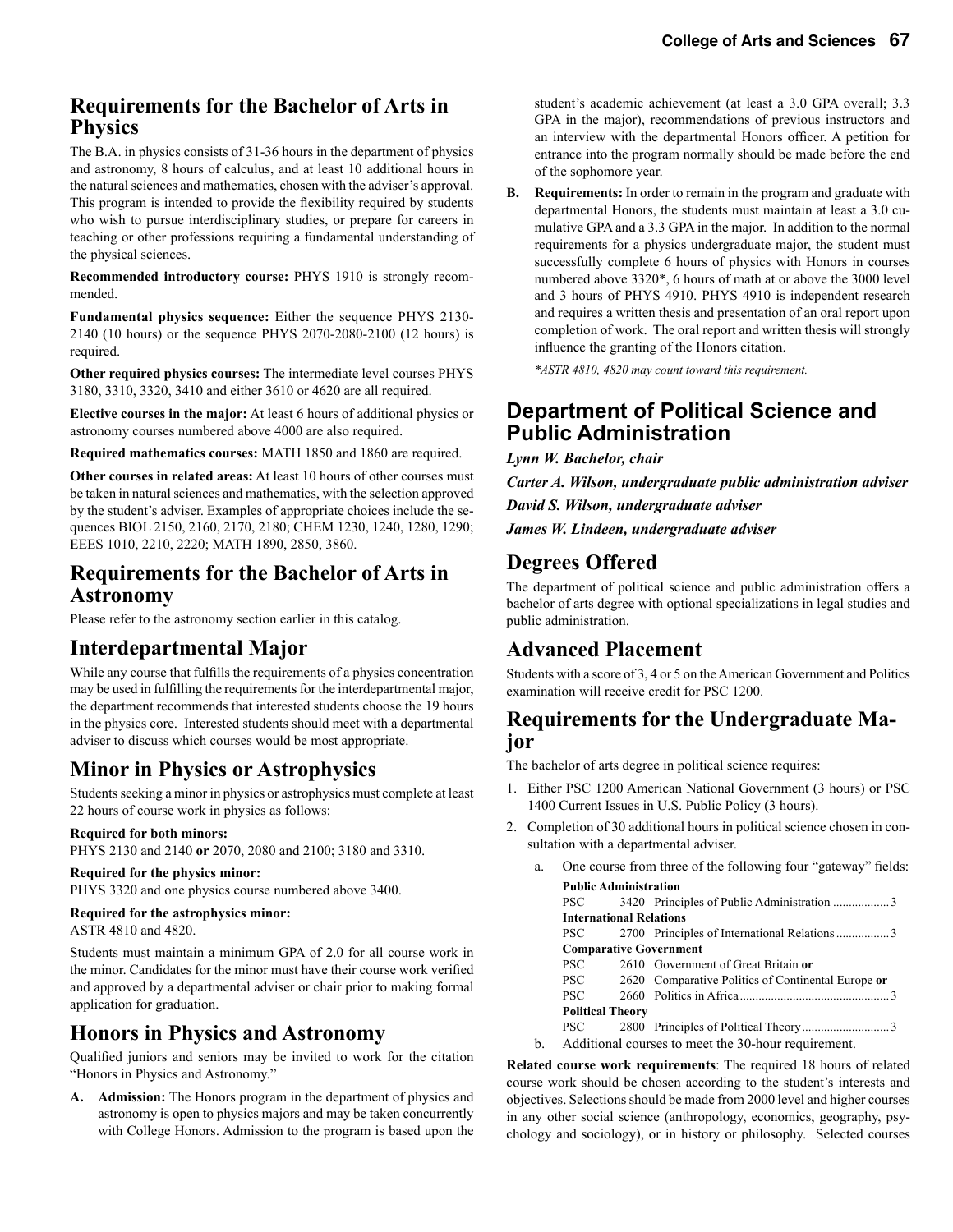offered by the department of communication or in the College of Business Administration also may be used. Completion of a minor or of a second major in any department of the University also will be accepted as the department's related requirement.

### **Speci***a***lization in Legal Studies**

The specialization in legal studies allows students to focus their attention on law, legal processes and institutions and legal theory for careers in the legal professions, for leadership in public affairs and for an interesting major. This liberal arts specialization provides excellent preparation for law school and a subsequent career as a lawyer, judge or other legal professional.

The foundation for this specialization is the bachelor's degree in political science: Either PSC 1200 American National Government, or PSC 1400 Current Issues in U.S. Public Policy, the minimum of 30 additional hours in political science and satisfaction of the three-course "gateway" requirement listed under (a) above. Within the 30 hour requirement, the specialization has two core courses of its own (PSC 2300 Principles of State & Local Government and PSC 3500 Principles of Law), plus four courses from among the department's specialized law and legal studies course offerings: PSC 3510 Constitutional Law I; PSC 3520 Constitutional Law II; PSC 4530 Civil Rights; PSC 4550 Issues in Contemporary Law; PSC 4560 Law & Public Administration; PSC 4570 Judicial Process & Jurisprudence; and PSC 4580 International Law.

### **Specialization in Public Administration**

The department also offers a specialization in public administration within the major in political science. The objective of this program is to prepare students for careers in public and nonprofit organizations upon graduation, as well as to provide a basis for subsequent graduate work in a wide variety of professional programs.

The foundation for this specialization is the bachelor's degree in political science, within which students must have included four core courses: Either PSC 1200 American National Government or PSC 1400 Current Issues in U.S. Public Policy; PSC 2300, Principles of State and Local Government; PSC 3110 Social Science Statistics and PSC 3420 Principles of Public Administration. In addition to this 13-hour core, students must take at least one course in each of four required areas of specialization: organization theory, public policy, personnel administration and financial administration. A detailed list of the many courses within each of these four areas can be obtained from the undergraduate public administration adviser.

# **Minor in Political Science**

Students seeking a minor in political science must complete at least 21 hours of course work at the 2000 level or above in the discipline, chosen in consultation with a departmental adviser. It is recommended that minors include in their undergraduate program the introductory course in either PSC 1200 American National Government or PSC 1400 Current Issues in U.S. Public Policy, and three of the four gateway subfields. At least 9 of the 21-credit hour minimum must be at the 3000-4000 levels.

# **Minor in Public Administration**

The minor in public administration is comprised of 21 hours of course work. The minor is not available to undergraduate political science majors; political science majors with an interest in public administration should pursue the specialization in public administration*.*

Students minoring in public administration should take the following courses:

#### **Required Courses (9 hours):**

PSC 3110 Social Science Statistics

- PSC 3420 Principles of Public Administration
- PSC 4180 Computer Applications in Public Administration (or equivalent)

#### **Electives (12 hours):**

#### *Part A — Two courses from the following:*

| PSC.       | 4370 | Administrative Behavior                |
|------------|------|----------------------------------------|
| <b>PSC</b> | 4430 | <b>Public Personnel Administration</b> |
| <b>PSC</b> | 4440 | Budgeting and Financial Administration |
| <b>PSC</b> | 4460 | Policy and Administration              |
| <b>PSC</b> | 4470 | Public Organization Theory             |
|            |      |                                        |

#### *Part B — Two courses from the following:*

| <b>PSC</b> | 3260 | Government and the Economy                 |
|------------|------|--------------------------------------------|
| <b>PSC</b> | 3310 | Municipal Government                       |
| <b>PSC</b> | 3510 | Constitutional Law I                       |
| <b>PSC</b> | 3730 | American Foreign Policy                    |
| <b>PSC</b> | 4250 | Intergovernmental Relations                |
| <b>PSC</b> | 4330 | <b>Health Care Policy</b>                  |
| <b>PSC</b> | 4340 | Environmental Policy and Administration    |
| <b>PSC</b> | 4350 | Health Care Delivery Systems               |
| <b>PSC</b> | 4360 | Ethics in Public Policy and Administration |
| <b>PSC</b> | 4410 | Management of Nonprofit Organizations      |
| <b>PSC</b> | 4480 | Comparative Public Administration          |
| <b>PSC</b> | 4490 | Current Topics in Public Administration    |

### **Honors in Political Science**

The department offers Honors study both through its involvement with the University-wide Honors program and through our own undergraduate program. Those who are likely to have a GPA of at least 3.3 by time of graduation are encouraged to apply for departmental honors, which requires the completion of:

| PSC  | 3900 |  |
|------|------|--|
| PSC- | 3990 |  |
| PSC- | 4960 |  |

### **Specialized Studies**

With the guidance of a member of the faculty, students may design a specialized program of study, such as political communications, political economy, political leadership or citizenship.

# **Department of Psychology**

*Joseph D. Hovey, chair*

*Rickye S. Heffner, associate chair and Honors adviser*

# **Degrees Offered**

The department of psychology offers a bachelor of arts degree.

### **Advanced Placement**

Students with a score of 3, 4 or 5 will receive credit for PSY 1010.

### **Requirements for the Undergraduate Major**

The major in psychology must include a minimum of 35 semester hours of psychology courses as well as 18 hours of related courses. Courses for the major in psychology may not be taken as P/NC. Students are encouraged to choose one of two degree tracks by the second semester of their sophomore year. A senior thesis may be conducted as part of the curriculum in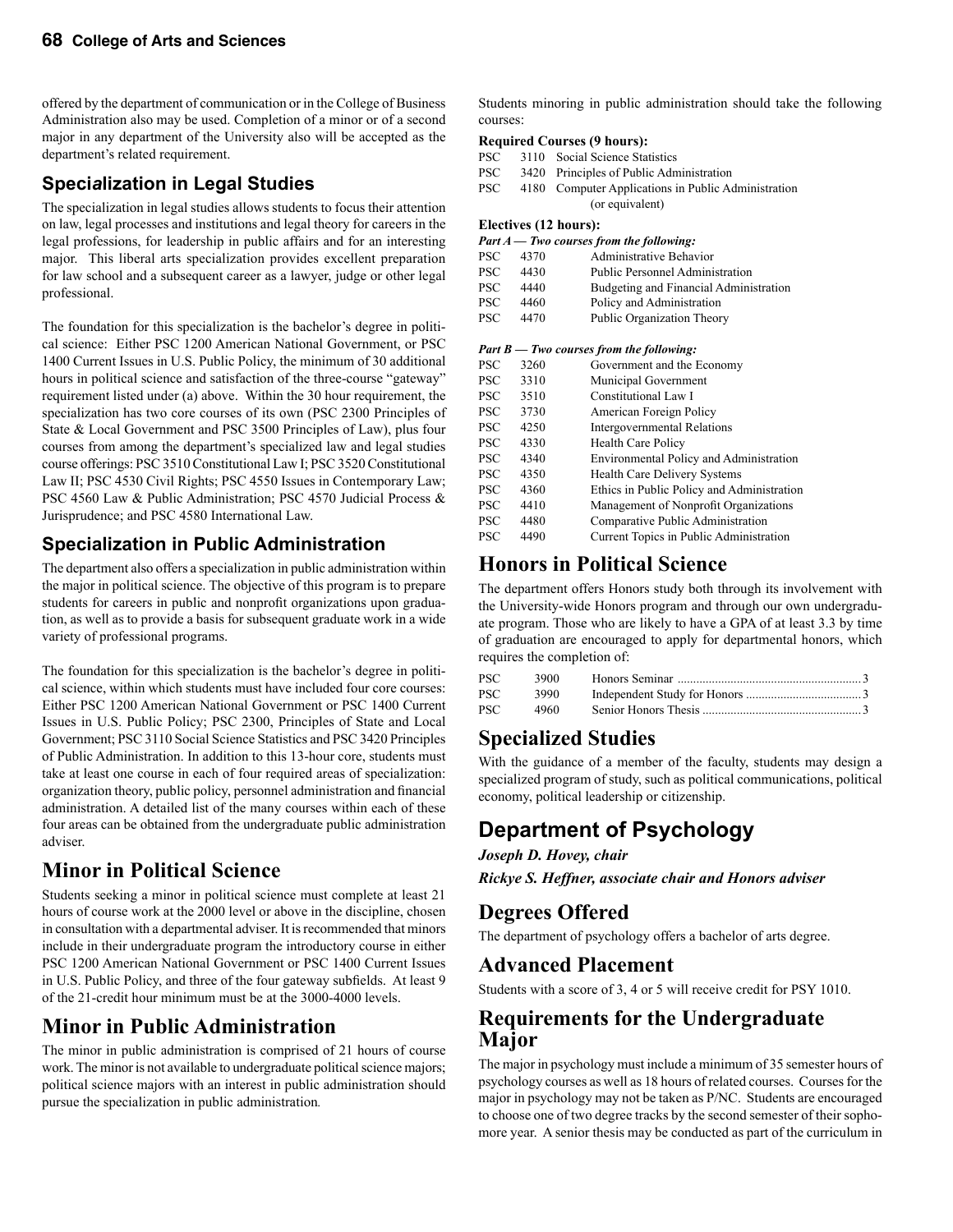either track. However, those students earning the Honors in psychology graduation citation must choose the preprofessional track.

Prior to declaring the major in psychology, the student must meet the following requirements:

- 1. Overall GPA of 2.0 or higher.
- 2. Completion of the general education core requirement in English composition with a grade of C (Pass) or higher.
- 3. Completion of the general education core requirement in mathematics with a grade of C (Pass) or higher (students taking PSY 2100 must complete MATH 1320 or equivalent as a prerequisite for PSY 2100).

### **Preprofessional Track**

This track is designed to be a predoctoral track. Its purpose is to prepare students for graduate training in specialized areas of psychology and to prepare students for graduate work in related disciplines.

#### **Required basic psychology courses (15 hours):**

|                 | Students must select 5 of 6 courses.                        |
|-----------------|-------------------------------------------------------------|
| <b>PSY 2200</b> | Abnormal Psychology                                         |
| <b>PSY 2400</b> | Cognitive Psychology                                        |
| <b>PSY 2500</b> | Developmental Psychology or PSY 2510 Lifespan Developmental |
| <b>PSY 2600</b> | Psychobiology                                               |
| <b>PSY 2610</b> | Learning and Motivation                                     |
| <b>PSY 2700</b> | Social Psychology                                           |
|                 |                                                             |

#### **Required methodological courses (11 hours):**

| <b>PSY 2100</b> | <b>Statistical Methods</b>                                     |
|-----------------|----------------------------------------------------------------|
| PSY 3110        | Research Methods in Psychology                                 |
|                 | Advanced Research Course. Select one of the following courses: |
| <b>PSY 4100</b> | Research Practicum                                             |
| <b>PSY 4110</b> | <b>Oualitative Research Methods</b>                            |
| <b>PSY 4200</b> | Research in Clinical Psychology                                |
| <b>PSY 4400</b> | Research in Cognitive Psychology                               |
| <b>PSY 4500</b> | Research in Developmental Psychology                           |
| <b>PSY 4600</b> | Research in Psychobiology and Learning                         |
| <b>PSY 4700</b> | Research in Social Psychology                                  |
| <b>PSY 4910</b> | <b>Independent Research</b>                                    |
|                 |                                                                |

#### **Elective psychology courses (9 hours):**

This category includes all courses offered by the department at the 3000 or 4000 level that are not taken to meet requirements above. No more than a total of 4 hours of PSY 3940 Externship in Psychology, PSY 4100 Research Practicum, PSY 4990 Independent Study and PSY 4910 Independent Research.

#### **Related courses (18 hours):**

The 18 hours of related courses are taken outside the department of psychology and must be approved by the student's department adviser.

- a. At least 9 hours must be courses numbered 3000 or higher.
- b. BIOL 2150 Fundamentals of Life Science I and BIOL 2160 Fundamentals of Life Science Lab I must be included in the related courses category if not taken within the natural science distributive requirement.
- c. A minor in another department may be used to complete the remaining related courses requirement, with the adviser's approval.

### **Liberal Arts Track**

This track is intended for those students who wish to pursue an applied career at the B.A. level, and for students with broad interests outside of psychology. Students are exposed to all of the major substantive areas of psychology and a senior thesis may be completed as part of the liberal arts track curriculum.

#### **Required basic psychology courses (15 hours):**

|                 | Students must select 5 of 6 courses.                        |
|-----------------|-------------------------------------------------------------|
| <b>PSY 2200</b> | Abnormal Psychology                                         |
| <b>PSY 2400</b> | Cognitive Psychology                                        |
| <b>PSY 2500</b> | Developmental Psychology or PSY 2510 Lifespan Developmental |
| <b>PSY 2600</b> | Psychobiology                                               |
| <b>PSY 2610</b> | Learning and Motivation                                     |
| <b>PSY 2700</b> | Social Psychology                                           |

#### **Required methodological courses (7 hours):**

PSY 3120 Understanding Psychological Research

PSY 3940 Externship in Psychology **or** PSY 4100 Research Practicum

#### **Elective psychology courses (including one Writing Intensive course) (13 hours):**

This category includes all courses offered by the department at the 3000 or 4000 level that are not taken to meet requirements above. No more than a total of 4 hours of PSY 3940 Externship in Psychology, PSY 4100 Research Practicum, PSY4910 Independent Research and PSY 4990 Independent Study.

#### **Related courses (18 hours):**

No specific related courses are required; however, related courses should be chosen in a careful manner, in consultation with the undergraduate adviser. These courses are to be taken outside the department.

- a. At least 9 hours must be courses numbered 3000 or higher.
- b. A minor in another department may be used to complete the related course requirement, with the adviser's approval.

# **Requirements for Honors in Psychology**

- **A. Admission:** Psychology majors in the preprofessional track are encouraged to earn the graduation citation "Honors in Psychology" through the department of psychology Honors program. A student must be admitted no later than the end of the first semester of the junior year. In addition, the following criteria must be met for admission to the program:
	- 1. An overall GPA of 3.0 or higher.
	- 2. A GPA in psychology courses of 3.4 or higher.
	- 3. Either (a) good standing in the College Honors program, (b) recommendation by two department faculty members or (c) successful application. Contact the Department Honors adviser for application information.
- **B. Requirements for Graduation with Honors in Psychology:** Honors students must meet all requirements for the preprofessional track, described above, except the advanced research course requirement. In addition, one PSY 4800 Psychology Honors Conference (4 hours) and all of the following courses are required: PSY 3800 Honors Proposal (3 hours), PSY 3910 Honors Research (3 hours), PSY 4960 Honors Thesis (2-3 hours) and PSY 3820 and 4820 Honors Meeting (3 hours, as scheduled by the Department Honors adviser). The final GPA in all psychology courses must be 3.4 or higher.

# **Requirements for the Minor in Psychology**

Students electing to pursue a minor in the department of psychology must complete a minimum of 21 semester hours of course work: 12 hours of basic courses in psychology and an additional 9 hours of advanced psychology courses. Each program must be approved by a department adviser. A minimum GPA of 2.0 must be achieved in courses within the minor; courses in the minor may not be taken as P/NC.

#### **Basic psychology courses (12 hours):**

With the approval of a department adviser, the student must select four of the following:

PSY 2200 Abnormal Psychology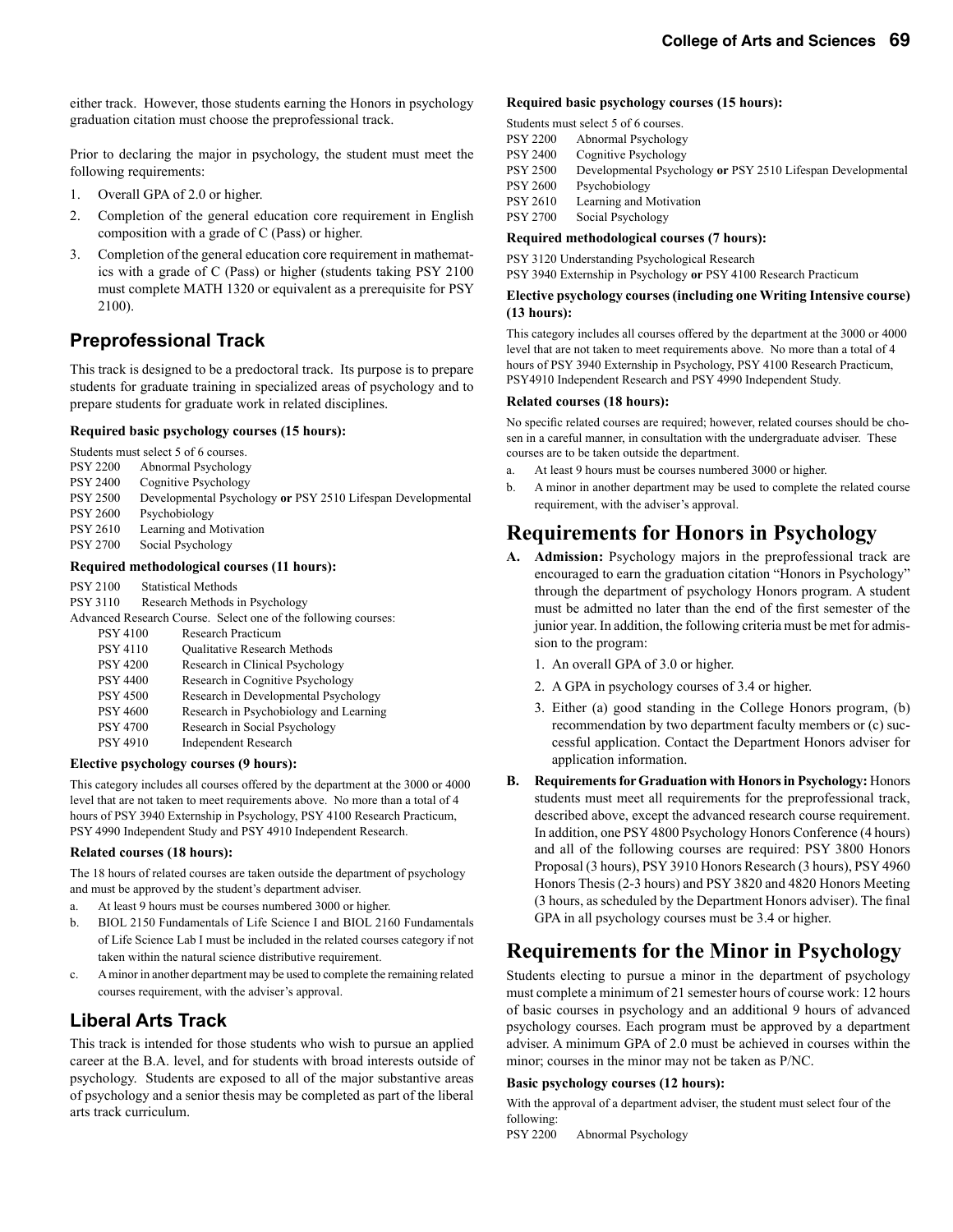| <b>PSY 2400</b> | Cognitive Psychology                                        |
|-----------------|-------------------------------------------------------------|
| <b>PSY 2500</b> | Developmental Psychology or PSY 2510 Lifespan Developmental |
|                 | Psychology                                                  |
| <b>PSY 2600</b> | Psychobiology                                               |
| <b>PSY 2700</b> | Social Psychology                                           |

#### **Advanced courses (9 hours):**

With the approval of a department adviser, the student must select 9 hours of psychology courses numbered 3000-4990. No more than a total of 4 hours of PSY 4100 Research Practicum, PSY 4910 Independent Research and PSY 4990 Independent Study may be included.

# **Religious Studies Program**

(THIS PROGRAM IS AN INTERDISCIPLINARY MAJOR.) *Richard Gaillardetz, adviser*

### **Degree Offered**

The Religious Studies program offers a bachelor of arts degree.

### **Requirements for the Undergraduate Major**

The major in Religious Studies must include a minimum of 30 hours of Religious Studies courses and 18 hours of related courses. Courses for the major in Religious Studies may not be taken as PS/NC.

#### **A. Required courses (6 hours):**

 REL 2000 REL 3570

#### **B. Distribution requirements (12 hours):**

 At least one course must be taken from each area, with at least 6 hours at the 3000-4000 level:

- 1. **Christian Studies:** REL 2330, 2380, 2410, 2670, 3090, 3420
- 2. **Non-Christian Western religions:** REL 2070, 2090, 2300, 2310, 3080, 3100, 3710, 4310
- 3. **Non-Western religions:** REL 3500, 3510, 3520, 4500

#### **C. Electives (12 hours):**

 Electives are developed in consultation with the Religious Studies adviser; at least 6 hours of courses in Religious Studies at 4000 level.

#### **D. Related courses (18 hours):**

 As part of the general Arts and Sciences requirements, the student must take 18 hours of related courses outside the Religious Studies program that have been approved by the student's adviser. A minimum of 9 of these hours must be taken at the 3000 level or above. A minor in another department may be used to satisfy the related courses requirements.

### **Honors in Religious Studies**

- **A. Admission:** Junior and senior majors with an overall minimum GPA of 3.0 may work for the citation "Honors in Religious Studies."
- **B. Requirements:** Upon graduation, the student shall have a minimum 3.4 GPA in Religious Studies courses. The student shall complete substantial written work in two courses with two different Religious Studies faculty members:
	- 1. One shall be a term paper completed for a Religious Studies 4000 level course taken for Honors
	- 2. One shall be an Honors Thesis completed under the direction of a second faculty member while registered for REL 4960.

Upon recommendation of the two respective instructors and with the approval of a majority of the Religious Studies faculty, the student completing the above requirements shall be awarded the citation "Honors in Religious Studies."

### **Minor in Religious Studies**

A minor in Religious Studies complements a variety of University programs in the humanities, the social and natural sciences, the arts, education and business. All students seeking a minor in Religious Studies must meet the following requirements. Courses taken for the minor in Religious Studies may not be taken as PS/NC.

#### **A. Required courses (6 hours):**

 REL 2000 REL 3570

#### **B. Distribution requirements (9 hours):**

 At least one course must be taken from each area, with at least 6 hours at the 3000-4000 level:

- 1. **Christian Studies:** REL 2330, 2380, 2410, 2670, 3090, 3420
- 2. **Non-Christian Western religions:** REL 2070, 2090, 2300, 2310, 3080, 3100, 3710, 4310
- 3. **Non-Western religions:** REL 3500, 3510, 3520, 4500
- **C. Electives (6 hours):**

 Electives are selected in consultation with the Religious Studies adviser; with at least 3 of these hours of Religious Studies courses at the 4000 level.

Also available is a Religious Studies minor with Honors. Specific requirements are:

- A.  $A. C. above;$
- B. Either an Honors section of a Religious Studies 3000 or 4000 level course or a Religious Studies 3000 or 4000 level course taken under an Honors contract; and
- C. A minimum GPA in 3.2 Religious Studies courses.

### **Sociology**

(ADMINISTERED BY THE DEPARTMENT OF SOCIOLOGY AND ANTHRO-POLOGY)

#### *Barbara K. Chesney, chair*

*Angela M. Siner, undergraduate adviser and Honors adviser* 

### **Degrees Offered**

The sociology program offers a bachelor of arts degree.

# **Requirements for the Undergraduate Ma- jor in Sociology**

The undergraduate major of 33 hours must include the following:

|       | SOC 3270 |  |
|-------|----------|--|
|       |          |  |
| SOC – | 4040     |  |

*24 additional elective hours of sociology courses, at least 15 of which must be at the 3000 or 4000 lev*el.

Students should discuss their personal and professional interests with the undergraduate adviser before selecting elective courses to complete the major.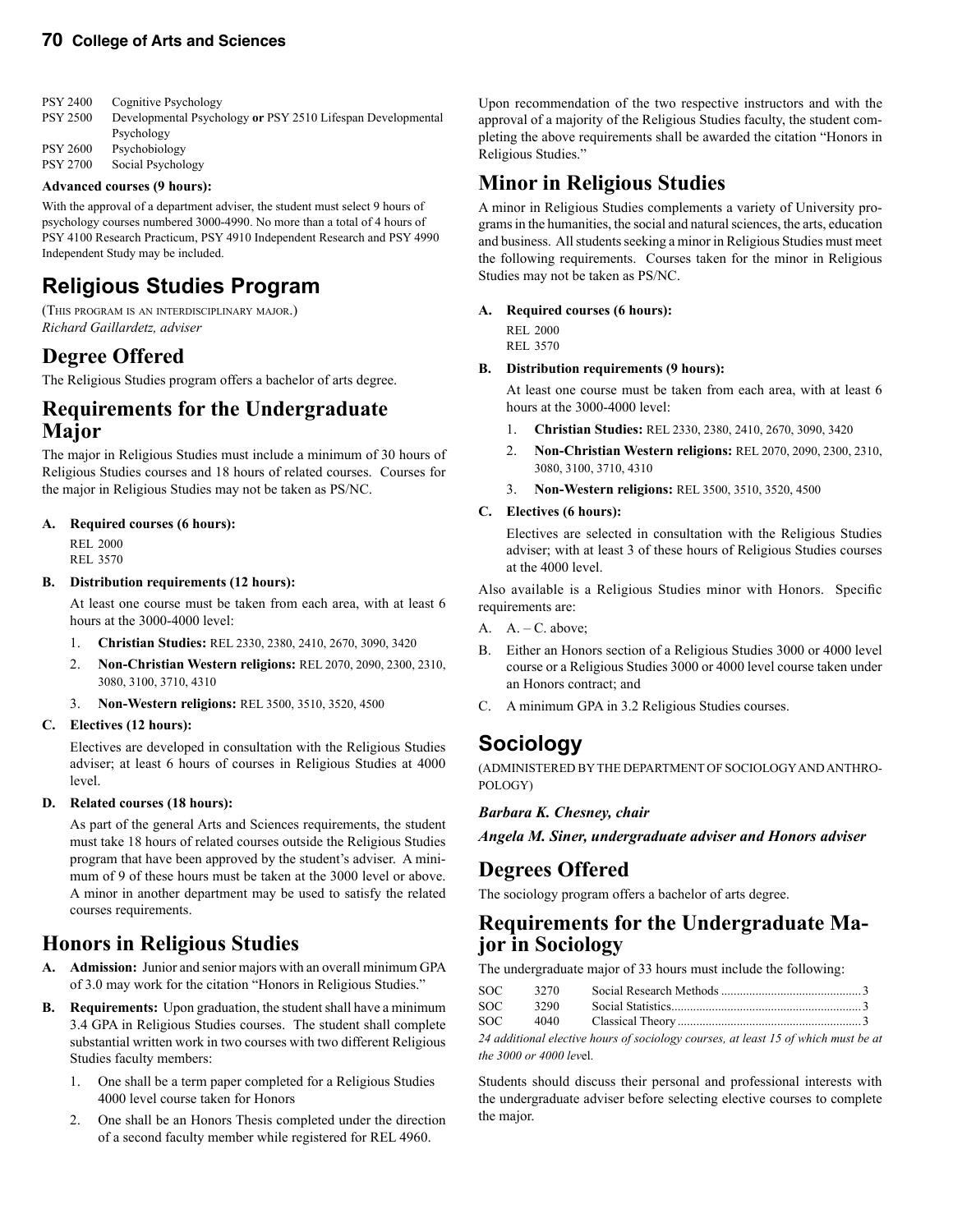### **Related Hours**

The requirement of 18 related hours is met with electives taken from at least four of the following disciplines: Africana Studies, anthropology, communication, economics, geography, history, political science, psychology and Women's and Gender Studies. Fifteen of these hours must be taken at the 3000 or 4000 level. Students may not take P/NC in major or related courses.

# **Minor in Sociology**

Requirements for the minor must include 21 hours configured as follows:

| SOC-  | 3270 |                                                                                |
|-------|------|--------------------------------------------------------------------------------|
| SOC-  | 3290 |                                                                                |
| SOC – |      |                                                                                |
|       |      | 12 additional elective hours of sociology courses selected at the 3000 or 4000 |

*level.*

# **Minor in Social Informatics**

The minor in social informatics focuses on helping students understand the social influences on and social consequences of information and communication technologies. With the increasing use of cell phones, PDAs, personal computers and other associated technology, it is important to understand how to shape that use to the greatest social benefit. In addition, students trained to become the designers and managers of this technology need to learn how to approach their design and management activities from a social systems perspective. This minor is especially beneficial for students whose career paths will emphasize technology design and management. All students are required to demonstrate basic and specialized computer literacy.

Requirements for minor in social informatics minor must include 21 hours, configured as follows:

| SOC. | 2010 |                                                                |  |
|------|------|----------------------------------------------------------------|--|
| SOC. | 4210 |                                                                |  |
| SOC. | 4220 |                                                                |  |
| SOC. | 4230 | Internship in Community Information Technology 3-6             |  |
| SOC. | 4580 |                                                                |  |
|      |      | Electives Sociology or other courses with adviser approval 3-6 |  |

### **Honors in Sociology**

Qualified juniors and seniors may apply to work for Honors in sociology. The following are requirements for entrance into the Honors program in sociology:

#### **A. Admission:**

- 1. Minimum GPA of 3.3 in sociology courses;
- 2. Minimum cumulative GPA of 3.0;
- 3. Completion of 12 hours of sociology courses; and
- 4. Qualification as a sociology major.

#### **B. Requirements:**

A student must complete 9 hours of independent work in sociology. During the final semester before graduation, the student must complete an Honors paper. The Honors topic and paper are to be developed in close conjunction with a faculty adviser. Students should discuss their special interests with faculty members or with the Honors adviser who will help identify an appropriate faculty member to guide the Honors work.

### **Department of Theatre and Film**

*Sue Ott Rowlands, chair Stephen Berwind, theatre adviser James S. Hill, theatre adviser Tammy Kinsey, film adviser Elspeth kydd, film adviser Holly Monsos, theatre adviser Kirby Wahl, theatre adviser*

### **Degrees Offered**

The department of theatre and film offers baccalaureate programs in theatre and film. In addition, four minors are offered: 1) theatre; 2) film/video; 3) history and criticism of drama; and 4) cinema studies. Certification in drama/theatre for majors in elementary or secondary education is offered through the College of Education. Consult both the College of Education and theatre advisers about this certification.

The bachelor of arts programs in theatre and film are designed to prepare the student for a wide range of career options and/or postgraduate study through a strong liberal arts curriculum. Students may choose a bachelor of arts major in theatre or film. Theatre majors may pursue additional concentrations in performance, design/technology or theatre studies after completing the basic requirements of 35 hours in the major.

### **General Guidelines for the Bachelor of Arts**

No more than 50 hours in the major courses are allowed for the bachelor of arts major. Hours over 50 will not count toward the degree.

A student majoring in theatre or film may petition to substitute a comparable course or courses for one or more of the required courses in the major. Such requests should be made in writing to the department chair and are subject to approval by the department faculty.

The requirement of 18 hours in related courses must be met with courses chosen from other majors in the college in consultation with the departmental adviser. Related courses must be chosen from courses acceptable for major credit.

The P/NC option is available to theatre and film majors in the areas of the major.

### **Requirements for the Bachelor of Arts Programs**

### **Film/Video**

A minimum of 35 hours in film/video to include the following:

#### **Take the following (12 hours):**

| FILM        | 2310                 |  |
|-------------|----------------------|--|
| <b>FILM</b> | 2320                 |  |
| <b>FILM</b> | 2340                 |  |
| <b>FILM</b> | 2350                 |  |
|             | Select 3 hours from: |  |
| FILM.       | 3410                 |  |
| FILM.       | 3420                 |  |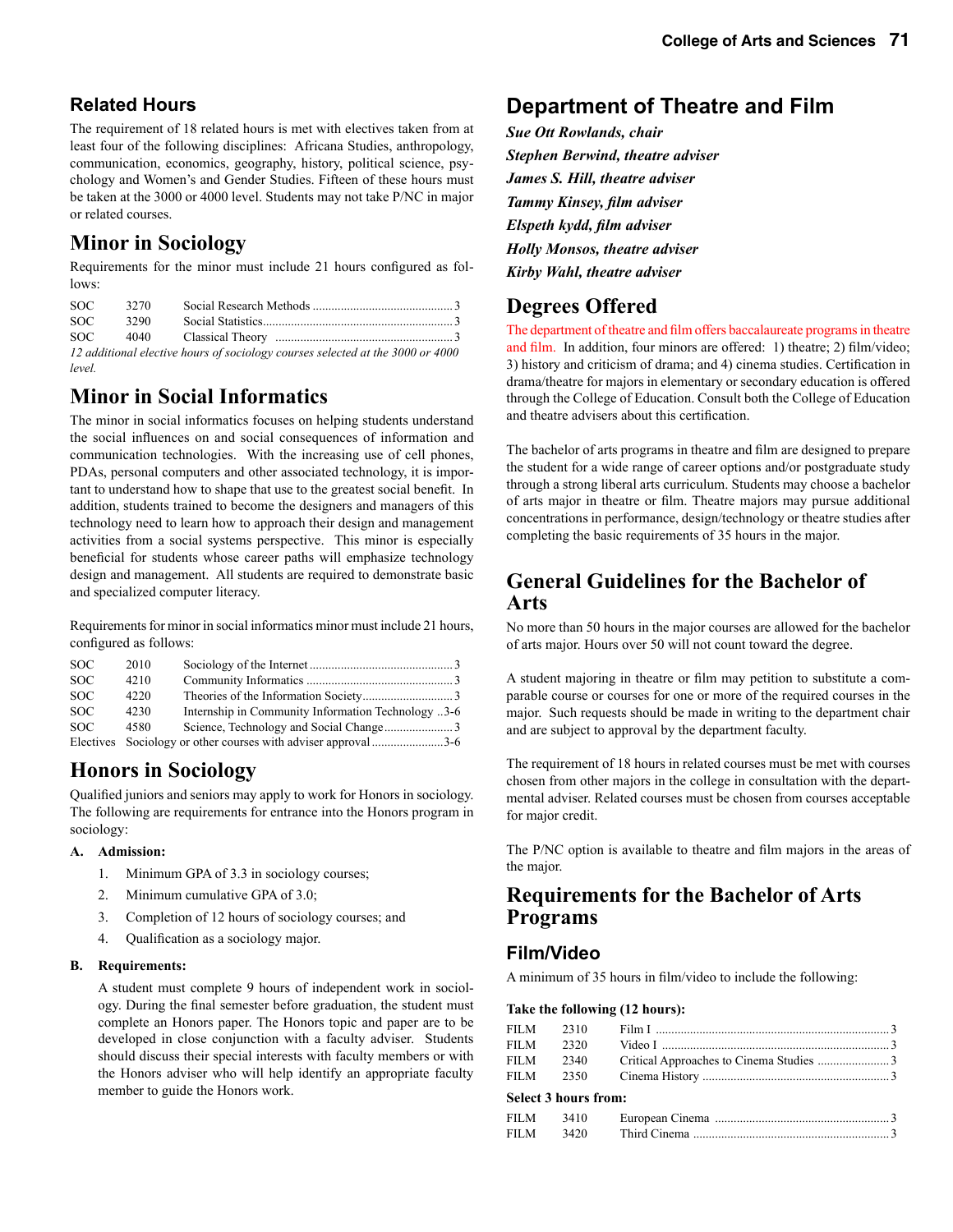#### **Select 3 hours from:**

| FILM 3370 |  |
|-----------|--|
| FILM 3380 |  |
| FILM 3390 |  |

#### **Select 7 hours from:**

| 3310 |  |
|------|--|
| 3320 |  |
| 3350 |  |
| 3360 |  |
| 3730 |  |
| 4320 |  |
| 4350 |  |
| 4940 |  |
|      |  |

#### **Take 10 hours of film electives.**

#### **Honors in Film/Video**

Qualified juniors and seniors may apply to work for Honors in film/video. The following are requirements for entrance into the Honors program in film/video:

#### **A. Admission:**

- 1. Minimum GPA of 3.3 in film/video courses;
- 2. Minimum cumulative GPA of 3.0; and
- 3. Completion of 12 hours in film/video
- **B. Requirements**: A student must have completed 9 hours of Honors course work in film/video before beginning the thesis project. The Honors topic and project are to be developed in close conjunction with an Honors faculty adviser. A student may enroll for the thesis paper in FILM 4950 Honors Thesis for a maximum of 6 hours of credit. The designation "Honors" on the diploma will be given to students who receive a grade of A on the Honors thesis and maintain a 3.3 GPA in film/video.

### **Theatre**

A minimum of 35 hours in theatre to include the following:

#### **Choose 3 hours from:**

| <b>THR</b> | 1040                |  |
|------------|---------------------|--|
| <b>THR</b> | 1050                |  |
|            | Take the following: |  |
| THR        | 1030                |  |
| $**THR$    | 2000                |  |
| THR        | 2200                |  |
| <b>THR</b> | 2610                |  |
| $*$ THR    | 2640                |  |
| <b>THR</b> | 3110                |  |
| <b>THR</b> | 3120                |  |

THR 3710 Directing .......................................................................3 THR 4110 Modern American Theatre ............................................3 THR 4500 Professional Aspects ..................................................... 2

*\*May be taken more than once.*

*\*\* Must be taken twice.*

**Take any additional theatre electives that will reach the required 35 minimum hours for the major.**

### **Concentrations**

Students pursuing a B.A. in theatre also may complete an optional concentration in performance, design/technology or theatre studies by taking an additional 12 hours as follows:

**Performance:** Take 12 hours from THR 2620, 3610, 3620, 3640, 3650, 4620, 4640, 4990.

**Design/technology:** Take 12 hours from THR 3410, 3440, 3480, 4400, 4990.

**Theatre studies:** Take 12 hours including special topics in theatre and drama in consultation with the coordinator/adviser of theatre studies.

#### **Honors in Theatre**

Qualified juniors and seniors may apply to work for Honors in theatre. The following are requirements for entrance into the Honors program in theatre:

#### **A. Admission**

- 1. Minimum GPA of 3.3 in theatre courses;
- 2. Minimum cumulative GPA of 3.0; and
- 3. Completion of 12 hours in theatre.
- **B. Requirements:** A student must have completed a minimum of 9 hours of Honors course work in theatre before beginning the thesis project. The Honors topic and paper are to be developed in close conjunction with an Honors faculty adviser. A student may enroll for the thesis paper in THR 4950 Honors Thesis for a maximum of six hours of credit. The designation "Honors" on the diploma will be given to students who receive a grade of A on the Honors thesis and maintain a 3.3 GPA in theatre.

### **Requirements for the Minors**

A minimum of 21 hours is required for minors in theatre and film, as follows for each minor:

### **Minor in Theatre**

#### **Choose 6 hours from:**

| THR | 1030 |  |
|-----|------|--|
| THR | 1040 |  |
| THR | 1050 |  |

#### **Choose 12 hours from:**

| THR | 2200 |  |
|-----|------|--|
| THR | 2610 |  |
| THR | 2640 |  |
| THR | 3110 |  |
| THR | 3120 |  |
| THR | 4110 |  |
|     |      |  |

### **Minor in History and Criticism of Drama**

#### **Take the following (9 hours):**

| THR                                 |      |  |  |  |  |
|-------------------------------------|------|--|--|--|--|
| THR                                 | 3120 |  |  |  |  |
|                                     |      |  |  |  |  |
| Choose 12 hours from the following: |      |  |  |  |  |
|                                     |      |  |  |  |  |

|                                         |           | $11111$ $1110$ $10000111$ $\mu$ $11110110$ $\mu$ $1110010$ $\ldots$ $\ldots$ $\ldots$ $\ldots$ $\ldots$ $\ldots$ |  |
|-----------------------------------------|-----------|------------------------------------------------------------------------------------------------------------------|--|
|                                         | ENGL 4310 |                                                                                                                  |  |
|                                         | ENGL 4340 |                                                                                                                  |  |
|                                         | *THR 4900 |                                                                                                                  |  |
| * THR 4900 may be taken more than once. |           |                                                                                                                  |  |

*\* THR 4900 may be taken more than once.*

Students also may substitute courses in drama in a foreign language — i.e., in classics, French, Spanish, German, etc. — with the approval of the minor coordinator.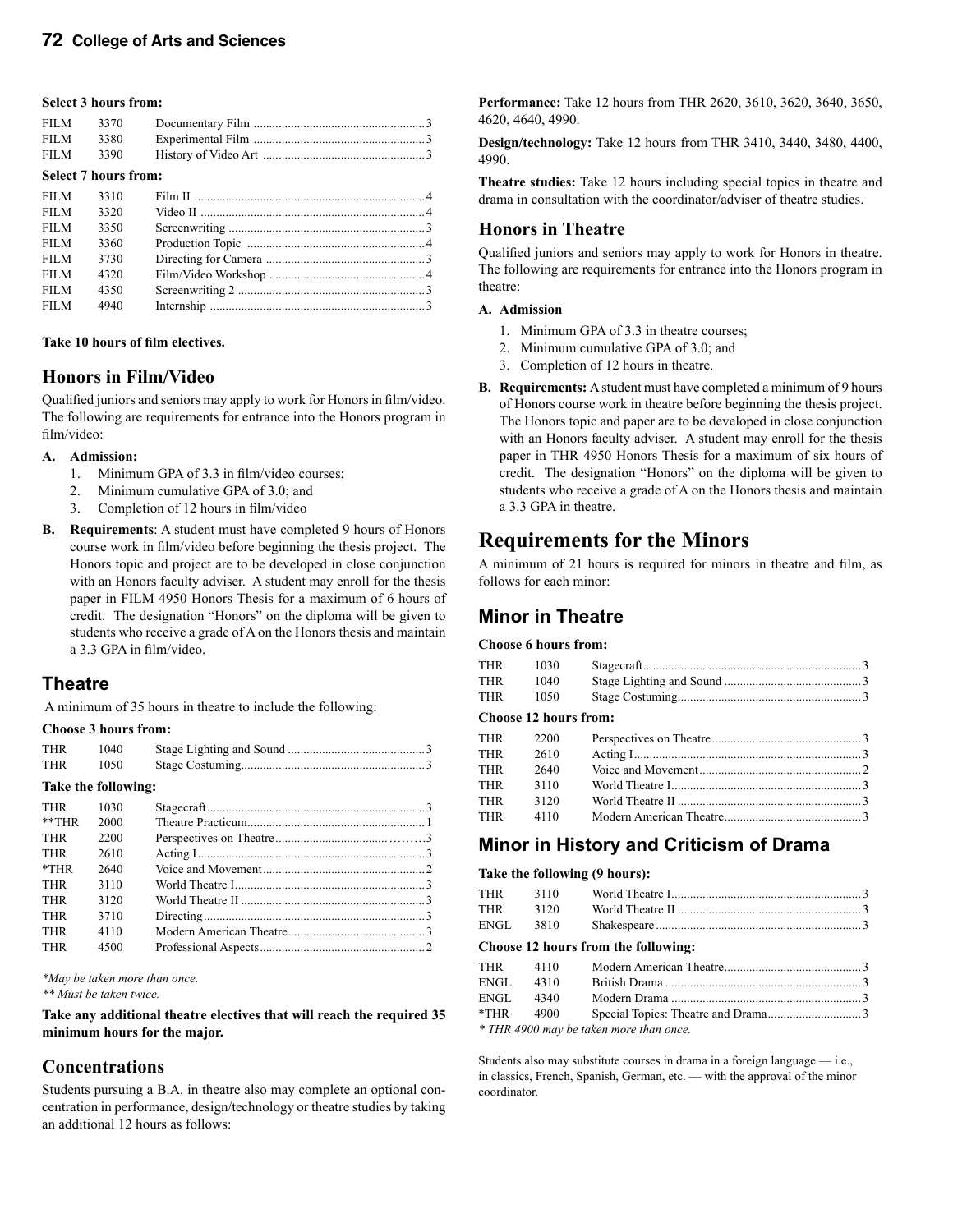### **Minor in Film/Video**

#### **Take the following (12 hours):**

#### **Choose 1 or 2 courses from studies:**

FILM 2980\*, 3370, 3380, 3390, 3410, 3420, 3980\*, 4340, 4360, 4370\*.

#### **Choose 1 or 2 courses from production:**

FILM 3310, 3320, 3350, 3360\*, 3730, 4320\*, 4350. \**May be taken more than once.*

### **Minor in Cinema Studies**

#### **Take the following (6 hours):**

| Choose 1 course from: |  |      |  |
|-----------------------|--|------|--|
|                       |  |      |  |
|                       |  |      |  |
|                       |  | 2340 |  |

| FILM 3410 |  |  |
|-----------|--|--|
| FILM 3420 |  |  |

#### **Choose 1 course from:**

| Chasse 1 service from: |  |  |
|------------------------|--|--|
|                        |  |  |
|                        |  |  |
|                        |  |  |
|                        |  |  |

#### **Choose 1 course from:**

**Take 6 hours of film electives.** 

# **Urban Studies**

*(*THIS PROGRAM IS AN INTERDISCIPLINARY MAJOR.)

*Carter Wilson, adviser*

# **Degrees Offered**

The Urban Studies program offers a bachelor of arts degree.

### **Degree Requirements**

The Urban Studies program, totaling 48 credit hours, is an interdepartmental major with emphasis on urban-oriented courses in economics, geography, history, political science and sociology. Its purpose is to provide a broadly based educational foundation for understanding the impact and scope of urbanization so that students will be suitably educated to pursue graduate or professional academic programs or to assume positions in urban-related employment.

The following course work is required:

- 1. One core course from each of the five fields noted above (15 hours): ECON 3600; GEPL 3710; HIST 3270 or 3280; PSC 3310; SOC 2410, 4440 or 4450.
- 2. Four additional core courses (12 hours) from: ECON 4050; GEPL 3460, 4530; HIST 3250, 3400, 3410; PSC 2300; SOC 3600, 3640, 4340, 4610.
- 3. One course in statistics (3 hours): ECON 2640, PSC 3110 or SOC 3290.
- 4. Courses in fields related to Urban Studies (18 hours): Chosen in consultation with the adviser.

### **Department of Women's and Gender Studies**

*Nandini Bhattacharya, chair and adviser*

*Patricia Groves, adviser*

*Jamie Barlowe, adviser*

# **Degrees Offered**

The department of women's and gender studies offers a baccalaureate program for a bachelor of arts focused on an interdisciplinary major and minor or dual major. In addition to taking the core classes, students work with an adviser to shape a cohesive yet multifaceted program of study to suit individual interest and career goals. Majors are exposed to interdisciplinary knowledge, methodologies and practices, as well as those originating from specific disciplines.

### **About the Program**

Women's and Gender Studies is an interdisciplinary field of study focused on the contributions, experiences, history and issues of women, both nationally and internationally. It also examines the significance and consequences of gender as a cultural category that shapes the experiences and knowledge of individuals and communities. Women's and Gender Studies is grounded in feminist and gender theories that reconceptualize and recontextualize ideas, experience, knowledge and knowledge production, as well as allow for in-depth exploration of the sociocultural, economic and political implications of gender, race, class and power relations — past, present and cross-culturally.

Participating departments and programs include:

| Africana Studies        | Law                             |
|-------------------------|---------------------------------|
| Art/Art History         | Music                           |
| Economics               | Philosophy                      |
| English                 | <b>Political Science</b>        |
| Film                    | Psychology                      |
| French                  | Sociology/Anthropology          |
| Geography and Planning  | Spanish                         |
| German                  | Theatre                         |
| <b>Health Education</b> | <b>Foundations and Research</b> |
| History                 |                                 |

Because this field is constantly expanding, new courses may be added that do not appear in the catalog. Students should consult the Schedule of Classes and/or the department office each semester for up-to-date information.

### **Requirements for the Undergraduate Major**

*Note that Women's and Gender Studies courses may be used to satisfy the Arts and Sciences distributive requirements in either humanities or social sciences, depending upon the area of concentration.*

The total of 31 hours (28 for dual majors) required for the major in Women's and Gender Studies must include:

#### **Women's and Gender Studies core requirements (16 hours):**

WGST 3010 Issues in Women's Studies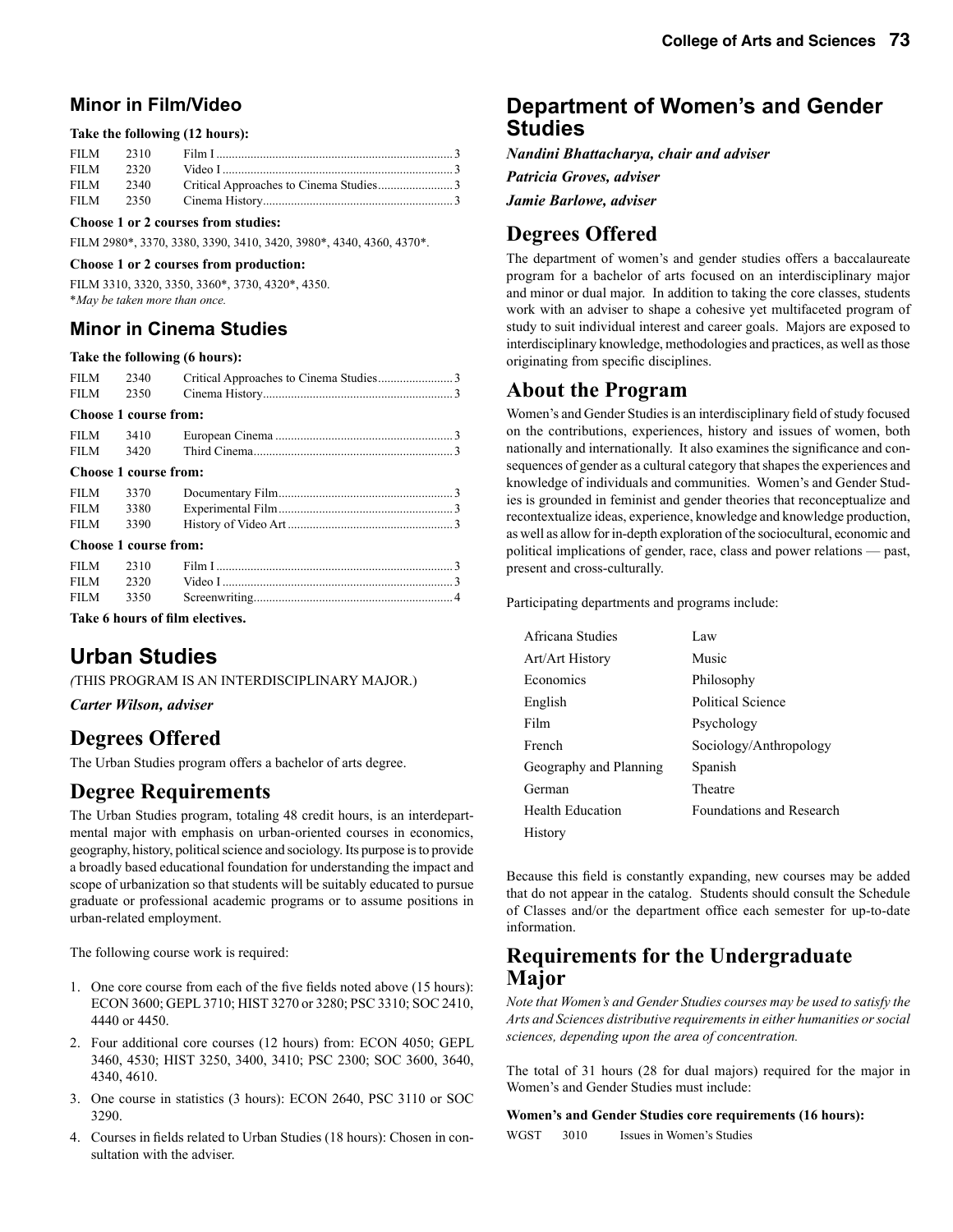| <b>WGST</b> | 4870 | Feminisms (other options are sometimes offered)            |
|-------------|------|------------------------------------------------------------|
| <b>WGST</b> | 4890 | Women's Studies Research and Methodologies                 |
| <b>WGST</b> | 4900 | Senior Seminar                                             |
| <b>WGST</b> | 4940 | Internship in Women's Studies (internship, externship, job |
|             |      | experience, etc.)                                          |

**Women's and Gender Studies major electives (15 hours -- 12 hours for students with double major):**

Women's and Gender Studies courses at the 3000 level and above or courses in other departments or programs at the 3000 level and above must be approved by the faculty adviser and department chair.

### **Related Hours**

A concentration, minor or second major in another discipline is strongly recommended. If the related hours are not concentrated in a single discipline, at least 12 hours must be at the 3000 level or above and provide knowledge of the structure and methods of at least one discipline other than Women's and Gender Studies. Courses cross-listed as Women's and Gender Studies may be used to fulfill this requirement, but may not double-count for the major. The requirements for related hours must be planned in consultation with the adviser.

### **Undergraduate Research**

Research is a required component of this major. Students may participate in ongoing undergraduate interdisciplinary research projects such as eating disorders, curriculum for girls and women, race, class issues, sexuality, abuse/violence against women, and welfare and work. Individual projects also are encouraged. Students may pursue these through the required WGST 4890 Women's Studies Research and Methods class or with the consent of the program director and faculty adviser.

### **Requirements for the Minor**

The total of 22 hours required for the minor in Women's and Gender Studies must include:

#### **Women's and Gender Studies core requirements (10 hours):**

| WGST 3010 | Issues in Women's Studies                       |
|-----------|-------------------------------------------------|
| WGST 4870 | Feminisms (other options are sometimes offered) |
| WGST 4890 | Women's Studies Research and Methodologies      |
|           |                                                 |

#### **Women's and Gender Studies electives (12 hours)**

Women's and Gender Studies courses at the 3000 level and above or courses from other departments and programs at the 3000 level and above approved by the faculty adviser and department chair.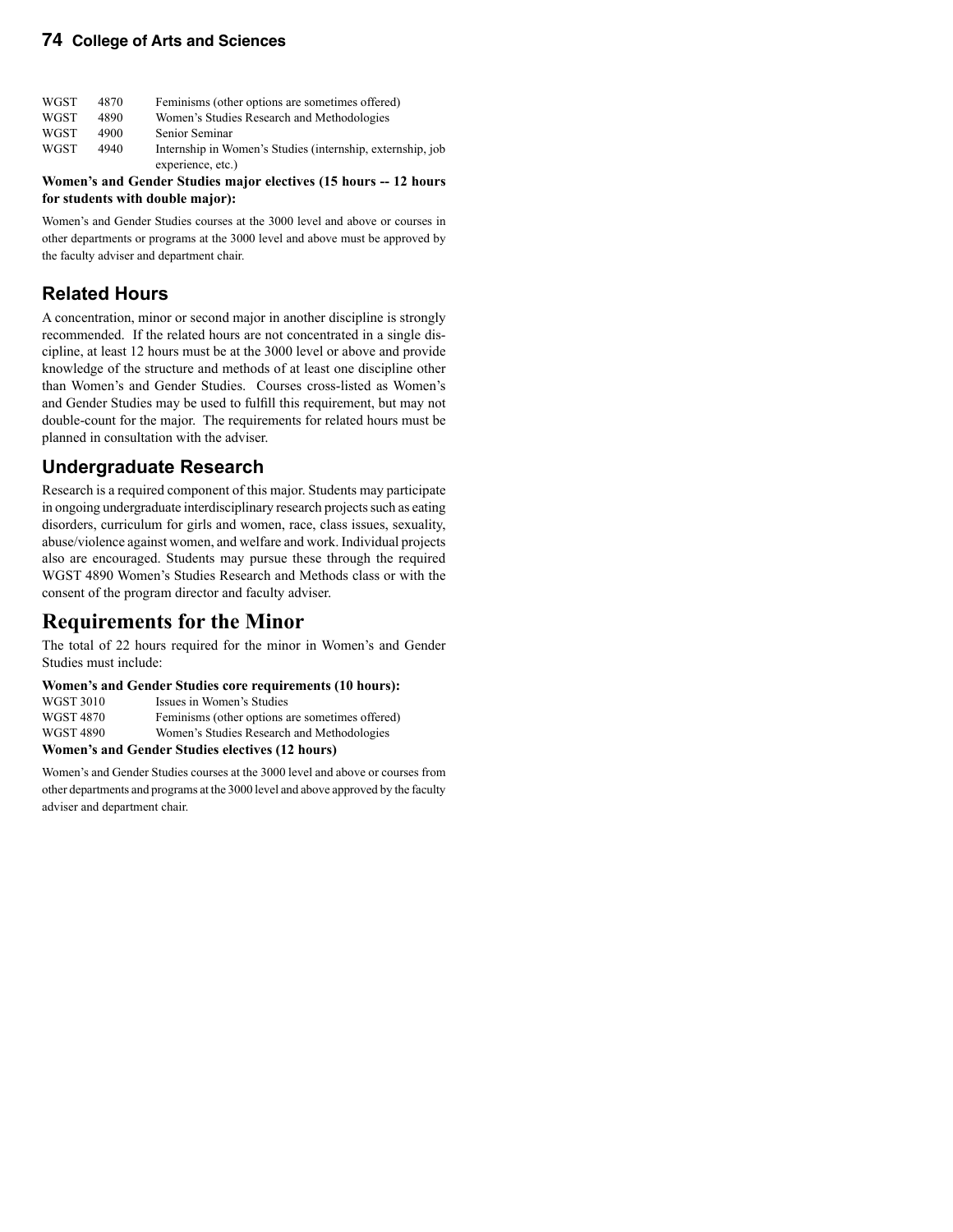# **College of Arts and Sciences Faculty**

# **Department of Art**

**Linda Ames-Bell,** 1978, professor B.Ed., The University of Toledo; M.F.A., Wayne State University

**Diana Attie**, 1962, professor B.S., M.A., Cleveland Institute of Art; Case Western Reserve University

**Katherina Danko-McGhee**, 2000, associate professor B.A., West Virginia Wesleyan College; M.A., Indiana State University; Ph.D., The Ohio State University

**Debra Davis,** 2000, associate professor B.A., M.S. Ed., Northern Illinois University; M.F.A., University of Colorado

**Rex Fogt**, 1972, professor B.A., Bluffton College; M.F.A., University of Michigan

**Marc S. Gerstein**, 1980, professor B.A., Brandeis University; M.A., Ph.D., Harvard University

**David H. Guip**, 1972, professor and chair B.S., B.F.A., M.Ed., Wayne State University; Ed.D., Ball State University

**Thomas Lingeman**, 1979, professor B.S., Ball State University; M.F.A., Southern Illinois University of Art

**Joel A. Lipman**, 1975, professor, joint appointment with the department of English B.S., J.D., University of Wisconsin; M.A., State University of New York

**Barbara W. F. Miner,** 2000, assistant professor B.F.A., State University of New York - New Paltz; M.F.A., Eastern Michigan University

**Deborah Orloff**, 1994, associate professor B.F.A., Clark University; M.F.A., Syracuse University

**Peter Patchen**, 1993, associate professor B.A., University of Colorado; M.F.A., University of Oregon

**Richard Putney**, 1979, associate professor B.A., M.A., Ph.D., University of Delaware

- Buffalo

**Mysoon Rizk**, 2000, assistant professor B.A., Oberlin College; B. S., A.M., Ph.D., University of Illinois at Urbana - Champaign

**Arturo Rodriguez,** 2001, assistant professor B.F.A., Kansas City Art Institute; M.F.A., Indiana University - Bloomington

#### **EMERITUS FACULTY**

**Duane Bastian**, 1971, professor emeritus,1999 A.B., M.A., Eastern Michigan University; M.Ed., Ph.D., The University of Toledo

**Peter Elloian**, 1966, professor emeritus, 2001 B.F.A., Cleveland Institute of Art; M.F.A., University of Iowa

# **Department of Biological Sciences**

**Brian P. Ashburner**, 2001, assistant professor B.A., St. Anselm College; Ph.D. Loyola University of Chicago

**William L. Bischoff Jr.**, 1972, associate professor and vice provost for academic programs and policies B.A., M.A., Miami University; Ph.D., University of North Carolina

**Charles Creutz**, 1973, associate professor A.B., Columbia University; M.S., Ph.D., University of Pennsylvania

**Ernest F. DuBrul**, 1974, associate professor H.A.B., Xavier University; Ph.D., Washington University

**Alan G. Goodridge,** 2002, professor, provost and executive vice president for academic affairs and enrollment services B.S., Tufts University, M.S., Ph.D., University of Michigan

**John Gray**, 1998, associate professor B.Sc. (Hons), University College Cork; Ph.D., Purdue University

**Patricia R. Komuniecki**, 1985, professor and chair B.A., Newton College (Boston College); M.A., Mount Holyoke College; Ph.D., University of Massachusetts

**Richard W. Komuniecki**, 1980, Distinguished University Professor A.B., Holy Cross College; M.S., Ph.D., University of Massachusetts

**Douglas W. Leaman,** 2001, associate professor B.S., M.S., The Ohio State University, Ph.D., University of Missouri

**Scott M. Leisner**, 1993, associate professor B.S., University of Wisconsin; Ph.D., Purdue University

**John Plenefisch**, 1996, associate professor B.S., University of Connecticut; Ph.D., Massachusetts Institute of Technology

**Donald B. Pribor**, 1965, professor B.S., St. Louis University; M.S., Ph.D., Catholic University of America

**Anthony Quinn,** 2001, associate professor B.A., Mid-American Nazarene College, M.S., University of Missouri - Saint Louis, Ph.D., University of Oklahoma Health Science Center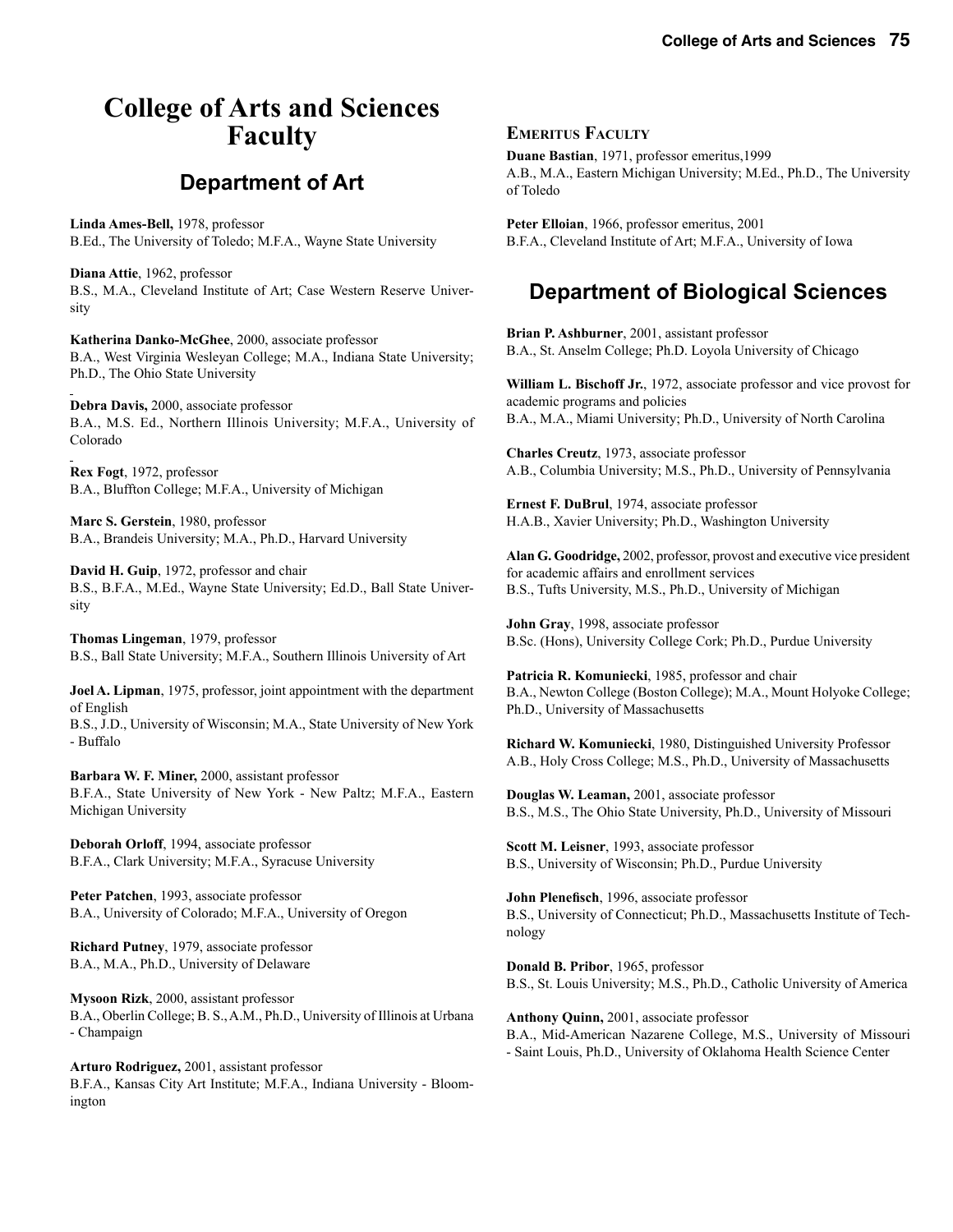**Lirim Shemshedini**, 1993, associate professor B.S., University of Michigan; Ph.D., University of Vermont

#### **EMERITUS FACULTY**

**Louis Glatzer,** 1973, professor emeritus, 1999 A.B., Dartmouth College; M.S., North Carolina State University; Ph.D., The University of Texas - Austin

**Lloyd A. Jones**, 1972, professor emeritus, 1999 B.S., M.S., The Ohio State University; Ph.D., Purdue University

**Woon H. Jyung**, 1964, professor emeritus, 1993 B.S., Seoul National University; M.S., Ph.D., Michigan State University

**Harold H. Lee**, 1967, professor emeritus, 1999 A.B., Oklahoma Baptist University; M.S., Ph.D., University of Tennessee

**Maimon Nasatir**, 1966, professor emeritus, 1990 Ph.B., University of Chicago; Ph.D., University of Pennsylvania

**Harold C. Shaffer**, 1951, professor emeritus, 1985 B.S., M.S., The University of Toledo

**Clifford J. Smith**, 1965, professor emeritus, 1993 B.S., Cornell University; Ph.D., University of Maryland

#### **ASSOCIATED FACULTY**

**Richard Hudson,** 1998, adjunct professor, professor of medicinal and biological chemistry B. A, Kalamazoo College; Ph.D., University of Chicago

**Karlyn Lange**, 1992, adjunct instructor B.S., Bowling Green State University; M.T., Riverside Hospital School of Medical Technology

**Marcia McInerney,** 1998, adjunct associate professor and acting chair of medicinal and biological chemistry

B.A., University of Connecticut; M.S., Case Western Reserve University; Ph.D., University of Michigan

**William S. Messer Jr.,** 1998, adjunct professor, professor and chair of pharmacology B.S., Springfield College; Ph.D., University of Rochester

**Keith K. Schlender**, 1970, affiliate faculty professor and dean of the Graduate School, Medical College of Ohio B.S., Westmar College; M.S., Ph.D., Michigan State University

**Sharon Schnarre**, 1990, adjunct assistant professor and adviser B.S., Bowling Green State University; M.S., Wright State University

**Kathy Wall,** 1998, adjunct associate professor and associate professor of medicinal and biological chemistry

B.S., Montana State University; Ph.D., University of California at Berkeley

# **Department of Chemistry**

**Bruce A. Averill,** 2000, Distinguished University Professor B.S., Michigan State University; Ph.D., Massachusetts Institute of Technology

**John Chrysochoos**, 1967, professor Diploma of Chemistry, University of Athens; M.S., Ph.D., University of British Columbia

**Eric W. Findsen**, 1988, associate professor B.S., Michigan State University; M.S., University of California; Ph.D., University of New Mexico

**Daniel Fraser**, 2002, visiting assistant professor B.Sc., University of British Columbia; Ph.D., Texas A & M University

**Max O. Funk**, 1978, professor B.S., The Pennsylvania State University*;* Ph.D., Duke University

**Dean M. Giolando**, 1988, professor B.S., Rochester Institute of Technology; Ph.D., University of Illinois

**Xiche Hu,** 1998, associate professor B.S., M.S., Wuhan University; Ph.D., Wayne State University

**Xuefei Huang**, 2002, assistant professor B.S., University of Science and Technology of China; Ph.D., Columbia University

**Andrew D. Jorgensen**, 1988, associate professor B.S., Quincy College; Ph.D., University of Illinois - Chicago

**Jon R. Kirchhoff**, 1989, professor and associate chair B.S., State University of New York - Cortland; Ph.D., Purdue University

**Edith P. Klingberg**, 2002, visiting assistant professor B.S., University of Maryland; Dipl.-Chem., Universität des Saarlandes, Germany

**Yun-Ming Lin**, 2003, assistant professor B.S., M.S., Beijing Normal University; Ph.D., University of Notre Dame

**Cora Lind**, 2003, assistant professor Prediploma, Bergische Universität Wuppertal; M.S., Ph.D., Georgia Institute of Technology

**Mark R. Mason**, 1998, associate professor B.S., Bowling Green State University; Ph.D., Iowa State University

**Stephania Messersmith**, 2002, visiting assistant professor B.S., University of Southern Indiana; Ph.D., A.B.D., The University of Toledo

**Timothy C. Mueser,** 2000, assistant professor B.S., Eureka College; Ph.D., University of Nebraska

**A. Alan Pinkerton**, 1984, professor and chair Grad. RIC, Brighton College of Tech; Ph.D., University of Alberta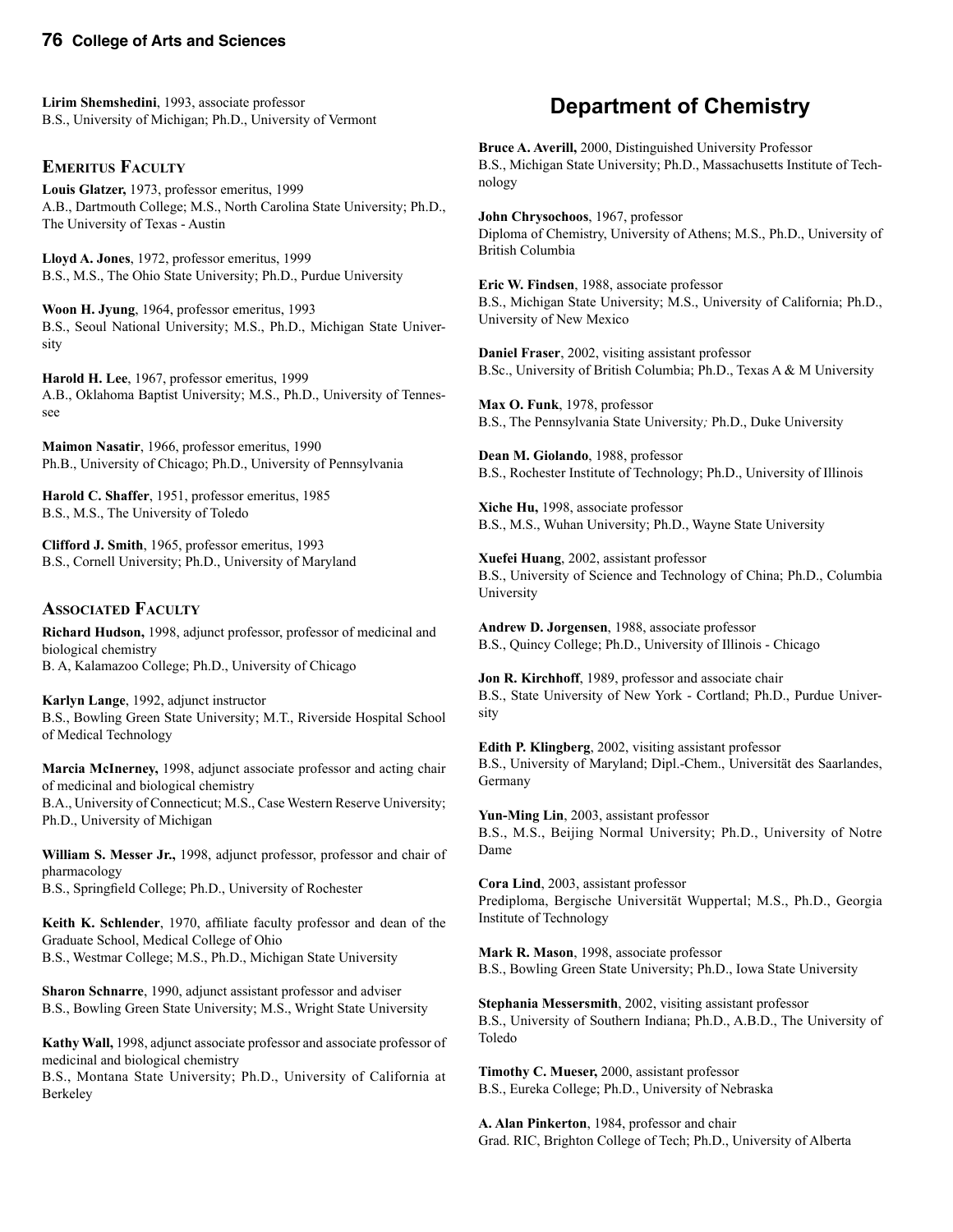**Barbara Stallman**, 2003, visiting assistant professor B.A., Mary Manse College; M.S., St. Louis University; Ph.D., University of Minnesota

**Daniel Staska,** 2002, visiting assistant professor B.S., Kent State University; Ph.D., University of Wyoming

**Sharon Strickland**, 2002, visiting assistant professor B.A., Francis Marion University; M.S., Ph.D., University of South Carolina

**Viranga Tillekeratne**, 2002, visiting assistant professor B.S., University of Colombo, Sri Lanka; Ph.D., Oxford University

**Ronald E. Viola**, 2000, professor B.S., Fordham University; M.S., Ph.D., Pennsylvania State University

#### **EMERITUS FACULTY**

**Leonard E. Brady**, 1966, professor emeritus, 1990 B.S., Wagner College; M.S., North Carolina State University; Ph.D., Michigan State University

**Julian A. Davies**, 1981, Distinguished University Professor emeritus B.Sc., Ph.D., University of London

**Jimmie G. Edwards**, 1967, professor emeritus, 2000 B.S., Central State College; Ph.D., Oklahoma State University

**Alfred Foster**, 1946, professor emeritus, 1985 B.A., College of Wooster; M.A., Ph.D., The Ohio State University

**James L. Fry,** 1969, professor emeritus, 1999 B.S., Bowling Green State University; Ph.D., Michigan State University

**James E. Gano**, 1967, professor emeritus, 2000 B.S., Miami University; M.S., Ph.D., University of Illinois

**Robert J. Niedzielski**, 1965, professor emeritus, 1999 B.S., Aquinas College; M.S., Ph.D., University of Illinois

**Gordon A. Parker**, 1965, professor emeritus, 1992 B.S., University of Michigan; M.S., Ph.D., Wayne State University

**Roy D. Stein**, 1975, professor emeritus, 1999 B.A., M.S., Wayne State University; M.A., Bowling Green State University

**Lancelot C.A. Thompson**, 1958, professor emeritus, 1988 B.S., Morgan State University; Ph.D., Wayne State University

**Frank Walmsley**, 1962, professor emeritus, 1987 B.S., University of New Hampshire; Ph.D., University of North Carolina

#### **ASSOCIATED FACULTY**

**Alvin Compaan,** 1987, professor and director of the Center for Materials Science and Engineering A.B., Calvin College; M.S., University of Chicago; Ph.D., University of Chicago

**Larry Curtis,** 1963, Distinguished University Professor B.S., The University of Toledo; M.S., Ph.D., University of Michigan

**Jeffrey Dunn,** 1998, research professor B.Sc., Ph.D., Bath University of Technology

**Richard A. Hudson**, 1985, professor of medicinal and biological chemistry B.A., Kalamazoo College; Ph.D., University of Chicago

**Yong-Wah Kim,** 1995, research assistant professor B.A., Berea College; M.A., Ph.D., Washington University

**Kristin Kirschbaum,** 1991**,** research associate professor M.S., Ph.D., Westfalische Wilhelms Universitat (Munster)

**Ernest Lippert Jr.,** adjunct professor B.S., M.S., University of Oklahoma - Norman; Ph.D., University of Leeds

# **Department of Communication**

**James B. Benjamin,** 1986, professor B.S., Dakota State College; M.A., Ph.D., The Pennsylvania State University

**Amy Capwell-Burns,** 2003, assistant professor B.A., Baldwin-Wallace College; M.A., Cleveland State University; Ph.D., Bowling Green State University

**Joseph Clark,** 1991, lecturer B.A., University of California - Berkeley; M.A., California State University - Northridge

**Paul A. Fritz**, 1978, associate professor B.A., Capital University; M.A., Ph.D., Bowling Green State University

**Paulette D. Kilmer**, 1997, associate professor B.A., M.A., University of Wisconsin; M.A., University of Kansas; Ph.D., University of Illinois

**Richard J. Knecht**, 1971, professor and chair B.S., University of Dayton; M.A., Miami University; Ph.D., The Ohio State University

**Jacqueline Layng**, 1997, associate professor B.A., M.A., Ed.D., Northern Illinois University

**Paul A. Many**, 1980, professor B.A., St. John's University; M.A., The Ohio State University; M.F.A., Bowling Green State University; Ph.D., Ohio University

**Norbert H. Mills**, 1974, associate professor B.A., Winona State College; M.A., Ph.D., Bowling Green State University

**Brian A. Patrick,** 2001, assistant professor B.A., M.A., University of Detroit; Ph.D., University of Michigan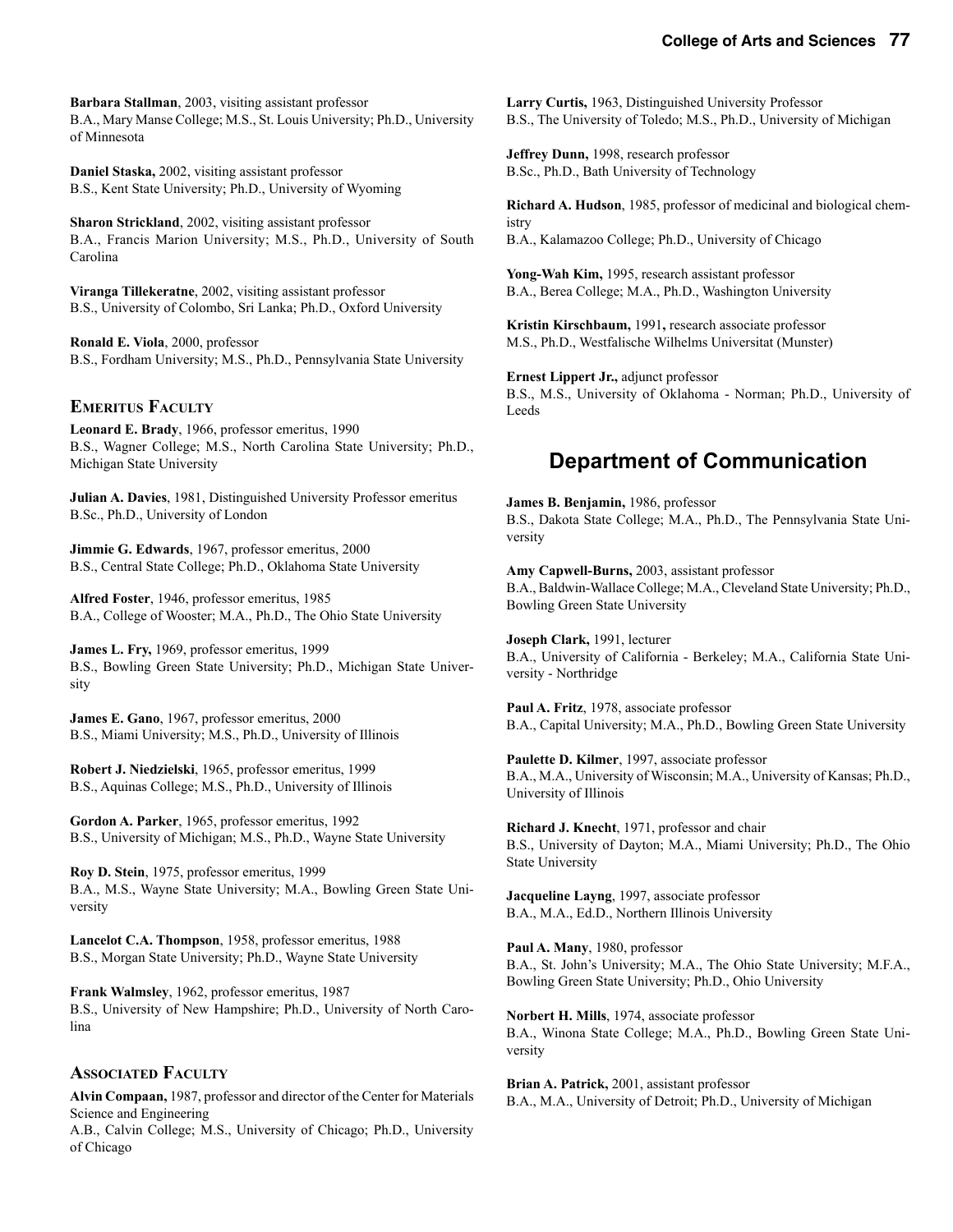**Donald E. Reiber,** 1979, assistant professor B.A., M.A., The Ohio State University

**David E. Tucker**, 1987, associate professor B.A., Wittenberg University; M.A., Ph.D., Bowling Green State University

#### **EMERITUS FACULTY**

**Carlton O. DeFosse,** 1979, , professor, 1999 B.S., M.S., Western Illinois University; Ph.D., The University of Toledo

**Ivan Harvey,** 1962, professor, 1986 B.A., M.A., B.Ed., The University of Toledo; Ph.D., University of Michigan

**Bernice C. Marti,** 1969, professor, 1983 B.A., M.A., Michigan State University; Ed.D., The University of Toledo

**Charles G. Russell**, 1975, professor, 1999 B.S., M.S., Ph.D., Southern Illinois University

**Ethel M. Wilcox**, 1972, professor, 1999 B.A., Southern Oregon College; M.A., Ph.D., Bowling Green State University

#### **ASSOCIATED FACULTY**

**Raymond Jackson**, 1994, adjunct instructor and academic adviser B.A., The University of Toledo; M.A., University of California - Santa Barbara

**Terrance M. Teagarden**, 1986, lecturer B.S., Xavier University; M.Ed., The University of Toledo

### **Department of Earth, Ecological and Environmental Sciences**

**Vernon M. Brown,** 1980, associate professor B.S., Southwest Missouri State College; M.S., University of Oklahoma; Ph.D., University of Missouri - Rolla

**Mark J. Camp**, 1976, associate professor B.S., M.S., The University of Toledo; Ph.D., The Ohio State University

**Jiquan Chen,** 2001, professor B.S., Inner Mongolia University; M.S., Chinese Academy of Science; Ph.D., University of Washington

**Daryl F. Dwyer,** 2001, associate professor B.S., Wilkes College; M.A., State University of New York at Buffalo; Ph.D., Michigan State University

**Timothy Fisher**, 2003, associate professor B.S., University of Alberta; M.S., Queen's University; Ph.D., University of Calgary

**Stephen L. Goldman**, 1971, professor and director of the Plant Science Research Center B.S., Brooklyn College; M.A., Ph.D., University of Missouri

**Johan F. Gottgens**, 1993, associate professor B.S., M.S., Utrecht State University; Ph.D., University of Florida

**James A. Harrell**, 1979, professor B.S., California State University - Fullerton; M.S., University of Oklahoma; Ph.D., University of Cincinnati

**Scott Heckathorn**, 2003, assistant professor B.S., Wichita State University; M.S., Ph.D., University of Illinois

**David E. Krantz,** 2001, associate professor B.S., College of William and Mary; M.S., Ph.D., University of South Carolina

**James Martin-Hayden**, 1994, associate professor B.A., University of Maine; M.S., Ph.D., University of Connecticut

**Christine Mayer**, 2003, assistant professor B.S., M.S., University of Illinois at Urbana - Champaign; Ph.D., Cornell University

**Daryl L. Moorhead**, 1999, associate professor B.S., The Ohio State University; M.S., Texas A&M University; Ph.D., University of Tennessee

**Michael W. Phillips**, 1975, professor and chair B.S., North Carolina State University; Ph.D., Virginia Polytechnic Institute

**William Von Sigler**, 2003, assistant professor B.S., Purdue University; Ph.D., Purdue University

**Alison L. Spongberg**, 1994, associate professor B.A., Ohio Wesleyan University; M.A., Temple University; Ph.D., Texas A&M University

**Donald J. Stierman**, 1994, associate professor B.S., State University of New York - Brockport; M.S., Ph.D., Stanford University

**Elliot J. Tramer**, 1969, professor and associate chair A.B., Case Western Reserve University; Ph.D., University of Georgia

#### **EMERITUS FACULTY**

**Stuart L. Dean,** 1967, professor emeritus, 1993 B.S., M.S., Ph.D., West Virginia University

**Lou Glatzer,** 1973, professor emeritus, 1999 A.B., Dartmouth College; M.S., North Carolina State University; Ph.D., The University of Texas - Austin

**Craig B. Hatfield,** 1964, professor emeritus, 1999 B.S., M.A., Ph.D., Indiana University

**Lon C. Ruedisili,** 1974, professor emeritus, 1993 B.S., M.S., Ph.D., University of Wisconsin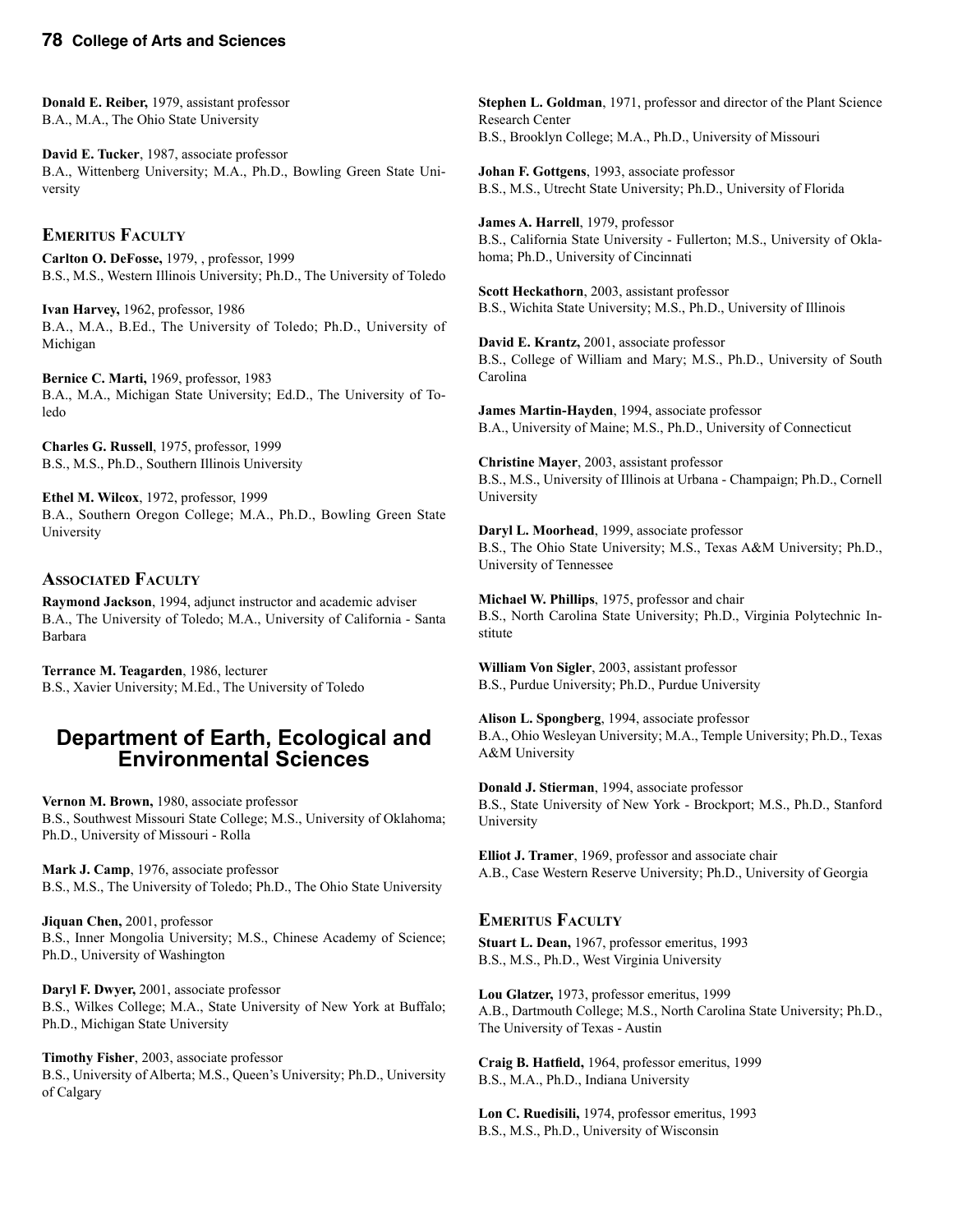#### **ASSOCIATED FACULTY**

**James E. Adams**, 1995, research assistant professor B.A., M.A., The University of Toledo; Ph.D., University of Salford

**Thomas B. Bridgeman**, 2003, research professor B.S., Miami University (Ohio); M.S., The Ohio State University; Ph.D., University of Michigan

**Kimberley D. Brosofske**, 2002, research assistant professor B.S., University of Michigan; M.S., Ph.D., Michigan Technological University

**Thomas Crow,** 2001, research professor B.S., Iowa State University; Ph.D., University of Minnesota

**Kevin Czajkowski,** 1998, associate professor B.S., State University of New York at Oneonta; Ph.D., University of Michigan

**Jonathan M. Frantz**, 2003, research assistant professor B.S., Virginia Polytechnic Institute and State University; M.S., Purdue University; Ph.D., Utah State University

**Michelle T. Grigore,** 2001, research assistant professor B.S., Bowling Green State University; M.S., Ph.D., The University of Toledo

**Charles R. Krause**, 2003, research professor B.S., M.S., Ph.D., The Ohio State University

**Patrick Lawrence,** 1999, assistant professor B.S., University of Guelph; M.A., Ph.D., University of Waterloo

**James C. Locke**, 2003, research professor B.S., The Pennsylvania State University; M.S., Purdue University; Ph.D., Purdue University

**Steven G. McNulty**, 2003, research professor B.S., M.S., University of Wisconsin - Madison; Ph.D., University of New Hampshire

**Malcolm North,** 2001, research associate professor A.B., Vassar College; M.F.S., Yale University; Ph.D., University of Washington

**Ge Sun**, 2003, research assistant professor B.S., M.S., Beijing Forestry University; Ph.D., University of Florida

**Pan Yude,** 2001, research associate professor B.S., Qingdao University; M.S., Chinese Academy of Science; Ph.D., State University of New York at Syracuse

# **Department of Economics**

**David C. Black**, 1990, associate professor B.A., M.A., Ph.D., State University of New York - Buffalo

**Hsin Chang**, 1989, associate professor B.A., Ph.D., Fudan University; M.A., University of California - Berkeley; M.A., Ph.D., University of Michigan

**Michael R. Dowd**, 1989, associate professor and chair B.A., M.A., Ph.D., State University of New York - Buffalo

**Kristen Keith**, 1994, associate professor B.A., University of Montana; M.A., Ph.D., The Ohio State University

**James P. LeSage**, 1988, professor B.A., M.A., The University of Toledo; Ph.D., Boston College

**John E. Murray**, 1994, associate professor B.A., Oberlin College; M.S., University of Cincinnati; M.A., Ph.D., The Ohio State University

#### **EMERITUS FACULTY**

**Alan Gleason**, 1970, professor emeritus, 1984 A.B., Princeton University; M.A., University of Rochester; Ph.D., Massachusetts Institute of Technology

**Julius Gylys**, 1967, professor, 1993 B.S., M.B.A., University of Detroit; M.A., Ph.D., Wayne State University

**Michael Magura**, 1969, professor, 1999 B.A., St. Vincent College; M.A., Ph.D., Boston College

**Raj Roy**, 1963, professor, 1999 B.A., M.A., Calcutta University; Ph.D., Wayne State University

**Edward Shapiro**, 1967, professor, 1989 B.A., The University of Toledo; M.A., The Ohio State University; A.M., Ph.D., Harvard University

**Frederick Tank**, 1970, associate professor, 1999 B.B.A., University of Georgia; M.A., The University of Toledo; Ph.D., Wayne State University

**Steven Weiss**, 1968, professor, 1999 B.A., M.A., Ph.D., University of Colorado

**Calman R. Winegarden**, 1962, research professor, 1989 B.S., American University; M.A., Ph.D., Case Western Reserve University

**Donald J. Yankovic**, 1968, professor, 1989 B.A., Monmouth College; Ph.D., University of Pittsburgh

### **Department of English Language and Literature**

**Samir Abu-Absi**, 1968, professor B.A., American University of Beirut; M.A., Ph.D., Indiana University

**Rane R. Arroyo**, 1997, professor B.A., M.A., University of Illinois - Springfield; Ph.D., University of Pittsburgh

**Thomas E. Barden**, 1976, professor B.A., M.A., Ph.D., University of Virginia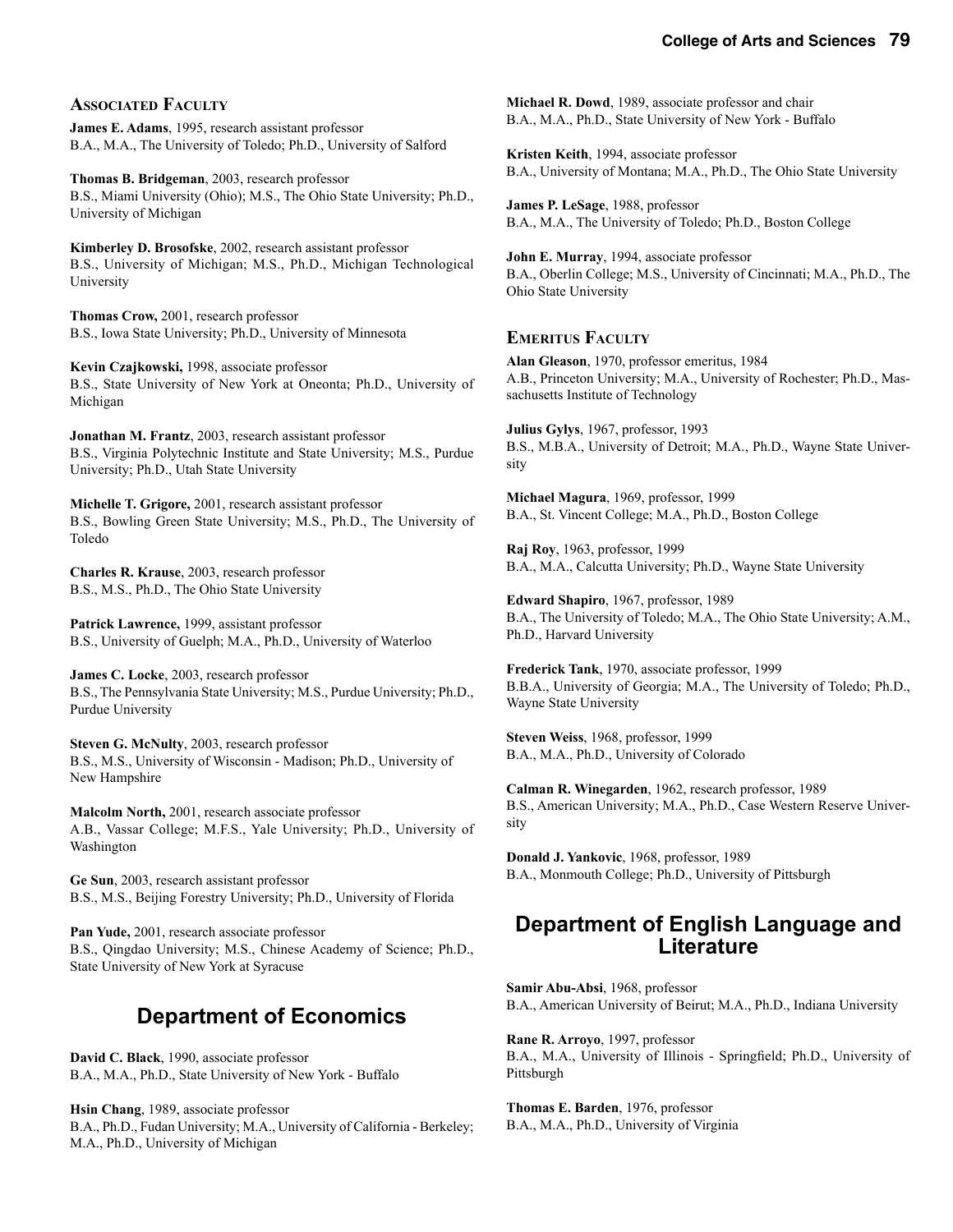**John W. Boening**, 1969, professor and associate chair B.A., Pace College; M.A., University of Maryland; Ph.D., Indiana University

**C. Jane Bradley**, 1990, associate professor B.A., University of Tennessee; M.A., Syracuse University; M.F.A., Vermont College

**Douglas W. Coleman**, 1989, professor B.A., M.A., Ph.D., University of Florida

**Daniel Compora**, 1993, assistant professor A.S., Monroe County Community College; B.A., M.Ed., Ph.D., The University of Toledo

**David L. Erben**, 1997, assistant professor B.A., M.A., Ph.D., University of South Florida

**Christina M. Fitzgerald,** 2003, assistant professor B.A., Columbia University; M.A., Ph.D., UCLA

**William N. Free**, 1966, professor B.A., Yale University; M.A., Indiana University; Ph.D., Yale University

**Timothy Geiger**, 1997, associate professor B.A., West Chester University of Pennsylvania; M.F.A., University of Alabama

**Carmen Gillespie,** 2002, associate professor B.A., M.A., James Madison University; Ph.D., Emery University

**Melissa Valiska Gregory,** 2002, assistant professor B.A., College of Wooster; M.A., Ph.D., Indiana University

**David G. Hoch**, 1969, associate professor and director of the Honors Program

B.A., Washington and Jefferson College; M.A., University of Florida; Ph.D., Kent State University

**Clarence B. Lindsay Jr.**, 1971, professor B.A., Illinois State University; Ph.D., University of Minnesota

**Joel A. Lipman**, 1975, professor, joint appointment with the department of art

B.S., J.D., University of Wisconsin; M.A., State University of New York - Buffalo

**Sara Lundquist**, 1993, associate professor and interim chair B.A., Boston University; B.S., Virginia Commonwealth University; Ph.D., Boston College

**Carol Nelson-Burns**, 1989, associate professor B.A., Mount Union College; M.A., Youngstown State University, Ph.D., The University of Toledo

**Melinda Reichelt**, 1997, associate professor B.A., Anderson University; M.A., Ph.D., Purdue University

**Russell J. Reising**, 1994, professor B.A., M.A., Miami University; Ph.D., Northwestern University

**Barbara Schneider**, 2001, assistant professor B.A., Gonzaga University; M.A., Ph.D., Wayne State University

**Dorothy Siegel**, 1977, associate professor B.A., Brandeis University; Ph.D., Massachusetts Institute of Technology

**Skaidrite Stelzer**, 1985, assistant professor and associate director of the Honors Program B.A., M.A., Western Michigan University; Ph.D., Kent State University

**Roberta M. Thornton**, 1982, assistant professor B.S., M.A., Central Michigan University

**Robert S. Turley**, 1989, associate professor B.A., Oral Roberts University; M.A., University of Tulsa; Ph.D., Florida State University

**Matthew H. Wikander**, 1987, professor B.A., Williams College; B.A., M.A., Cambridge University; Ph.D., University of Michigan

#### **EMERITUS AND SUPERANNUATE FACULTY**

**Harriet F. Adams, 1972**, associate professor, 2000 A.B., M.A., Bryn Mawr College; Ph.D., The Ohio State University

**William K. Bottorff**, 1968, professor, 1992 B.A., Bowling Green State University; M.A., Western Reserve University; Ph.D., Brown University

**David Cheney**, 1965, professor, 1992 B.A., M.A., University of Utah; M.A., Harvard University; Ph.D., University of Iowa

**Lawrence J. Dessner**, 1969, professor, 1999 B.A., Yale University; M.A., Ph.D., New York University

**Ruth Friedman**, 1968, professor, 1985 B.Ed., M.A., The University of Toledo

**Alfonso J. Grande**, 1964, professor, 1990 B.A., M.A., Seton Hall University

**E. Richard Gregory Jr.**, 1967, professor, 1992 B.A., The University of Texas; M.A., Rice University; Ph.D., University of Oregon

**James K. Larson**, 1965, associate professor, 1993 B.A., M.A., Columbia University

**William McDonald Jr.**, 1955, professor, 1993 B.A., M.A., University of Alabama; Ph.D., Northwestern University

**Barbara J. McKinney**, 1970, assistant professor, 1993 B.A., Colorado State College; M.S., University of Wisconsin; Ph.D., University of Minnesota

**Michael Manheim**, 1961, professor, 1987 B.A., Columbia College; M.A., Ph.D., Columbia University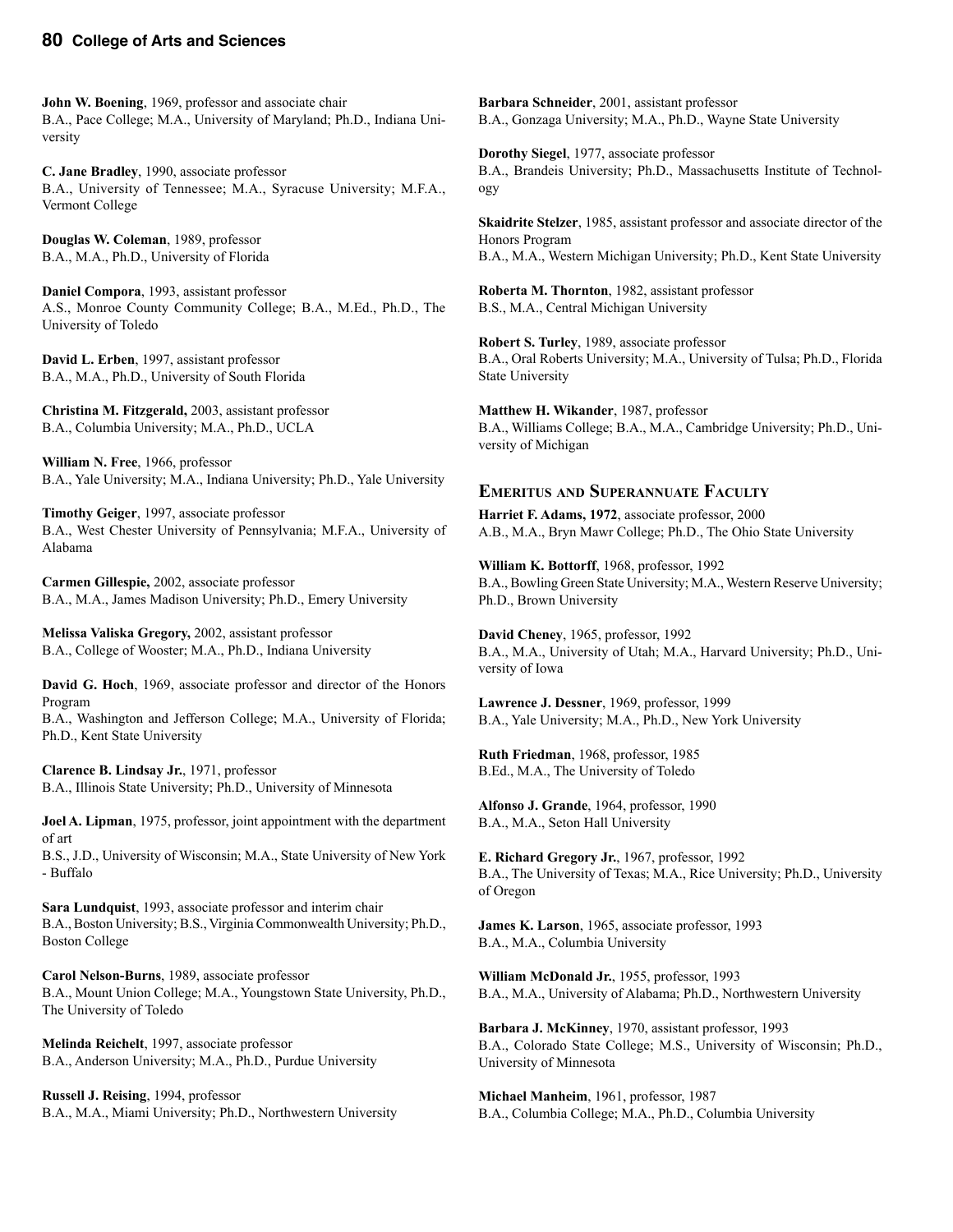**Wallace D. Martin**, 1961, professor, 1986 B.A., Oberlin College; M.A., Stanford University; Ph.D., University of London

**Jon F. Patton**, 1968, associate professor, 1999 B.A., Kent State University; M.A., University of Oregon; Ph.D., Ohio University

**Robert S. Rudolph**, 1965, professor, 1999 B.A., Temple University; M.A., Ph.D., University of Wisconsin

**David Q. Smith**, 1967, associate professor, 1999 B.A., Columbia University; M.A., New York University; Ph.D., University of Illinois

**Elizabeth Steele**, 1968, professor, 1981 B.A., Butler University; M.A., University of New Mexico; Ph.D., Bowling Green State University

**Noel Stock**, 1969, professor, 1991

**Guy A. Szuberla**, 1969, professor, 1999 A.B., Purdue University; M.A., Roosevelt University; Ph.D., University of Minnesota

**Herbert P. Zornow**, 1961, associate professor, 1989 B.A., Wesleyan University; M.A., Yale University

#### **LECTURERS**

**Michael R. Catanzaro,** 2002, lecturer B.A., Temple University; M.A., Northeast Louisiana University; Ph.D., The University of Toledo

**Michael A. Hiser**, 1990, lecturer B.A., M.A., The University of Toledo

**Susan E. Hoehing**, 1989, lecturer B.A., Georgetown University; M.A., The University of Toledo

**Kevin W. Jett,** 2003, lecturer B.A., M.A., Indiana State; Ph.D., The University of Toledo

**Rosemary Johnson-Kurek,** 2003, lecturer B.A., M.A., Bowling Green State University; Ph.D., The University of Toledo

**Norene K. Lindsay**, 1989, lecturer B.S., University of Minnesota; M.A., The University of Toledo

**Barbara Alice Mann,** 2003, lecturer B.A., M.A., Ph.D., The University of Toledo

**John W. Metz**, 1989, lecturer B.A., Slippery Rock University; M.A., The University of Toledo

**Stephanie J. Moldawsky,** 2003, lecturer B.A., M.A., The University of Toledo

**Shari L. O'Brien**, 1988, lecturer B.A., The University of Toledo; M.A., Ph.D., University of Michigan; J.D., The University of Toledo

**Michael V. Piotrowski**, 1988, lecturer B.A., Siena Heights College; M.A., The University of Toledo

**Patricia M. Reid**, 1991, lecturer B.A., State University of New York - Plattsburg; M.A., State University of New York - Binghamton

**Linda A. Schuller**, 1989, lecturer B.A., Kenyon College; M.A., Ph.D., The University of Toledo

**Suzanne E. Smith**, 1989, Lecturer B.A., State University of New York - Brockport; M.A., The University of Toledo

**Mary B. VanNess**, 1989, lecturer B.A., M.A., The University of Toledo

**Sara J. Yaklin,** 2004, lecturer B.A., Hiram College; M.A., University of Toledo

# **Department of Foreign Languages**

**An Chung Cheng,** 1998**,** associate professor B.A., Fu Jen Catholic University; M.A., Ohio University; Ph.D., University of Illinois at Urbana - Champaign

**Friederike Emonds**, 1994, associate professor of German M.A., Washington University; Ph.D., University of California - Davis

**Joseph A. Feustle Jr.**, 1972, professor of Spanish B.A., M.A., Ph.D., University of Maryland

**Ruth Ann Hottell**, 1988, professor of French B.A., Western Kentucky University; M.A., University of Louisville; Ph.D., University of Illinois at Urbana - Champaign

**Oscar Lepeley**, 1996, associate professor of Spanish B.A., Universidad de Santiago; M.A., Ph.D., University of Illinois at Urbana - Champaign

**Juan Martin**, 1994, assistant professor of Spanish B.A., Complutense University of Madrid; M.A., Ph.D., University of Southern California

**Linda Rouillard**, 2001, assistant professor of French B.A., M.A.T., University of Vermont; Ph.D., University of Pittsburgh

**Debra L. Stoudt,** 1986, professor of German B.S., West Chester University of Pennsylvania; M.A., Ph.D., University of North Carolina - Chapel Hill

**Kathleen Thompson-Casado**, 1993, associate professor of Spanish B.A., M.A., Ph.D., The Ohio State University

**Antonio Varela**, 1982, associate professor of Spanish and chair B.A., San Francisco State University; M.A., Ph.D., Indiana University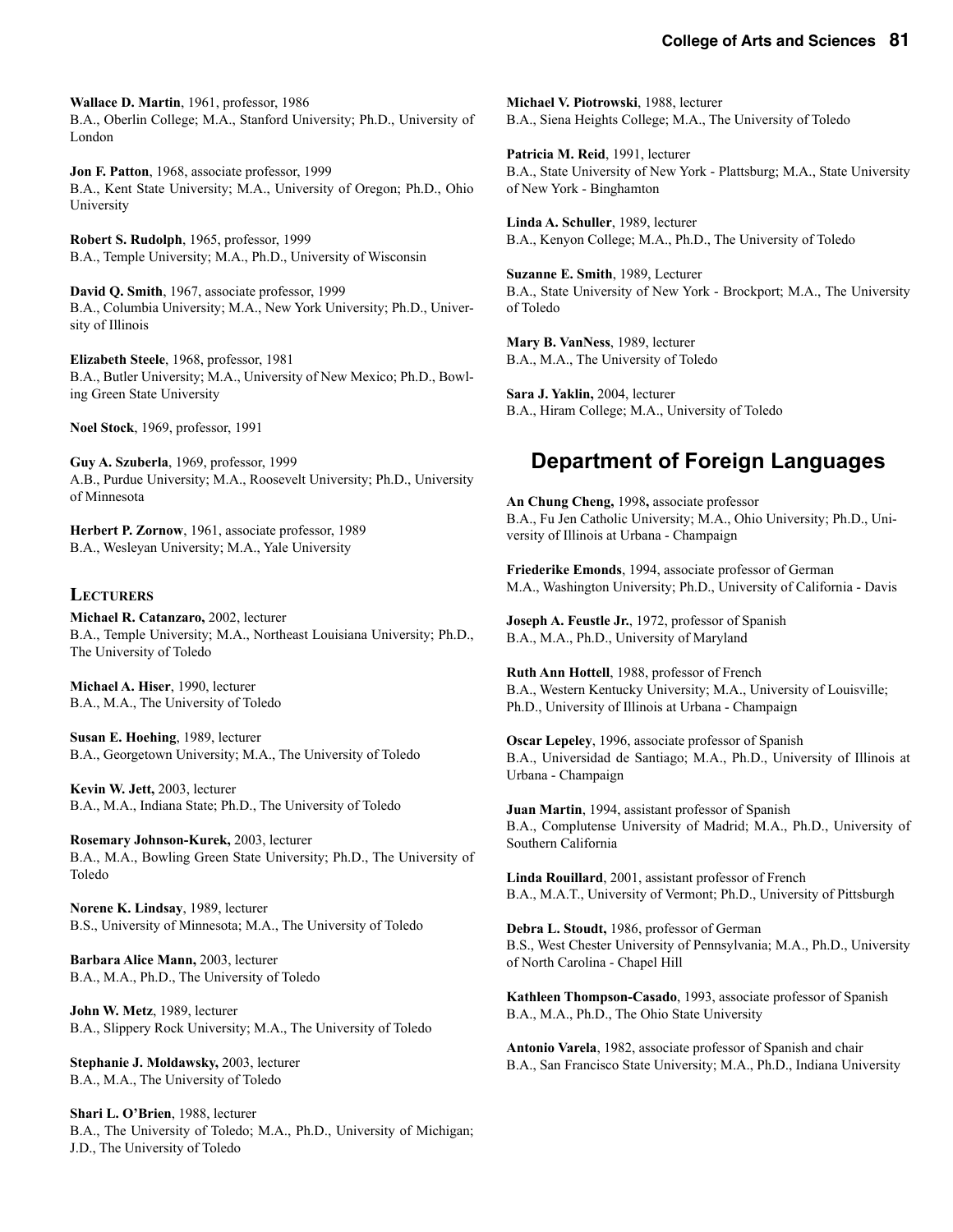#### **EMERITUS FACULTY**

**Burley D. Channer**, 1970, professor of German, 1993 B.A., University of Kansas; M.A., Middlebury College; Ph.D., The Ohio State University

**Andrew M. Chermak**, 1965, professor of French, 1993 B.A., LaSalle College

**Richard M. Krill**, 1968, professor of classics, 1992 A.B., A.M., John Carroll University; Ph.D., St. Louis University

**Bonnie Mestre**, 1966, professor of Spanish, 1983 B.A., B.Ed., The University of Toledo; M.A., Purdue University

**Ernesto Moreno**, 1966, professor of Spanish, 1982 Doctor of Pedagogy, University of Havana; M.A., Ph.D., University of Minnesota

**Juergen G. Mudrow**, 1966, professor of German, 1993 B.S., Utah State University; M.A., University of Minnesota

**Guessler M. Normand**, 1970, professor of French, 1999 Diplome, Universite d'Aix - Marseille; M.A., Ph.D., University of Kentucky

**John Pulleyn Jr.**, 1966, professor of French, 1983 B.A., M.A., Ph.D., University of Minnesota

**Orlando M. Reyes-Cairo**, 1969, professor of Spanish, 1989 B.A., University of South Dakota; M.A., University of Minnesota; Ph.D., University of Michigan

**Timothy M. Scanlan**, 1970, professor of French, 1999 B.A., University of Akron; M.A., Ph.D., Case Western Reserve University

**Uta I. Schaub**, 1969, professor of German, 1999 Staatsexamen, University of Heidelberg; Assessorexamen, Studienseminar Heidelberg; Ph.D., Rice University

#### **LECTURERS**

**Joseph Y. Hara,** 1990, lecturer B.A., Meiji Gakain University; Th.D., Lexington Theological Seminary

**Michael A. Kistner**, 1994, lecturer B.A., M.A., Bowling Green State University

**Dagmar T. Varela**, 1990, lecturer B.A., Wright State University; M.A., University of Wisconsin; A.B.D., Indiana University

**Elda M. White**, 1995, lecturer B.A., College of St. Benedict; M.A., The University of Toledo

# **Department of Geography and Planning**

**Samuel Aryeetey-Attoh**, 1987, professor B.A., University of Ghana; M.A., Carleton University; Ph.D., Boston University

**Frank J. Calzonetti,** 2000, professor and vice provost for research, graduate education and economic development B.A., M.A., Wayne State University; Ph.D., University of Oklahoma

**Kevin Czajkowski**, 1998, assistant professor B.S., State University of New York at Oneonta; Ph.D., University of Michigan

**Patrick Lawrence**, 1999, assistant professor B.S., University of Guelph; M.A., Ph.D., University of Waterloo

**Peter S. Lindquist**, 1988, associate professor and chair B.S., University of Wisconsin - Eau Claire; M.S.L.A., University of Wisconsin - Madison; Ph.D., University of Wisconsin - Milwaukee

**David J. Nemeth**, 1989, professor B.A., M.A., California State University - Northridge; Ph.D., University of California - Los Angeles

**Neil Reid**, 1991, associate professor B.A., M.A., University of Glasgow; M.A., Miami University; Ph.D., Arizona State University

#### **EMERITUS FACULTY**

**Basil Collins**, 1967, professor, 1991 B.A., University of Ireland; M.A., Ph.D., University of Michigan; M.A., The University of Toledo

**Byron E. Emery**, 1963, professor, 1986 B.A., M.A., University of Hawaii; Ph.D., University of Michigan

**Eugene N. Franckowiak**, 1968, professor, 1993 B.A., Wayne State University; M.A., University of Kansas; Ph.D., University of Michigan

**Frank E. Horton**, 1988, professor emeritus and president emeritus, 1999

B.S., Western Illinois University; M.S., Ph.D., Northwestern University

**Donald W. Lewis**, 1966, professor, 1986 B.S., Bowling Green State University; M.A., Ph.D., The Ohio State University

#### **ASSOCIATED FACULTY**

**Kenneth Dobson**, 1999, adjunct associate professor and director of community and economic development M.A., University of Maryland

#### **RESEARCH PROFESSOR**

**William A. Muraco**, 1971, professor emeritus and research professor, 1999 B.S., M.A., Ph.D., The Ohio State University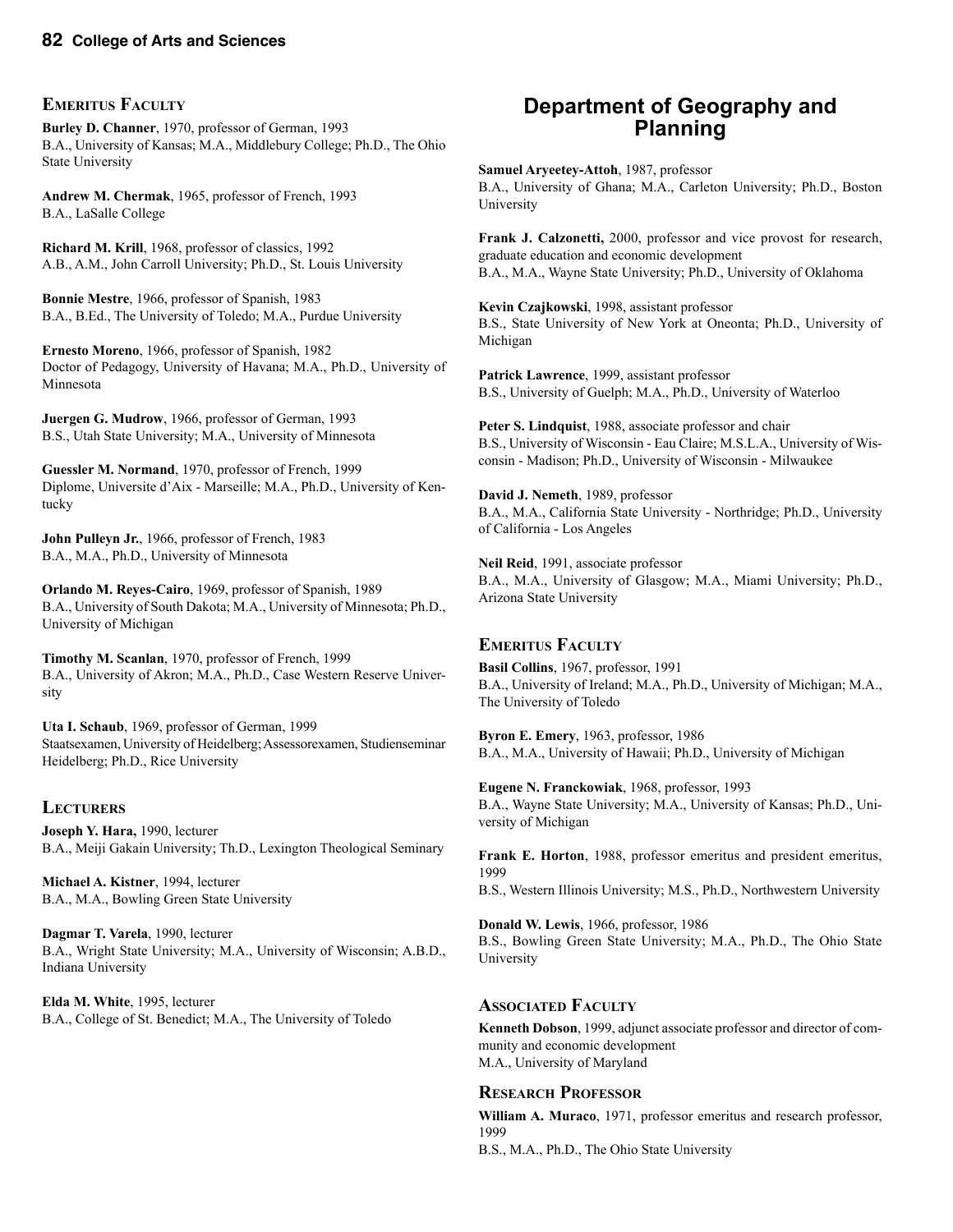# **Department of History**

**Glenn J. Ames**, 1988, professor B.A., University of Rhode Island; M.A., Ph.D., University of Minnesota

**Charles Beatty-Medina**, 2003, assistant professor B.A., Hunter College of The City University of New York; M.A., Ph.D., Brown University

**Carol Bresnahan**, 1985, professor B.A., Smith College; M.A., Ph.D., Brown University

**Diane F. Britton,** 1986, professor B.A., M.A., University of Idaho; Ph.D., Washington State University

**Alfred A. Cave**, 1973, professor B.A., Linfield College; M.A., Ph.D., University of Florida

**Charles N. Glaab,** 1968, professor B.Ph., M.A., University of North Dakota; Ph.D., University of Missouri

**Ruth W. Herndon**, 1996, associate professor B.A., University of Houston; M.A., Ph.D., American University

**William D. Hoover**, 1968, professor B.A., Muskingum College; M.A., Ph.D., University of Michigan

**Michael Jakobson**, 1991, professor B.A., M.A., Tel Aviv University; Ph.D., University of Minnesota

**Peter Linebaugh**, 1994, professor B.A., Swarthmore College; M.A., Columbia University; Ph.D., University of Warwick

**Ronald Lora**, 1967, professor B.S., Bluffton College; Ph.D., The Ohio State University

**Timothy Messer-Kruse**, 1995, associate professor B.A., M.A., Ph.D., University of Wisconsin

**Theodore Natsoulas**, 1980, professor B.A., City College of New York; M.A., University of Chicago; Ph.D., Syracuse University

**William J. O'Neal**, 1969, professor B.A., St. Meinrad College; M.A., Indiana University; Ph.D., University of Missouri

**Roger D. Ray**, 1969, professor and director of the Humanities Institute B.A., Baylor University; Ph.D., Duke University

**Robert F. Smith**, 1969, Distinguished University Professor B.A., M.A., University of Arkansas; Ph.D., University of Wisconsin

**Larry D. Wilcox**, 1968, professor B.A., Ohio University; M.A., Ph.D., University of Virginia

#### **EMERITUS FACULTY**

**Richard E. Boyer**, 1964, professor, 1993 B.S.Ed., M.A., Northeast Missouri State College; Ph.D., University of Missouri

**Lorin Lee Cary**, 1968, professor, 1989 B.A., Antioch College; M.A., Ph.D., University of Wisconsin

**W. Eugene Hollon**, 1967, professor, 1978 B.A., East Texas State College; M.A., Ph.D., The University of Texas

**William H. Longton**, 1968, professor and chair, 2003 B.A., University of Florida; M.A., Ph.D., University of North Carolina

**Marvin L. Michael Kay**, 1971, professor, 1992 B.A., Maryville College; Ph.D., University of Minnesota

**Lloyd B. Lapp**, 1946, professor, 1984 B.A., M.A., The University of Toledo

**William H. Leckie**, 1963, professor, 1979 B.A., M.A., Texas College of Arts and Industries; Ph.D., University of Oklahoma

**Bogdan C. Novak**, 1961, professor, 1990 L.L.M., State University of Ljubljana; M.A., Loyola University; Ph.D., University of Chicago

**Ivan C. Scott**, 1968, professor, 1984 B.A., College of William and Mary; M.A., Ph.D., University of Pennsylvania

**Arthur R. Steele**, 1957, professor, 1979 B.A., University of California; M.A., University of New Mexico; Ph.D., Duke University

# **Honors Program**

#### **ASSOCIATED FACULTY Walter Josef Denk**, 1990, adjunct assistant professor and assistant director, Honors Program B.A., Northwestern University

**Carolyn Duncan,** 2002, lecturer, Honors Program B.A., M.S., Wayne State University, M.A., Ph.D., The University of Toledo

**Linda L. Smith,** 1992, lecturer B.A., The Ohio State University; J.D., M.A., Ph.D., The University of Toledo

# **Humanities Institute**

#### **ASSOCIATED FACULTY**

**Christine A. Habrecht**, 1988, adjunct instructor and assistant dean B.A., Valparaiso University; M.A., The University of Toledo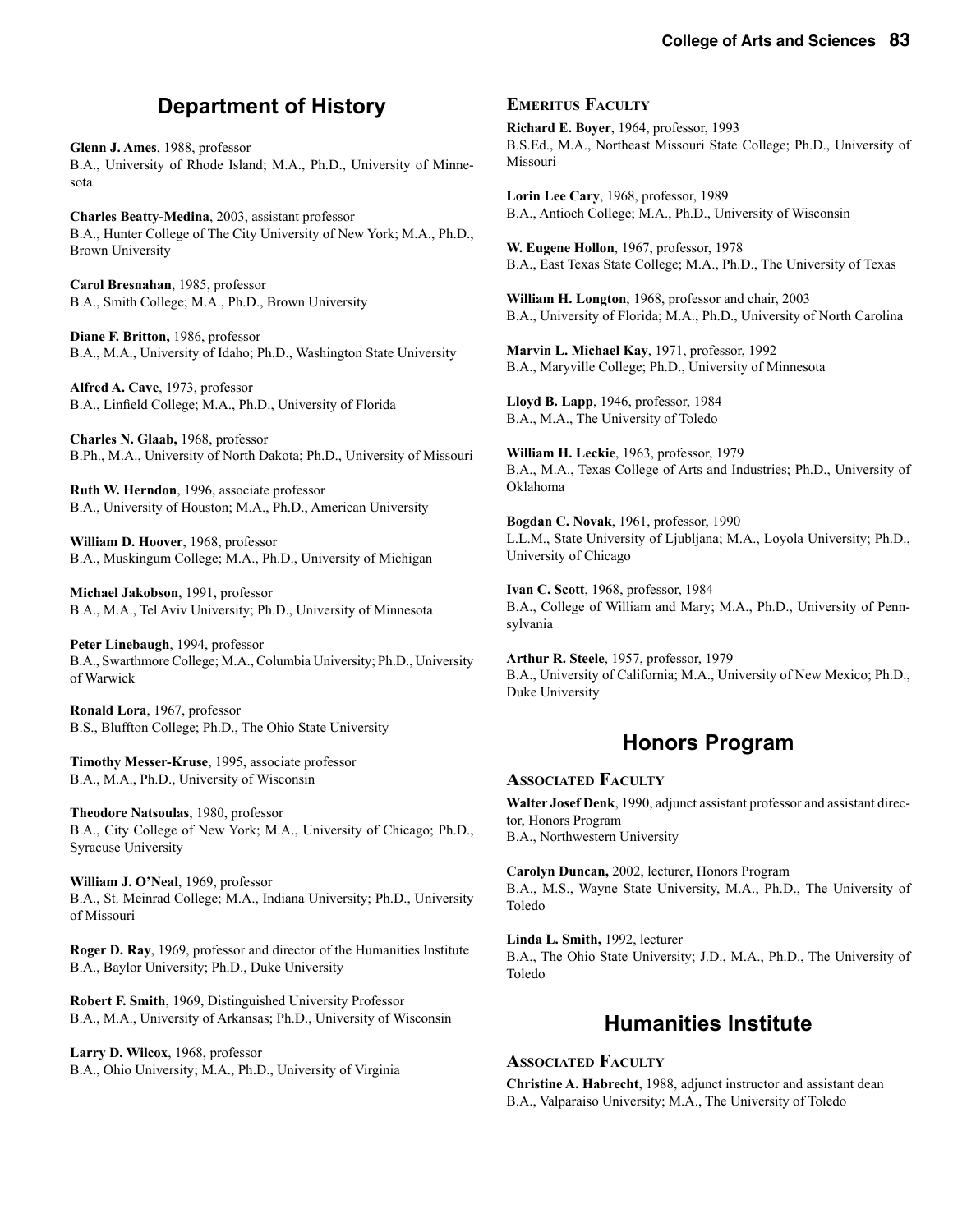**Sharon L. Schnarre**, 1990, adjunct assistant professor and premedical advising coordinator B.S., Bowling Green State University; M.S., Wright State University

# **Department of Mathematics**

**James D. Anderson,** 1990, assistant professor B.S., The University of Akron; M.S., Purdue University

**H. Lamar Bentley**, 1971, professor B.S., M.S., University of Arizona; Ph.D., Rensselaer Polytechnic Institute

**Dean A. Carlson**, 1989, professor B.S., Clarion State College; M.A., Ph.D., University of Delaware

**Zeljko Cuckovic**, 1994, associate professor B.S., M.S., University of Zagreb; Ph.D., Michigan State University

**Mohamed S. El-Bialy**, 1990, professor Ph.D., University of Minnesota

**Donald J. Greco,** 1977, professor B.A., The Ohio State University; M.Ed., Ph.D., The University of Toledo

**Paul R. Hewitt**, 1990, associate professor B.S., Michigan Technological University; Ph.D., Michigan State University

**L. Marie Hoover**, 1984, associate professor B.A., Muskingum College; M.A., University of Michigan; Ph.D., The University of Toledo

**En-Bing Lin**, 1986, professor B.S., National Taiwan University; Ph.D., Johns Hopkins University

**Geoffrey K. Martin**, 1989, associate professor and chair B.S., University of Connecticut; M.A., Ph.D., State University of New York - Stony Brook

**Elaine I. Miller,** 1986, associate professor A.S., Alpena College; B.S., M.A., Eastern Michigan University

**Rao V. Nagisetty**, 1974, professor B.A., Andhra University; Ph.D., Stekloff Institute

**Robert L. Ochs Jr.**, 1988, associate professor B.S., Ursinus College; M.S., The Pennsylvania State University; M.A., Ph.D., University of Delaware

**Charles J. Odenthal**, 1990, associate professor B.S., Harvey Mudd College; M.S., California Polytechnic University - Pomona; Ph.D., University of Wisconsin

**Biao Ou**, 1993, associate professor B.S., M.S., Zhejiang University; Ph.D., University of Minnesota

**Martin R. Pettet**, 1981, professor B.Sc., M.Sc., Toronto; M.Phil., Ph.D., Yale University **Friedhelm Schwarz**, 1984, professor Diploma, University of Hanover; Ph.D., University of Bremen

**Ivie Stein Jr.**, 1971, associate professor B.S., M.A., California State College; Ph.D., University of California

**Stuart A. Steinberg**, 1971, professor B.A., Ph.D., University of Illinois; M.S., University of Chicago

**Gwen H. Terwilliger,** 1987, associate professor B.S., M.Ed., Bowling Green State University; Ph.D., The University of Toledo

**William N. Thomas Jr.**, 1975, associate professor B.A., University of Michigan; M.A., The University of Toledo

**Gerard Thompson**, 1988, associate professor B.Sc., King's College; M.S., Ph.D., University of North Carolina; Ph.D., Open University

**H. Westcott Vayo**, 1965, professor B.S., Culver - Stockton College; M.S., Ph.D., University of Illinois

**Henry C. Wente**, 1971, Distinguished University Professor A.B., A.M, Ph.D., Harvard University

**Denis White**, 1984, professor B.Sc., M.Sc., University of Toronto; M.S., Ph.D., Northwestern University

**Donald B. White**, 1993, professor B.S., University of California - Los Angeles; M.S., Ph.D., University of California - Irvine

**Harvey E. Wolff**, 1975, professor B.A., University of Connecticut; M.A., Ph.D., University of Illinois

**Biao Zhang**, 1993, professor B.Sc., M.S., East China Normal University; Ph.D., University of Chicago

#### **EMERITUS AND SUPERANNUATE FACULTY**

**James L. Bailey**, 1963, professor, 1987 B.S., Heidelberg College; M.S., Ph.D., Michigan State University

**Simmie S. Blakney**, 1964, professor, 1990 B.S., Tougaloo College; M.S., Ph.D., University of Illinois

**Jayanthi Chidambaraswamy**, 1966, professor, 1990 B.A., M.A., Andhra University; Ph.D., University of California - Berkeley

**Mary F. Coughlin**, 1969, professor, 1989 B.A., Marygrove College; M.S., St. Louis University; Ph.D., University of Michigan

**Budmon R. Davis**, l962, professor, 1989 B.S., Geneva College; M.A., Ph.D., University of Pittsburgh

**Edward D. Ebert**, 1947, professor, 1984 B.S., The University of Toledo; M.S., University of Iowa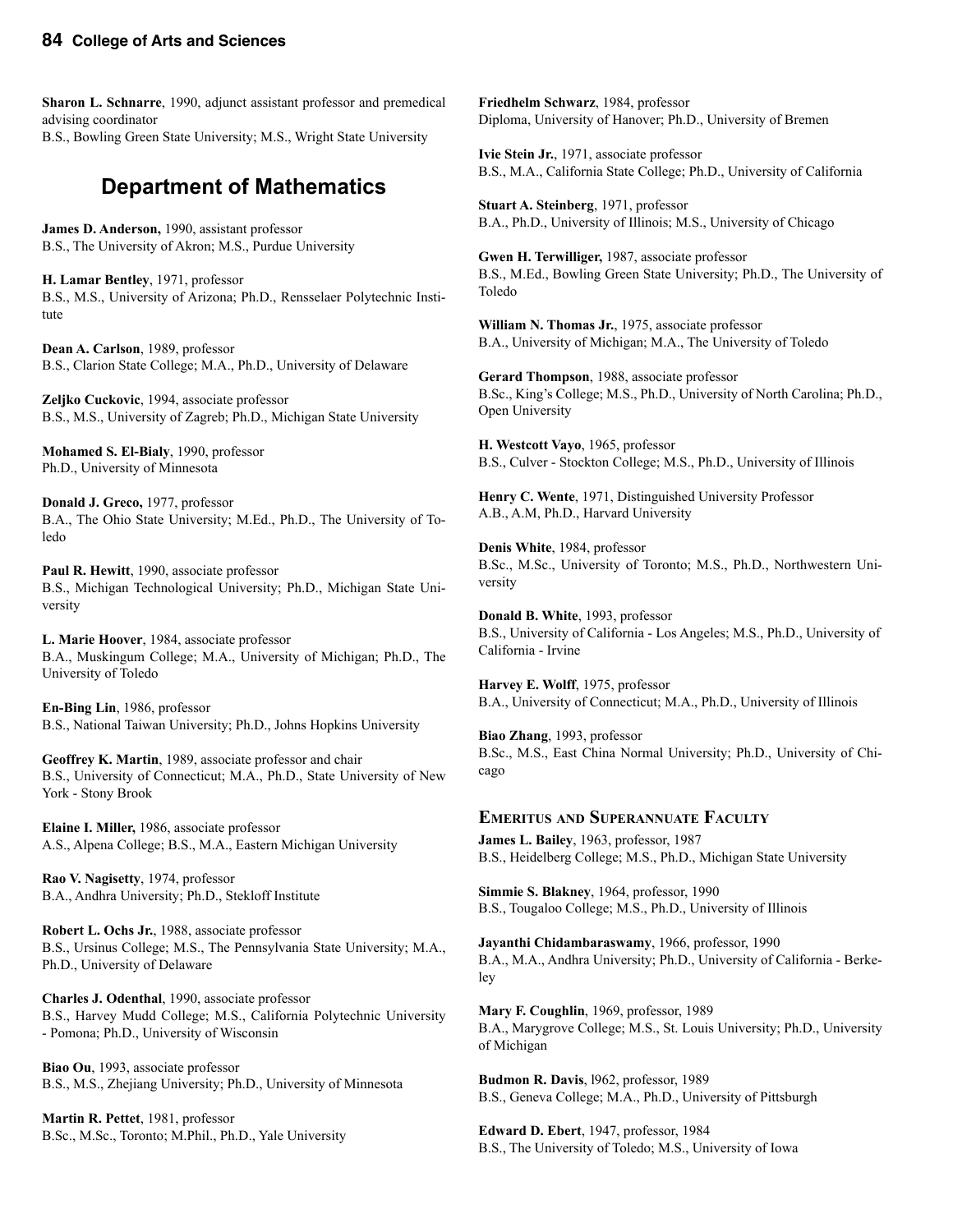**Arnold A. Johanson**, 1962, professor, 1987 A.B., Kenyon College; M.A., The Ohio State University; Ph.D., Case Institute of Technology

**George J. Kertz**, 1966, professor, 1999 A.B., Cardinal Glennon College; M.A., Ph.D., St. Louis University

**Walter Lange**, 1967, professor, 1989 M.Ed., Ed.S., The University of Toledo

**Temoleon G. Rousos**, 1966, professor, 1986 B.Ed., The University of Toledo; M.A.Ed., Eastern Michigan University; M.A., Mathematics, Bowling Green State University; Ed.S., Ed.D., The University of Toledo

**Paul Shields**, 1974, professor, 1999 A.B., Colorado College; M.A., Ph.D., Yale University

**Richard W. Shoemaker**, 1946, professor, 1985 B.S., M.S., The University of Toledo; M.A., Ph.D., University of Michigan

**Stephen E. Spielberg**, 1963, professor, 1993 B.A., University of Pennsylvania; M.A., Ph.D., University of Minnesota

# **Department of Music and Dance**

**Michael Boyd**, 1987, professor B.M., Wisconsin Conservatory of Music; M.M., D.M.A., Eastman School of Music

**Timothy D. Brakel,** 2000, assistant professor B.S., Jacksonville State University; M.S., Indiana State University; Ph.D., Indiana University

**Jon Hendricks,** 2000, Distinguished University Professor D.P.A. (Hon.), The University of Toledo

**Lee Heritage**, 1993, associate professor and interim chair B.M., Shenandoah University; M.M., University of Wisconsin; D.M.A., University of Illinois

**Stephen W. Hodge**, 1989, professor B.M.E., M.M.E., Wichita State University; D.M.A., University of Colorado

**David N. Jex**, 1983, professor B.M., The University of Toledo; M.M., Bowling Green State University; D.M.A., Cleveland Institute of Music

**Erik Johanson**, 1993, associate professor B.A., Augustana College; M.M., University of Cincinnati

**Raymond C. Marchionni**, 2001, professor M.M., University of Michigan; D.M.A., North Texas State University

**Barbara A. Rondelli Perry**, 1975, professor B.M., Kansas State College of Pittsburg; M.M., Pittsburg State University; L.R.A.M., Royal Academy of Music

#### **EMERITUS FACULTY**

**Virginia A. Chambers**, 1975, professor, 1992 B.M., University of Louisville; N.M., Eastman School of Music; Ph.D., University of Michigan

**Robert M. DeYarman**, 1978, professor, 1999 B.A., M.A., Ph.D., State University of Iowa

**Thomas D. East**, 1971, professor, 1992 B.A., University of Northern Colorado; M.M., Indiana University

**Mary R. Kihslinger**, 1967, professor, 1998 B.M.E., Alverno College; M.M., University of Wisconsin

**James L. Mason**, 1969, professor, 1992 B.S., M.A., Wayne State University

**Frances A. Renzi**, 1973, professor, 1999 B.M., North Texas State University; M.S., Juilliard School of Music

**Bernard R. Sanchez**, 1965, professor, 1993 B.M.E., M.M., University of Louisville

**Richard M. Webster,** 1965, professor, 1993 B.A., University of Washington; M.M., Eastman School of Music

**Arthur S. Winsor Jr.**, 1958, professor, 1992 B.S., M.A., University of North Carolina; Ph.D., University of Michigan

#### **ASSOCIATED FACULTY**

**Ilana Kennell**, 1993, lecturer B.M.E., Northwestern University; M.M., University of Wisconsin

**David C. Mariasy**, 1982, lecturer B.A., The University of Toledo; M.M., Bowling Green State University

# **Department of Philosophy**

**Charles V. Blatz**, 1989, professor B.A., University of Cincinnati; M.A., Ph.D., University of Michigan

**James Campbell**, 1982, Distinguished University Professor B.A., Temple University; M.A., Ph.D., State University of New York - Stony Brook

**Richard R. Gaillardetz,** 2001, Murray/Bacik Endowed Professor of Catholic Studies B.A., The University of Texas - Austin; M.A., St. Mary's University; M.A., Ph.D., University of Notre Dame

**Madeline Muntersbjorn**, 1994, associate professor B.A., Carleton College; M.A., Ph.D., University of Pittsburgh

**Benjamin Pryor**, 2000, assistant professor B.A., The University of Redlands; M.A., Claremont Graduate School; Ph.D., The Pennsylvania State University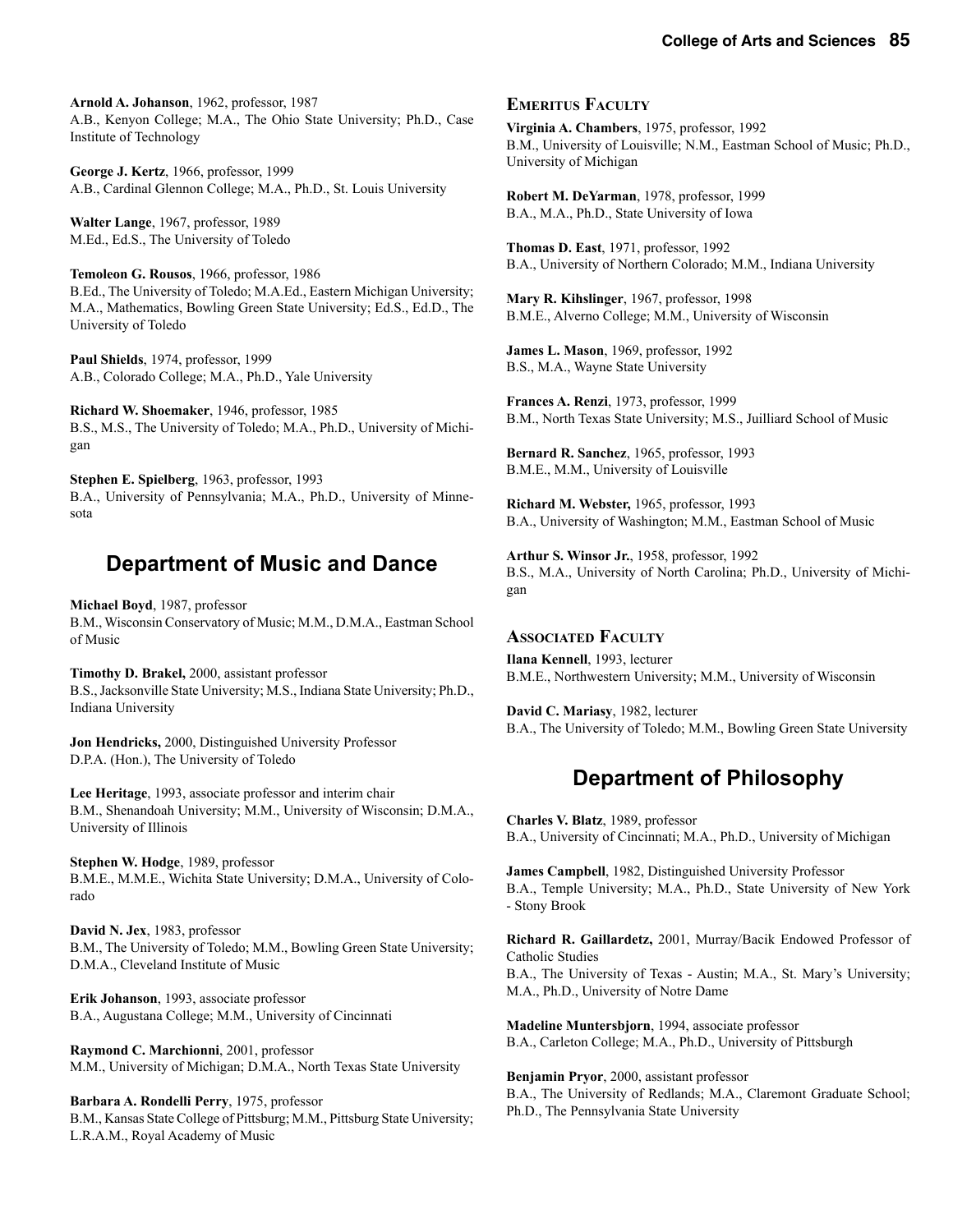**Susan M. Purviance**, 1988, professor B.A., M.A., Ph.D., University of California - Santa Barbara

**John Sarnecki,** 2002, assistant professor B.A., M.A., University of Calgary, Ph.D., Rutgers University

**Eric W. Snider**, 1986, associate professor and chair B.A., Grand Rapids Baptist College; M.A., Southern Illinois University; Ph.D., Vanderbilt University

**David S. Stern**, 1990, professor and dean of the College of Arts and Sciences

B.A., Louisiana State University; M.A., Ph.D., University of California - San Diego

#### **EMERITUS FACULTY**

**George P. Guthrie**, 1961, professor, 1988 A.B., D.B., Ph.D., University of Chicago

**Thomas C. Mayberry**, 1969, professor, 1989 B.A., M.A., Oklahoma State University; Ph.D., University of Washington

**Ramakrishna Puligandla**, 1966, professor, 1993 B.S., M.Sc., Andhra University; M.S., Purdue University; A.M., University of South Dakota; Ph.D., Rice University

**Stephen S. Tigner**, 1965, professor, 1990 B.A., University of Rochester; M.A., Ph.D., University of Michigan

#### **ASSOCIATED FACULTY**

**James J. Bacik**, 1983, adjunct professor of humanities B.A., M.A., Atheneaum of Ohio; M.F., Fordham University; D.Phil., University of Oxford

# **Department of Physics and Astronomy**

**Jacques G. Amar**, 1997, associate professor M.A., University of Rochester; Ph.D., Temple University

**Lawrence S. Anderson**-**Huang** 1978, professor B.S., California Institute of Technology; M.A., Ph.D., University of California - Berkeley

**Brian G. Bagley**, 1991, professor B.S., M.S., University of Wisconsin - Madison; A.M., Ph.D., Harvard University

**Jon E. Bjorkman**, 1996, associate professor M.S., University of Colorado; Ph.D., University of Wisconsin

**Karen S. Bjorkman**, 1996, professor M.S., Ph.D., University of Colorado

**Bernard W. Bopp**, 1974, professor and director of the Center for Teaching and Learning B.A., New York University; Ph.D., The University of Texas

**Song Cheng**, 1993, associate professor B.Sc., Changsha Institute of Technology; Ph.D., Kansas State University

**Robert W. Collins**, 2004, professor and NEG Endowed Chair of Silicate and Materials Science B.A., Clark University; M.S., Ph.D., Harvard University

**Alvin D. Compaan**, 1987, professor, chair and director of the Center for Materials Science and Engineering A.B., Calvin College; M.S., Ph.D., University of Chicago

**Larry J. Curtis**, 1963, Distinguished University Professor B.S., The University of Toledo; M.S., Ph.D., University of Michigan

**Xunming Deng**, 1996, professor M.S., Ph.D., University of Chicago

**David G. Ellis**, 1965, professor A.B., Marietta College; Ph.D., Cornell University

**Steven R. Federman**, 1988, professor B.S., Polytechnic Institute of Brooklyn; M.S., Ph.D., New York University

**Bo Gao**, 1994, associate professor B.S., Zhejiang University; M.S., Ph.D., University of Nebraska

**Philip B. James**, 1990, Distinguished University Professor B.S., Carnegie Mellon University; Ph.D., University of Wisconsin

**Victor G. Karpov**, 2001, professor Ph.D., Leningrad Polytechnic Institute

**Thomas J. Kvale**, 1986, professor B.A., Gustavus Adolphus College; M.S., Ph.D., University of Missouri - Rolla

**Scott A. Lee**, 1987, professor B.S., Bowling Green State University; M.S., Ph.D., University of Cincinnati

**R. Ale Lukaszew,** 2000, assistant professor Ph.D., Wayne State University

**Nancy D. Morrison**, 1978, associate professor B.A., Radcliffe College; M.S., Ph.D., University of Hawaii

**James F. Palmer**, 1999, professor M.S., Cornell University; M.S., Eastern Michigan University; M.S., University of Florida

**Constantine E. Theodosiou**, 1981, professor and associate dean for the natural sciences and mathematics Diploma, University of Athens; M.S., Ph.D., University of Chicago

**Adolf N. Witt**, 1967, Distinguished University Professor Vordiplom, University of Hamburg; Ph.D., University of Chicago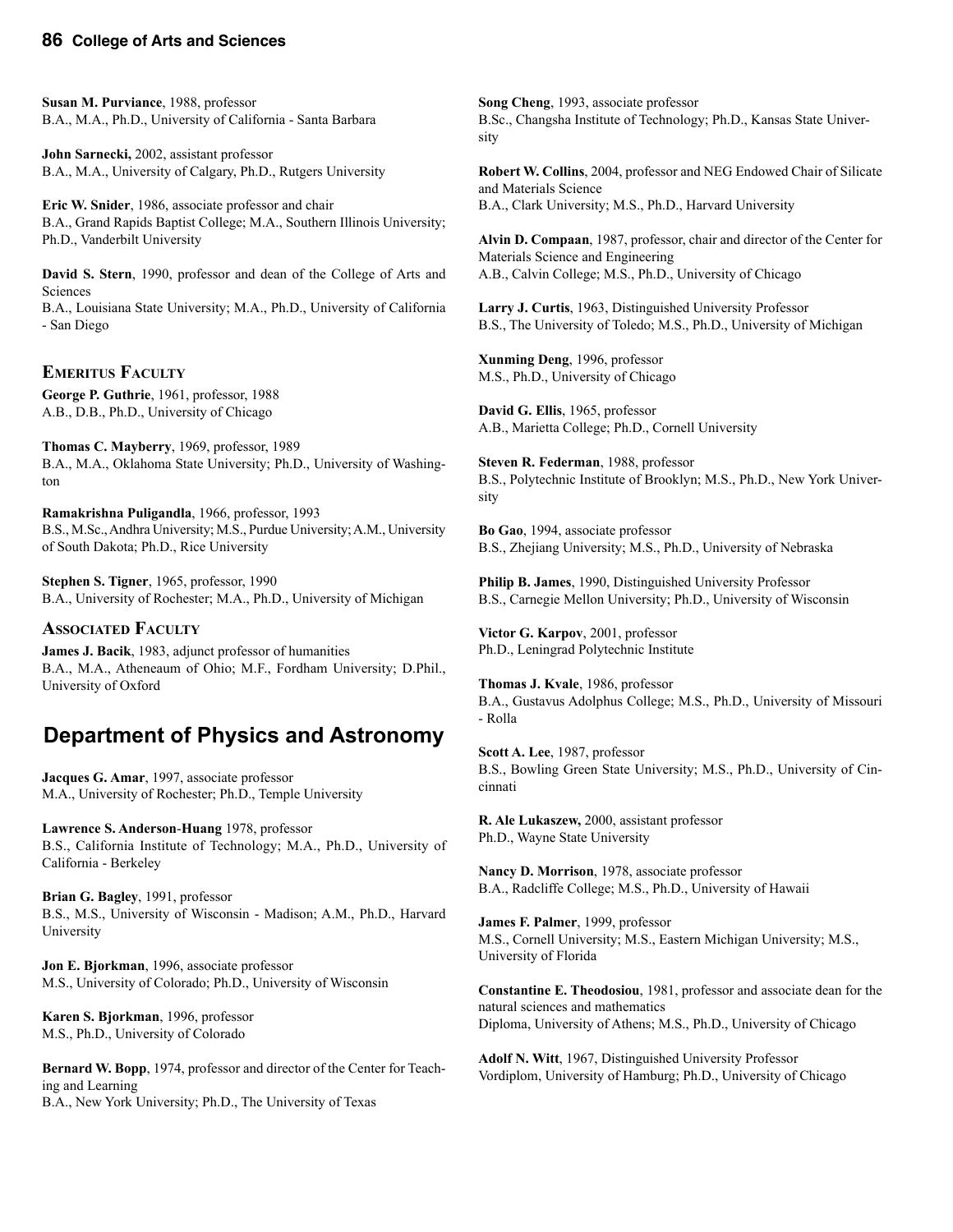#### **EMERITUS FACULTY**

**Randy G. Bohn**, 1969, professor, 2003 B.S.E.P., The University of Toledo; Ph.D., The Ohio State University

**Helen L. Brooks**, 1955, professor, 1972 M.A., The University of Toledo

**Robert T. Deck**, 1965, professor, 1993 B.A., LaSalle College; Ph.D., University of Notre Dame

**Armand H. Delsemme**, 1966, professor, 1988 M.S., M.E., Ph.D., Universite de Liege

**Richard M. Schectman**, 1961, professor, 1986 B.S., Lehigh University; M.S., The Pennsylvania State University; Ph.D., Cornell University

**H. John Simon**, 1972, professor, 1999 B.S., Tufts University; M.A., Ph.D., Harvard University

**William Williamson Jr.**, 1965, professor, 1997 B.A., San Francisco State College; M.A., University of California; Ph.D., University of Colorado

#### **ASSOCIATED FACULTY**

**Peter Bengtsson**, 1999, honorary associate professor of physics Ph.D., University of Lund, Sweden

**Ralph R. Dobelbower**, 2000, honorary professor of physics M.D., Jefferson Medical College of Philadelphia; Ph.D., Thomas Jefferson University

**John J. Feldmeier,** 2000, honorary professor of physics D.O., Philadelphia College of Osteopathic Medicine

**Ragnar Hellborg**, 1999, honorary professor of physics Ph.D., University of Lund, Sweden

**Indrek Martinson**, 1986, honorary professor Fil. Mag., Fil. Lic., Fil. Dr., Stockholm University

**Stanford Ovshinsky**, 1999, honorary professor of physics

**E. Ishmael Parsai**, 2000, honorary associate professor of physics Ph.D., Medical College of Ohio

**A. Alan Pinkerton**, 1996, honorary professor Grad., RIC Brighton College of Tech; Ph.D., University of Alberta

### **Department of Political Science and Public Administration**

**Lynn W. Bachelor**, 1988, associate professor and chair B.A., Mount Holyoke College; M.A., University of New Hampshire; Ph.D., University of Chicago

**David H. Davis**, 1989, professor B.A., Cornell University; M.A., Ph.D., Johns Hopkins University **Mark E. Denham**, 1989, associate professor B.S., Georgia Institute of Technology; M.Div., Boston University; M.A., Ph.D., The Ohio State University

**Renee J. Heberle**, 1997, associate professor B.A., Brandeis University; M.A., Ph.D., University of Massachusetts - Amherst

**Hugh F. Hinton**, 1975, associate professor B.A., M.A., Ph.D., The University of Texas

**James W. Lindeen**, 1967, professor B.A., University of Omaha; M.A., Ph.D., University of Nebraska

**Samuel P. Nelson**, 2001, assistant professor B.A., Northwestern University; M.A., Ph.D., University of Wisconsin - Madison

**Ronald R. Randall**, 1970, professor B.A., University of Montana; Ph.D., University of Wisconsin

**Sunday E. Ubokudom**, 1995, associate professor B.S., Oklahoma State University; M.P.A., Ph.D., University of Kansas

**Richard F. Weisfelder**, 1975, professor B.A., Amherst College; M.A., Ph.D., Harvard University

**Carter A. Wilson**, 1983, professor B.A., M.A., Ph.D., Wayne State University

**David S. Wilson**, 1970, associate professor B.A., Dartmouth College; M.A., Ph.D., Cornell University

#### **EMERITUS AND SUPERANNUATE FACULTY**

**Abid A. Al-Marayati**, 1968, professor, 1989 B.S., M.A., Bradley University; Ph.D., New York University

**Norman Blume**, 1956, professor, 1983 B.A., University of Connecticut; M.A., Boston University; Ph.D., The Ohio State University

**Winfield S. Bollinger**, 1967, professor, 1993 B.A., Ph.D., Syracuse University

**George P. Jan**, 1968, professor, 1993 B.A., National Chengchi University; M.A., Southern Illinois University; Ph.D., New York University

**Willard W. Smith**, 1961, professor, 1989 B.A., Miami University; M.S.G.M., University of Denver

**Robert S. Sullivant**, 1973, professor, 1990 A.B., M.A., University of California; Ph.D., University of Chicago

**Karl O. Vezner**, 1971, professor, 1992 B.A., Valparaiso University; M.A., American University; Ph.D., University of North Carolina

**George L. Willis**, 1969, professor, 1983 B.A., Ph.D., Indiana University; M.A., University of North Carolina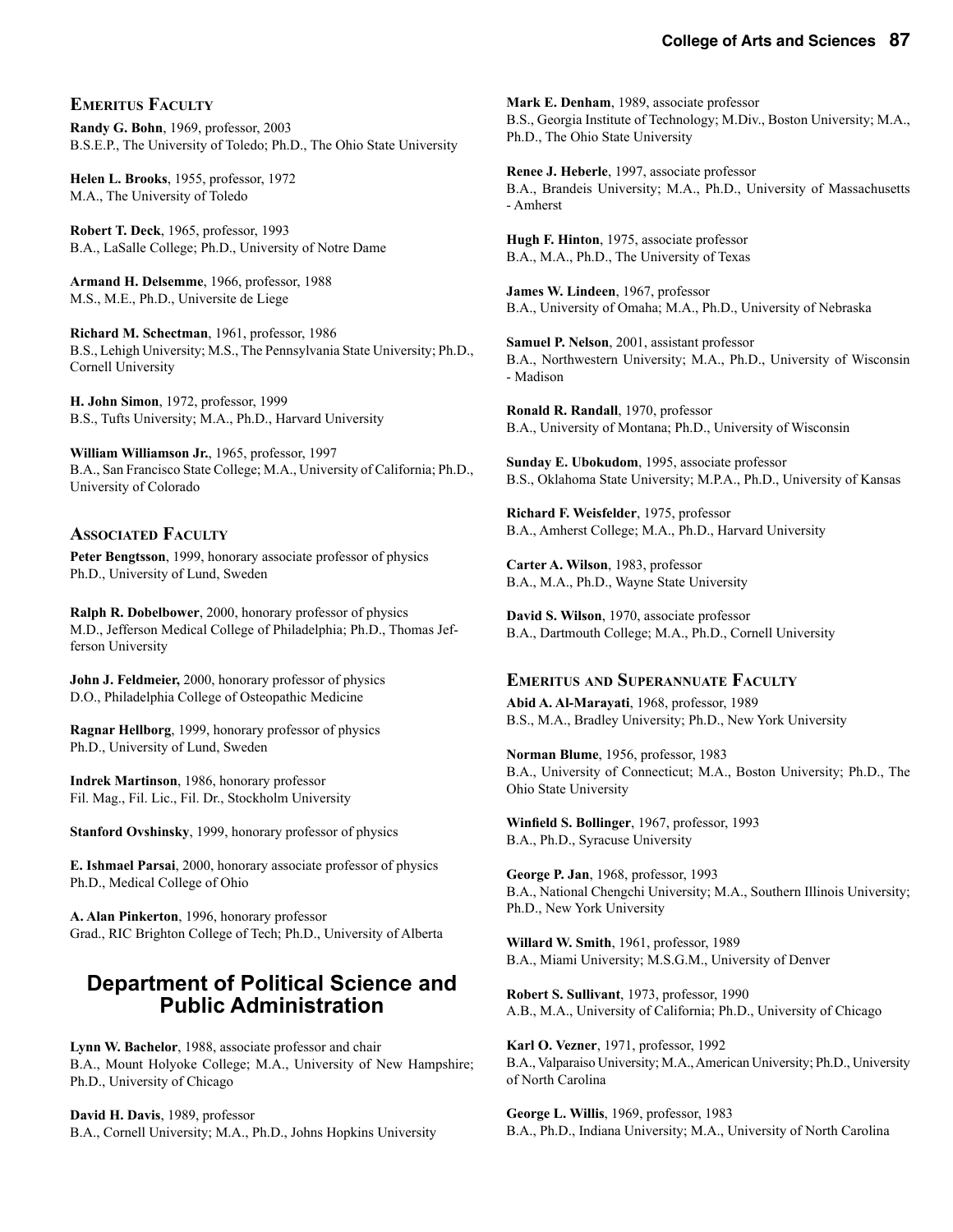# **Department of Psychology**

**Harvard L. Armus**, 1960, professor A.B., New York University; A.M., Columbia University; Ph.D., State University of Iowa

**Wesley A. Bullock**, 1988, associate professor B.A., M.S., Ph.D., University of Oklahoma

**Michael Caruso**, 1988, associate professor B.A., M.A., The University of Akron

**Stephen D. Christman**, 1989, professor B.A., University of Michigan; Ph.D., University of California - Berkeley

**Robert K. Elliott,** 1978, professor B.A., University of California - Santa Cruz; M.A., Ph.D., University of California - Los Angeles

**Jeanne B. Funk**, 1995, professor B.A., Bucknell University; Ph.D., University of North Carolina

**Andrew L. Geers**, 2001, assistant professor B.A., University of Cincinnati; M.S., Ph.D., Ohio University

**Henry E. Heffner,** 1987, professor B.A., Trinity College; M.S., Ph.D., Florida State University

**Rickye S. Heffner,** 1987, professor B.A., Vanderbilt University; M.S., Ph.D., Florida State University

**Joseph D. Hovey**, 1997, associate professor and chair B.A., University of California - Los Angeles; M.A. Ph.D., University of Michigan

**John D. Jasper**, 2001, assistant professor B.S., Kansas State University; M.A., Ph.D., University of Iowa

**Christopher C. Layne**, 1980, associate professor B.A., College of William and Mary; M.A., Ph.D., University of Alabama

**Gregory J. Meyer**, 2003, assistant professor B.S., University of Illinois at Urbana - Champaign; M.S., Ph.D., Loyola University in Chicago

**Joni L. Mihura**, 1996, associate professor B.S., M.S., Ph.D., Oklahoma State University

**Laura D. Seligman**, 2001, associate professor B.A., State University of New York at Oneonta; M.S., Ph.D., Virginia Polytechnic Institute and State University

**Alice H. Skeens**, 1963, associate professor B.S., Concord College; M.A., West Virginia University; Ed.D., The University of Toledo

**Peg Hull Smith**, 1983, associate professor B.A., M.A., Ph.D., The University of Toledo

**Mojisola F. Tiamiyu**, 1997, associate professor B.Sc., Obafemi Awolowo University; M.Sc., University of Jos; Ph.D., University of Toronto

#### **EMERITUS FACULTY**

**Robert J. Burns**, 1946, professor, 1982 B.B.A., M.A., The University of Toledo; Ph.D., University of Michigan

**David M. Del Castillo**, 1968, professor, 1993 B.S., M.S., Ph.D., University of New Mexico

**William E. Gumenik**, 1963, professor, 1988 B.A., M.A., Brooklyn College; Ph.D., New York University

**Robert A. Haaf**, 1969, professor B.A., Gettysburg College; M.A., University of Maryland; Ph.D., University of Connecticut

**Albert B. Palmer Jr.**, 1965, professor, 1993 B.A., Heidelberg College; M.S., New Mexico Highlands University; Ph.D., Southern Illinois University

**Stefan Slak**, 1967, professor, 1993 Diplome, Universite de Paris; M.S., Lehigh University; Ph.D., Wayne State University

**Julian Wohl**, 1961, professor, 1986 A.B., Brooklyn College; Ph.D., University of Nebraska

#### **ASSOCIATED FACULTY**

**Brian Cullen**, 1993, professor M.D., Queens University

**Kenneth Davis**, 1996, assistant professor B.A., M.A., Ph.D., The University of Toledo

**Wallace E. Dixon**, 1992, assistant professor B.A., The University of Toledo; Ph.D., Miami University

**Larry Hamme**, 1996, assistant professor B.A., M.A., North Carolina Central College; Ph.D., The University of Toledo

**Denis P. Lynch**, 1968, associate professor A.B., University of Detroit; M.S., Ph.D., Case Western University

**Austin J. McSweeny**, 1984, professor B.S., University of Wisconsin; M.A., Ph.D., Northern Illinois University

**Cheryl Morrow-Bradley**, 1988, assistant professor B.A., M.A., Bowling Green State University; Ph.D., The University of Toledo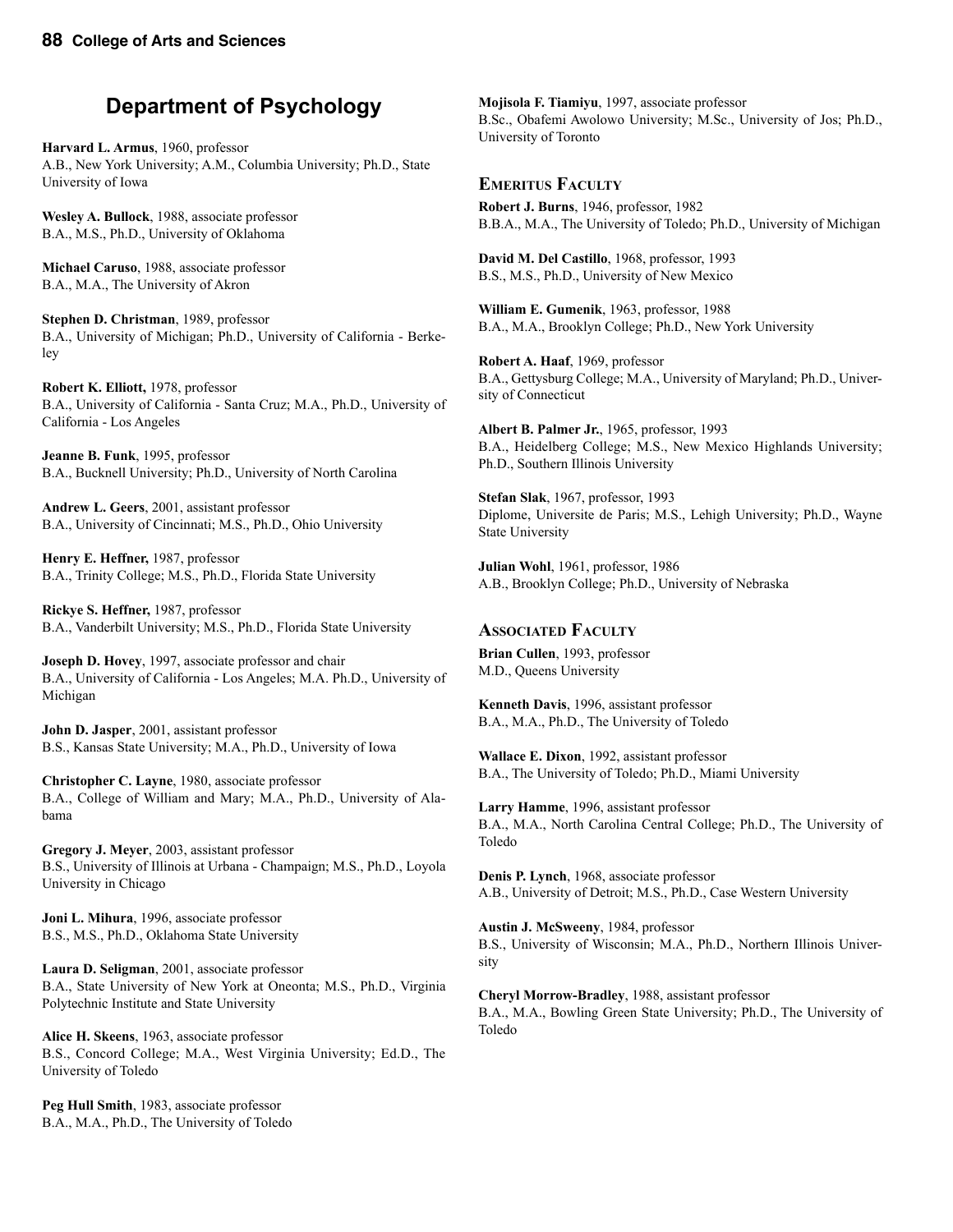# **Department of Sociology and Anthro- pology**

**Abdul Alkalimat**, 1994, professor and director of Africana Studies B.A., Ottawa University; M.A., Ph.D., University of Chicago

**Barbara K. Chesney**, 1989, associate professor and chair B.A., Mount St. Mary's College; M.A., Eastern Michigan University; M.P.H., Ph.D., University of Michigan

**Barbara Coventry**, 1991, associate professor B.A., Eureka College; M.S., Illinois State University; Ph.D., University of Illinois

**Mary Louise Glen**, 1967, professor B.A., Wayne State University; M.Ed., Ed.S., Ed.D., The University of Toledo

**Daniel M. Johnson**, 2001, professor and president of The University of Toledo

B.A., M.A., Texas Christian University; Ph.D., University of Missouri - Columbia

**William Leons**, 1975, associate professor

B.A., M.A., University of California; Ph.D., The Pennsylvania State University

**Patrick McGuire**, 1987, associate professor

B.A., State University of New York - Potsdam; M.A., M.A.T., State University of New York - Binghamton; Ph.D., State University of New York - Stony Brook

**Seamus P. Metress**, 1969, professor B.S., University of Notre Dame; M.A., Columbia University; Ph.D., Indiana University

**Marietta Morrissey**, 1989, professor and associate dean for the social sciences

B.A., University of Pittsburgh; M.A., Ph.D., Michigan State University

**Elias T. Nigem**, 1976, associate professor and graduate director A.A., Los Angeles Valley College; B.A., M.A., California State University; Ph.D., Utah State University

**Rubin Patterson**, 1992, associate professor B.S., Florida State University; M.S., George Washington University; Ph.D., Howard University

**Angela Siner**, 1989, instructor and adviser for sociology and anthropology

B.A., Grambling State University; M.A., University of Southwest Louisiana

**Randy Stoecker**, 1988, professor B.A., University of Wisconsin - Whitewater; M.A., Ph.D., University of Minnesota

**David M. Stothers**, 1972, professor B.A., McMaster University; M.A., University of Toronto; Ph.D., Case Western Reserve University

**Jerry Van Hoy**, 2000, associate professor B.A., University of California - Santa Cruz; M.A., Ph.D., Northwestern University

**Leslie Wang**, 1991, instructor B.A., M.A., State University of New York at New Paltz

**EMERITUS FACULTY Nadim Bitar**, 1969, professor, 1990 B.A., M.A., Wayne State University; Ph.D., Sorbonne University of Paris

**Robert E. Forman**, 1969, professor, 1986 B.A., M.A., Ph.D., University of Minnesota

**Sidney J. Kaplan**, 1962, professor, 1989 B.A., M.A., Boston University; Ph.D., Washington State University

**James A. King**, 1971, professor, 1999 B.A., St. Procopius College; M.A., Ph.D., University of Notre Dame

**Neil M. Palmer**, 1967, professor, 1991 B.S., B.A., M.A., The University of Texas; Ph.D., University of Iowa

**Ruth E. Searles**, 1969, professor, 1991 B.A., Oberlin College; M.A., Ph.D., University of Michigan

#### **RESEARCH PROFESSOR**

**Cary S. Kart**, 1974, professor, 2000 B.A., Queens College; M.A., Adelphi University; Ph.D., University of Virginia

# **Department of Theatre and Film**

**Stephen D. Berwind,** 2000, assistant professor B.A., Wake Forest University; M.F.A., University of Washington; Ph.D., Louisiana State University

**James S. Hill**, 1980, professor B.A., M.A., Adams State College; M.F.A., University of Arizona

**Tammy A. Kinsey,** 2000, assistant professor B.A., Virginia Tech; M.F.A., Virginia Commonwealth University

**Elspeth kydd**, 1993, associate professor B.A., University of Warwick; M.A., Ph.D., Northwestern University

**Sue Ott Rowlands,** 2002, professor and chair B.S., Oklahoma Christian College; M.F.A., University of Oklahoma

**Holly Monsos**, 1992, associate professor B.A., Michigan State University; M.F.A., University of Montana

**Kirby Wahl,** 2003, assistant professor B.A., University of Tennessee; M.F.A., University of Arizona